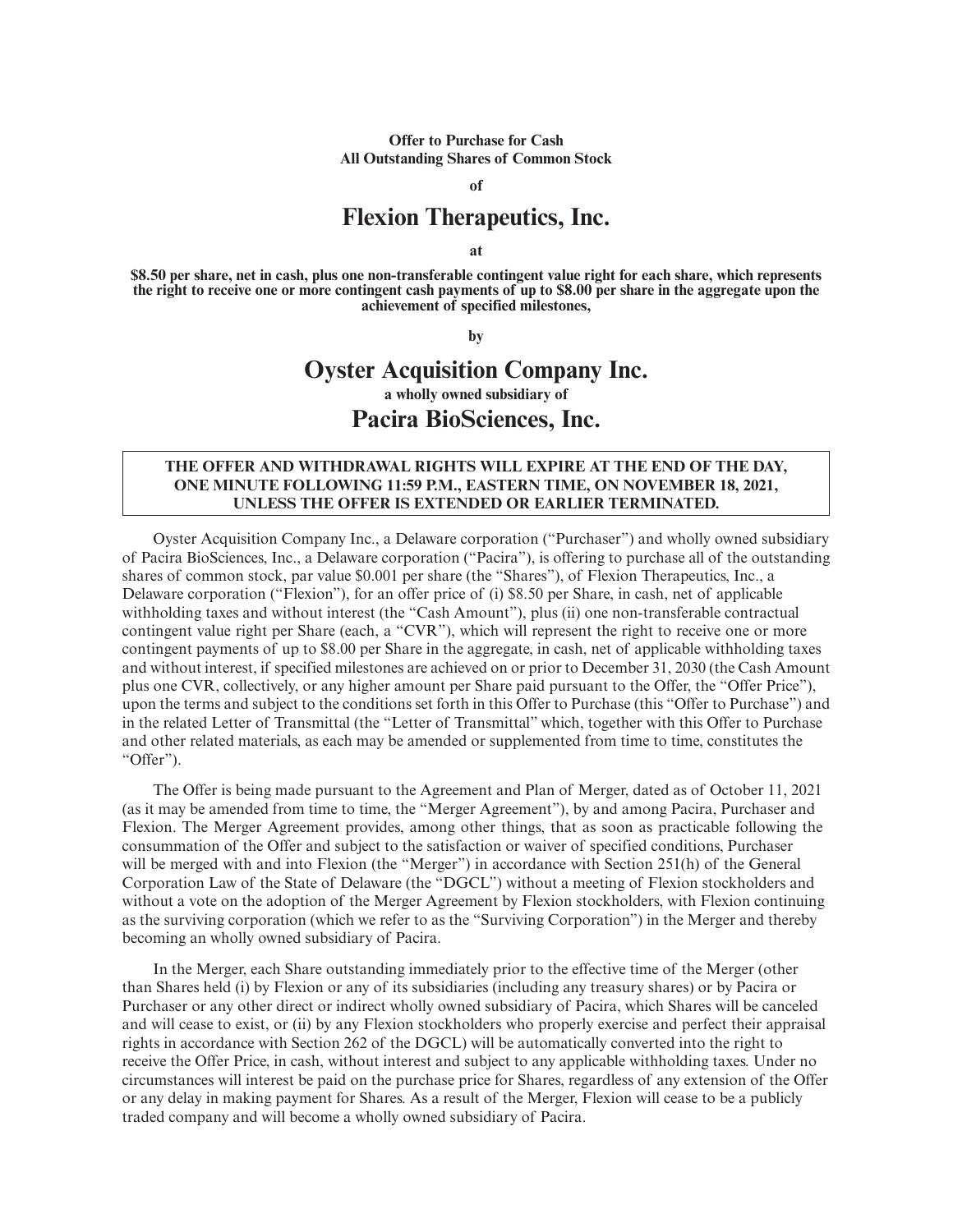The Offer is conditioned upon, among other things, (i) the absence of a termination of the Merger Agreement in accordance with its terms, (ii) the number of Shares validly tendered (and not validly withdrawn) prior to the time that the Offer expires, when considered together with all other Shares (if any) otherwise beneficially owned by Purchaser and its affiliates, representing at least one Share more than 50% of the total number of Shares then issued outstanding at the time of the expiration of the Offer, (iii) the waiting period (or any extension thereof) applicable to the Offer under the Hart-Scott-Rodino Antitrust Improvements Act of 1976, as amended, and the rules sand regulations promulgated thereunder (the "HSR Act"), having expired or been terminated and (iv) there being no judgment, temporary, preliminary or permanent order issued by any court of competent jurisdiction or other governmental body preventing the acquisition of or payment for Shares pursuant to the Offer or the consummation of the Offer or the Merger, nor any action or legal requirement, other than any antitrust laws or order, enjoining, restraining or otherwise prohibiting, or making illegal, the acquisition of or payment for Shares pursuant to the Offer or the consummation of the Offer or the Merger. The Offer is also subject to other conditions as described in this Offer to Purchase. See Section 15 — "Conditions to the Offer."

**The board of directors of Flexion, among other things, has unanimously (i) determined that the Merger Agreement and the transactions contemplated thereby and by the CVR Agreement and the Tender and Support Agreements described herein, including the Offer and the Merger (together, the "Transactions"), are fair to, and in the best interest of, Flexion and its stockholders, (ii) approved the execution, delivery and performance by Flexion of the Merger Agreement and the consummation of the Transactions, (iii) resolved that the Merger shall be effected under Section 251(h) of the DGCL and (iv) resolved to recommend that the stockholders of Flexion tender their Shares to Purchaser pursuant to the Offer.**

A summary of the principal terms of the Offer is provided herein under the heading "Summary Term Sheet." You should read this entire Offer to Purchase carefully before deciding whether to tender your Shares pursuant to the Offer.

October 22, 2021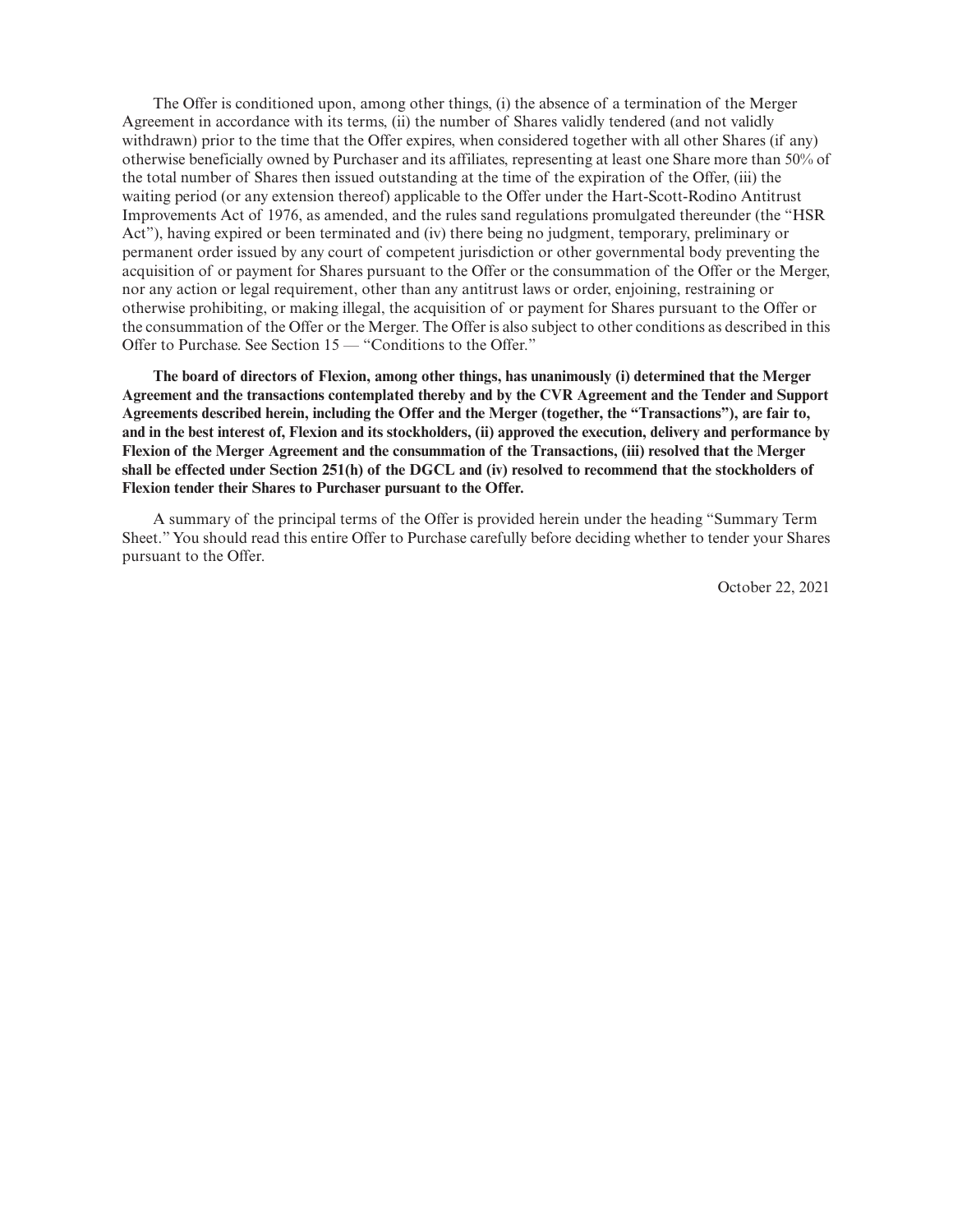#### **IMPORTANT**

If you desire to tender all or any portion of your Shares to Purchaser pursuant to the Offer, you should either (a) complete and sign the Letter of Transmittal for the Offer, which is enclosed with this Offer to Purchase, in accordance with the instructions contained in the Letter of Transmittal, and mail or deliver the Letter of Transmittal (or a manually executed facsimile thereof) and any other required documents to American Stock Transfer & Trust Company, LLC, in its capacity as depositary and paying agent for the Offer (which we refer to as the "Depositary"), and either deliver the certificates for your Shares to the Depositary along with the Letter of Transmittal (or a manually executed facsimile thereof) or tender your Shares by book-entry transfer by following the procedures described in Section 3 — "Procedures for Accepting the Offer and Tendering Shares," in each case prior to one minute following 11:59 p.m., Eastern Time, on November 18, 2021 (the "Expiration Date," unless Purchaser will have extended the period during which the Offer is open in accordance with the Merger Agreement, in which event the "Expiration Date" will mean the latest time and date at which the Offer, as so extended by Purchaser, will expire), or (b) request that your broker, dealer, commercial bank, trust company or other nominee effect the transaction for you. If you hold Shares registered in the name of a broker, dealer, commercial bank, trust company or other nominee, you must contact that institution in order to tender your Shares to Purchaser pursuant to the Offer.

\*\*\*\*\*

Questions and requests for assistance should be directed to the Information Agent (as defined herein) at its address and telephone numbers set forth below and on the back cover of this Offer to Purchase. Additional copies of this Offer to Purchase, the Letter of Transmittal and other materials related to the Offer may also be obtained for free from the Information Agent. Additionally, copies of this Offer to Purchase, the Letter of Transmittal and any other material related to the Offer may be obtained at the website maintained by the U.S. Securities and Exchange Commission (the "SEC") at www.sec.gov. You may also contact your broker, dealer, commercial bank, trust company or other nominee for assistance.

**This Offer to Purchase and the Letter of Transmittal contain important information and you should read both carefully and in their entirety before making a decision with respect to the Offer.**

**The Offer has not been approved or disapproved by the SEC or any state securities commission, nor has the SEC or any state securities commission passed upon the fairness or merits of or upon the accuracy or adequacy of the information contained in this Offer to Purchase. Any representation to the contrary is unlawful and a criminal offense.**

#### *The Information Agent for the Offer is:*

D.F. King & Co., Inc. 48 Wall Street, 22nd Floor New York, New York 10005 Banks and Brokers may call: (212) 269-5550 Stockholders may call toll free: (800) 578-5378 FLXN@dfking.com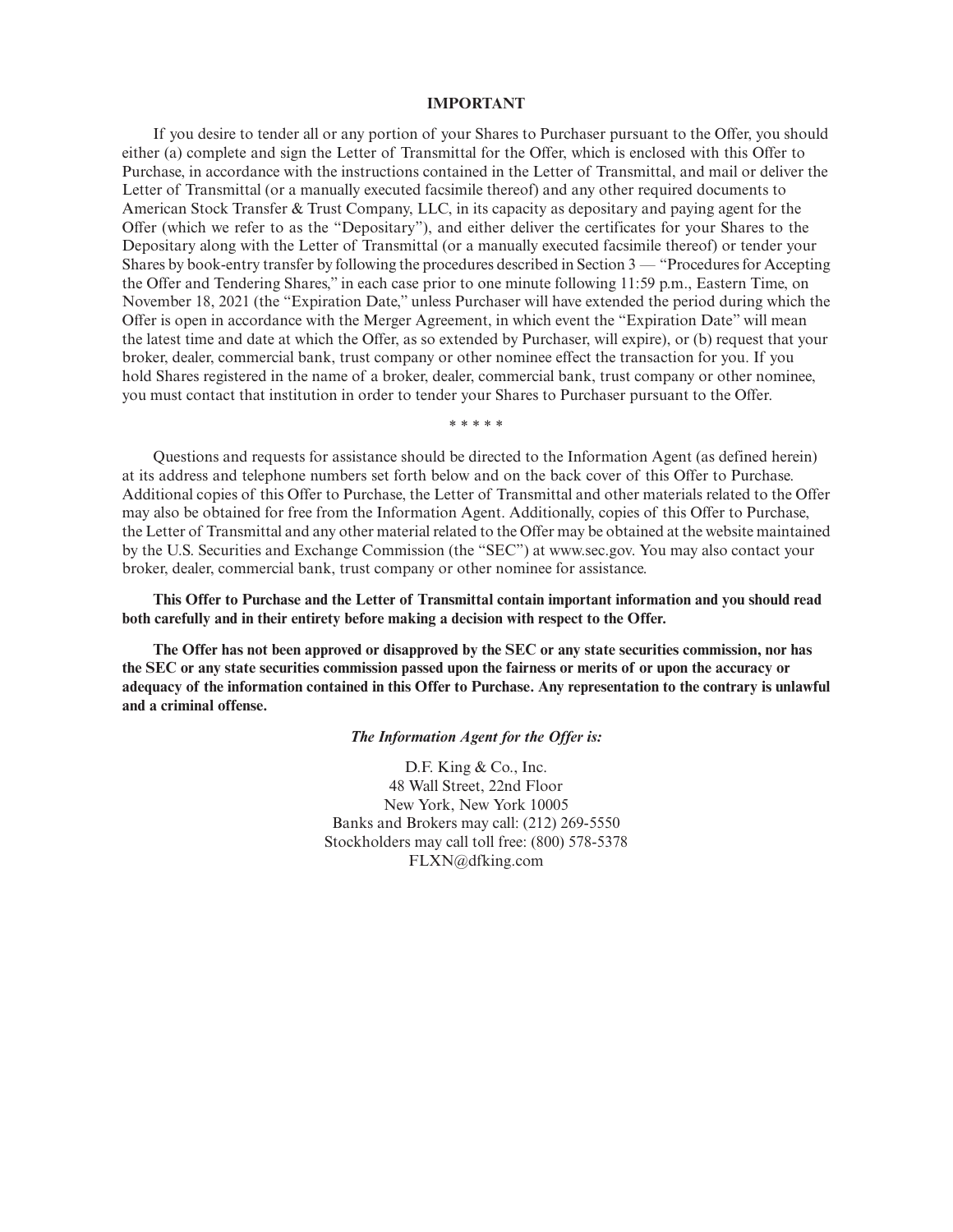# **TABLE OF CONTENTS**

|     |                                                         | $\overline{\phantom{0}}$ |
|-----|---------------------------------------------------------|--------------------------|
|     |                                                         | 13                       |
|     |                                                         | 16                       |
| 1.  |                                                         | 16                       |
| 2.  |                                                         | 18                       |
| 3.  | Procedures for Accepting the Offer and Tendering Shares | 19                       |
| 4.  |                                                         | 21                       |
| 5.  | Material United States Federal Income Tax Consequences  | 22                       |
| 6.  |                                                         | 26                       |
| 7.  |                                                         | 27                       |
| 8.  |                                                         | 27                       |
| 9.  |                                                         | 28                       |
| 10. |                                                         | 29                       |
| 11. |                                                         | 32                       |
| 12. |                                                         | 54                       |
| 13. |                                                         | 55                       |
| 14. |                                                         | 56                       |
| 15. |                                                         | 56                       |
| 16. |                                                         | 57                       |
| 17. |                                                         | 61                       |
| 18. |                                                         | 61                       |
|     |                                                         | $I-1$                    |
|     |                                                         |                          |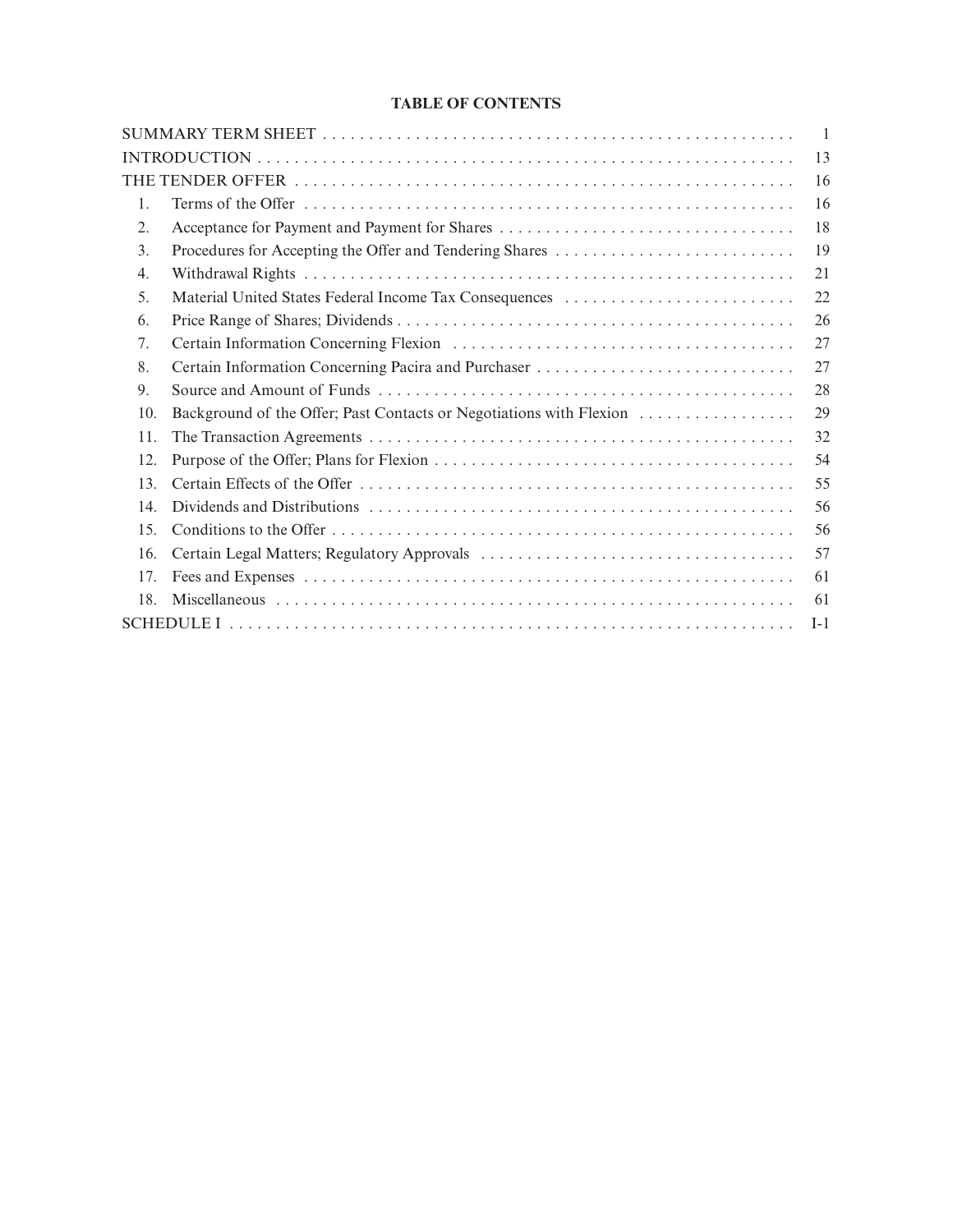## **SUMMARY TERM SHEET**

The information contained in this summary term sheet is a summary only and is not meant to be a substitute for the more detailed description and information contained in this Offer to Purchase, the Letter of Transmittal and other related materials. You are urged to read carefully this Offer to Purchase, the Letter of Transmittal and other related materials in their entirety. Pacira and Purchaser have included crossreferences in this summary term sheet to other sections of this Offer to Purchase where you will find more complete descriptions of the topics mentioned below. The information concerning Flexion contained herein and elsewhere in this Offer to Purchase has been provided to Pacira and Purchaser by Flexion or has been taken from or is based upon publicly available documents or records of Flexion on file with the SEC or other public sources as of the date hereof. Pacira and Purchaser have not independently verified the accuracy and completeness of such information.

| <b>Securities Sought</b>              | All issued and outstanding shares of common stock, par value<br>\$0.001 per share, of Flexion (the "Shares").                                                                                                                                                                                                                                                                                                                                                                                                                                                                                                                                                                                                                       |
|---------------------------------------|-------------------------------------------------------------------------------------------------------------------------------------------------------------------------------------------------------------------------------------------------------------------------------------------------------------------------------------------------------------------------------------------------------------------------------------------------------------------------------------------------------------------------------------------------------------------------------------------------------------------------------------------------------------------------------------------------------------------------------------|
| <b>Price Offered Per Share</b>        | (i) \$8.50 per Share, in cash, net of applicable withholding taxes and<br>without interest (the "Cash Amount"), plus (ii) one non-<br>transferable contractual contingent value right per Share (each, a<br>"CVR"), which will represent the right to receive one or more<br>contingent payments of up to \$8.00 per Share in the aggregate, in<br>cash, net of applicable withholding taxes and without interest, which<br>amounts will become payable, if at all, upon the achievement of<br>specified milestones, if the specified milestones are achieved on or<br>prior to December 31, 2030 (the Cash Amount plus one CVR,<br>collectively, or any higher amount per Share paid pursuant to the<br>Offer, the "Offer Price"). |
| <b>Scheduled Expiration of Offer;</b> |                                                                                                                                                                                                                                                                                                                                                                                                                                                                                                                                                                                                                                                                                                                                     |
| <b>Offer Closing</b>                  | Expiration of the offer will occur at the end of the day, one minute<br>following 11:59 p.m., Eastern Time, on November 18, 2021, unless<br>the Offer is extended or earlier terminated in accordance with the<br>Merger Agreement; acceptance and payment for Shares is expected<br>to occur on November 19, 2021, unless the Offer is extended pursuant<br>to the terms of the Merger Agreement. See Section $1 -$ "Terms of<br>the Offer."                                                                                                                                                                                                                                                                                       |
| <b>Offeror</b>                        | Oyster Acquisition Company Inc. ("Purchaser"), a Delaware<br>corporation and wholly owned subsidiary of Pacira BioSciences,<br>Inc., a Delaware corporation ("Pacira").                                                                                                                                                                                                                                                                                                                                                                                                                                                                                                                                                             |
| <b>Flexion Board</b>                  |                                                                                                                                                                                                                                                                                                                                                                                                                                                                                                                                                                                                                                                                                                                                     |
| Recommendation                        | The Flexion Board (as defined below) unanimously recommends<br>that the holders of Shares tender their Shares pursuant to the Offer.                                                                                                                                                                                                                                                                                                                                                                                                                                                                                                                                                                                                |

#### **Who is offering to purchase my Shares?**

Purchaser, which is a wholly owned subsidiary of Pacira, is offering to purchase for cash all of the outstanding Shares. Purchaser is a Delaware corporation that was formed for the sole purpose of making the Offer, and completing the process by which Purchaser will be merged with and into Flexion and ancillary activities in connection with the Offer and the Merger. See the "Introduction" to this Offer to Purchase and Section 8 — "Certain Information Concerning Pacira and Purchaser."

Unless the context indicates otherwise, in this Offer to Purchase, we use the terms "us," "we" and "our" to refer to Purchaser and, where appropriate, Pacira.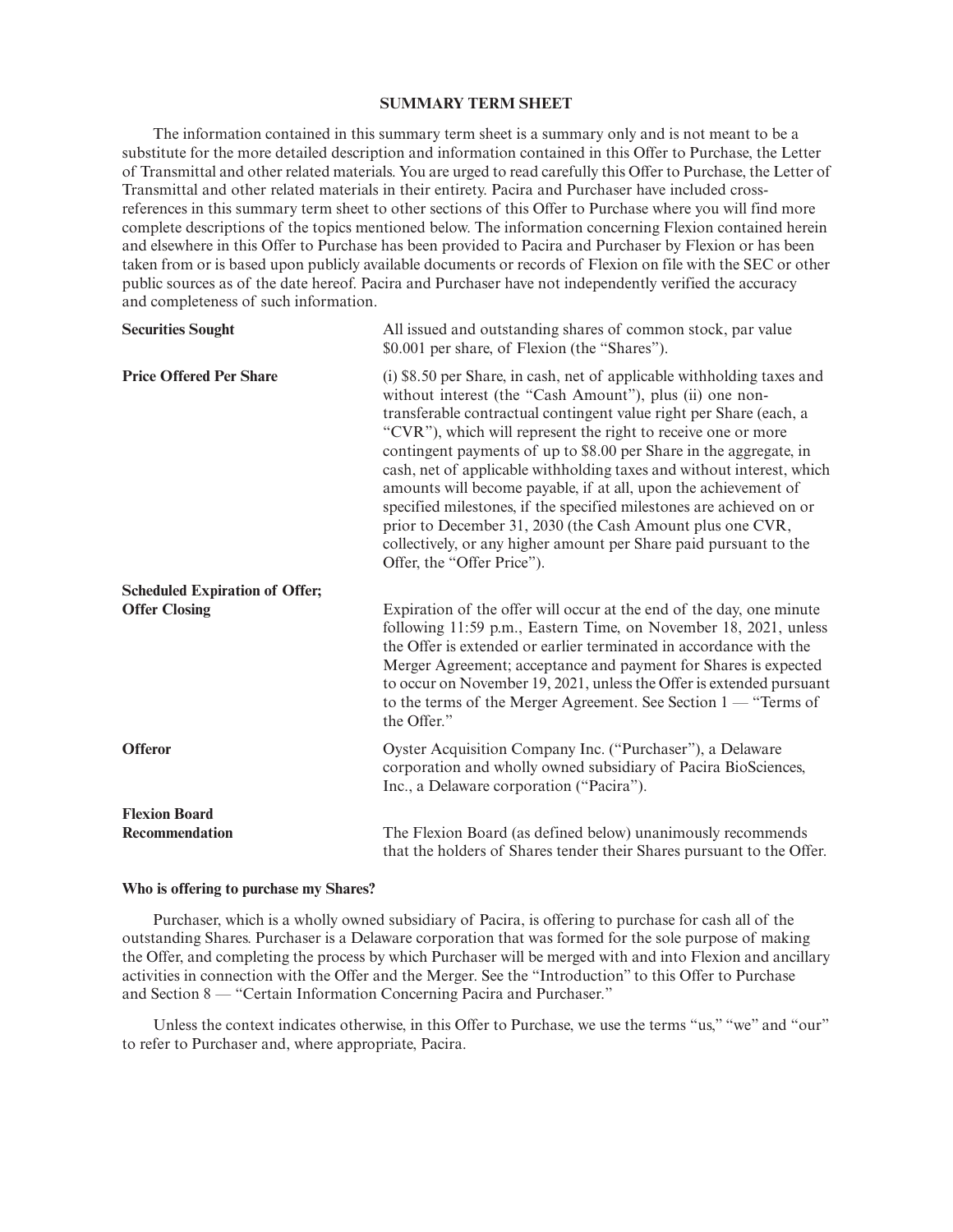## **How many Shares are you seeking to purchase in the Offer?**

We are offering to purchase all of the Shares of Flexion on the terms and subject to the conditions set forth in this Offer to Purchase. In this Offer to Purchase, we use the term "Offer" to refer to this offer.

See the "Introduction" to this Offer to Purchase and Section 1 — "Terms of the Offer."

## **Why are you making the Offer?**

We are making the Offer because we want to acquire the entire equity interest of Flexion. If the Offer is consummated, pursuant to the Merger Agreement, Pacira intends thereafter to cause Purchaser to consummate the Merger as soon as practicable (as described below). Upon consummation of the Merger, Flexion would cease to be a publicly traded company and would be a wholly owned subsidiary of Pacira.

See Section 12 — "Purpose of the Offer; Plans for Flexion."

#### **How much are you offering to pay and what is the form of payment? Will I have to pay any fees or commissions?**

We are offering to pay (i) \$8.50 per Share, in cash, net of applicable withholding taxes and without interest, plus (ii) one CVR representing the right to receive one or more contingent payments of up to \$8.00 per Share in the aggregate, in cash, net of applicable withholding taxes and without interest, which amounts will become payable, if at all, upon the achievement of specified milestones, if the specified milestones are achieved on or prior to December 31, 2030. If you are the record owner of your Shares and you directly tender your Shares to us in the Offer, you will not have to pay brokerage fees, commissions or similar expenses. If you own your Shares through a broker, dealer, commercial bank, trust company or other nominee and your broker, dealer, commercial bank, trust company or other nominee tenders your Shares on your behalf, your broker or other nominee may charge you a fee for doing so. You should consult your broker or nominee to determine whether any charges will apply.

See the "Introduction," Section 1 — "Terms of the Offer" and Section 2 — "Acceptance for Payment" and Payment for Shares."

## **Is there an agreement governing the Offer?**

Yes. Pacira, Purchaser and Flexion have entered into an Agreement and Plan of Merger, dated as of October 11, 2021 (as it may be amended from time to time, the "Merger Agreement"). The Merger Agreement provides, among other things, for the terms and conditions of the Offer and the subsequent merger of Purchaser with and into Flexion (the "Merger"). If the Minimum Condition (as defined in Section 15 — "Conditions to the Offer") and the other conditions to the Offer are satisfied or waived and we consummate the Offer, we intend to effect the Merger as soon as practicable pursuant to Section 251(h) of the General Corporation Law of the State of Delaware (the "DGCL") without a meeting of Flexion stockholders and without a vote on the adoption of the Merger Agreement by Flexion stockholders.

See Section 11 — "The Transaction Agreements" and Section 15 — "Conditions to the Offer."

#### **What is the CVR and how does it work?**

A CVR represents the non-transferable right to receive one or more contingent cash payments of up to \$8.00 per Share in the aggregate, in cash, net of applicable withholding taxes and without interest, the following payments (each, a "Milestone Payment" and collectively, the "Milestone Payments") with each Milestone Payment conditioned upon the achievement of the applicable milestone on or prior to December 31, 2030 as follows (each, a "Milestone"):

- \$1.00 per CVR, the first time that net sales of ZILRETTA<sup>®</sup> (triamcinolone acetonide extendedrelease injectable suspension) in any calendar year equal or exceed \$250.0 million.
- \$2.00 per CVR, the first time that net sales of ZILRETTA in any calendar year equal or exceed \$375.0 million.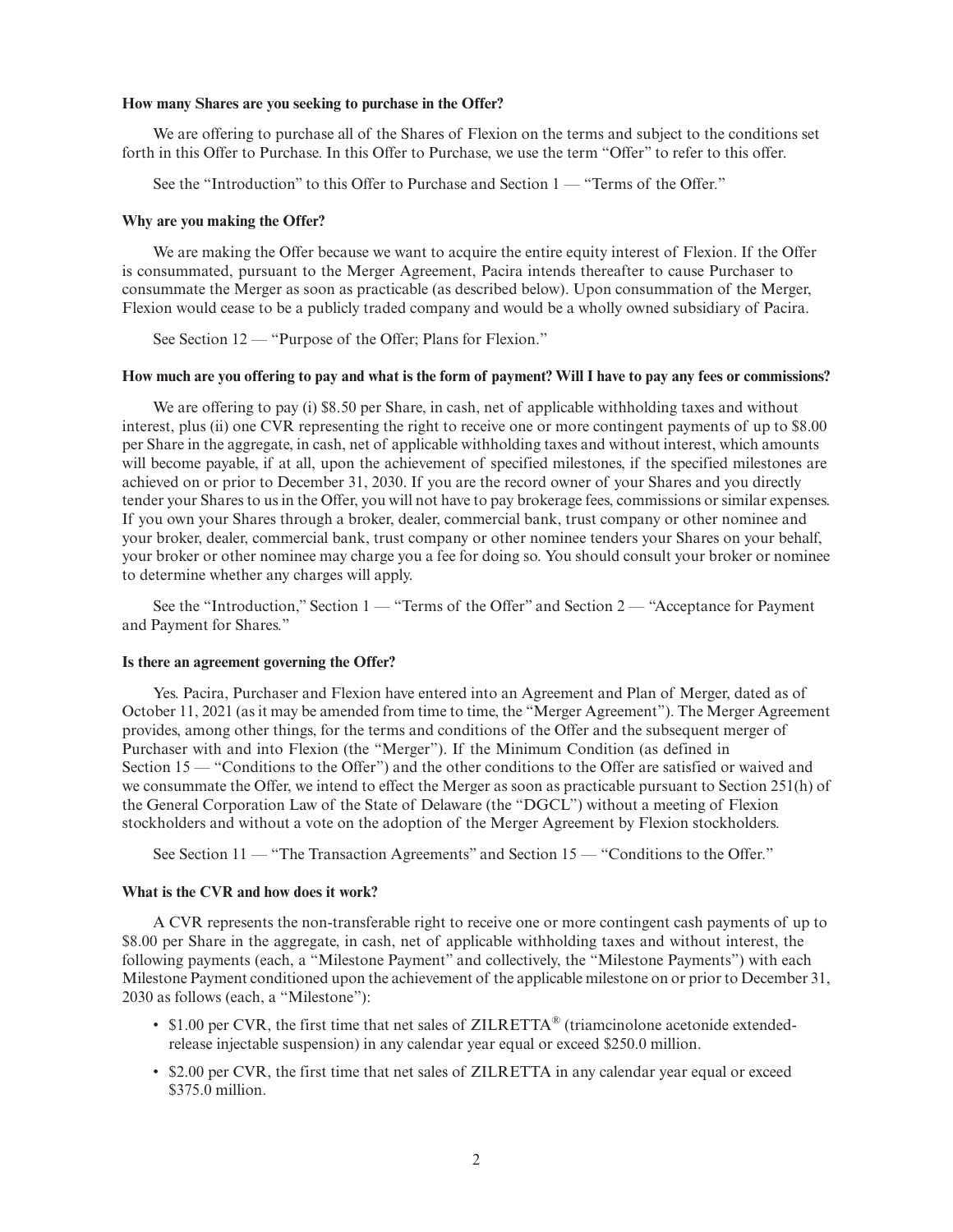- \$3.00 per CVR, the first time that net sales of ZILRETTA in any calendar year equal or exceed \$500.0 million.
- \$1.00 per CVR upon approval by the U.S. Food and Drug Administration (the "FDA") of a biologics license application (BLA) for FX201, Flexion's clinical stage gene therapy product candidate.
- \$1.00 per CVR upon approval by the FDA of a new drug application (NDA) for FX301, Flexion's investigational product candidate.

Holders of CVRs are intended third party beneficiaries of the CVR Agreement (as defined below). Furthermore, the CVR Agreement provides that, other than the rights of American Stock Transfer & Trust Company, LLC (the "Rights Agent") as set forth in the CVR Agreement, holders of at least 40% of outstanding CVRs have the sole right, on behalf of all holders, by virtue of or under any provision of the CVR Agreement, to institute any action or proceeding with respect to the CVR Agreement, and no individual holder or other group of holders of CVRs will be entitled to exercise such rights. Within 60 days after the end of the fourth calendar quarter of each calendar year prior to December 31, 2030 or the achievement of all Milestones (each a "Progress Report Date"), Pacira must provide to the Rights Agent a written report setting forth in reasonable detail the activities Pacira and its affiliates have undertaken in the preceding 12 month period to market and commercialize ZILRETTA and develop each of FX201 and FX301 (the "Progress Report"). Pacira's obligation to deliver a Progress Report on any Progress Report Date will be deemed satisfied to the extent one or more of Pacira's periodic and current reports and other documents filed with the SEC then available on such Progress Report Date set forth in reasonable detail the activities Pacira and its affiliates have undertaken in such preceding 12-month period to market and commercialize ZILRETTA and develop each of FX201 and FX301.

Additionally, the CVR Agreement grants Pacira the right to amend, without the consent of the CVR holders, the CVR Agreement in certain instances, which include (i) providing for a successor to the Rights Agent; (ii) adding to the covenants of Pacira for the protection of the holders (provided that such provisions do not adversely affect the interests of the CVR holders); (iii) curing any ambiguities, correcting or supplementing any provisions of the CVR Agreement that may be defective or inconsistent therein, and making any provisions with respect to matters or questions arising under the CVR Agreement (provided that such provisions do not adversely affect the interests of the CVR holders); (iv) amendments as may be necessary or appropriate to ensure that the CVRs are not subject to registration under the Securities Act of 1933, as amended, Securities Exchange Act of 1934, as amended (the "Exchange Act"), or any applicable state securities or "blue sky" laws; (v) to evidence the assignment of the CVR Agreement by Pacira; or (vi) any other amendments for the purpose of adding, eliminating or changing any provisions of the CVR Agreement, unless such addition, elimination or change is adverse to the interests of the holders of CVRs. Pacira may also amend the CVR Agreement in a manner that is materially adverse to your interests as a CVR holder provided that Pacira obtains the consent of the holders of CVRs of not less than a majority of the outstanding CVRs.

The right to the payments described above is solely a contractual right governed by the terms and conditions of a Contingent Value Right Agreement with the Rights Agent (the "CVR Agreement"). Pacira is obligated to use commercially reasonable efforts to achieve the foregoing Milestones. However, there can be no assurance that any of the Milestones will be achieved and that any of the resulting Milestone Payments will be required of Pacira. Whether any Milestone required for payment of any Milestone Payment is met will depend on many factors, some within control of Pacira and its subsidiaries and others outside the control of Pacira and its subsidiaries. The CVRs will not be evidenced by a certificate or other instrument, will not have any voting or dividend rights and will not represent any equity or ownership interest in Pacira, Flexion or us. No interest will accrue or be payable in respect of any of the amounts that may be payable on CVRs. Holders of CVRs will have no greater rights against Pacira than those accorded to general, unsecured creditors under applicable legal requirements. For more information on the CVRs, see Section 11 — "The Transaction Agreements".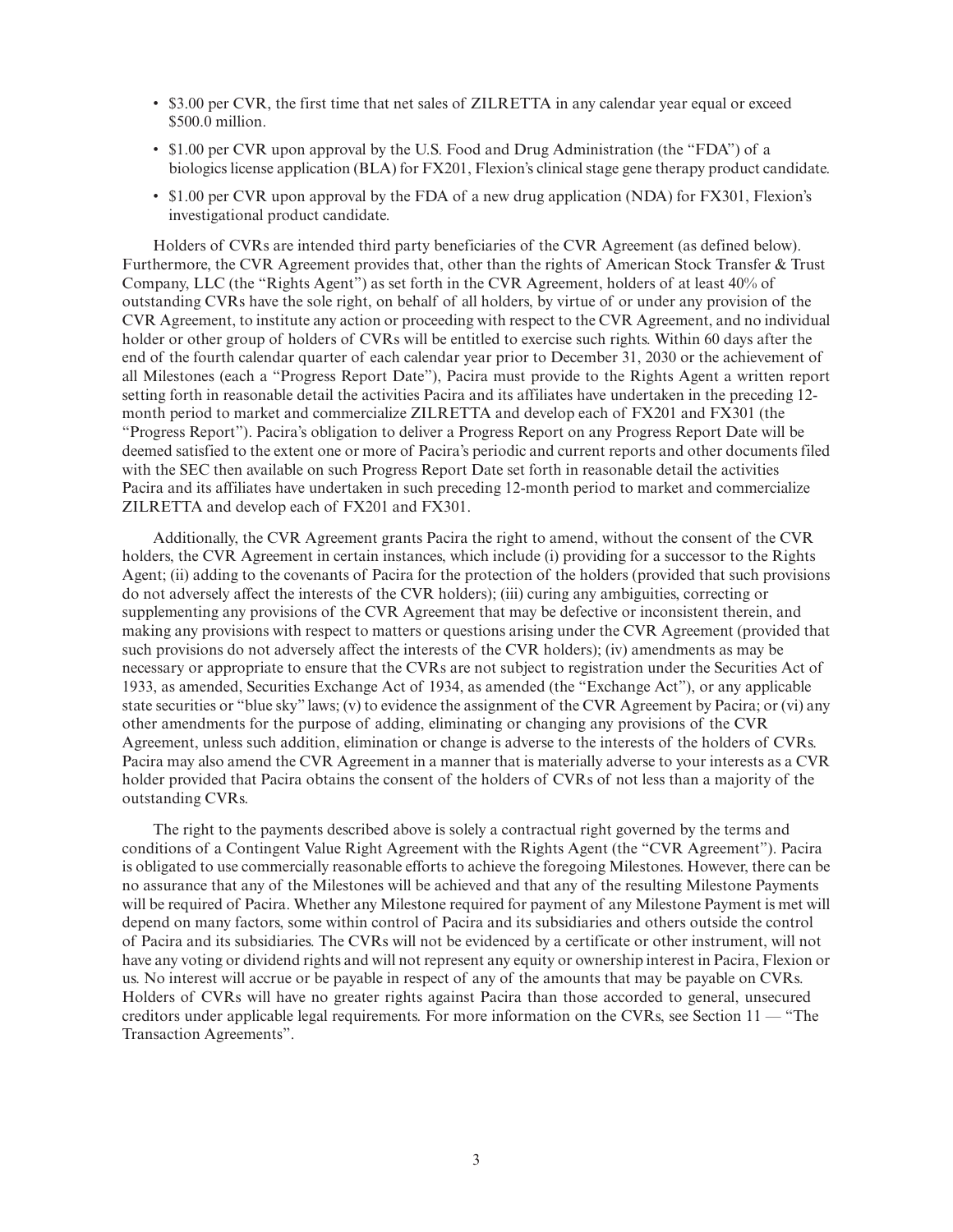## **Is it possible that no Milestone Payment will become payable to the holders of CVRs?**

Yes. It is possible that the Milestones described above will not be achieved, in which case you will receive only the Cash Amount for any Shares you tender in the Offer and no payment with respect to your CVRs. It is not possible to predict whether a payment will become payable with respect to the CVRs. The CVR Agreement requires Pacira to undertake "Commercially Reasonable Efforts" (as defined in Section 11 — "The Transaction Agreements") to achieve the Milestones, but there can be no assurance that any of the Milestones will be achieved or that the payments described above will be made.

For more information on the CVRs, see Section 11 — "The Transaction Agreements".

## **May I transfer my CVRs?**

The CVRs will not be transferable except:

- upon death of a holder by will or intestacy;
- pursuant to a court order;
- by operation of law (including by consolidation or merger) or without consideration in connection with the dissolution, liquidation or termination of any corporation, limited liability company, partnership or other entity;
- in the case of CVRs held in book-entry or other similar nominee form, from a nominee to a beneficial owner and, if applicable, through an intermediary, as allowable, by The Depository Trust Company;
- if the holder is a partnership or limited liability company, a distribution by the transferring partnership or limited liability company to its partners or members, as applicable;
- by instrument to an *inter vivos* or testamentary trust in which the CVRs are to be passed to beneficiaries upon the death of the trustee; or
- to Pacira or any of its affiliates in connection with the abandonment of such CVR by the applicable holder.

For more information on the CVRs, see Section 11 — "The Transaction Agreements".

## **Will you have the financial resources to make payment?**

Yes. Neither the consummation of the Offer nor the Merger is subject to any financing condition. The total amount of funds estimated to be required by Pacira and Purchaser to consummate the Offer and purchase all outstanding Shares in the Offer, to fund the Merger, to fund payments in respect of outstanding Flexion stock options and outstanding restricted stock units of Flexion and to repay certain indebtedness of Flexion is approximately \$774.5 million, excluding related fees and expenses and any assumed cash. In addition, Pacira would need approximately \$425.5 million to pay the maximum aggregate amount that the holders of CVRs and holders of certain options would be entitled to if all of the Milestones are achieved. The foregoing amounts are based on the assumed Option Reference Price (as defined below) of \$9.35 per Share set forth in the calculation of filing fee in the Schedule TO, of which this Offer to Purchase forms a part. To the extent the actual Option Reference Price to be determined pursuant to the Merger Agreement on the trading day immediately prior to the Closing Date (as defined below) is higher or lower than \$9.35 per Share, the foregoing amounts will need to be updated accordingly. Pacira and Purchaser anticipate funding such cash requirements from Pacira's available cash and cash equivalents and short-term investments. In addition, Pacira expects to explore Debt Financing, as described below, to supplement its cash position. Funding of the Debt Financing, if any, is subject to the satisfaction of customary conditions.

See Section 9 — "Source and Amount of Funds."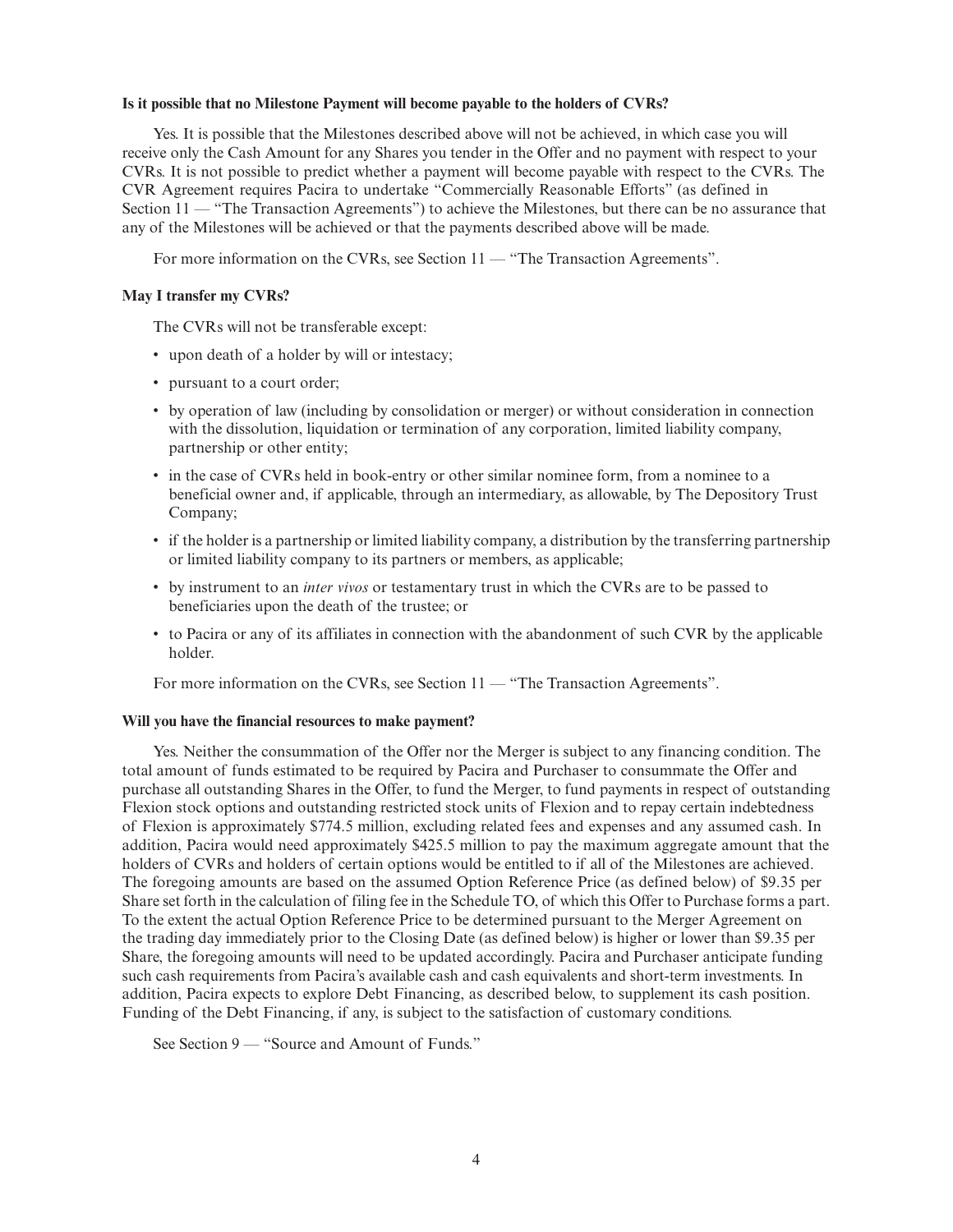## **Is your financial condition relevant to my decision to tender my Shares in the Offer?**

No. We do not think our financial condition is relevant to your decision whether to tender Shares and accept the Offer because:

- the Offer is being made for all outstanding Shares solely for cash (including the right to receive any amounts payable with respect to the CVRs, which will be paid in cash);
- the Offer and the Merger are not subject to any financing condition;
- Pacira's cash and cash equivalents and short-term investments total funds sufficient to purchase all Shares tendered pursuant to the Offer and Pacira expects to explore Debt Financing to supplement its cash position;
- if we consummate the Offer, we will acquire all remaining Shares for the same cash price in the Merger as was paid in the Offer (i.e., the Offer Price), subject to limited exceptions for Shares held by Pacira stockholders who properly exercise and perfect their appraisal rights under Section 262 of the DGCL with respect to such Shares and Shares held by Pacira or us or any other direct or indirect wholly owned subsidiary of Pacira or Shares held by Flexion or any of its subsidiaries, and Pacira will have sufficient cash available pursuant to its cash and cash equivalents and short-term investments to pay for all such Shares;
- the Milestone Payement is not tied to the overall financial condition, results of operation or position of Pacira or the Surviving Corporation;
- as of October 21, 2021, Pacira had a market capitalization of approximately \$2.4 billion and, as of June 30, 2021, Pacira had cash and cash equivalents and short-term investments of approximately \$646.6 million, and has successfully accessed the capital markets to supplement its cash position on multiple occasions in the past, as needed; and
- the CVRs represent only a portion of the Offer Price as to which the receipt of cash will not occur at closing.

While, for the reasons stated above, we do not believe our financial condition to be relevant to your decision to tender your Shares, you should consider the following in connection with your decision to tender your Shares and accept the Offer:

- Pacira's future financial condition could deteriorate such that Pacira would not have the necessary cash or cash equivalents to pay, or cause to be paid, any Milestone Payment;
- holders of CVRs will have no greater rights against Pacira or the Surviving Corporation than those accorded to general unsecured creditors of Pacira or the Surviving Corporation under applicable legal requirements;
- the CVRs will be effectively subordinated in right of payment to all of Pacira's and the Surviving Corporation's secured obligations to the extent of the collateral securing such obligations;
- the CVRs will be effectively subordinated in right of payment to all existing and future indebtedness, claims of holders of capital stock and other liabilities, including trade payables, of Pacira's subsidiaries (other than the Surviving Corporation); and
- the filing of a bankruptcy petition by, or on behalf of, Pacira or the Surviving Corporation may prevent Pacira or the Surviving Corporation from making some or all payments that may become payable with respect to the CVRs.

See Section 9 — "Source and Amount of Funds."

## **Is there a minimum number of Shares that must be tendered in order for you to purchase any securities?**

Yes. The obligation of Purchaser to accept for payment and pay for Shares validly tendered (and not validly withdrawn) pursuant to the Offer is subject to various conditions set forth in Section 15 — "Conditions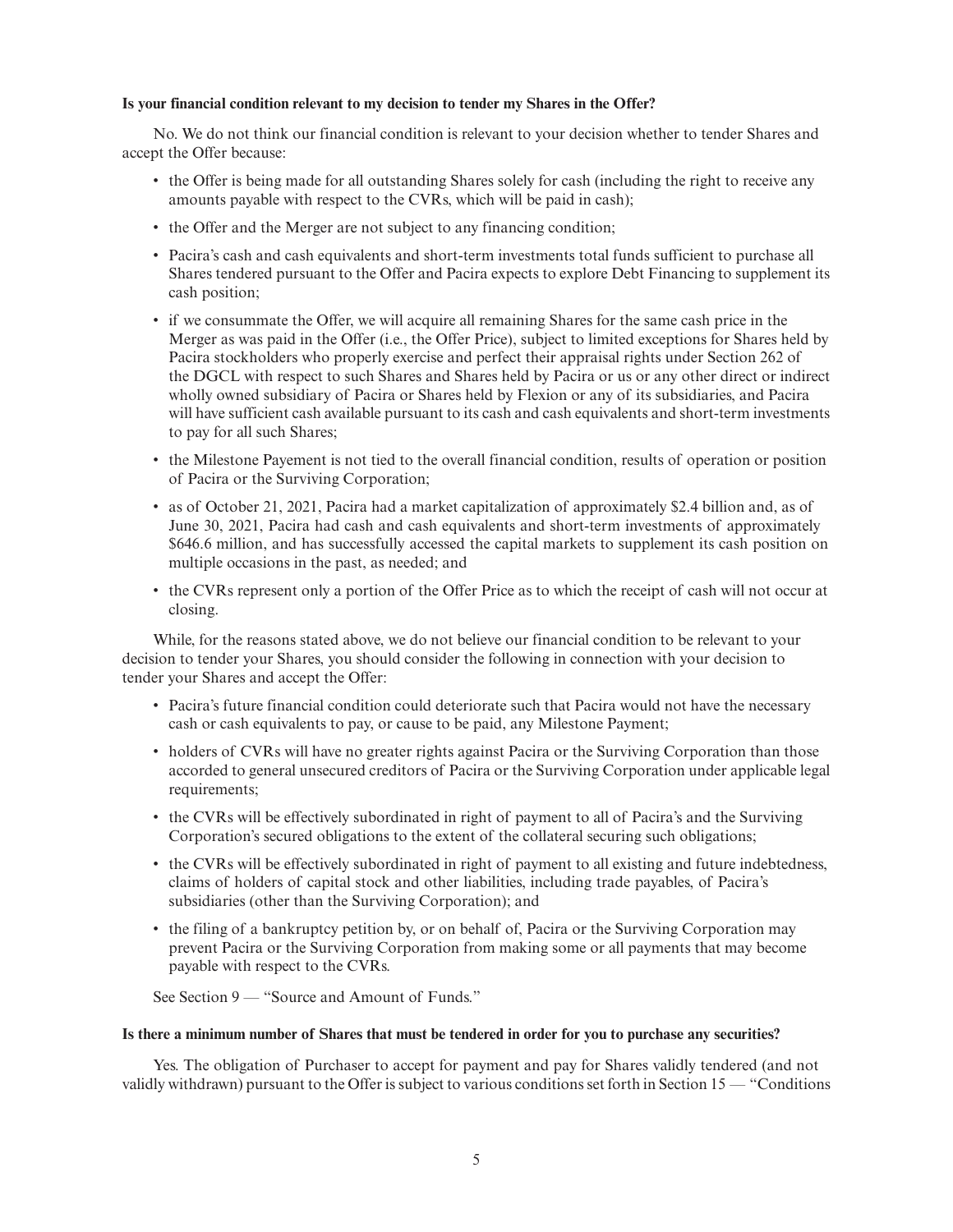to the Offer," including, among other conditions, the Minimum Condition (as defined below). See Section 15 — "Conditions to the Offer."

## **How long do I have to decide whether to tender my Shares in the Offer?**

You will have until one minute following 11:59 p.m., Eastern Time, on November 18, 2021, unless we extend the Offer pursuant to the Merger Agreement (such date and time, as it may be extended in accordance with the terms of the Merger Agreement, the "Expiration Date") or the Offer is earlier terminated pursuant to, and in accordance with, the Merger Agreement. If you hold Shares registered in the name of a broker, dealer, commercial bank, trust company or other nominee, you should be aware that such institutions may establish their own earlier deadline for tendering Shares in the Offer. Please give your broker, dealer, commercial bank, trust company or other nominee instructions with sufficient time to permit such nominee to tender your Shares by the Expiration Date.

The time of acceptance for payment of all Shares validly tendered (and not validly withdrawn) in the Offer pursuant to and subject to the conditions of the Offer is referred to as the "Offer Acceptance Time," and the date and time at which such Offer Acceptance Time occurs is referred to as the "Offer Closing." The date and time at which the Merger becomes effective is referred to as the "Effective Time."

See Section 1 — "Terms of the Offer" and Section 3 — "Procedures for Accepting the Offer and Tendering Shares."

## **Can the Offer be extended and under what circumstances?**

Yes, the Offer and the Expiration Date can be extended in accordance with the Merger Agreement. If, as of the then-scheduled Expiration Date, any Offer Condition (as defined below) is not satisfied and has not been waived, Purchaser may, in its discretion, extend the Offer on one or more occasions (for an additional period of up to 10 business days per extension) to permit such Offer Condition to be satisfied. In certain circumstances, we are required by the terms of the Merger Agreement to extend the Offer beyond the initial Expiration Date. Subject to our rights to terminate the Merger Agreement in accordance with its terms, we must extend the Offer from time to time (i) as required by applicable legal requirements, any interpretation or position of the SEC, the staff thereof or the Nasdaq Global Market applicable to the Offer, (ii) to allow the Regulatory Condition described in "— What are the conditions to the Offer?" to be satisfied and (iii) if any Offer Condition is not satisfied by the then-scheduled Expiration Date and Flexion requests that the Offer be extended to permit satisfaction of such Offer Condition(s). However, in no event will Purchaser be required to, and without Flexion's consent, Purchaser will not, extend the Offer beyond the earlier of (A) the termination of the Merger Agreement in accordance with its terms and (B) February 14, 2022, which date may be extended pursuant to the terms of the Merger Agreement, as described in Section 11 — "The Transaction Agreements", but in no event will such date be later than April 11, 2022. If we extend the Offer, such extension will extend the time that you will have to tender (or withdraw) your Shares.

See Section 1 — "Terms of the Offer" for more details on our obligation and ability to extend the Offer.

#### **Will there be a subsequent offering period?**

No, the Merger Agreement does not provide for a "subsequent offering period" in accordance with Rule 14d-11 promulgated under the Exchange Act, without the prior written consent of Flexion.

See Section 1 — "Terms of the Offer."

## **How will I be notified if the Offer is extended?**

If we extend the Offer, we will inform American Stock Transfer & Trust Company, LLC, which is the depositary and paying agent for the Offer (the "Depositary"), of any extension and will make a public announcement of the extension no later than 9:00 a.m., Eastern Time, on the next business day after the previously scheduled Expiration Date.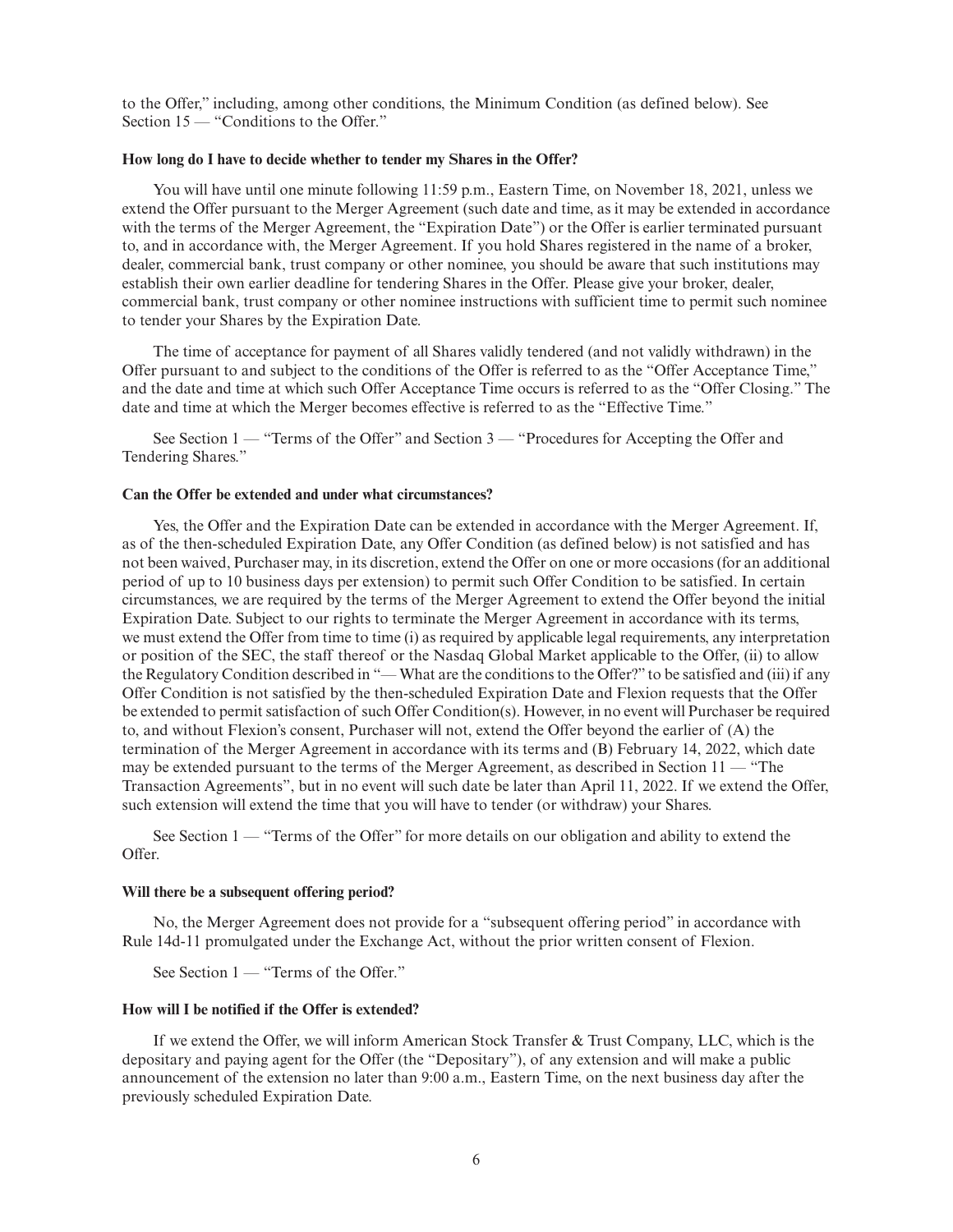See Section 1 — "Terms of the Offer."

## **What are the conditions to the Offer?**

The Offer is conditioned upon the satisfaction or waiver of the following conditions (collectively, the "Offer Conditions"):

- that the number of Shares validly tendered (and not validly withdrawn) prior to the time that the Offer expires, together with the Shares then owned by Purchaser and its affiliates, represent at least one Share more than 50% of the Shares (the "Minimum Condition");
- the accuracy of representations and warranties made by Flexion in the Merger Agreement, subject to the materiality and other qualifications set forth in the Merger Agreement, as described in more detail in Section 15 — "Conditions to the Offer" (the "Representations Condition");
- the compliance and performance of Flexion in all material respects with all of its covenants and agreements required to be complied with or performed by it under the Merger Agreement at or prior to the Offer Acceptance Time (the "Covenants Condition");
- that, since October 11, 2021, there has not been any Material Adverse Effect (as such term is defined in the Merger Agreement and as described in more detail in Section 11 — "The Transaction Agreements — Representations and Warranties") that is continuing as of the Offer Acceptance Time (the "MAE Condition");
- that the waiting period (or any extension thereof) applicable to the Offer under the HSR Act has expired or been terminated (the "Regulatory Condition");
- that Pacira and Purchaser have received a certificate, executed by the chief executive officer or the chief financial officer of Flexion, to the effect that the Representations Condition, the Covenants Condition and the MAE Condition have been satisfied;
- that there has not been issued by any court or other governmental body of competent jurisdiction or remain in effect any judgment, temporary, preliminary or permanent order preventing the acquisition of or payment for Shares pursuant to the Offer or the consummation of the Offer or the Merger, nor will any action have been taken, or any legal requirement or order (other than any antitrust law) or order have been promulgated, entered, enforced, enacted, issued or deemed applicable to the Offer or the Merger by any governmental body of competent jurisdiction and remaining in effect that directly or indirectly enjoins, restrains or otherwise prohibits, or makes illegal, the acquisition of or payment for Shares pursuant to the Offer, or the consummation of the Offer or the Merger (the "Order Condition"); and
- that the Merger Agreement has not been terminated in accordance with its terms.

The foregoing conditions are in addition to, and not a limitation of, the rights of Pacira and Purchaser to extend, terminate, amend and/or modify the Offer pursuant to and in accordance with the Merger Agreement.

Pacira and Purchaser expressly reserve the right to increase the Offer Price or to waive or make any other changes to the terms and conditions of the Offer, including the Offer Conditions. However, without the prior written consent of Flexion, we are not permitted to (i) decrease the Offer Price, (ii) change the form of consideration payable in the Offer, (iii) decrease the maximum number of Shares sought to be purchased in the Offer, (iv) impose conditions or requirements to the Offer in addition to the Offer Conditions, (v) amend or modify any of the Offer Conditions in a manner that adversely affects, or would reasonably be expected to adversely affect, any holder of Shares or that would, individually or in the aggregate, reasonably be expected to prevent or delay the consummation of the Offer or prevent, delay or impair the ability of Pacira or Purchaser to consummate the Offer, the Merger or the other Transactions (as defined below) referred to therein, (vi) amend, modify, change or waive the Minimum Condition, the Termination Condition (as defined below) or the Order Condition, (vii) terminate the Offer or accelerate, extend or otherwise change the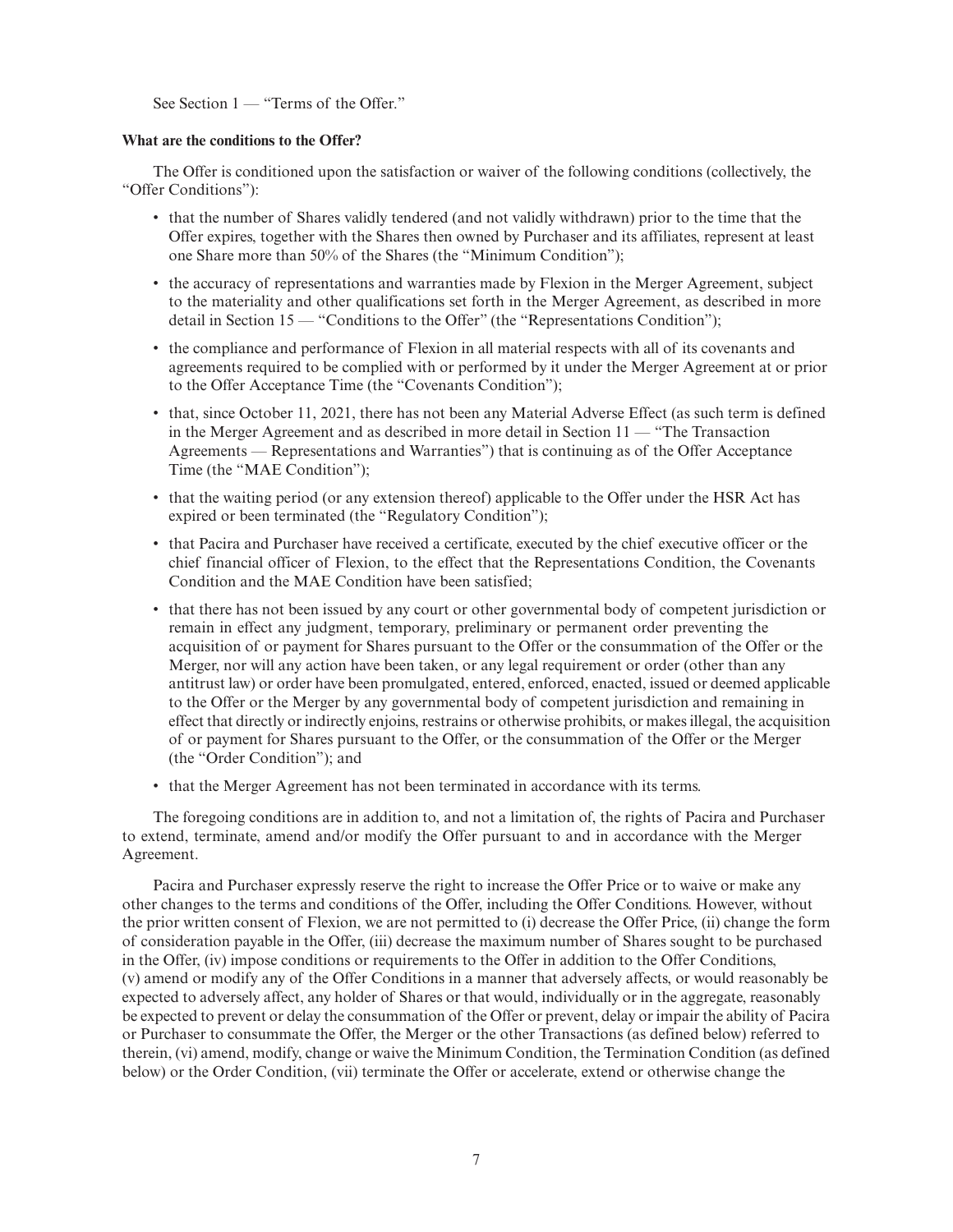Expiration Date in a manner other than in accordance with the relevant provisions of the Merger Agreement or (viii) provide any "subsequent offering period" within the meaning of Rule 14d-11 promulgated under the Exchange Act.

See Section 15 — "Conditions to the Offer."

## **How do I tender my Shares?**

In order for Shares to be validly tendered pursuant to the Offer, you must follow these instructions:

- If you are a record holder and you have certificated Shares, the following must be received by the Depositary at one of its addresses set forth in the Letter of Transmittal before the Offer expires: (1) the Letter of Transmittal, properly completed and duly executed, (2) share certificates evidencing such Shares ("Share Certificates"), in proper form for transfer, and (3) any other documents required by the Letter of Transmittal.
- If you are a record holder and you hold uncertificated Shares in book-entry form with Flexion's transfer agent, the following must be received by the Depositary at one of its addresses set forth in the Letter of Transmittal before the Offer expires: (1) the Letter of Transmittal, properly completed and duly executed, and (2) any other documents required by the Letter of Transmittal.
- If your Shares are held in "street" name and are being tendered by book-entry transfer, the following must be received by the Depositary at one of its addresses set forth in the Letter of Transmittal before the Offer expires: (1) a Book-Entry Confirmation (as defined under Section 2 — "Acceptance for Payment and Payment for Shares"), (2) the Letter of Transmittal, properly completed and duly executed, or an Agent's Message (as defined under Section 2 — "Acceptance for Payment and Payment for Shares") and (3) any other documents required by the Letter of Transmittal.
- If your Share Certificates are not immediately available, or you cannot complete the procedure for delivery by book-entry transfer on a timely basis, or you otherwise cannot deliver all required documents to the Depositary before the Offer expires, you may be able to tender your Shares using the enclosed Notice of Guaranteed Delivery (as defined herein). Please contact D.F. King & Co., Inc. (the "Information Agent") for assistance.
- If you hold Shares through a broker, dealer, commercial bank, trust company or other nominee, you must contact your broker, dealer, commercial bank, trust company or other nominee and give instructions that your Shares be tendered.

See Section 3 — "Procedures for Accepting the Offer and Tendering Shares."

## **If I accept the Offer, how will I get paid?**

If the conditions are satisfied and we accept your validly tendered Shares for payment, payment will be made by deposit of the aggregate Cash Amount for the Shares accepted in the Offer with the Depositary, which will act as agent for tendering stockholders for the purpose of receiving payments from Purchaser and transmitting payments, net of applicable withholding taxes, to tendering stockholders whose Shares have been accepted for payment.

See Section 3 — "Procedures for Accepting the Offer and Tendering Shares."

## **Until what time may I withdraw previously tendered Shares?**

You may withdraw your previously tendered Shares at any time prior to one minute following 11:59 p.m., Eastern Time, on the Expiration Date. Shares may also be withdrawn at any time after December 21, 2021, which is the 60th day after the date of the commencement of the Offer, unless prior to that date Purchaser has accepted for payment the Shares validly tendered in the Offer.

See Section 4 — "Withdrawal Rights."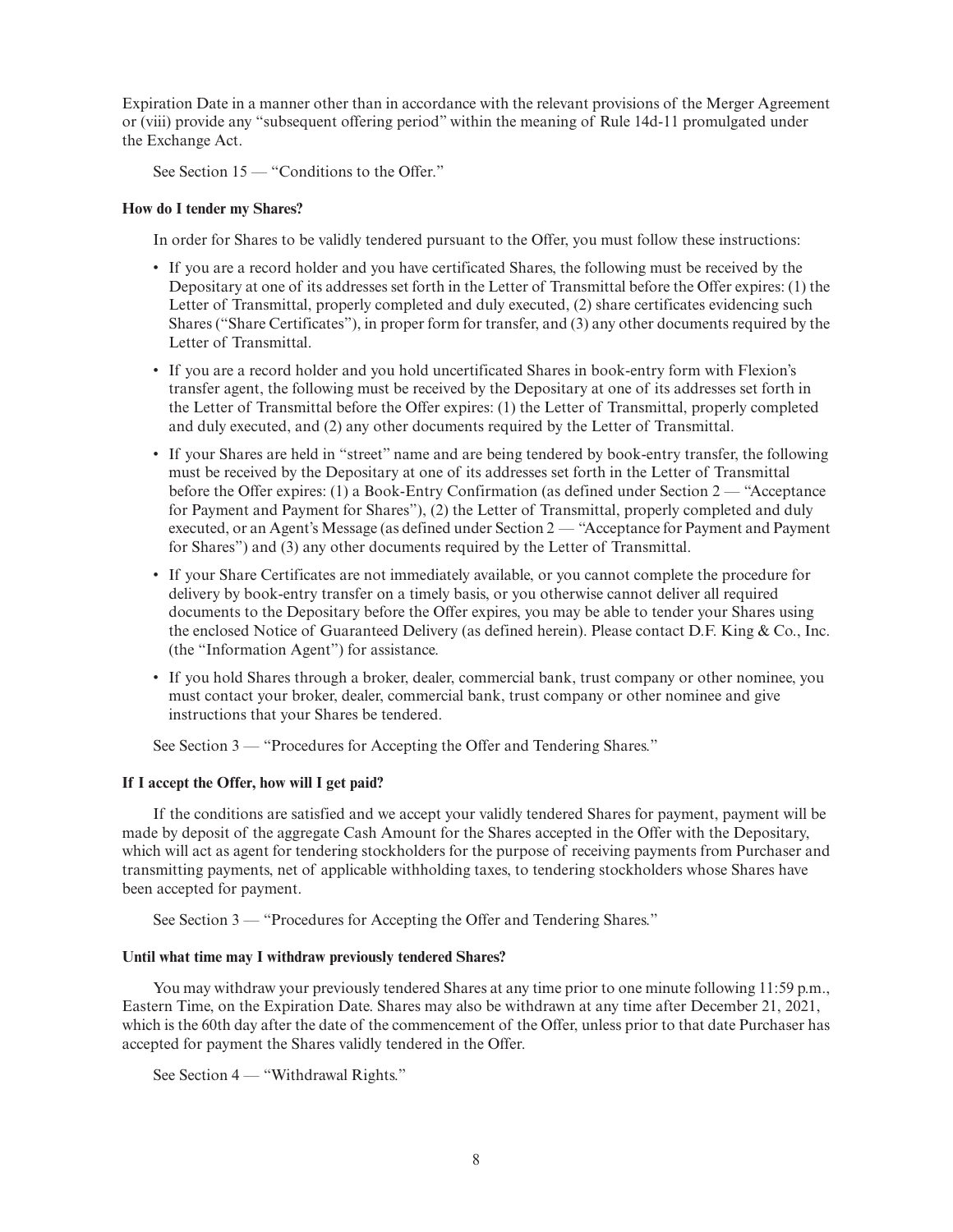#### **How do I withdraw previously tendered Shares?**

To withdraw previously tendered Shares, you must deliver a written notice of withdrawal, or a facsimile of one, with the required information to the Depositary while you still have the right to withdraw Shares. If you tendered Shares by giving instructions to a broker, dealer, commercial bank, trust company or other nominee, you must instruct the broker, dealer, commercial bank, trust company or other nominee to arrange for the withdrawal of your Shares.

See Section 4 — "Withdrawal Rights."

## **What does the Flexion board of directors think of the Offer?**

The board of directors of Flexion (which we refer to as the "Flexion Board"), among other things, has unanimously (i) determined that the Merger Agreement and the transactions contemplated thereby and by the CVR Agreement and the Support Agreements (as defined below), including the Offer and the Merger (together, the "Transactions"), are fair to, and in the best interest of, Flexion and its stockholders, (ii) the execution, delivery and performance by Flexion of the Merger Agreement and the consummation of the Transactions, (iii) resolved that the Merger shall be effected under Section 251(h) of the DGCL and (iv) resolved to recommend that the stockholders of Flexion tender their Shares to Purchaser pursuant to the Offer.

See the "Introduction" and Section 10 — "Background of the Offer; Past Contacts or Negotiations with Flexion." A more complete description of the reasons for the Flexion Board's unanimous approval of the Offer and the Merger is set forth in the Solicitation/Recommendation Statement on Schedule 14D-9 filed by Flexion with the SEC and to be mailed to all Flexion stockholders.

## **Have any Flexion stockholders entered into agreements with Pacira or any of its affiliates requiring them to tender their Shares?**

Yes. In connection with the execution of the Merger Agreement, Pacira and Purchaser entered into Tender and Support Agreements (the "Support Agreements") with Flexion's directors and executive officers or certain of their affiliates (each, a "Supporting Stockholder" and, collectively, the "Supporting Stockholders"). Subject to the terms and conditions of the Support Agreements, the Supporting Stockholders have agreed, among other things, to tender, pursuant to the Offer, Shares representing in the aggregate approximately 4.4% of the total outstanding Shares as of October 15, 2021, vote their Shares in favor of the Merger, as applicable, and, subject to certain exceptions, not to transfer any of the Shares that are subject to the Support Agreements.

See Section 11 — "The Transaction Agreements" in this Offer to Purchase for a more detailed description of the Support Agreements.

#### **If the Offer is completed, will Flexion continue as a public company?**

No. As soon as practicable following the consummation of the Offer, we expect to complete the Merger pursuant to applicable provisions of Delaware law and take steps to ensure that the shares of Flexion will cease to be publicly traded.

See Section 13 — "Certain Effects of the Offer."

## **Will the Offer be followed by the Merger if all of the Shares are not tendered in the Offer? Will a meeting of Flexion stockholders be required to approve the Merger?**

If we consummate the Offer, and accordingly we acquire a majority of the outstanding Shares, then, in accordance with the terms of the Merger Agreement, we will complete the Merger as soon as practicable pursuant to applicable sections of Delaware law without a meeting of Flexion stockholders and without a vote on the adoption of the Merger Agreement by Flexion stockholders. Pursuant to the Merger Agreement, if the Minimum Condition is not satisfied, we are not required (nor are we permitted) to accept the Shares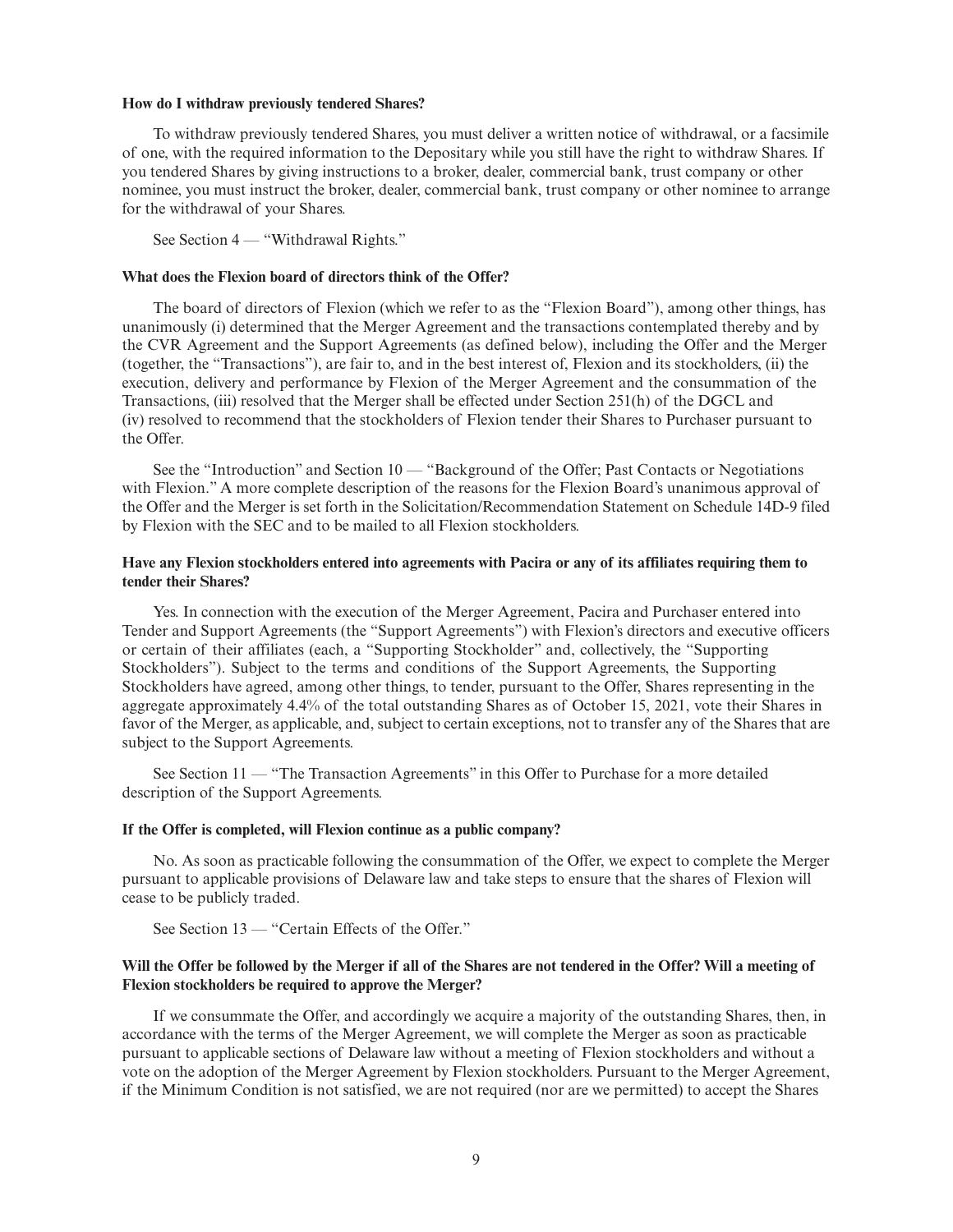for purchase in the Offer, nor will we consummate the Merger. See Section 1 — "Terms of the Offer" for more details on our obligation and ability to extend the Offer.

Under the applicable provisions of the Merger Agreement, the Offer and the DGCL, if we complete the Offer, Flexion stockholders who have not tendered their Shares in the Offer (i) will not be required to vote on the adoption of the Merger Agreement, (ii) will be entitled to appraisal rights under Section 262 of the DGCL in connection with the Merger with respect to any Shares not tendered in the Offer and (iii) will, upon consummation of the Merger, if they do not validly exercise appraisal rights under Delaware law, have their Shares converted into the right to receive the same consideration, in cash, without interest, as was payable in the Offer (the "Merger Consideration"), subject to any applicable withholding taxes.

See Section 11 — "The Transaction Agreements," Section 12 — "Purpose of the Offer; Plans for Flexion — Merger Without a Meeting of Flexion Stockholders and Without a Vote of the Flexion Stockholders" and Section 16 — "Certain Legal Matters; Regulatory Approvals."

#### **If I decide not to tender, how will the Offer affect my Shares?**

If the Offer is consummated and certain other conditions are met, the Merger will be consummated as soon as practicable following the consummation of the Offer in accordance with the terms of the Merger Agreement and without a meeting of Flexion stockholders and without a vote by the stockholders of Flexion, and all of the Shares outstanding prior to the Effective Time (subject to limited exceptions for Shares held by Flexion stockholders who properly exercise and perfect their appraisal rights under Section 262 of the DGCL with respect to such Shares) will at the Effective Time be converted into the right to receive the same consideration, in cash, without interest and subject to any applicable withholding taxes, as was payable in the Offer. Therefore, if the Merger takes place, the only difference to you between tendering your Shares and not tendering your Shares is that no appraisal rights will be available to you if you tender your Shares.

See the "Introduction" and Section 13 — "Certain Effects of the Offer."

#### **What is the market value of my Shares as of a recent date?**

On October 8, 2021, the last trading day before the public announcement of the execution of the Merger Agreement, the reported closing sale price on the Nasdaq Global Market was \$5.78 per Share. On October 21, 2021, the last full trading day before the commencement of the Offer, the reported closing sale price on the Nasdaq Global Market was \$9.30 per Share. We encourage you to obtain a recent market quotation for Shares before deciding whether to tender your Shares.

See Section 6 — "Price Range of Shares; Dividends."

#### **Will I be paid a dividend on my Shares during the pendency of the Offer?**

No. The Merger Agreement provides that from the date of the Merger Agreement to the Effective Time, without the prior written consent of Pacira, Flexion will not establish a record date for, declare, accrue, set aside or pay any dividends on, or make any other distributions (whether in cash, stock or other property) in respect of, any shares of its capital stock (including the Shares).

See Section 6 — "Price Range of Shares; Dividends."

#### **Will I have appraisal rights in connection with the Offer?**

No appraisal rights are available in connection with the Offer. If the Merger is consummated, however, Flexion stockholders whose Shares have not been purchased by Purchaser pursuant to the Offer will be entitled to appraisal rights under Section 262 of the DGCL. Stockholders must properly perfect their right to seek appraisal under the DGCL in connection with the Merger in order to exercise appraisal rights.

A more detailed discussion of appraisal rights can be found in Section 16 — "Certain Legal Matters; Regulatory Approvals" and a copy of Section 262 of the DGCL has been filed as Annex II to Flexion's Solicitation/Recommendation Statement on Schedule 14D-9.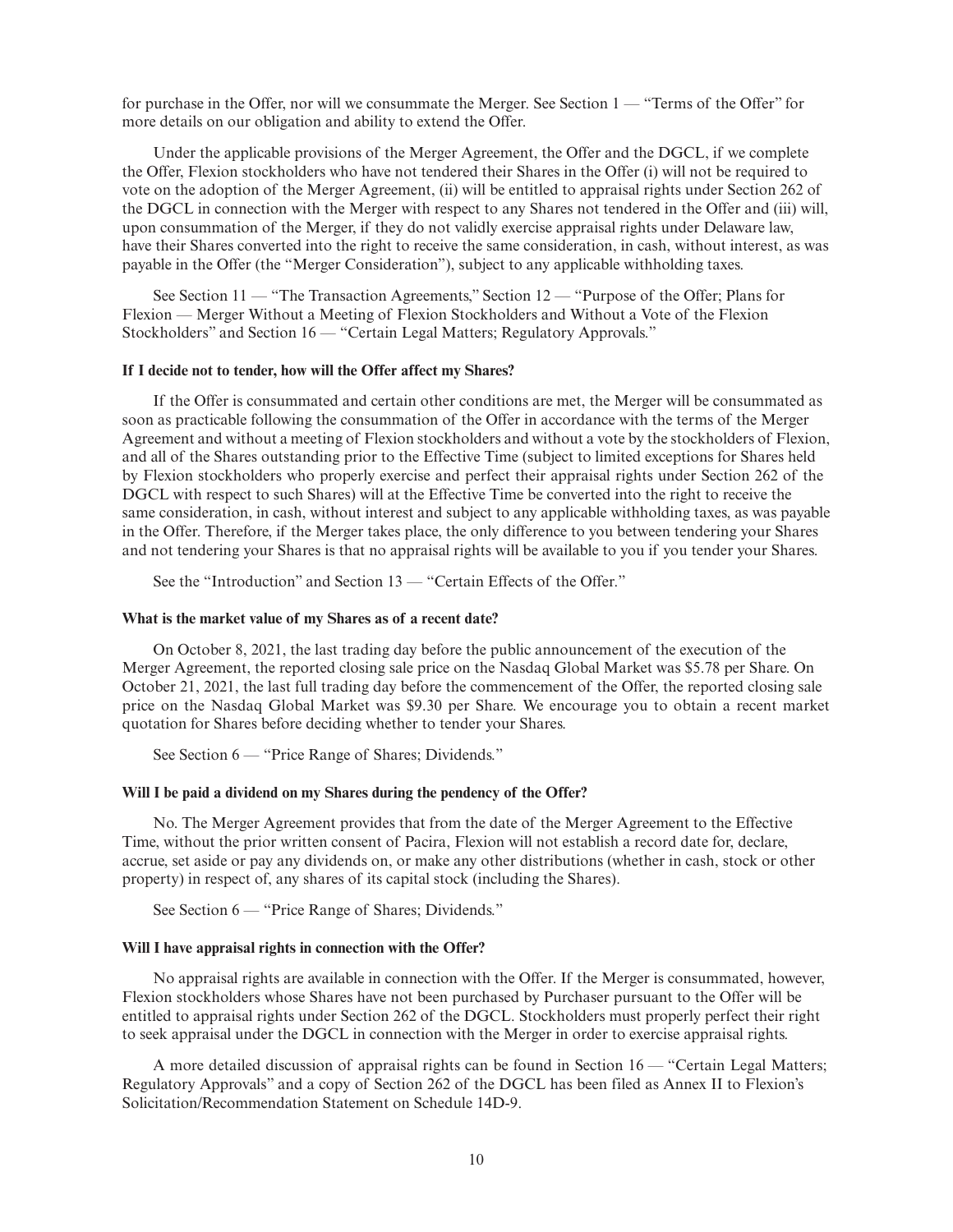#### **What will happen to my stock options in the Offer?**

Stock options to purchase Shares ("Flexion Options") are not sought in or affected by the Offer. However, pursuant to the Merger Agreement, each Flexion Option that is outstanding as of immediately prior to the Offer Acceptance Time will automatically accelerate and become fully vested and exercisable effective immediately prior to, and contingent upon, the Offer Acceptance Time. As of the Effective Time, by virtue of the Merger, each Flexion Option with a per Share exercise price that is less than the Cash Amount (each, an "In the Money Option") that is outstanding and unexercised as of immediately prior to the Effective Time will be canceled and converted into the right to receive both (i) cash in an amount equal to the product of (A) the total number of Shares subject to such fully vested In the Money Option immediately prior to the Effective Time, multiplied by  $(B)$  the excess, if any, of the  $(x)$  Cash Amount minus  $(y)$  the exercise price payable per Share under such In the Money Option and (ii) one CVR for each Share subject to such In the Money Option immediately prior to the Effective Time, net of any withholding taxes required to be deducted and withheld by applicable legal requirements.

As of the Effective Time, by virtue of the Merger, each Flexion Option with a per Share exercise price that is equal to or greater than the Cash Amount and less than the closing price per Share on the Nasdaq Global Market (or the principal market on which the Shares are then traded or quoted) on the trading day immediately prior to the Closing Date (the "Option Reference Price") (each, an "Out of the Money Option") that is then outstanding and unexercised immediately prior to the Effective Time will be canceled and converted into the right to receive, upon the achievement of a Milestone (a "Milestone Payment Date"), a cash payment, if any, equal to (A) the product of (1) the total number of Shares subject to such Out of the Money Option immediately prior to the Effective Time, multiplied by (2) the amount, if any, by which (i) the Cash Amount plus the applicable Milestone Payment plus any Milestone Payments in respect of such Out of the Money Options that were previously earned exceeds (ii) the exercise price payable per Share under such Out of the Money Option, minus (B) the gross amount of Out of the Money Option Consideration (as defined below) previously paid with respect to such Out of the Money Option (the "Out of the Money Option Consideration"), net of any withholding taxes required to be deducted and withheld by applicable legal requirements.

Notwithstanding the foregoing, (i) any Flexion Option (including any Out of the Money Option) with a per Share exercise price that is equal to or greater than the Option Reference Price will be cancelled at the Effective Time without any consideration payable (whether in the form of cash or a CVR or otherwise) therefor whether before or after the Effective Time and (ii) in the event the Milestone Payment Date does not occur, no payment (whether in the form of the Out of the Money Option Consideration or otherwise) will be made in respect of any Out of the Money Option following the Effective Time.

See Section 11 — "The Transaction Agreements — Merger Agreement — Treatment of Flexion Equity Awards."

#### **What will happen to my restricted stock units in the Offer?**

Restricted stock units in respect of Shares ("Flexion RSUs") are not sought in or affected by the Offer. However, pursuant to the Merger Agreement, at the Effective Time, each Flexion RSU that is outstanding immediately prior to the Offer Acceptance Time will automatically accelerate and become fully vested immediately prior to, and contingent upon, the Offer Acceptance Time. As of the Effective Time, each Flexion RSU that is then outstanding as of immediately prior to the Effective Time, will be cancelled and converted into the right to receive both (i) cash in an amount equal to the product of (A) the total number of Shares issuable in settlement to such Flexion RSU, immediately prior to the Effective Time, multiplied by (B) the Cash Amount, net of any withholding taxes required to be deducted and withheld by applicable law and (ii) one CVR for each Share issuable in settlement to such Flexion RSU.

See Section 11 — "The Transaction Agreements — Merger Agreement — Treatment of Flexion Equity Awards."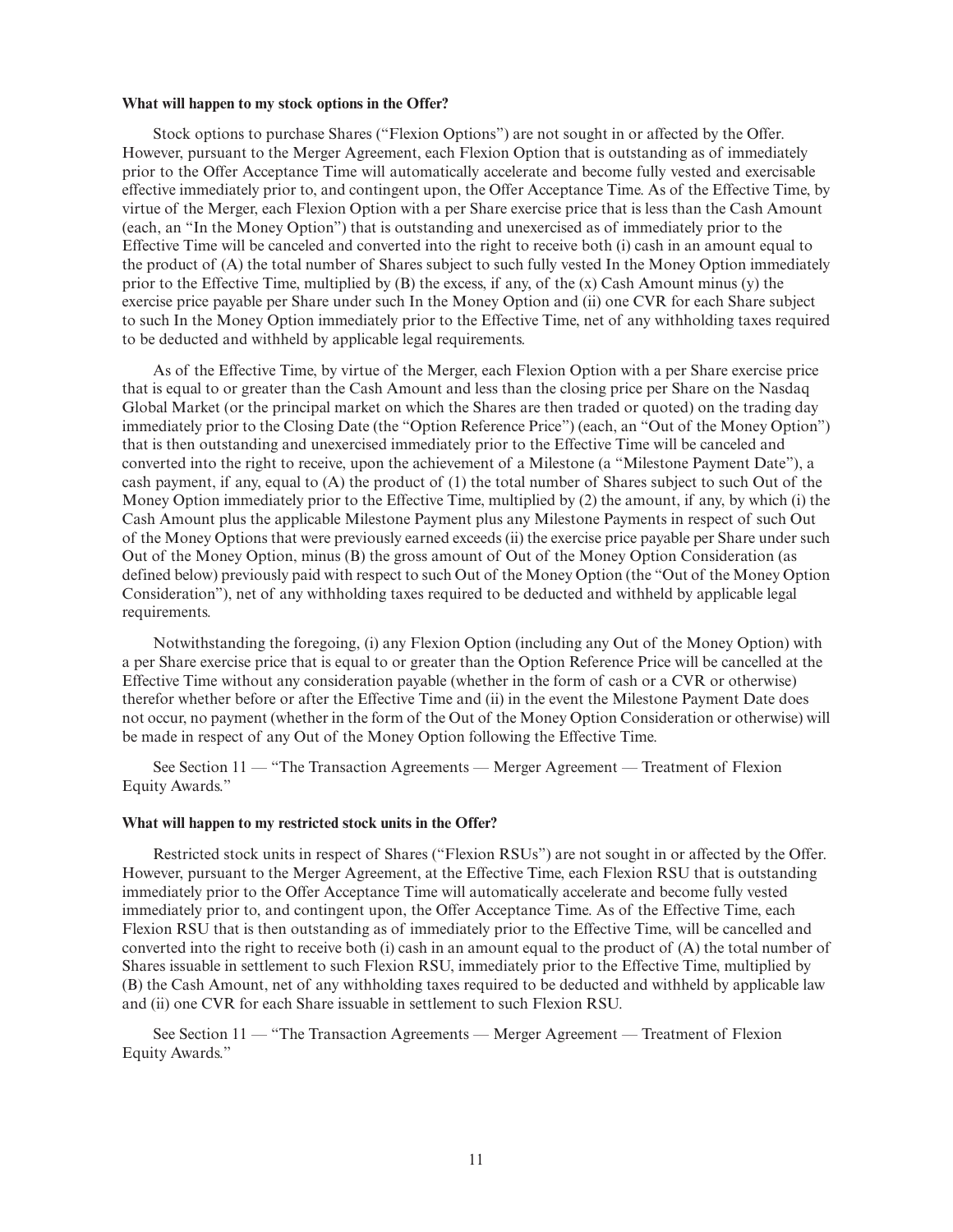## **What are the material U.S. federal income tax consequences of exchanging Shares in the Offer or the Merger?**

The exchange of Shares for the Offer Price pursuant to the Offer or the Merger (or for cash upon exercise of appraisal rights) will be a taxable transaction for U.S. federal income tax purposes. The amount of gain or loss a holder recognizes, and the timing and character of such gain or loss, will depend, in part, on the U.S. federal income tax treatment of the CVRs, with respect to which there is uncertainty. We urge you to consult your own tax advisor as to the particular tax consequences to you of the Offer or the Merger. See Section 5 — "Material United States Federal Income Tax Consequences" for a more detailed discussion of certain material U.S. federal income tax consequences of the Offer and the Merger.

## **Who should I call if I have questions about the Offer?**

D.F. King & Co., Inc. is acting as the Information Agent for the Offer. Banks and brokers may call (212) 269-5550 and stockholders may call toll free at (800) 578-5378. See the back cover of this Offer to Purchase for additional contact information.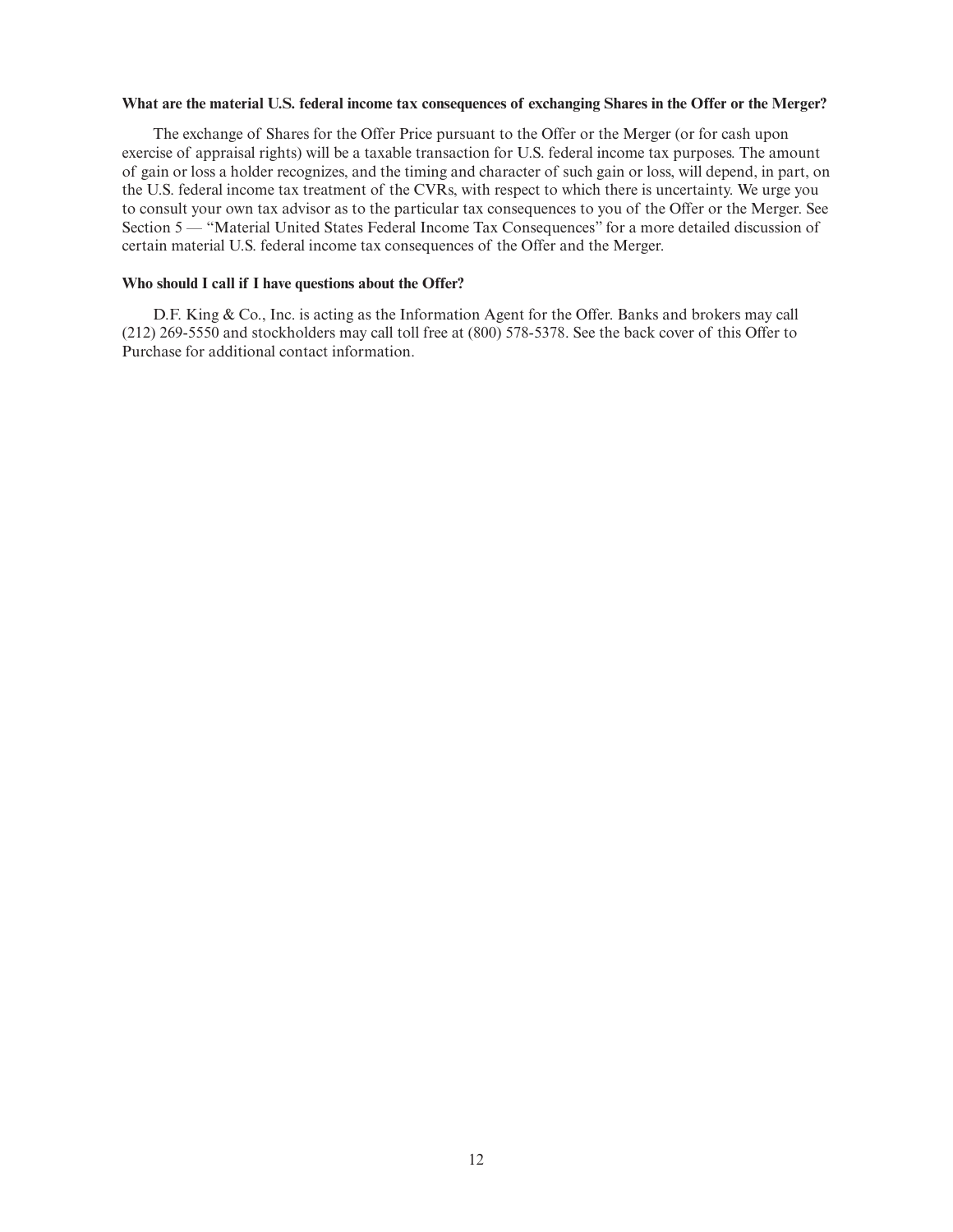## **INTRODUCTION**

#### **To the Holders of Shares of Common Stock of Flexion Therapeutics, Inc.:**

Oyster Acquisition Company Inc., a Delaware corporation (which we refer to as "Purchaser") and wholly owned subsidiary of Pacira BioSciences, Inc., a Delaware corporation ("Pacira"), is offering to purchase for cash all of the outstanding shares of common stock, par value \$0.001 per share (the "Shares"), of Flexion Therapeutics, Inc., a Delaware corporation ("Flexion"), at an offer price of (i) \$8.50 per Share, in cash, net of applicable withholding taxes and without interest (the "Cash Amount"), plus (ii) one contingent value right per Share (each, a "CVR"), which will represent the right to receive one or more contingent payments of up to \$8.00 per Share in the aggregate, in cash, net of applicable withholding taxes and without interest, which amounts will become payable, if at all, upon the achievement of specified milestones, if the specified milestones are achieved on or prior to December 31, 2030 (the Cash Amount plus one CVR, collectively, or any higher amount per Share paid pursuant to the Offer, the "Offer Price"), upon the terms and subject to the conditions set forth in this Offer to Purchase (this "Offer to Purchase") and in the related Letter of Transmittal (the "Letter of Transmittal" which, together with this Offer to Purchase and other related materials, as each may be amended or supplemented from time to time, constitutes the "Offer").

We are making this Offer pursuant to an Agreement and Plan of Merger, dated as of October 11, 2021 (as it may be amended from time to time, the "Merger Agreement"), by and among Pacira, Purchaser and Flexion. The Merger Agreement provides, among other things, that following the consummation of the Offer and subject to the satisfaction or waiver of specified conditions, Purchaser will be merged with and into Flexion (the "Merger") as soon as practicable in accordance with Section 251(h) of the General Corporation Law of the State of Delaware (the "DGCL") without a meeting of Flexion stockholders and without a vote on the adoption of the Merger Agreement by Flexion stockholders, with Flexion continuing as the surviving corporation (the "Surviving Corporation") in the Merger and thereby becoming a wholly owned subsidiary of Pacira.

In the Merger, each Share outstanding immediately prior to the Effective Time (other than Shares held (i) by Flexion or any of its subsidiaries (including any treasury shares) or by Pacira or Purchaser or any other direct or indirect wholly owned subsidiaries of Pacira, which Shares will be canceled and will cease to exist or (ii) by any Flexion stockholders who properly exercise and perfect their appraisal rights under Delaware law with respect to such Shares) will be automatically converted into the right to receive the Offer Price in cash, without interest (the "Merger Consideration") and subject to any applicable withholding taxes. **Under no circumstances will interest be paid on the purchase price for Shares, regardless of any extension of the Offer or any delay in making payment for Shares.** As a result of the Merger, Flexion will cease to be a publicly traded company and will become wholly owned by Pacira. The Merger Agreement is more fully described in Section 11 — "The Transaction Agreements," which also contains a discussion of the treatment of Flexion Options and Flexion RSUs (each as defined below) in the Merger.

Tendering stockholders who are record owners of their Shares and who tender directly to American Stock Transfer & Trust Company, LLC, the depositary and paying agent for the Offer (the "Depositary"), will not be obligated to pay brokerage fees or commissions or, except as otherwise provided in Instruction 6 of the Letter of Transmittal, stock transfer taxes with respect to the purchase of Shares by Purchaser pursuant to the Offer. Stockholders who hold their Shares through a broker, dealer, commercial bank, trust company or other nominee should consult such institution as to whether it charges any service fees or commissions.

The Offer is conditioned upon, among other things, (i) the absence of a termination of the Merger Agreement in accordance with its terms, (ii) the number of Shares validly tendered in accordance with the terms of the Offer (and not validly withdrawn) prior to the time that the Offer expires, when considered together with all other Shares (if any) otherwise beneficially owned by Purchaser and its affiliates, representing at least one Share more than 50% of the total number of Shares issued at the time of the expiration of the Offer (the "Minimum Condition"), (iii) the waiting period (or any extension thereof) applicable to the Offer under the Hart-Scott-Rodino Antitrust Improvements Act of 1976, as amended, and the rules and regulations promulgated thereunder (the "HSR Act"), having expired or been terminated and (iv) there being no judgment, temporary, preliminary or permanent order issued by any court of competent jurisdiction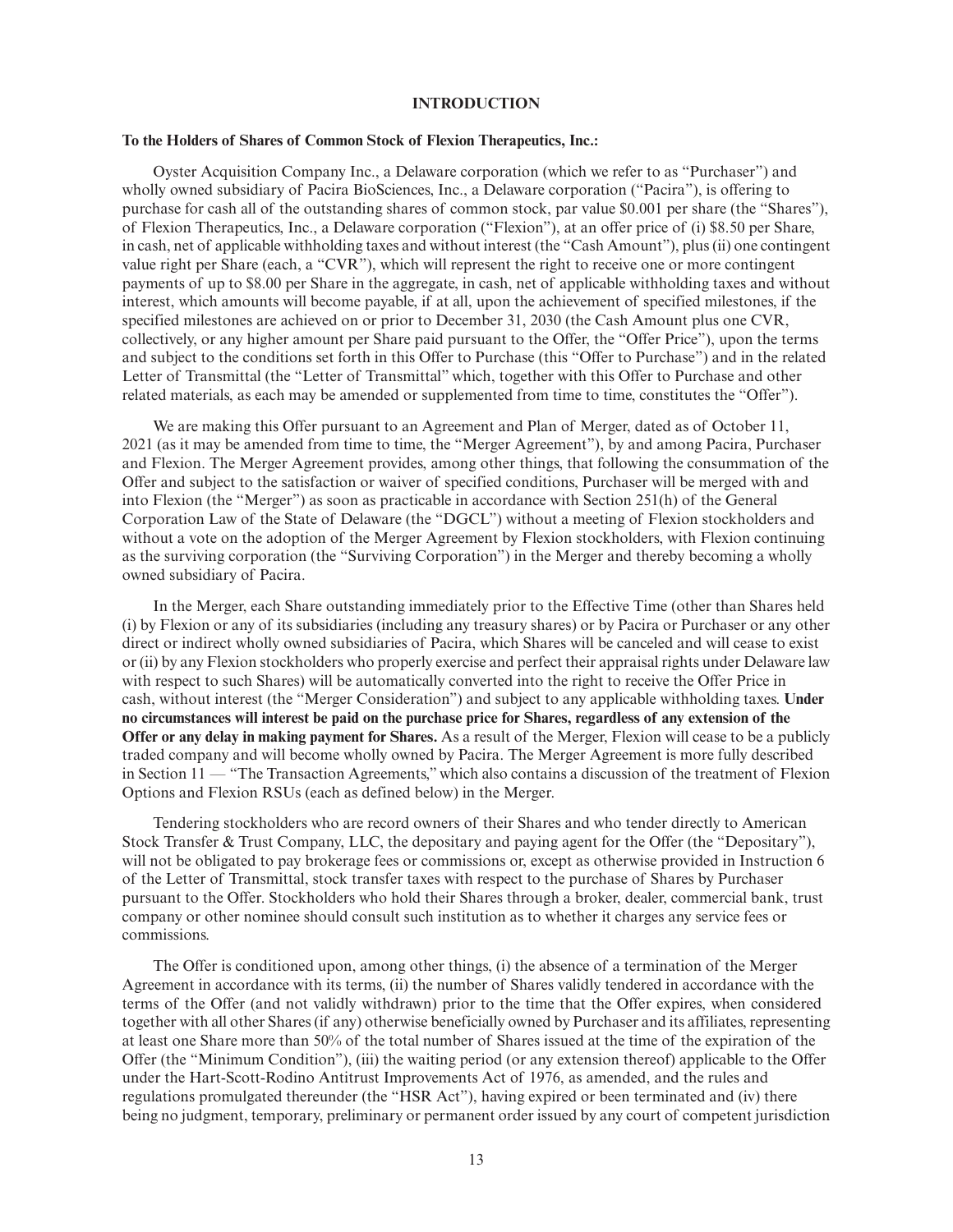or other governmental body preventing the acquisition of or payment for Shares pursuant to the Offer or the consummation of the Offer or the Merger, nor any action or legal requirement, other than any antitrust laws or order, enjoining, restraining or otherwise prohibiting, or making illegal, the acquisition of or payment for Shares pursuant to the Offer or the consummation of the Offer or the Merger. The Offer is also subject to other conditions as described in this Offer to Purchase. See Section 15 — "Conditions to the Offer." Neither the consummation of the Offer nor the Merger is subject to any financing condition.

**The board of directors of Flexion (the "Flexion Board"), among other things, has unanimously (i) determined that the Merger Agreement and the transactions contemplated thereby and by the CVR Agreement and the Support Agreements (as defined below), including the Offer and the Merger (together, the "Transactions"), are fair to, and in the best interest of, Flexion and its stockholders, (ii) approved the execution, delivery and performance by Flexion of the Merger Agreement and the consummation of the Transactions, (iii) resolved that the Merger shall be effected under Section 251(h) of the DGCL and (iv) resolved to recommend that the stockholders of Flexion tender their Shares to Purchaser pursuant to the Offer.**

A more complete description of the Flexion Board's reasons for unanimously authorizing and approving the Merger Agreement and the Transactions, including the Offer and the Merger, is set forth in the Solicitation/Recommendation Statement on Schedule 14D-9 of Flexion (together with any exhibits and annexes attached thereto, the "Schedule 14D-9"), that will be furnished and mailed to Flexion stockholders in connection with the Offer. Flexion stockholders should carefully read the information set forth in the Schedule 14D-9, including, among other items, the information to be set forth in Item 4 under the subheadings "Background of Offer and Merger" and "Reasons for Recommendation."

Flexion has advised Pacira that at a meeting of the Flexion Board held on October 10, 2021, Lazard Frères & Co. LLC ("Lazard") rendered to the Flexion Board its oral opinion and subsequently confirmed in its written opinion dated October 10, 2021, to the effect that, as of the date of such written opinion, the Offer Price to be paid to holders of Shares (other than Shares held (i) by Flexion or any of its subsidiaries (including any held in Flexion's treasury) or by Pacira or Purchaser or any other direct or indirect wholly owned subsidiary of Pacira or (ii) by any Flexion stockholders who properly exercise and perfect their appraisal rights under Delaware law with respect to such Shares) in the Offer and the Merger was fair, from a financial point of view, to such holders. The full text of the written opinion of Lazard sets forth the assumptions made, procedures followed, matters considered and qualifications and limitations on the review undertaken by Lazard in connection with its opinion and is attached as Annex I to the Schedule 14D-9.

In connection with the execution of the Merger Agreement, Pacira and Purchaser entered into Tender and Support Agreements (the "Support Agreements"), dated as of October 11, 2021 with Flexion's directors and executive officers or certain of their affiliates (each, a "Supporting Stockholder" and, collectively, the "Supporting Stockholders"). Subject to the terms and conditions of the Support Agreements, the Supporting Stockholders have agreed, among other things, to tender, pursuant to the Offer, Shares representing in the aggregate approximately 4.4% of the total outstanding Shares as of October 15, 2021, vote their Shares in favor of the Merger, as applicable, and, subject to certain exceptions, not to transfer any of the Shares that are subject to the Support Agreements. See Section 11 — "The Transaction Agreements" in this Offer to Purchase for a more detailed description of the Support Agreements.

Flexion has advised Pacira that, as of the close of business on October 15, 2021, 50,320,466 Shares were issued.

Pursuant to the Merger Agreement, the directors and officers of the Surviving Corporation immediately after the Effective Time will be the respective individuals designated as directors and officers of Purchaser as of the Effective Time.

If the Minimum Condition is satisfied and Purchaser consummates the Offer, Purchaser will consummate the Merger pursuant to Section 251(h) of the DGCL as soon as practicable without a meeting of Flexion stockholders and without a vote on the adoption of the Merger Agreement by Flexion stockholders.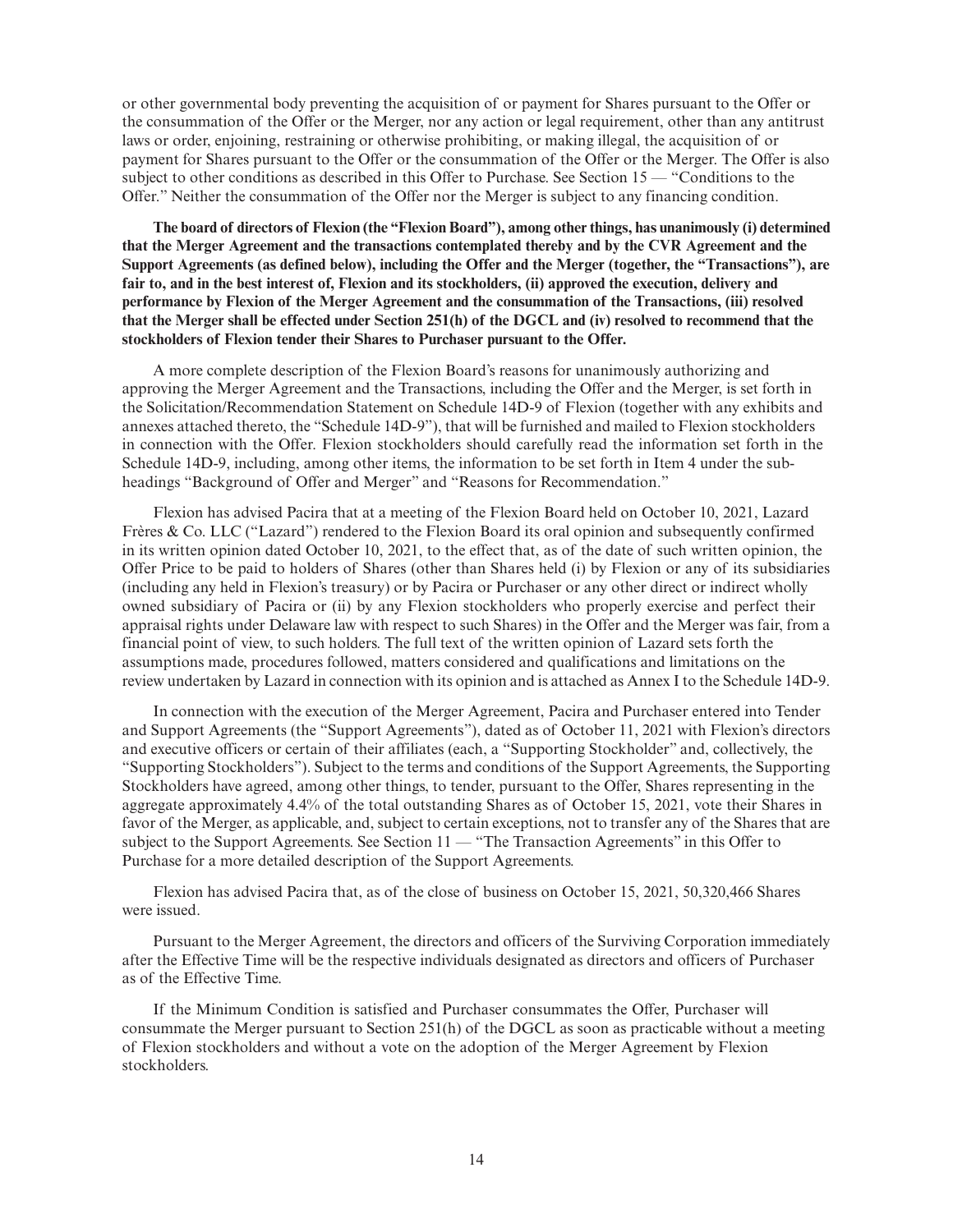Material U.S. federal income tax consequences of the sale of Shares pursuant to the Offer and the exchange of Shares pursuant to the Merger are described in Section 5 — "Material United States Federal Income Tax Consequences."

Under the applicable provisions of the Merger Agreement, the Offer and the DGCL, Flexion stockholders will be entitled to appraisal rights under Delaware law in connection with the Merger with respect to any Shares not tendered in the Offer, subject to and in accordance with Section 262 of the DGCL. Stockholders must properly perfect their right to seek appraisal under the DGCL in connection with the Merger in order to exercise appraisal rights. See Section 16 — "Certain Legal Matters; Regulatory Approvals."

**This Offer to Purchase and the related Letter of Transmittal contain important information that should be read carefully before any decision is made with respect to the Offer.**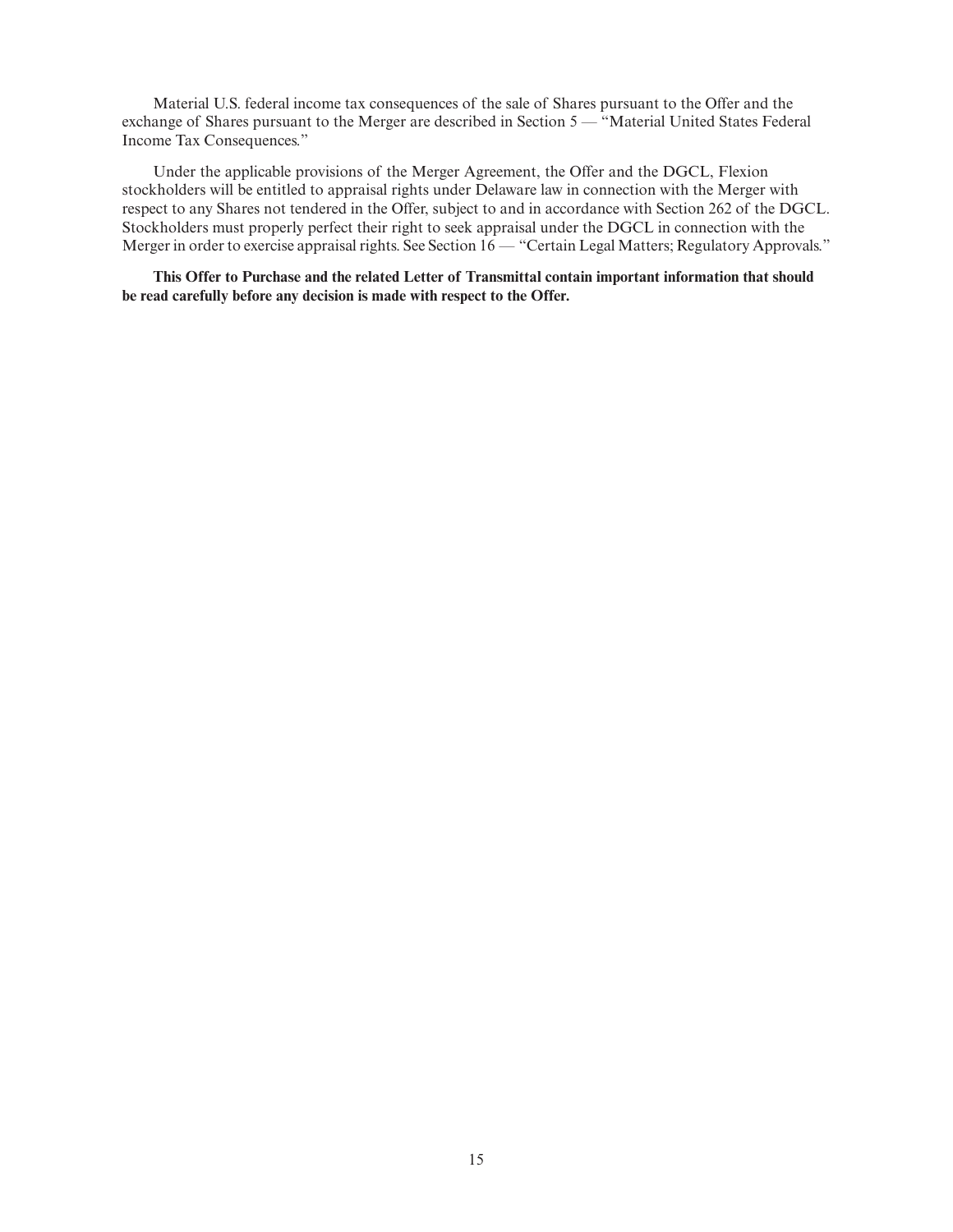## **THE TENDER OFFER**

## **1. Terms of the Offer.**

Upon the terms and subject to the conditions of the Offer (including, if the Offer is extended or amended, the terms and conditions of such extension or amendment), we will accept for payment and promptly pay for all Shares validly tendered prior to one minute following 11:59 p.m., Eastern Time, on November 18, 2021 (the "Expiration Date," unless we have extended the period during which the Offer is open in accordance with the Merger Agreement, in which event the "Expiration Date" will mean the latest time and date at which the Offer, as so extended by us, will expire) and not validly withdrawn as permitted under Section 4 — "Withdrawal Rights."

Acceptance for payment of Shares validly tendered and not validly withdrawn pursuant to and subject to the Offer Conditions will occur on November 19, 2021, unless we extend the Offer pursuant to the terms of the Merger Agreement. We refer to such time of acceptance as the "Offer Acceptance Time," and the date and time at which such Offer Acceptance Time occurs is referred to as the "Offer Closing." The date and time at which the Merger becomes effective is referred to as the "Effective Time."

The Offer is conditioned upon, among other things, the absence of a termination of the Merger Agreement in accordance with its terms and the satisfaction of the Minimum Condition, the Regulatory Condition, the MAE Condition and the other conditions described in Section 15 — "Conditions to the Offer."

We have agreed in the Merger Agreement that, subject to our rights to terminate the Merger Agreement in accordance with its terms, if as of the then-scheduled Expiration Date, any Offer Condition is not satisfied and has not been waived, Purchaser may, in its discretion, extend the Offer on one or more occasions (for an additional period of up to 10 business days per extension) to permit such Offer Condition to be satisfied. In certain circumstances, we are required by the terms of the Merger Agreement to extend the Offer beyond the initial Expiration Date. Subject to our rights to terminate the Merger Agreement in accordance with its terms, we must extend the Offer from time to time (i) as required by applicable legal requirements, any interpretation or position of the U.S. Securities and Exchange Commission (the "SEC"), the staff thereof or the Nasdaq Global Market applicable to the Offer, (ii) to allow the Regulatory Condition described in Section 15 — "Conditions to the Offer" to be satisfied and (iii) if any Offer Condition is not satisfied by the then-scheduled Expiration Date and Flexion requests that the Offer be extended to permit satisfaction of such Offer Condition(s). However, in no event will Purchaser be required to, and without Flexion's consent, Purchaser will not, extend the Offer beyond the earlier of (A) the termination of the Merger Agreement in accordance with its terms and (B) February 14, 2022, which date may be extended pursuant to the terms of the Merger Agreement, as described in Section 11 — "The Transaction Agreements", but in no event will such date be later than April 11, 2022. If we extend the Offer, such extension will extend the time that you will have to tender (or withdraw) your Shares.

Pacira and Purchaser expressly reserve the right to increase the Offer Price or to waive or make any other changes to the terms and conditions of the Offer, including the Offer Conditions. However, notwithstanding the foregoing, without the prior written consent of Flexion, we are not permitted to (i) decrease the Offer Price, (ii) change the form of consideration payable in the Offer, (iii) decrease the maximum number of Shares sought to be purchased in the Offer, (iv) impose conditions or requirements to the Offer in addition to the Offer Conditions, (v) amend or modify any of the Offer Conditions in a manner that adversely affects, or would reasonably be expected to adversely affect, any holder of Shares or that would, individually or in the aggregate, reasonably be expected to prevent or delay the consummation of the Offer or prevent, delay or impair the ability of Pacira or Purchaser to consummate the Offer, the Merger or the other Transactions, (vi) amend, modify, change or waive the Minimum Condition, the Termination Condition or the Order Condition, (vii) terminate the Offer or accelerate, extend or otherwise change the Expiration Date in a manner other than in accordance with the relevant provisions of the Merger Agreement or (viii) provide any "subsequent offering period" within the meaning of Rule 14d-11 promulgated under the Securities Exchange Act of 1934, as amended (the "Exchange Act").

Any extension, delay, termination or amendment of the Offer will be followed as promptly as practicable by public announcement thereof, and such announcement in the case of an extension will be made no later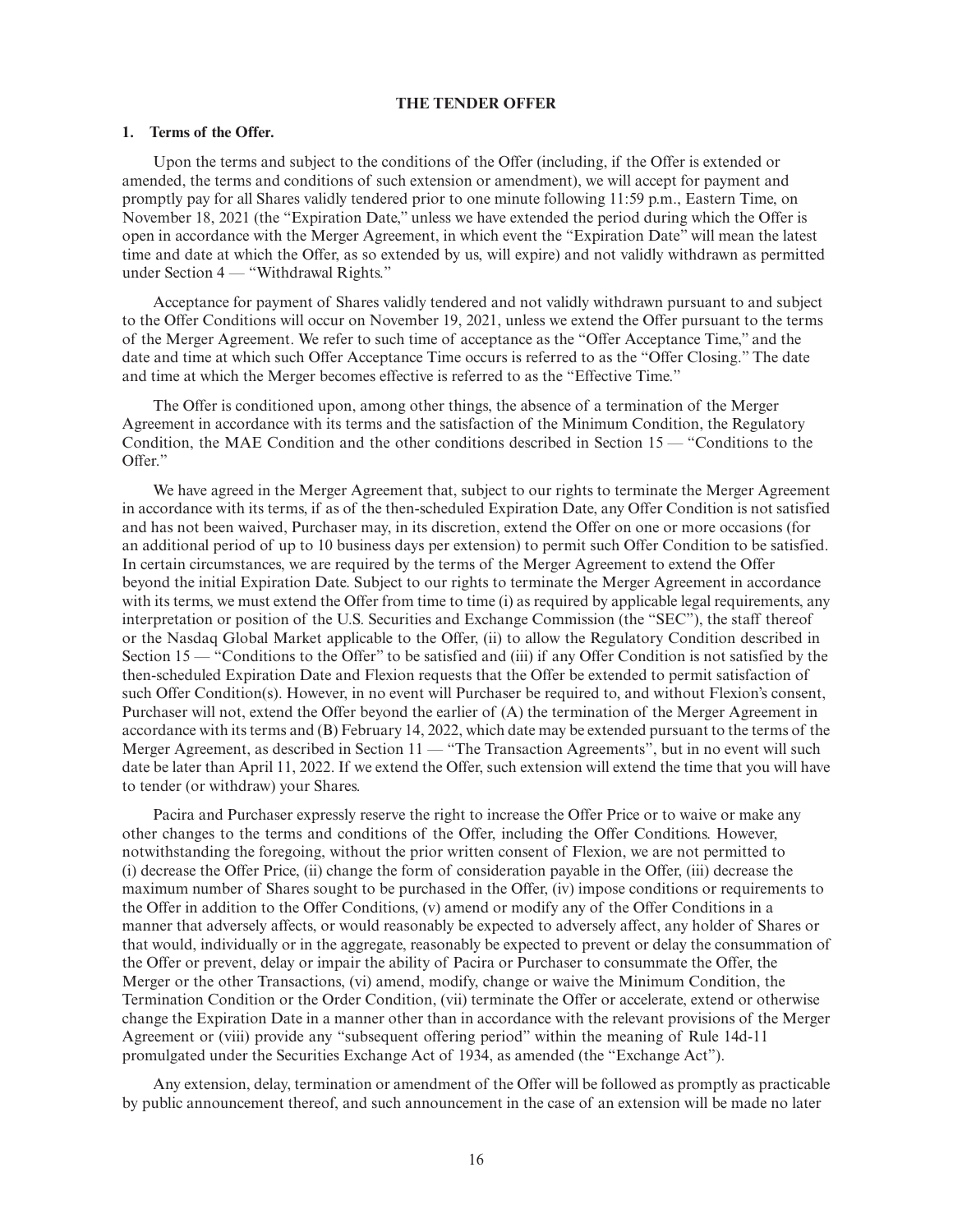than 9:00 a.m., Eastern Time, on the next business day after the previously scheduled Expiration Date. Without limiting the manner in which Purchaser may choose to make any public announcement, it currently intends to make announcements regarding the Offer by issuing a press release and making any appropriate filing with the SEC.

If we extend the Offer, are delayed in our acceptance for payment of or payment for Shares (whether before or after our acceptance for payment for Shares) or are unable to accept Shares for payment pursuant to the Offer for any reason, then, without prejudice to our rights under the Offer and the Merger Agreement, the Depositary may retain tendered Shares on our behalf, and such Shares may not be withdrawn except to the extent that tendering stockholders are entitled to withdrawal rights as described herein under Section 4 — "Withdrawal Rights." However, our ability to delay the payment for Shares that we have accepted for payment is limited by Rule 14e-1(c) under the Exchange Act, which requires us to pay the consideration offered or return the securities deposited by or on behalf of stockholders promptly after the termination or withdrawal of the Offer. In addition, in the Merger Agreement, we have agreed that, on the terms and subject to the conditions of the Offer and the Merger Agreement, Purchaser will (and Pacira will cause Purchaser to) pay for all Shares validly tendered (and not validly withdrawn) in the Offer as promptly as practicable after the Offer Acceptance Time.

If we make a material change in the terms of the Offer or the information concerning the Offer or if we waive a material condition of the Offer, we will disseminate additional tender offer materials and extend the Offer if and to the extent required by Rules  $14d-4(d)(1)$ ,  $14d-6(c)$  and  $14e-1$  under the Exchange Act. The minimum period during which the offer must remain open following material changes in the terms of the Offer or information concerning the Offer, other than a change in price or a change in percentage of securities sought, will depend upon the facts and circumstances, including the relative materiality of the terms or information changes. We understand that in the SEC's view, an offer should remain open for a minimum of five business days from the date the material change is first published, sent or given to stockholders, and with respect to a change in price or a change in percentage of securities sought, a minimum 10 business day period generally is required to allow for adequate dissemination to stockholders and investor response.

If, on or before the Expiration Date, we increase the consideration being paid for Shares accepted for payment in the Offer, such increased consideration will be paid to all stockholders whose Shares are purchased in the Offer, whether such Shares were tendered before or after the announcement of the increase in consideration.

There will not be a subsequent offering period for the Offer in accordance with Rule 14d-11 promulgated under the Exchange Act.

We expressly reserve the right, in our sole discretion, subject to the terms and conditions of the Merger Agreement and the applicable rules and regulations of the SEC, not to accept for payment any Shares if, at the Expiration Date, any of the Offer Conditions have not been satisfied. See Section 15 — "Conditions to the Offer." Under certain circumstances, we may terminate the Merger Agreement and the Offer. See Section 11 — "The Transaction Agreements — Merger Agreement — Termination."

As soon as practicable following (but in any event on the same date as) the Offer Acceptance Time, in accordance with the terms of the Merger Agreement, we will complete the Merger pursuant to Section 251(h) of the DGCL without a meeting of Flexion stockholders and without a vote on the adoption of the Merger Agreement by Flexion stockholders.

Flexion has provided us with its stockholder list and security position listings for the purpose of disseminating this Offer to Purchase, the Letter of Transmittal and other related materials to holders of Shares. This Offer to Purchase and the Letter of Transmittal will be mailed to record holders of Shares whose names appear on the stockholder list of Flexion as of October 20, 2021 and will be furnished, for subsequent transmittal to beneficial owners of Shares, to brokers, dealers, commercial banks, trust companies and similar persons whose names, or the names of whose nominees, appear on the stockholder list or, if applicable, who are listed as participants in a clearing agency's security position listing for subsequent transmittal to beneficial owners of Shares.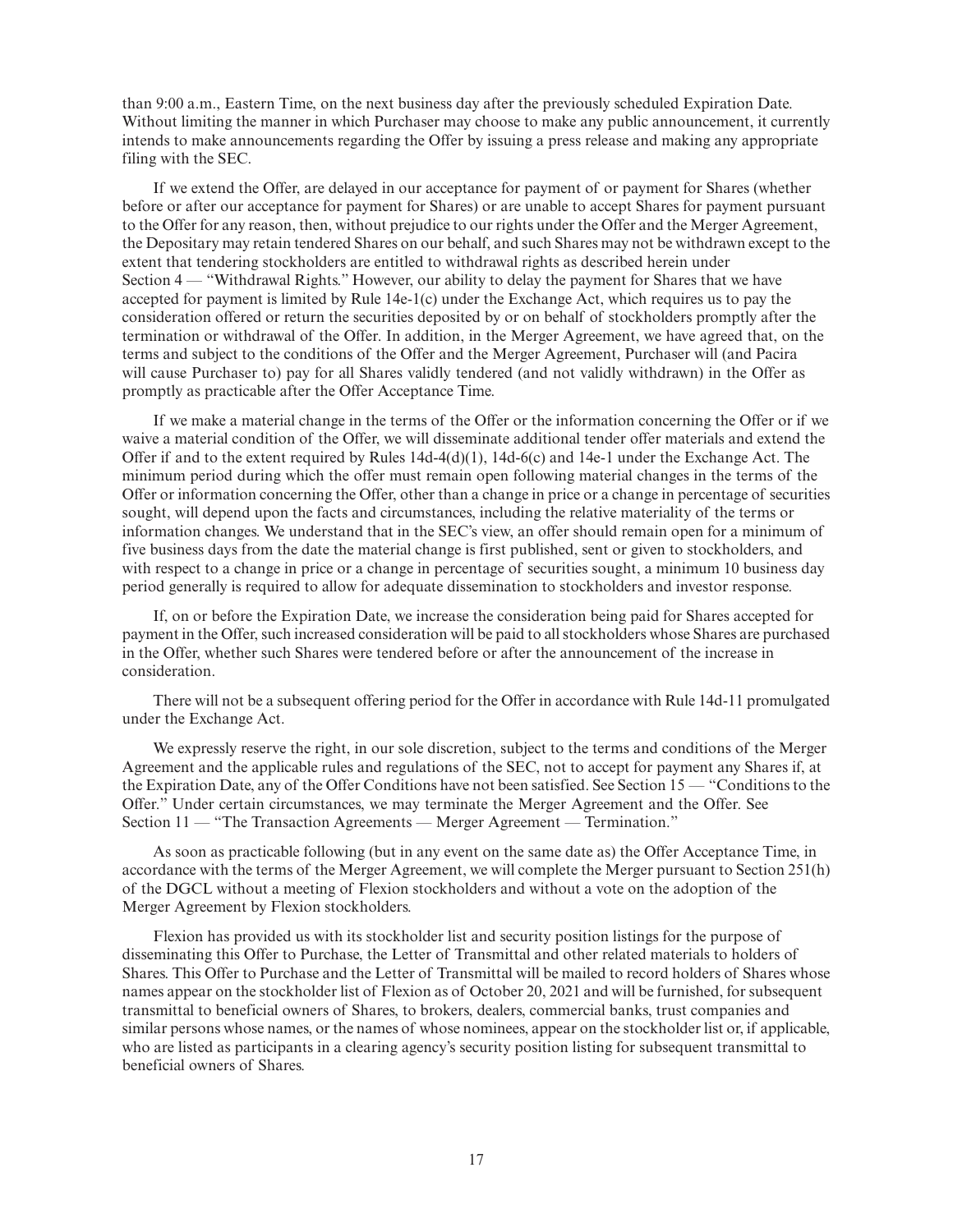#### **2. Acceptance for Payment and Payment for Shares.**

Upon the terms and subject to the satisfaction or waiver (to the extent waivable by Pacira or Purchaser) of the Offer Conditions set forth in Section 15 — "Conditions to the Offer" (including, if the Offer is extended or amended, the terms and conditions of any such extension or amendment), Purchaser will, and Pacira will cause Purchaser to, as promptly as practicable following the Offer Acceptance Time, accept for payment and pay for all of the Shares validly tendered and not validly withdrawn pursuant to the Offer. See Section 1 — "Terms of the Offer." Subject to compliance with Rule 14e-1(c) and Rule 14d-11(e) under the Exchange Act, as applicable, and with the Merger Agreement, we expressly reserve the right to delay payment for Shares in order to comply in whole or in part with any applicable legal requirements or regulation. See Section 16 — "Certain Legal Matters; Regulatory Approvals."

In all cases, payment for Shares tendered and accepted for payment pursuant to the Offer will be made only after timely receipt by the Depositary of (i) the certificates evidencing such Shares ("Share Certificates"), if any, or confirmation of a book-entry transfer of such Shares (a "Book-Entry Confirmation") into the Depositary's account at The Depository Trust Company (the "Book-Entry Transfer Facility") pursuant to the procedures set forth in Section 3 — "Procedures for Accepting the Offer and Tendering Shares", (ii) the Letter of Transmittal, properly completed and duly executed, with any required signature guarantees or, in the case of a book-entry transfer, an Agent's Message (as defined below) in lieu of the Letter of Transmittal and (iii) any other documents required by the Letter of Transmittal. Accordingly, tendering stockholders may be paid at different times depending upon when the foregoing documents with respect to Shares are actually received by the Depositary. **Under no circumstances will interest be paid on the Offer Price for any Shares, regardless of any extension of the Offer or any delay in making payment for the Shares.**

The term "Agent's Message" means a message, transmitted by the Book-Entry Transfer Facility to, and received by, the Depositary and forming a part of a Book-Entry Confirmation, that states that the Book-Entry Transfer Facility has received an express acknowledgment from the participant in the Book-Entry Transfer Facility tendering the Shares that are the subject of such Book-Entry Confirmation that such participant has received and agrees to be bound by the terms of the Letter of Transmittal and that Purchaser may enforce such agreement against such participant. The term "Agent's Message" also includes any hard copy printout evidencing such message generated by a computer terminal maintained at the Depositary's office.

For purposes of the Offer, Purchaser will be deemed to have accepted for payment, and thereby purchased, Shares validly tendered and not validly withdrawn as, if and when Purchaser gives oral or written notice to the Depositary of Purchaser's acceptance for payment of such Shares pursuant to the Offer. Upon the terms set forth in the Merger Agreement and subject to the Offer Conditions, payment for Shares accepted for payment pursuant to the Offer will be made by deposit of the Cash Amount (or funds related to the CVRs, as discussed below) for such Shares with the Depositary, which will act as agent for tendering stockholders for the purpose of receiving payments from Purchaser and transmitting such payments to tendering stockholders whose Shares have been accepted for payment. If Purchaser extends the Offer, is delayed in its acceptance for payment of Shares or is unable to accept Shares for payment pursuant to the Offer for any reason, then, without prejudice to Purchaser's rights under the Offer and the Merger Agreement, the Depositary may, nevertheless, on behalf of Purchaser, retain tendered Shares, and such Shares may only be withdrawn to the extent that tendering stockholders are entitled to withdrawal rights as described below under Section 4 — "Withdrawal Rights" and as otherwise required by Rule 14e-1(c) under the Exchange Act.

At or prior to the Offer Closing, Pacira will execute a Contingent Value Right Agreement (the "CVR Agreement") with American Stock Transfer & Trust Company, LLC (the "Rights Agent") governing the terms of the CVRs. Neither Purchaser nor Pacira will be required to deposit any funds related to the CVRs with the Rights Agent unless and until such deposit is required pursuant to the terms of the CVR Agreement. For more information on the CVRs, see Section 11 — "The Transaction Agreements".

If any tendered Shares are not accepted for payment for any reason pursuant to the terms and conditions of the Offer, or if Share Certificates are submitted evidencing more Shares than are tendered, Share Certificates evidencing unpurchased Shares will be returned, without expense to the tendering stockholder (or, in the case of Shares tendered by book-entry transfer into the Depositary's account at the Book-Entry Transfer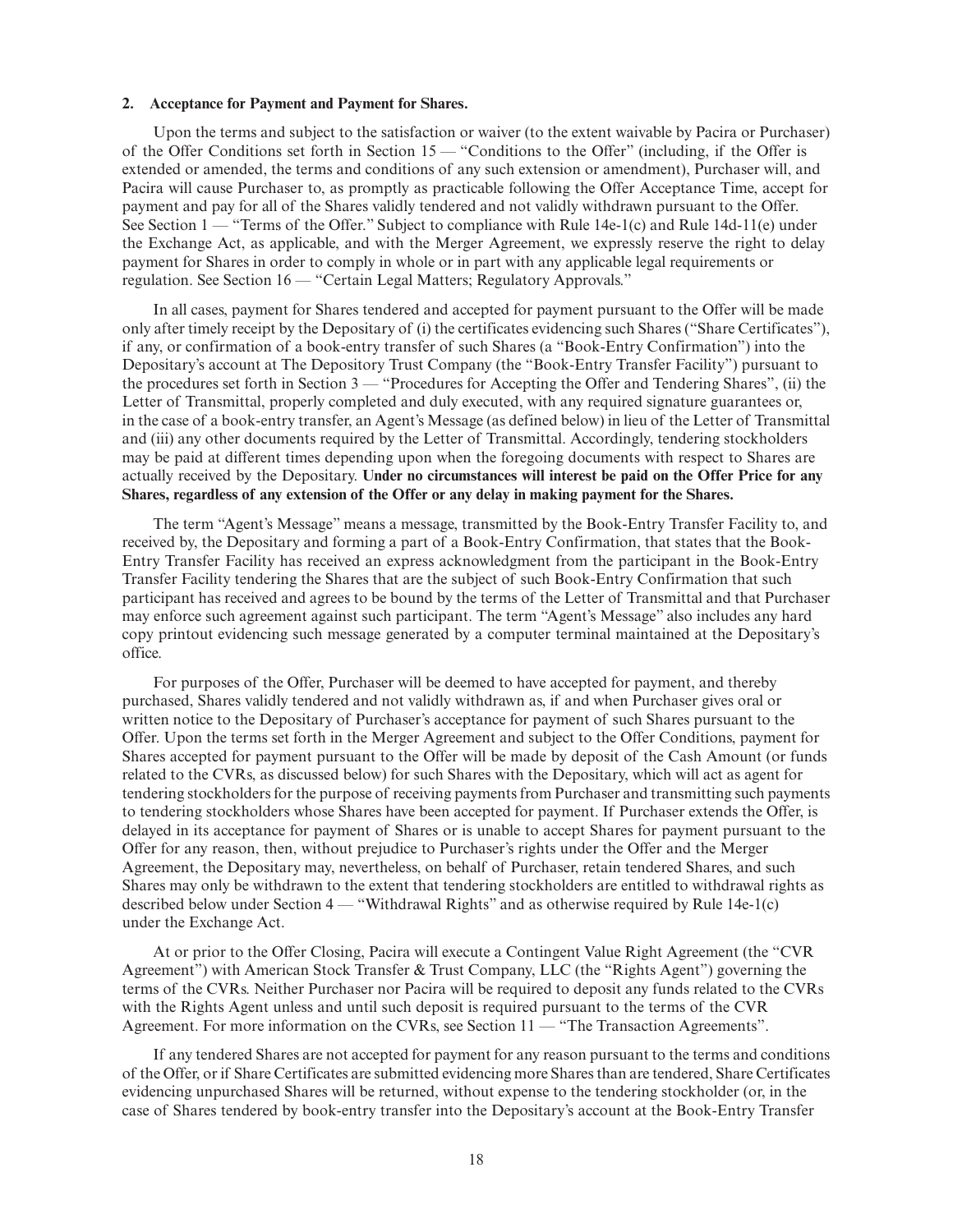Facility pursuant to the procedure set forth in Section 3 — "Procedures for Accepting the Offer and Tendering Shares", such Shares will be credited to an account maintained at the Book-Entry Transfer Facility), promptly following the expiration or termination of the Offer.

## **3. Procedures for Accepting the Offer and Tendering Shares.**

*Valid Tenders.* In order for Shares to be validly tendered pursuant to the Offer, you must follow these instructions:

- If you are a record holder and you have certificated Shares, the following must be received by the Depositary at one of its addresses set forth in the Letter of Transmittal before the Offer expires: (1) the Letter of Transmittal, properly completed and duly executed, (2) Share Certificates evidencing such Shares, in proper form for transfer, and (3) any other documents required by the Letter of Transmittal.
- If you are a record holder and you hold uncertificated Shares in book-entry form with Flexion's transfer agent, the following must be received by the Depositary at one of its addresses set forth in the Letter of Transmittal before the Offer expires: (1) the Letter of Transmittal, properly completed and duly executed, and (2) any other documents required by the Letter of Transmittal.
- If your Shares are held in "street" name and are being tendered by book-entry transfer, the following must be received by the Depositary at one of its addresses set forth in the Letter of Transmittal before the Offer expires: (1) a Book-Entry Confirmation, (2) the Letter of Transmittal, properly completed and duly executed, or an Agent's Message and (3) any other documents required by the Letter of Transmittal.
- If your Share Certificates are not immediately available, or you cannot complete the procedure for delivery by book-entry transfer on a timely basis, or you otherwise cannot deliver all required documents to the Depositary before the Offer expires, you may be able to tender your Shares using the enclosed Notice of Guaranteed Delivery. Please contact the Information Agent (as defined below) for assistance.
- If you hold Shares through a broker, dealer, commercial bank, trust company or other nominee, you must contact your broker, dealer, commercial bank, trust company or other nominee and give instructions that your Shares be tendered.

*Book-Entry Transfer.* The Depositary will establish an account with respect to Shares at the Book-Entry Transfer Facility for purposes of the Offer within two business days after the date of this Offer to Purchase. Any financial institution that is a participant in the system of the Book-Entry Transfer Facility may make a book-entry delivery of Shares by causing the Book-Entry Transfer Facility to transfer such Shares into the Depositary's account at the Book-Entry Transfer Facility in accordance with the Book-Entry Transfer Facility's procedures for such transfer. However, although delivery of Shares may be effected through book-entry transfer at the Book-Entry Transfer Facility, either the Letter of Transmittal, properly completed and duly executed, together with any required signature guarantees, or an Agent's Message, and any other required documents, must, in any case, be received by the Depositary at one of its addresses set forth on the back cover of this Offer to Purchase prior to the Expiration Date, or the tendering stockholder must comply with the guaranteed delivery procedure described below. **Delivery of documents to the Book-Entry Transfer Facility does not constitute delivery to the Depositary.**

*Signature Guarantees.* No signature guarantee is required on the Letter of Transmittal if:

- the Letter of Transmittal is signed by the registered holder(s) (which term, for purposes of this Section 3, includes any participant in the Book-Entry Transfer Facility's systems whose name appears on a security position listing as the owner of Shares) of Shares tendered therewith, unless such registered holder has completed either the box entitled "Special Delivery Instructions" or the box entitled "Special Payment Instructions" on the Letter of Transmittal; or
- Shares are tendered for the account of a financial institution (including most commercial banks, savings and loan associations and brokerage houses) that is a participant in the Securities Transfer Agents Medallion Program or any other "eligible guarantor institution", as such term is defined in Rule 17Ad-15 of the Exchange Act (each, an "Eligible Institution" and collectively, "Eligible Institutions").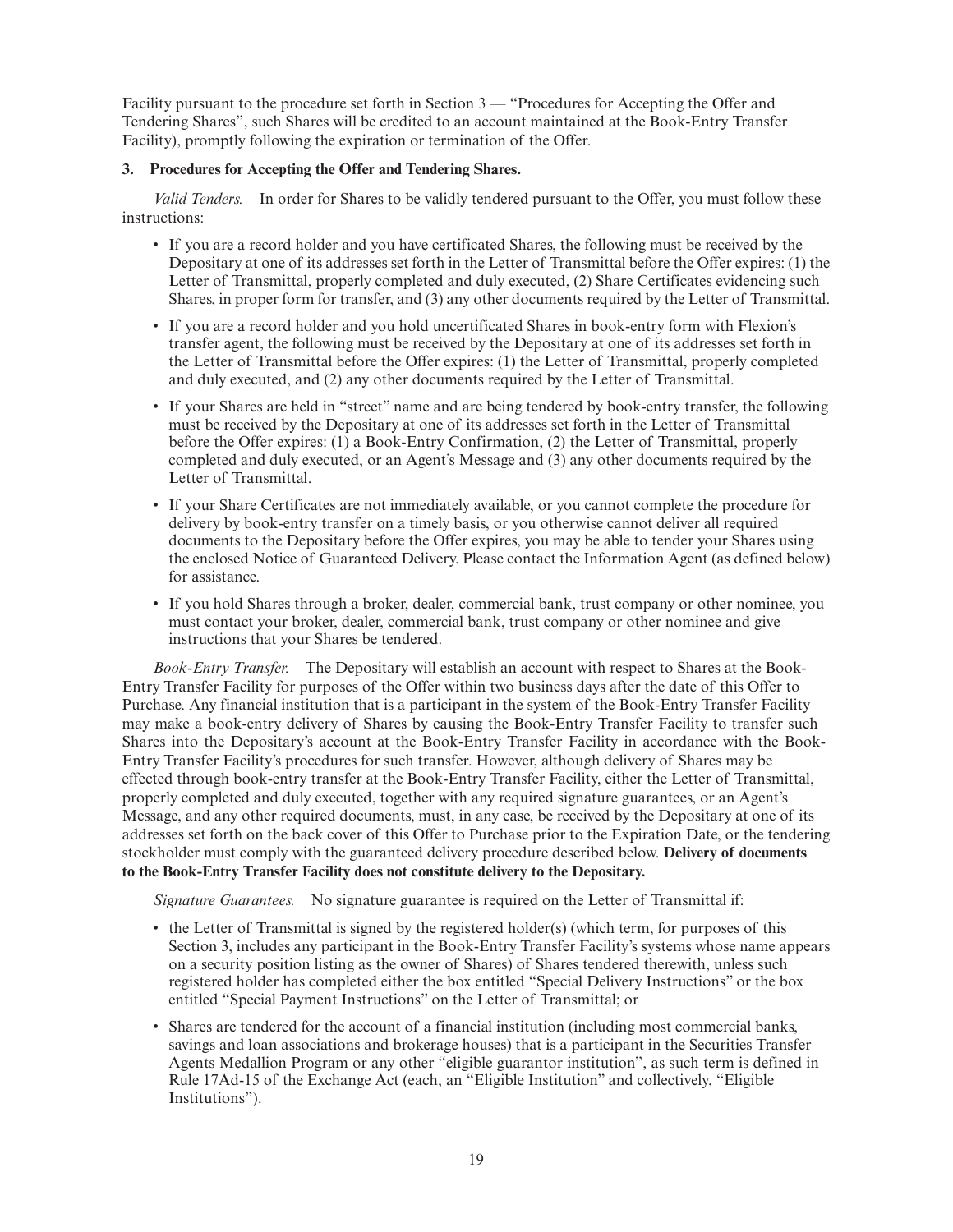In all other cases, all signatures on a Letter of Transmittal must be guaranteed by an Eligible Institution. See Instruction 1 of the Letter of Transmittal. If a Share Certificate is registered in the name of a person or persons other than the signer of the Letter of Transmittal, or if payment is to be made or delivered to, or a Share Certificate not accepted for payment or not tendered is to be issued in, the name(s) of a person other than the registered holder(s), then the Share Certificate must be endorsed or accompanied by appropriate duly executed stock powers, in either case signed exactly as the name(s) of the registered holder(s) appear(s) on the Share Certificate, with the signature(s) on such Share Certificate or stock powers guaranteed by an Eligible Institution as provided in the Letter of Transmittal. See Instructions 1 and 5 of the Letter of Transmittal.

*Guaranteed Delivery.* Shares may also be tendered if all the following conditions are satisfied:

- such tender is made by or through an Eligible Institution;
- a properly completed and duly executed notice of guaranteed delivery (the "Notice of Guaranteed Delivery"), substantially in the form made available by Purchaser, must be received by the Depositary at one of its addresses set forth in the Letter of Transmittal before the Offer expires; and
- the following must be received by the Depositary at one of its addresses set forth in the Letter of Transmittal within two trading days after the date of execution of such Notice of Guaranteed Delivery: (A) if Shares being tendered are certificated, (1) the Letter of Transmittal, properly completed and duly executed, (2) Share Certificates evidencing such Shares, in proper form for transfer, and (3) any other documents required by the Letter of Transmittal, (B) if Shares being tendered are uncertificated and held in book-entry form with Flexion's transfer agent, (1) the Letter of Transmittal, properly completed and duly executed, and (2) any other documents required by the Letter of Transmittal and (C) if Shares are being tendered by book-entry transfer, (1) a Book-Entry Confirmation, (2) the Letter of Transmittal, properly completed and duly executed, or an Agent's Message and (3) any other documents required by the Letter of Transmittal.

The Notice of Guaranteed Delivery must include a guarantee by an Eligible Institution in the form set forth in the form of Notice of Guaranteed Delivery made available by Purchaser.

Notwithstanding any other provision of this Offer, payment for Shares accepted pursuant to the Offer will in all cases only be made after timely receipt by the Depositary of (i) Share Certificates, if any, evidencing such Shares or a Book-Entry Confirmation of a book-entry transfer of such Shares into the Depositary's account at the Book-Entry Transfer Facility pursuant to the procedures set forth in this Section 3, (ii) the Letter of Transmittal, properly completed and duly executed, with any required signature guarantees or, in the case of a book-entry transfer, an Agent's Message, and (iii) any other documents required by the Letter of Transmittal. Accordingly, tendering stockholders may be paid at different times depending upon when the foregoing documents with respect to Shares are actually received by the Depositary.

**Shares tendered by a Notice of Guaranteed Delivery will not be deemed validly tendered for purposes of satisfying the Minimum Condition unless and until the Shares to which such Notice of Guaranteed Delivery relates are delivered to the Depositary.**

**The method of delivery of the Letter of Transmittal, any Share Certificates and all other required documents, including delivery through the Book-Entry Transfer Facility, is at the option and the risk of the tendering stockholder and the delivery will be deemed made only when actually received by the Depositary (including, in the case of book-entry transfer, by Book-Entry Confirmation). If delivery is by mail, registered mail with return receipt requested, properly insured, is recommended. In all cases, sufficient time should be allowed to ensure timely delivery.**

The tender of Shares pursuant to any one of the procedures described above will constitute the tendering stockholder's acceptance of the Offer, as well as the tendering stockholder's representation and warranty that such stockholder has the full power and authority to tender and assign Shares tendered, as specified in the Letter of Transmittal, and that when accepted for payment, we will acquire good, marketable and unencumbered title, free and clear of all liens, restrictions, charges and encumbrances and not subject to any adverse claims. Purchaser's acceptance for payment of Shares tendered pursuant to the Offer will constitute a binding agreement between the tendering stockholder and Purchaser upon the terms and subject to the conditions of the Offer.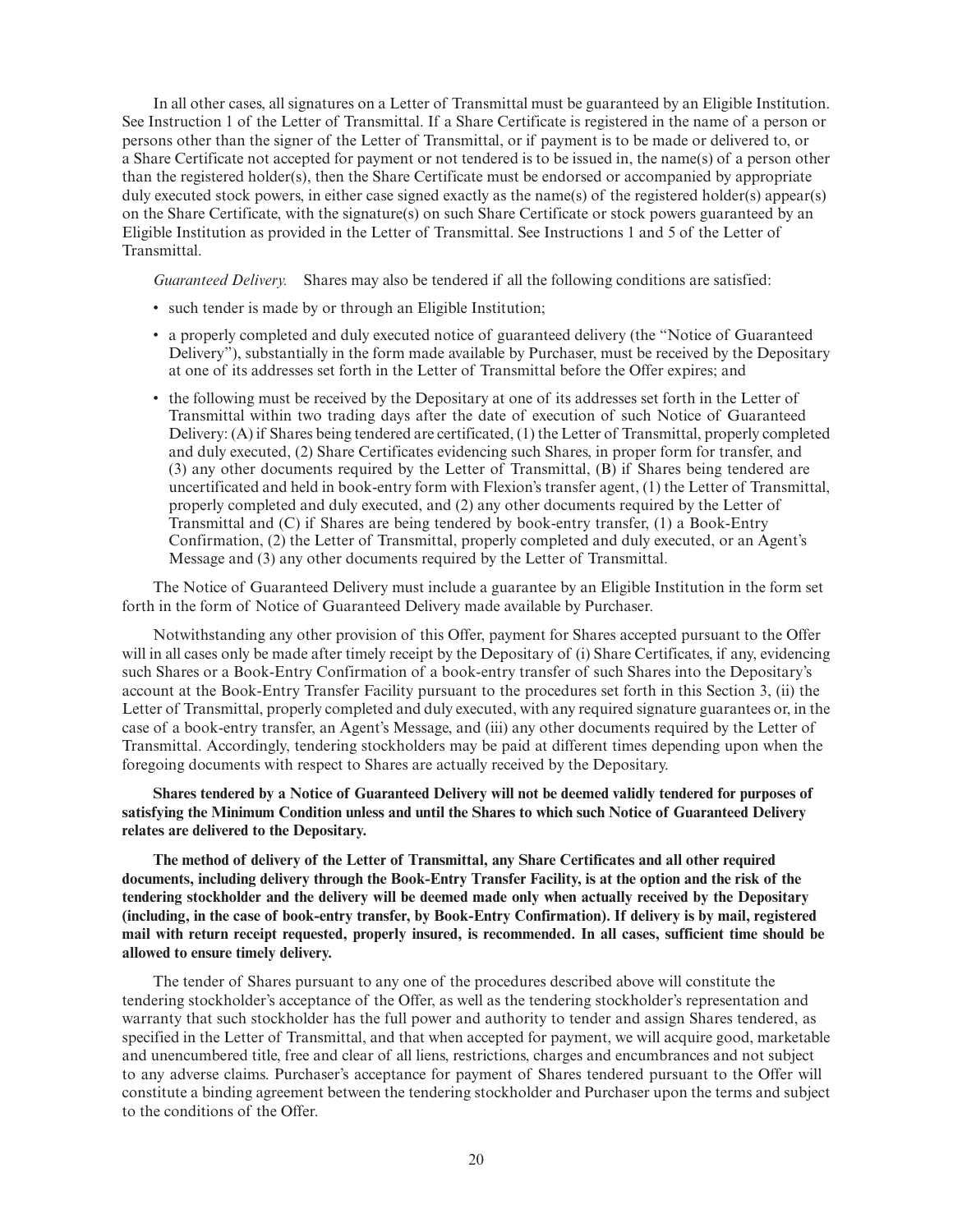*Determination of Validity.* **All questions as to the validity, form, eligibility (including time of receipt) and acceptance for payment of any tender of Shares will be determined by Purchaser, in its sole discretion, which determination will be final and binding upon the tendering party, subject to the rights of the tendering holders of Shares to challenge our determination in a court of competent jurisdiction.** Our interpretation of the terms and conditions of the Offer (including the Letter of Transmittal and the instructions thereto) will be determined by us in our reasonable judgement. Purchaser reserves the absolute right to reject any and all tenders determined by it not to be in proper form or the acceptance for payment of which may, in the opinion of Purchaser, be unlawful. Purchaser also reserves the absolute right to waive any defect or irregularity in the tender of any Shares by any particular stockholder, whether or not similar defects or irregularities are waived in the case of other stockholders. No tender of Shares will be deemed to have been validly made until all defects and irregularities have been cured or waived to the satisfaction of Purchaser. **None of Pacira, Purchaser, Flexion, the Depositary, D.F. King & Co., Inc. (the "Information Agent") or any other person will be under any duty to give notification of any defects or irregularities in tenders or incur any liability for failure to give any such notification.**

*Appointment as Proxy.* By executing the Letter of Transmittal, the tendering stockholder will irrevocably appoint designees of Purchaser as such stockholder's proxies in the manner set forth in the Letter of Transmittal, each with full power of substitution, to the full extent of such stockholder's rights with respect to Shares tendered by such stockholder and accepted for payment by Purchaser and with respect to any and all other Shares or other securities or rights issued or issuable in respect of such Shares. Such appointment will be effective when, and only to the extent that, Purchaser accepts for payment Shares tendered by such stockholder as provided herein. Upon such appointment:

- all such powers of attorney and proxies will be considered irrevocable and coupled with an interest in the tendered Shares;
- all prior powers of attorney, proxies and consents given by such stockholder with respect to such Shares or other securities or rights will, without further action, be revoked;
- no subsequent powers of attorney, proxies, consents or revocations may be given by such stockholder (and, if given, will not be deemed effective); and
- the designees of Purchaser will thereby be empowered to exercise all voting and other rights with respect to such Shares and other securities or rights, including, without limitation, in respect of any annual, special or adjourned meeting of Flexion stockholders, actions by written consent in lieu of any such meeting or otherwise, as they in their sole discretion deem proper.

Pacira and Purchaser expressly reserve the right to require that, in order for Shares to be deemed validly tendered, immediately upon Purchaser's acceptance for payment of such Shares, Purchaser must be able to exercise full voting, consent and other rights with respect to such Shares and other related securities or rights, including voting at any meeting of stockholders. The Offer does not constitute a solicitation of proxies, absent a purchase of Shares, for any meeting of Flexion stockholders.

## **4. Withdrawal Rights.**

Except as otherwise described in this Section 4, tenders of Shares made pursuant to the Offer are irrevocable. Shares tendered pursuant to the Offer may be withdrawn at any time prior to the Expiration Date and, unless theretofore accepted for payment by Purchaser pursuant to the Offer, may also be withdrawn at any time after December 21, 2021, which is the 60th day after the date of the commencement of the Offer.

For a withdrawal to be effective, a written notice of withdrawal must be timely received by the Depositary at one of its addresses set forth on the back cover page of this Offer to Purchase. Any such notice of withdrawal must specify the name of the person who tendered Shares to be withdrawn, the number of Shares to be withdrawn and the name of the registered holder of such Shares, if different from that of the person who tendered such Shares. If Share Certificates evidencing Shares to be withdrawn have been delivered or otherwise identified to the Depositary, then, prior to the physical release of such Share Certificates, the serial numbers shown on such Share Certificates must be submitted to the Depositary and the signature(s) on the notice of withdrawal must be guaranteed by an Eligible Institution, unless such Shares have been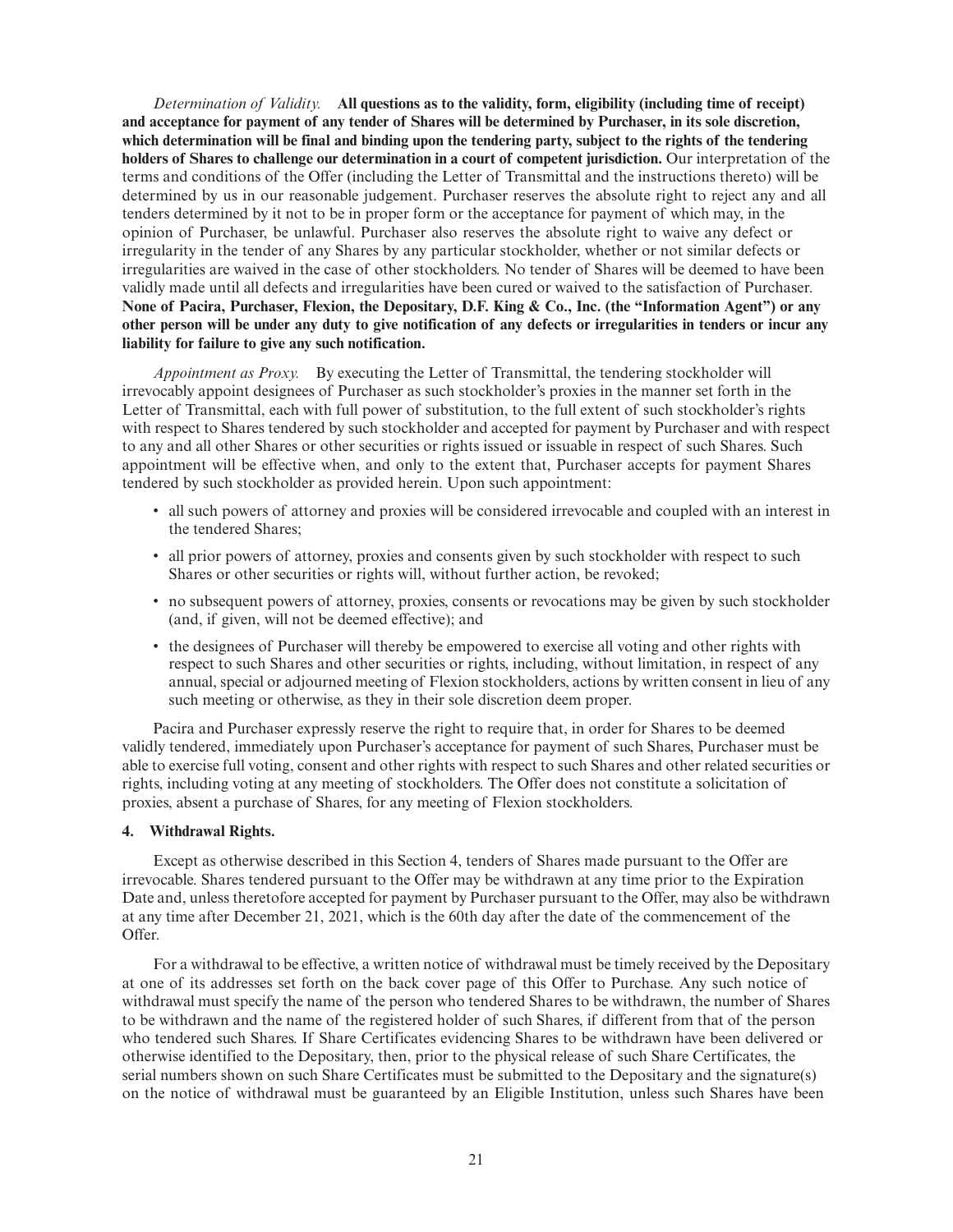tendered for the account of an Eligible Institution. If Shares have been tendered pursuant to the procedure for book-entry transfer as set forth in Section 3 — "Procedures for Accepting the Offer and Tendering Shares", any notice of withdrawal must also specify the name and number of the account at the Book-Entry Transfer Facility to be credited with the withdrawn Shares.

If Purchaser extends the Offer, is delayed in its acceptance for payment of Shares or is unable to accept Shares for payment pursuant to the Offer for any reason, then, without prejudice to Purchaser's rights under the Offer, the Depositary may, nevertheless, on behalf of Purchaser, retain tendered Shares, and such Shares may not be withdrawn except to the extent that tendering stockholders are entitled to withdrawal rights as described herein and as otherwise required by Rule 14e-1(c) under the Exchange Act.

*Withdrawals of Shares may not be rescinded.* Any Shares withdrawn will thereafter be deemed not to have been validly tendered for purposes of the Offer. However, withdrawn Shares may be re-tendered following one of the procedures described in Section 3 — "Procedures for Accepting the Offer and Tendering Shares" at any time prior to the Expiration Date.

**All questions as to the form and validity (including time of receipt) of any notice of withdrawal will be determined by Purchaser, in its sole discretion, whose determination will be final and binding upon the tendering party, subject to the rights of the tendering holders of Shares to challenge our determination in a court of competent jurisdiction. Our interpretation of the terms and conditions of the Offer (including the Letter of Transmittal and the instructions thereto) will be determined by us in our reasonable judgement. None of Pacira, Purchaser, Flexion, the Depositary, the Information Agent or any other person will be under any duty to give notification of any defects or irregularities in any notice of withdrawal or incur any liability for failure to give any such notification.**

## **5. Material United States Federal Income Tax Consequences.**

The following is a general summary of material U.S. federal income tax consequences of the Offer and the Merger to stockholders of Flexion whose Shares are tendered and accepted for payment of the Offer Price pursuant to the Offer or whose Shares are converted into the right to receive the Offer Price (or cash as a result of exercising appraisal rights) pursuant to the Merger. This summary does not purport to address all U.S. federal income tax matters that may be relevant to a particular Flexion stockholder in light of such stockholder's particular circumstances, such as the alternative minimum tax, the special tax accounting rules under Section 451 of the Code (as defined below) or the Medicare contribution tax on net investment income. For instance, this summary does not address tax considerations applicable to Flexion stockholders that are: (i) certain former citizens and long-term residents of the United States; (ii) financial institutions; (iii) insurance companies; (iv) dealers or traders in securities or currencies or notional principal contracts; (v) tax-exempt entities; (vi) persons that hold Shares as part of a "hedging" or "conversion" transaction or as a position in a "straddle" or as part of a "synthetic security," constructive sale or other integrated transaction for U.S. federal income tax purposes; (vii) regulated investment companies; (viii) real estate investment trusts; (ix) persons that own (or are deemed to own)  $5\%$  or more of the outstanding Shares; (x) partnerships (or other pass-through entities) for U.S. federal income tax purposes and persons who hold Shares through such partnerships (or other pass-through entities); (xi) persons that have a "functional currency" other than the U.S. dollar; (xii) persons that acquired (or will acquire) Shares through exercise of employee stock options or otherwise as compensation; (xiii) persons who hold Flexion RSUs, Flexion Options or other equity derivatives of Flexion; (xiv) persons who do not hold Shares as a capital asset for federal income tax purposes (generally, property held for investment), (xv) persons who elect to apply the provisions of Section 1400Z-2 of the Code (as defined below) to any gain realized in connection with the Offer or the Merger and (xvi) persons who hold their Shares as "qualified small business stock" within the meaning of Section 1202 of the Code (as defined below).

This summary is not a complete analysis of all potential U.S. federal income tax consequences, nor does it address any tax consequences arising under any state, local or foreign tax laws or U.S. federal estate or gift tax laws. This summary is based on current provisions of the Internal Revenue Code of 1986, as amended (the "Code"), existing, proposed and temporary regulations thereunder and administrative and judicial interpretations thereof. All of the foregoing are subject to change, and changes could apply retroactively and could affect the tax consequences described below.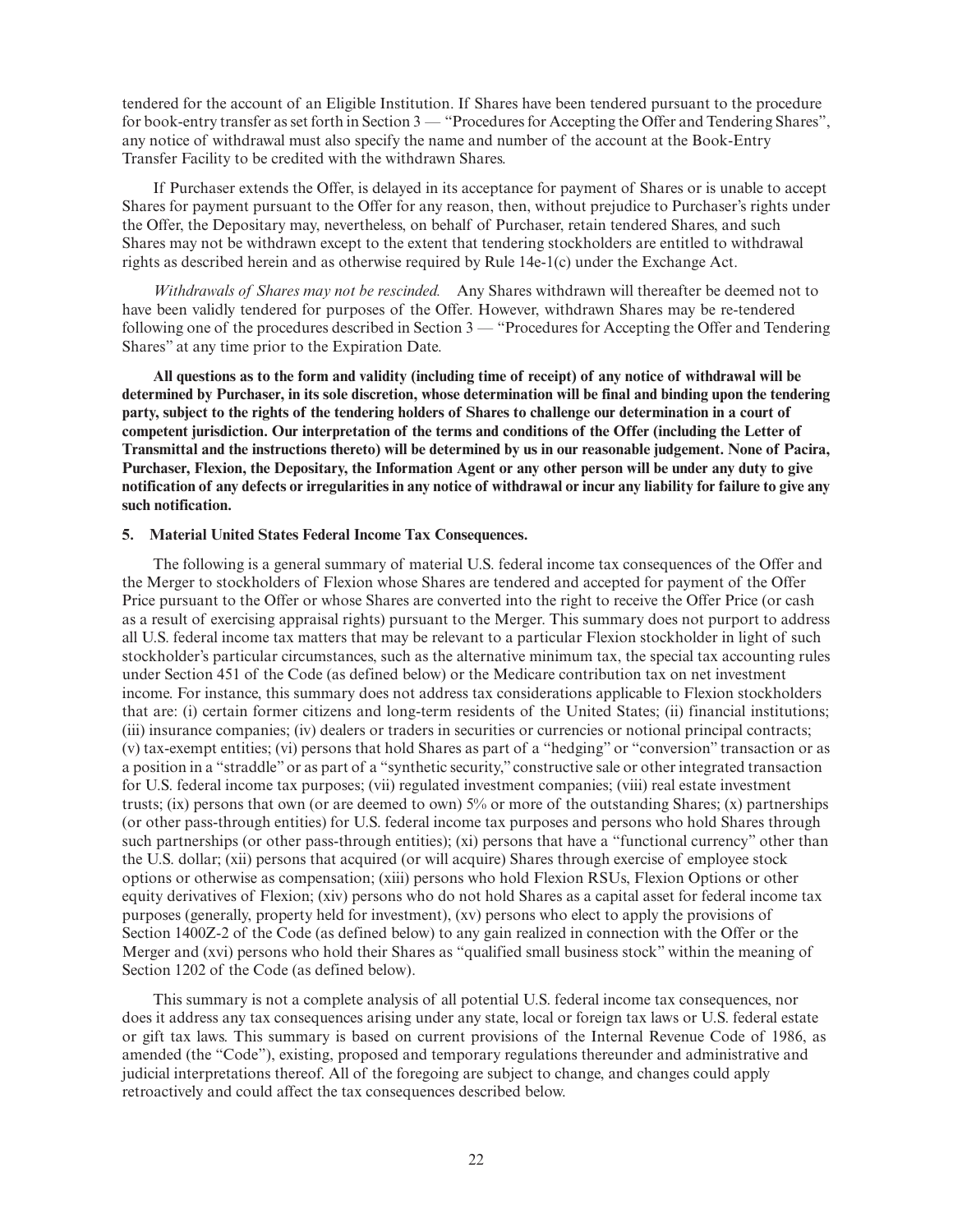For purposes of the Offer and the Merger, a "U.S. Holder" means a beneficial owner of Shares that is, for U.S. federal income tax purposes: (i) an individual who is a citizen or resident of the United States; (ii) a corporation (or other entity taxable as a corporation for U.S. federal income tax purposes) created or organized under the laws of the United States or any political subdivision thereof; (iii) an estate, the income of which is subject to U.S. federal income taxation regardless of its source; or (iv) a trust (a) if a court within the United States is able to exercise primary supervision over the administration of the trust and one or more "U.S. persons" (as defined under the Code) have the authority to control all the substantial decisions of the trust or (b) that has a valid election under applicable U.S. Treasury Regulations to be treated as a "U.S. person." For purposes of the Offer and the Merger, a "Non-U.S. Holder" is a beneficial owner of Shares that is not a U.S. Holder and is not an entity or arrangement treated as a partnership for U.S. federal income tax purposes. If a partnership (or other entity taxable as a partnership for U.S. federal income tax purposes) holds Shares, the tax treatment of a partner, member or other owner in such partnership (or other such entity) will generally depend upon the status of the partner, member or other owner and upon the tax treatment and the activities of the partnership (or other such entity). Partners, members or other owners of partnerships (or other such entities) holding Shares should consult their tax advisors.

**The descriptions of U.S. federal income tax consequences set forth below are for general information only and are not tax advice. You should consult your own tax advisors as to the particular tax consequences to you of this Offer and the Merger, including the application of U.S. federal, state, local and foreign tax laws and possible changes in such laws.**

*Consequences of the Offer and the Merger to U.S. Holders.* A U.S. Holder will recognize gain or loss on the exchange of Shares for the Offer Price pursuant to the Offer or the Merger (or for cash upon exercise of appraisal rights). The amount of gain or loss a U.S. Holder recognizes, and the timing and character of a portion of such gain or loss, will depend, in part, on the U.S. federal income tax treatment of the CVRs, with respect to which there is uncertainty. There is no legal authority directly addressing the U.S. federal income tax treatment of the receipt of the CVRs in connection with the Offer or the Merger, as the case may be. The receipt of the CVRs as part of the Offer or the Merger might be treated as a "closed transaction" or as an "open transaction" for U.S. federal income tax purposes, each discussed below. Alternatively, the CVRs may be treated as debt instruments for U.S. federal income tax purposes, which would affect the amount, timing, and character of any gain, income or loss with respect to the CVRs. However, as debt treatment is unlikely, the discussion below generally does not address the tax consequences of such characterization. In any event, the installment method of reporting any gain attributable to the receipt of a CVR generally will not be available with respect to the disposition of Shares pursuant to the Offer or the Merger because the Shares are traded on an established securities market.

Pursuant to U.S. Treasury regulations dealing with certain contingent payment obligations analogous to the CVRs, if the fair market value of the CVRs is "reasonably ascertainable," a U.S. Holder should treat the transaction as a "closed transaction" and treat the fair market value of the CVRs as part of the consideration received in the Offer or the Merger for purposes of determining gain or loss in the taxable year of the Offer or the Merger. On the other hand, if the fair market value of the CVRs cannot be reasonably ascertained, a U.S. Holder should treat the transaction as an "open transaction" for purposes of determining gain or loss in the taxable year of the Offer or the Merger. These Treasury regulations state that only in "rare and extraordinary" cases would the value of contingent payment obligations not be reasonably ascertainable. The following sections discuss the U.S. federal income tax consequences of the receipt of the Offer Price in exchange for Shares in the event the transaction is treated as a closed transaction and, alternatively, in the event the transaction is treated as an open transaction. There is no authority directly addressing the question of whether contingent payment rights with characteristics similar to the rights under a CVR should cause a transaction to be treated as a closed transaction or an open transaction, and such question is inherently factual in nature. Accordingly, U.S. Holders are urged to consult their own tax advisors regarding the availability of "open transaction" treatment and other possible characterizations of the receipt of a CVR.

## *Treatment as Closed Transaction*

If the receipt of the CVRs pursuant to the Offer or the Merger is treated as, or determined to be, part of a closed transaction for U.S. federal income tax purposes, you generally will recognize capital gain or loss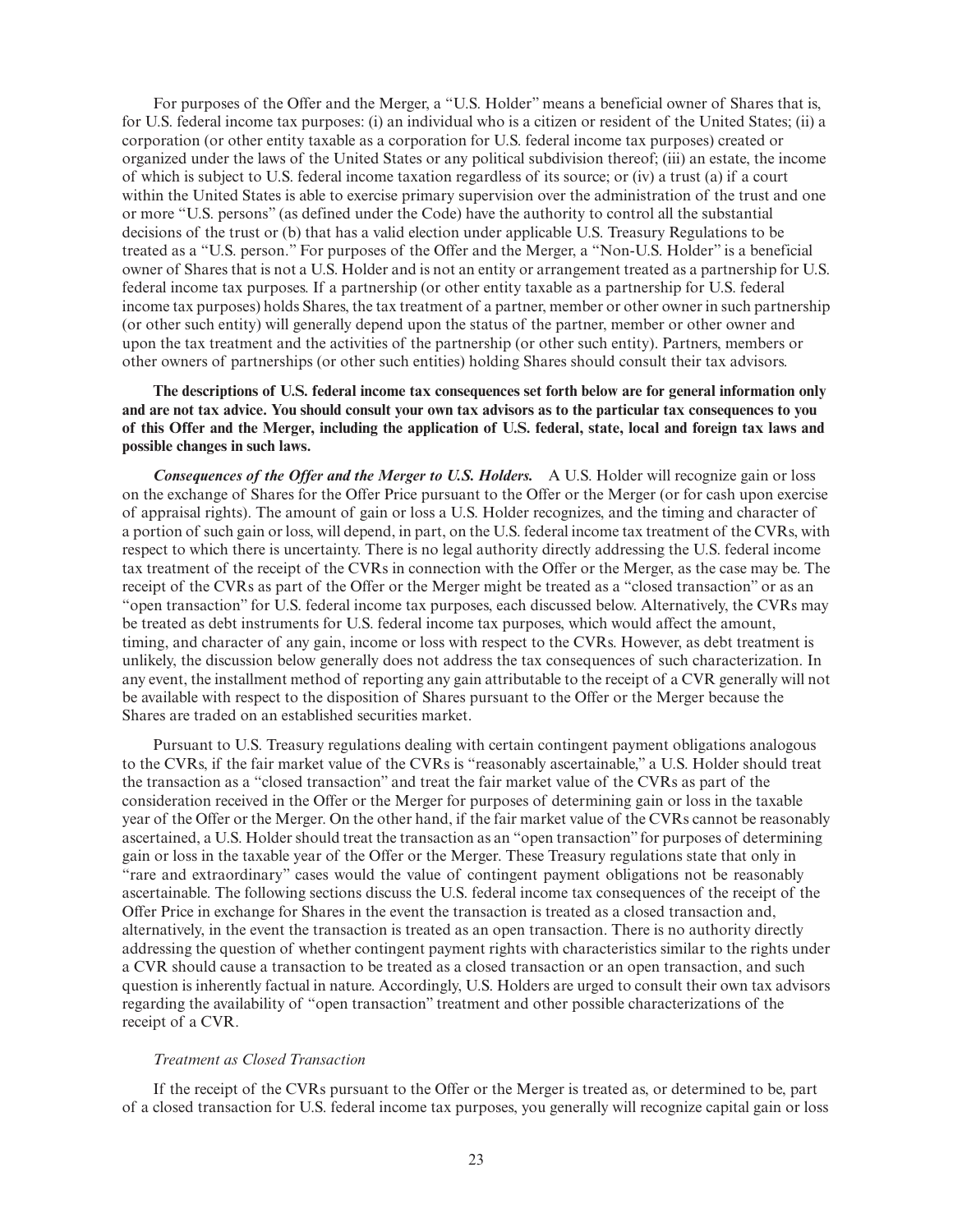on a sale of Shares for the Offer Price pursuant to the Offer or an exchange of Shares for the Offer Price pursuant to the Merger (or for cash upon exercise of appraisal rights) in the taxable year of the Merger, as the case may be, in an amount equal to the difference, if any, between (i) the amount of cash you receive plus the "reasonably ascertainable" fair market value of any CVRs you receive and (ii) your adjusted tax basis in your Shares. The proper method to determine the fair market value of a CVR is not clear, but it is possible that the trading value of Flexion's stock would be considered along with other factors in making that determination. Such gain or loss generally will be calculated separately for each block of Shares (generally, Shares acquired at the same cost in a single transaction) tendered pursuant to the Offer or exchanged pursuant to the Merger (or for cash upon exercise of appraisal rights). Any such capital gain or loss will be long-term capital gain or loss if such U.S. Holder's holding period for such Shares exceeds one year at the time of the exchange. Long-term capital gains recognized by certain non-corporate taxpayers are generally subject to preferential rates of tax. The deductibility of capital losses is subject to limitations.

If the sale of Shares pursuant to the Offer of the Merger is treated as, or determined to be, a closed transaction for U.S. federal income tax purposes, your initial tax basis in a CVR will equal the fair market value of such CVR upon receipt. The holding period for the CVR will begin on the day following the date of the Merger.

There is no authority directly addressing the U.S. federal income tax treatment of receiving payments on the CVRs and, therefore, the amount, timing and character of any gain, income or loss with respect to the CVRs is uncertain. For example, payments with respect to the CVRs could be treated as payments with respect to a sale or exchange of a capital asset or as giving rise to ordinary income. Assuming that a CVR payment is treated as giving rise to an amount realized on the disposition of the CVR, you should recognize gain or loss equal to the difference between such payment on the CVR (less any imputed interest, as described below under "Imputed Interest") and your adjusted tax basis in the CVR. The gain or loss will be long-term capital gain or loss if you have held the CVR for more than one year at the time of the CVR payment. You may recognize a capital loss to the extent of any remaining basis after the expiration of any right to cash payments under your CVR. The deductibility of capital losses is subject to limitations.

## *Treatment as Open Transaction*

If the receipt of CVRs pursuant to the Offer or the Merger is treated as, or determined to be, an "open transaction" for U.S. federal income tax purposes, the fair market value of the CVRs would not be treated as additional consideration for the Shares at the time the CVRs are received in the Offer or the Merger, as the case may be, the U.S. Holder would have no tax basis in the CVRs, and the U.S. Holder would first recover its adjusted tax basis in the Shares tendered pursuant to the Offer or converted pursuant to the Merger. A U.S. Holder generally would recognize (i) capital gain, if any, in an amount equal to the excess, if any, of: (x) the Cash Amount received by such U.S. Holder in the Offer or the Merger plus the portion of payments on the CVRs received by such U.S. Holder not treated as imputed interest minus (y) such U.S. Holder's adjusted tax basis in the Shares exchanged in the Offer or the Merger; or (ii) capital loss, if any, to the extent of any remaining basis after the basis reduction described in the previous sentence, only after all payments under the CVRs have been received or it is determined that no further such payments can be received. Such gain or loss generally will be calculated separately for each block of Shares (generally, Shares acquired at the same cost in a single transaction) tendered pursuant to the Offer or exchanged pursuant to the Merger (or for cash upon exercise of appraisal rights).

If the receipt of CVRs pursuant to the Offer or the Merger is treated as, or determined to be, an "open transaction" for U.S. federal income tax purposes, the U.S. Holder would take payments under the CVRs into account when made or deemed made in accordance with the U.S. Holder's regular method of accounting for U.S. federal income tax purposes. A portion of such payments may be treated as interest income under Section 483 of the Code (as discussed below) and the balance, in general, as additional consideration for the disposition of the Shares.

## *Imputed Interest*

If payment with respect to a CVR is made more than six months after the closing of the Offer or the Effective Time (as applicable), a portion of the payment may be treated as imputed interest that is ordinary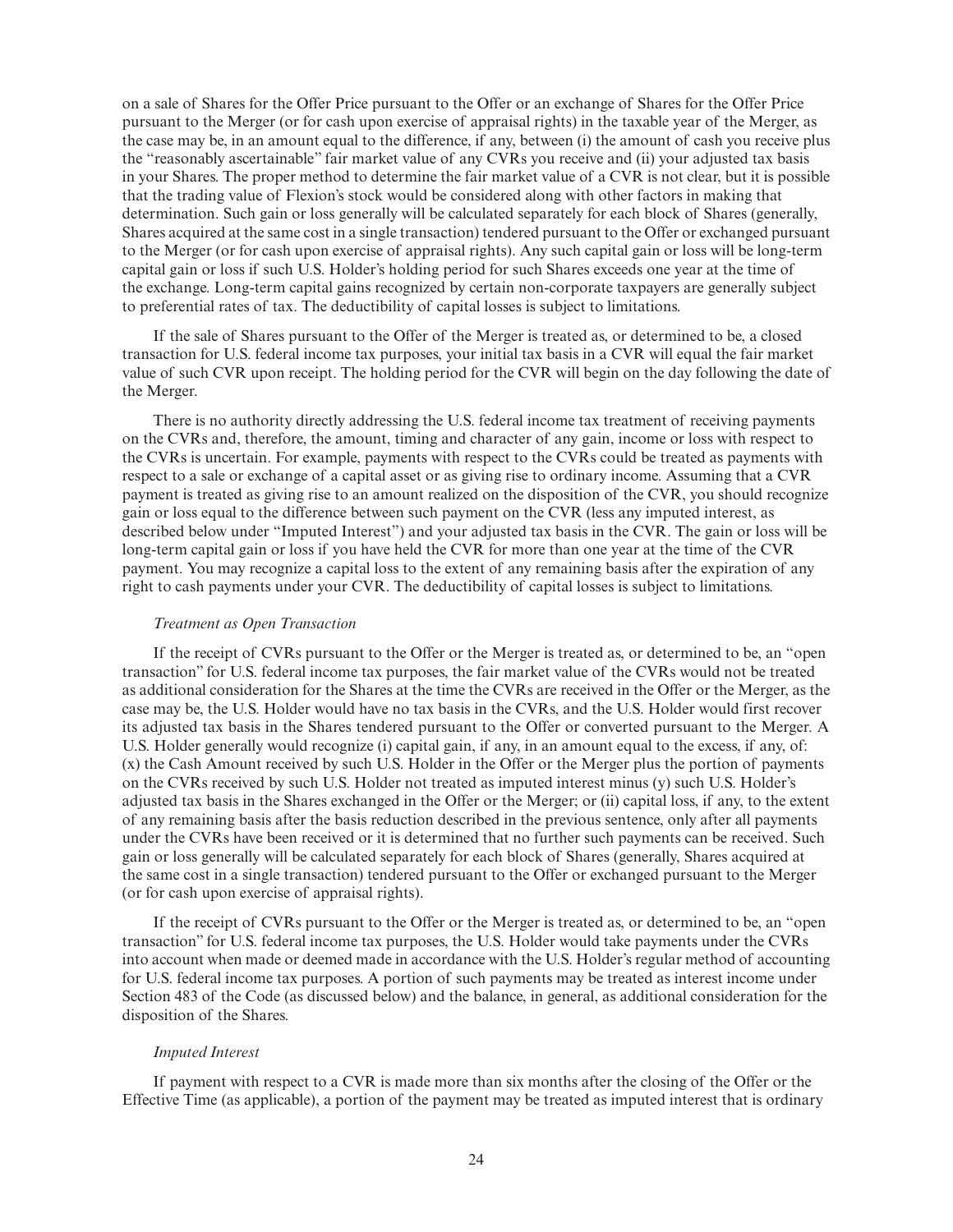income to a U.S. Holder. The portion of the payment treated as imputed interest under Section 483 of the Code would be determined at the time such payment is made and generally would equal the excess of (1) the amount of the CVR payment over (2) the present value of such amount as of the closing of the Offer or the Effective Time (as applicable), calculated using the applicable federal rate as the discount rate. The applicable federal rate is published monthly by the IRS. The relevant applicable federal rate would be the lower of the lowest applicable federal rate in effect during the three month period ending with the month that includes the date on which the Merger Agreement was signed or the lowest applicable federal rate in effect during the three month period ending with the month that includes the date of the consummation of the Offer or the Merger, as applicable. A U.S. Holder would include in its taxable income interest imputed pursuant to Section 483 of the Code using such U.S. Holder's regular method of accounting for U.S. federal income tax purposes.

As discussed above, the U.S. federal income tax treatment of the CVRs is unclear. You should consult your own tax advisor regarding this issue.

*Consequences of the Offer and the Merger to Non-U.S. Holders.* Subject to the discussion below under "— Backup Withholding" and "— FATCA", payments received by a Non-U.S. Holder with respect to Shares exchanged in the Offer or the Merger (including as a result of exercising appraisal rights) generally will be exempt from U.S. federal income tax, unless:

- your gain, if any, on Shares is effectively connected with your conduct of a trade or business in the United States (and, if an income tax treaty applies, is attributable to your permanent establishment in the United States), in which case (i) you will be subject to U.S. federal income tax in the same manner as if you were a U.S. Holder (except that you should provide an IRS Form W-8ECI instead of an IRS Form W-9) and (ii) if you are a corporation, you may also be subject to an additional branch profits tax on such gain at a 30% rate (or such lower rate as may be specified under an applicable income tax treaty); or
- you are an individual who was present in the United States for 183 days or more in the taxable year of the disposition (or, if applicable, the date of the Merger) and certain other conditions are met, in which case you will be subject to U.S. federal income tax at a rate of 30% (or such lower rate as may be specified under an applicable income tax treaty) on the gain from the exchange of Shares (net of certain U.S. source capital losses recognized during such taxable year).

Generally, if CVR payments are made to a Non-U.S. Holder more than one year after the Offer or the Merger (as applicable), unless a holder provides a proper certification on an IRS Form W-8BEN or other applicable form, Pacira expects to withhold or cause to be withheld an amount equal to 30% (or lower applicable treaty rate) of the portion of any such payments treated as imputed interest (as discussed above). As discussed above, the tax treatment of the CVRs is unclear, and it is possible that Pacira or its withholding agent may be required to withhold additional amounts on payments with respect to the CVRs. Non-U.S. Holders are urged to consult their own tax advisors.

*Backup Withholding.* All payments to which you would be entitled pursuant to the Offer or the Merger (including as a result of exercising appraisal rights) may be subject to backup withholding, currently at a rate of 24%, with respect to the proceeds from the disposition of Shares pursuant to this Offer to Purchase or the Merger, and amounts received in respect of CVRs, unless you (i) are a corporation, a Non-U.S. Holder or another exempt recipient or (ii) provide your correct taxpayer identification number ("TIN") and certify that no loss of exemption from backup withholding has occurred, or (iii) provide an adequate basis for exemption. If you are a U.S. Holder, you should complete and sign the IRS Form W-9 that is included with the Letter of Transmittal, to be returned to the Depositary, in order to provide the information and certification necessary to avoid backup withholding, unless an applicable exception exists and is proved in a manner satisfactory to the Depositary. If you are a Non-U.S. Holder, you generally must submit an IRS Form W-8BEN (or other applicable IRS Form W-8) attesting to your exempt foreign status, under penalties of perjury, in order to qualify as an exempt recipient.

If you do not provide a correct TIN, you may be subject to penalties imposed by the IRS, in addition to the backup withholding. Any amount paid as backup withholding does not constitute an additional tax and generally will be creditable against your U.S. federal income tax liability, provided the required information is given to the IRS. If backup withholding results in an overpayment of tax, you may obtain a refund by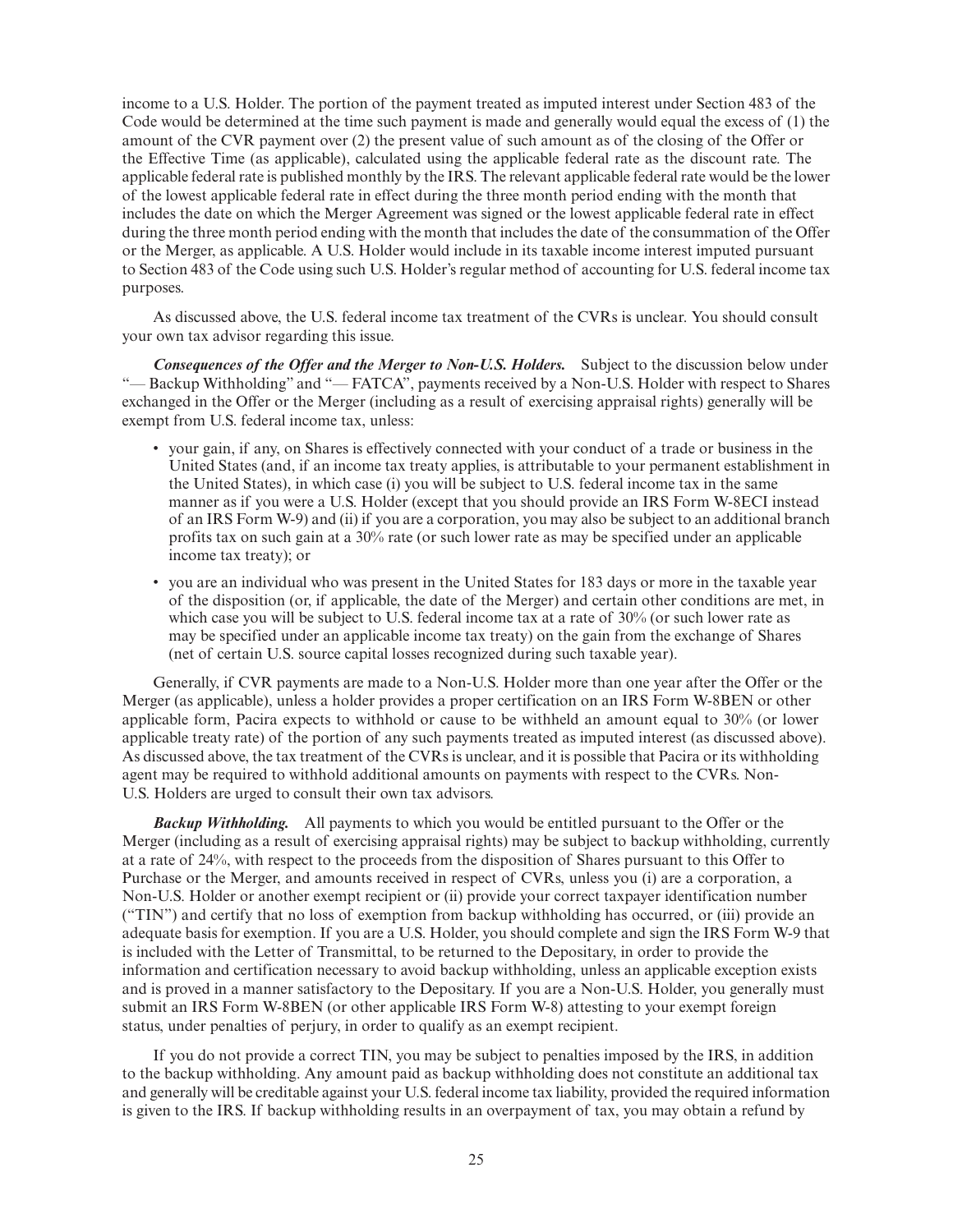filing a U.S. federal income tax return. You should consult your own tax advisors as to your qualification for exemption from backup withholding and the procedure for obtaining the exemption.

*FATCA*. Pursuant to Sections 1471 to 1474 of the Code and the U.S. Treasury Regulations promulgated thereunder (the provisions commonly known as "FATCA"), if a Non-U.S. Holder exchanges Shares pursuant to the Offer or the Merger, the gross proceeds payable to such Non-U.S. Holder from such sale generally would be subject to withholding at a rate of 30% unless such Non-U.S. Holder complies with the documentation, registration, due diligence and reporting requirements of FATCA. However, proposed U.S. Treasury Regulations have eliminated the application of FATCA withholding to payments of gross proceeds from the disposition of a stock interest in a domestic corporation (such as the Shares). Taxpayers generally may rely on these proposed Treasury Regulations until final Treasury Regulations are issued. Non-U.S. Holders may also be subject to FATCA withholding with respect to imputed interest amounts. Non-U.S. Holders should consult with their tax advisors regarding the possible implications of these rules.

*Information Reporting.* Tax information provided to a U.S. Holder and the IRS on IRS Form 1099-B for the year of the Offer and the Merger, as applicable, may reflect only the cash amounts paid to the U.S. Holder in the Offer and the Merger and not the fair market value of the U.S. Holder's interest in payments made (or to be made) on the CVRs. Accordingly, a U.S. Holder that treats the Offer and the Merger as a "closed transaction" for U.S. federal income tax purposes may receive an IRS Form 1099-B reporting an amount received that is less than the amount such U.S. Holder will realize in the year of the Offer and the Merger, as applicable. In addition, any IRS Form 1099-B a U.S. Holder receives with respect to payments on the CVRs may reflect the entire amount of the CVR payments paid to the U.S. Holder (except imputed interest, which may be reported separately on an IRS Form 1099-INT) and therefore may not take into account the fact that the U.S. Holder already included the value of the such payments in such U.S. Holder's amount realized in the year of the Offer and the Merger. As a result, U.S. Holders reporting under this method should not rely on the amounts reported to them on IRS Forms 1099-B with respect to the Offer and the Merger. U.S. Holders are urged to consult their tax advisors regarding how to accurately report their income under this method.

## **6. Price Range of Shares; Dividends.**

The Shares trade on the Nasdaq Global Market under the symbol "FLXN". The following table sets forth the high and low sale prices per Share for the periods indicated. Share prices are as reported on the Nasdaq Global Market based on published financial sources.

|                                             | High    | Low     |
|---------------------------------------------|---------|---------|
| <b>Fiscal Year Ended December 31, 2019</b>  |         |         |
|                                             | \$15.51 | \$10.98 |
|                                             | \$13.40 | \$9.65  |
|                                             | \$15.67 | \$ 8.76 |
|                                             | \$22.98 | \$12.70 |
| <b>Fiscal Year Ended December 31, 2020</b>  |         |         |
|                                             | \$21.34 | \$5.01  |
|                                             | \$13.37 | \$ 6.53 |
|                                             | \$14.39 | \$10.20 |
|                                             | \$13.61 | \$10.05 |
| <b>Fiscal Year Ending December 31, 2021</b> |         |         |
|                                             | \$13.66 | \$ 8.22 |
|                                             | \$9.75  | \$6.71  |
|                                             | \$ 8.41 | \$4.30  |
|                                             | \$9.89  | \$5.40  |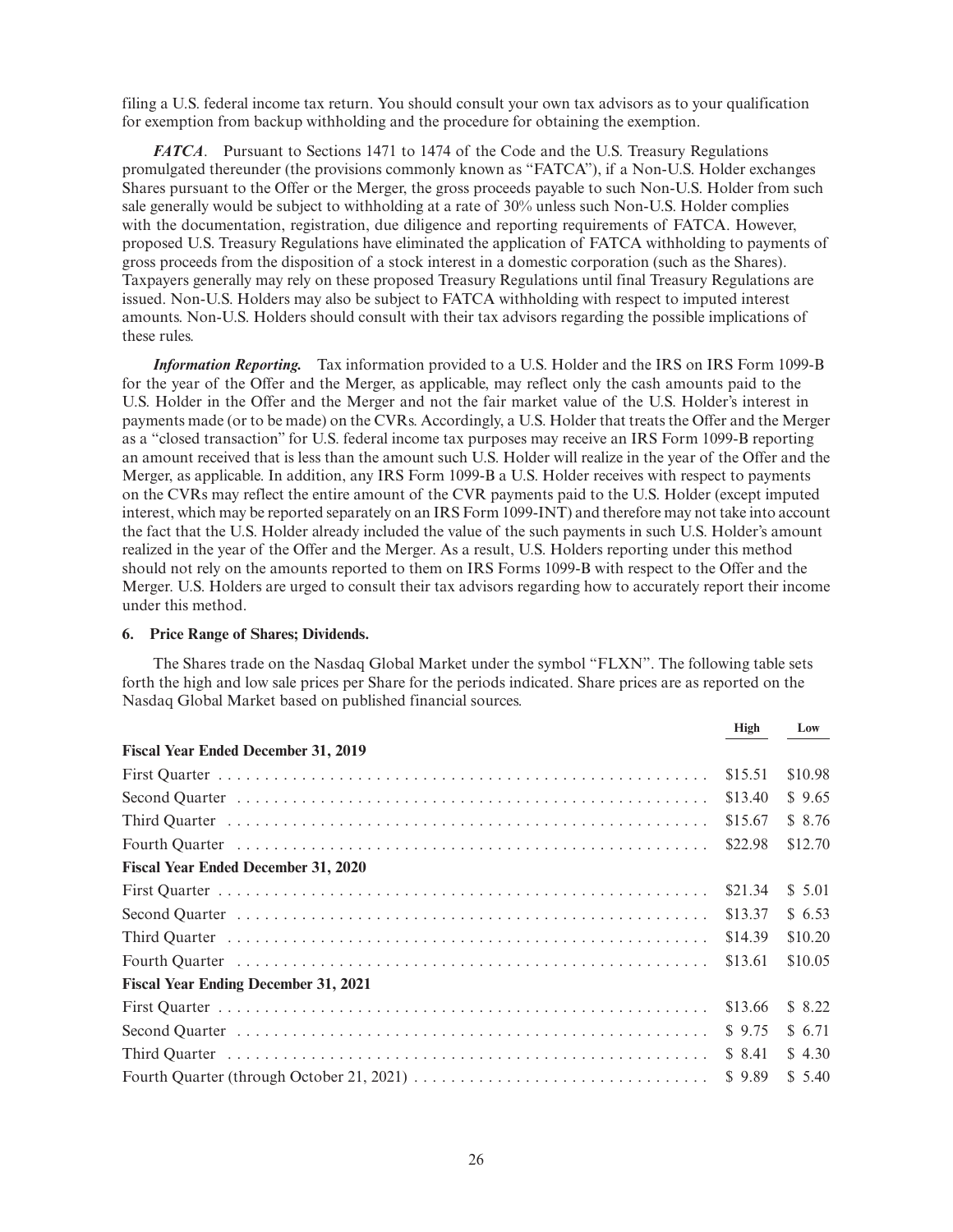On October 8, 2021, the last full trading day prior to the public announcement of the execution of the Merger Agreement, the closing sale price per Share reported on the Nasdaq Global Market was \$5.78 per Share. On October 21, 2021, the last full day of trading prior to the commencement of the Offer, the closing sale price per Share reported on the Nasdaq Global Market was \$9.30. **Stockholders are urged to obtain a current market quotation for Shares.**

According to Flexion's Annual Report on Form 10-K for the year ended December 31, 2020 filed with the SEC, Flexion has never declared or paid any cash dividends on the Shares and it does not intend to declare or pay any cash dividends on the Shares for the foreseeable future. Under the Merger Agreement, Flexion is not permitted to declare, set aside or pay any dividends with respect to the Shares without the prior written consent of Pacira or except as required by applicable legal requirements.

## **7. Certain Information Concerning Flexion.**

Flexion was incorporated in Delaware in November 2007. Flexion's common stock is listed on the Nasdaq Global Market under the symbol "FLXN". The address of Flexion's principal executive offices is 10 Mall Road, Suite 301, Burlington, Massachusetts 01803. The telephone number of Flexion's principal executive offices is (781) 305-7777. The following description of Flexion and its business has been derived from Flexion's Annual Report on Form 10-K for the fiscal year ended December 31, 2020 and is qualified in its entirety by reference to such report.

*Available Information.* The Shares are registered under the Exchange Act. Accordingly, Flexion is subject to the information reporting requirements of the Exchange Act and, in accordance therewith, is required to file periodic reports, proxy statements and other information with the SEC relating to its business, financial condition and other matters. Information as of particular dates concerning Flexion's directors and officers, their remuneration, equity incentive awards granted to them, the principal holders of Flexion's securities, any material interests of such persons in transactions with Flexion and other matters is required to be disclosed in proxy statements, the most recent one having been filed with the SEC on April 29, 2021. Such reports, proxy statements and other information are available for inspection for free through the SEC's website on the internet at www.sec.gov.

## **8. Certain Information Concerning Pacira and Purchaser.**

The summary information set forth below is qualified in its entirety by reference to Pacira's public filings with the SEC (which may be obtained and inspected as described below under "— Available Information") and should be considered in conjunction with the more comprehensive financial and other information in such filings and other publicly available information.

Pacira is a Delaware corporation, the indirect parent of Purchaser, and was incorporated in Delaware under the name Blue Acquisition Corp. in December 2006 and changed its name to Pacira, Inc. in June 2007. In October 2010, Pacira changed its name to Pacira Pharmaceuticals, Inc. and in April 2019, Pacira changed its name to Pacira BioSciences, Inc. Pacira's common stock is listed on the Nasdaq Global Market under the symbol "PCRX". Pacira's principal executive offices are located at 5401 West Kennedy Boulevard, Suite 890, Tampa, Florida 33609. The telephone number of Pacira is (813) 553-6680. Pacira is the industry leader in its commitment to non-opioid pain management and regenerative health solutions to improve patients' journeys along the neural pain pathway. Pacira's corporate mission is to provide an opioid alternative to as many patients as possible using enhanced recovery after surgery multimodal protocols and opioids for rescue only. To that end, Pacira is advancing a three-part growth strategy focusing on: (i) expanding the utilization of  $EXPAREL^{\mathcal{D}}$  (bupivacaine liposome injectable suspension) and iovera<sup>o®</sup>. Pacira's non-opioid pain therapies; (ii) pursuing innovative opioid-sparing options through in-licensing and acquisition and (iii) advancing a pipeline of non-opioid opportunities for acute and chronic pain management.

Purchaser is a Delaware corporation formed on October 5, 2021, solely for the purpose of effecting the Offer and the Merger and has conducted no business activities other than those related to the structuring and negotiation of the Offer and the Merger. Purchaser has no assets or liabilities other than the contractual rights and obligations related to the Merger Agreement, Support Agreements and CVR Agreement. Upon the completion of the Merger, Purchaser's separate corporate existence will cease and Flexion will continue as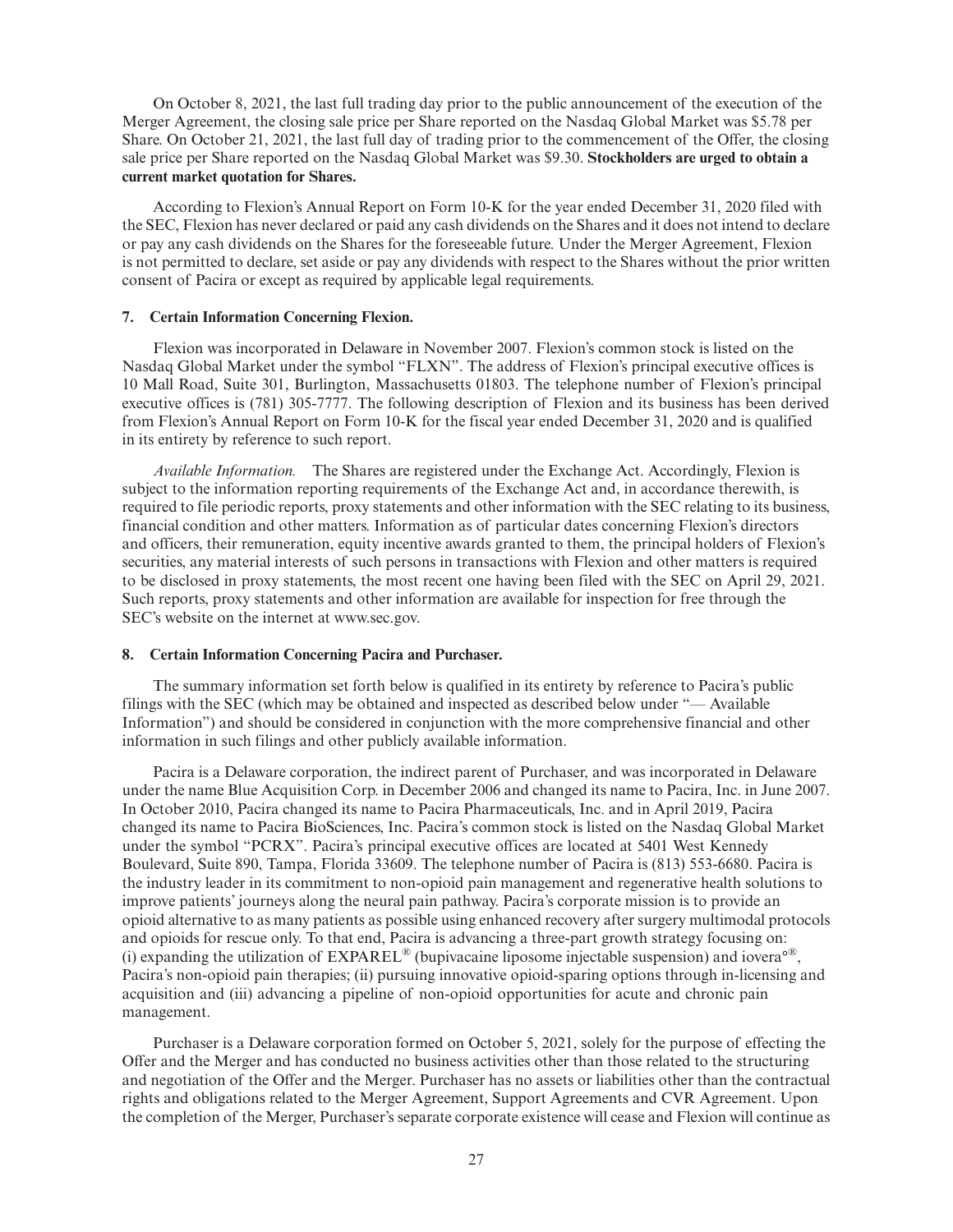the Surviving Corporation. Until immediately prior to the time Purchaser accepts for payment Shares pursuant to the Offer, it is not anticipated that Purchaser will have any assets or liabilities or engage in activities other than those incidental to its formation and capitalization and the Transactions. Purchaser is a wholly owned subsidiary of Pacira. The principal executive offices for Purchaser are located at 5401 West Kennedy Boulevard, Suite 890, Tampa, Florida 33609. The telephone number of Purchaser is (813) 553-6680.

The name, citizenship, business address, present principal occupation or employment and five-year employment history of each of the directors and executive officers of Pacira and Purchaser are listed in Schedule I to this Offer to Purchase.

During the last five (5) years, none of Pacira or Purchaser or, to the best knowledge of Pacira and Purchaser, any of the persons listed in Schedule I to this Offer to Purchase (i) has been convicted in a criminal proceeding (excluding traffic violations or similar misdemeanors) or (ii) was a party to any judicial or administrative proceeding (except for matters that were dismissed without sanction or settlement) that resulted in a judgment, decree or final order enjoining such person from future violations of, or prohibiting activities subject to, federal or state securities laws, or a finding of any violation of such laws. Except as provided in the Merger Agreement, the Support Agreements or as otherwise described in this Offer to Purchase, (i) none of Pacira or Purchaser or, to the best knowledge of Pacira and Purchaser, any of the persons listed in Schedule I to this Offer to Purchase or any associate or majority-owned subsidiary of Pacira or Purchaser, or any of the persons so listed beneficially owns or has any right to acquire, directly or indirectly, any Shares and (ii) none of Pacira or Purchaser or, to the best knowledge of Pacira and Purchaser, any of the persons or entities referred to in Schedule I hereto nor any director, executive officer or subsidiary of any of the foregoing has effected any transaction in respect of any Shares during the past 60 days. Except as provided in the Merger Agreement, the Support Agreements or as otherwise described in this Offer to Purchase, none of Pacira or Purchaser or, to the best knowledge of Pacira and Purchaser, any of the persons listed in Schedule I to this Offer to Purchase, has any contract, arrangement, understanding or relationship with any other person with respect to any securities of Flexion (including, but not limited to, any contract, arrangement, understanding or relationship concerning the transfer or the voting of any such securities, joint ventures, loan or option arrangements, puts or calls, guaranties of loans, guaranties against loss, or the giving or withholding of proxies, consents or authorizations).

Except as set forth in this Offer to Purchase, none of Pacira or Purchaser or, to the best knowledge of Pacira and Purchaser, any of the persons listed in Schedule I hereto, has had any business relationship or transaction with Flexion or any of its executive officers, directors or affiliates that is required to be reported under the rules and regulations of the SEC applicable to the Offer. Except as set forth in this Offer to Purchase, there have been no contacts, negotiations or transactions between Pacira or Purchaser or any of their subsidiaries, or, to the best knowledge of Pacira and Purchaser, any of the persons listed in Schedule I to this Offer to Purchase, on the one hand, and Flexion or its affiliates, on the other hand, concerning a merger, consolidation or acquisition, tender offer or other acquisition of securities, an election of directors or a sale or other transfer of a material amount of assets during the past two (2) years.

*Available Information.* Pursuant to Rule 14d-3 under the Exchange Act, we have filed with the SEC a Tender Offer Statement on Schedule TO (the "Schedule TO"), of which this Offer to Purchase forms a part, and exhibits to the Schedule TO. The Schedule TO and the exhibits thereto, as well as other information filed by Pacira and Purchaser with the SEC, are available for free at the SEC's website on the internet at www.sec.gov that contains the Schedule TO and the exhibits thereto and other information that Pacira and Purchaser have filed electronically with the SEC. In addition, Pacira is subject to the information reporting requirements of the Exchange Act and, in accordance therewith, is required to file periodic reports, proxy statements and other information with the SEC relating to its business, financial condition and other matters. Information as of particular dates concerning Pacira's directors and officers, their remuneration, equity incentive awards granted to them, the principal holders of Pacira's securities, any material interests of such persons in transactions with Pacira and other matters is required to be disclosed in proxy statements, the most recent one having been filed with the SEC on April 22, 2021. Such reports, proxy statements and other information are available for inspection for free through the SEC's website on the internet at www.sec.gov.

## **9. Source and Amount of Funds.**

Each of Pacira's and Purchaser's obligation to commence the Offer and close the Merger is not conditioned on its ability to obtain financing. Pacira and Purchaser have represented to Flexion that the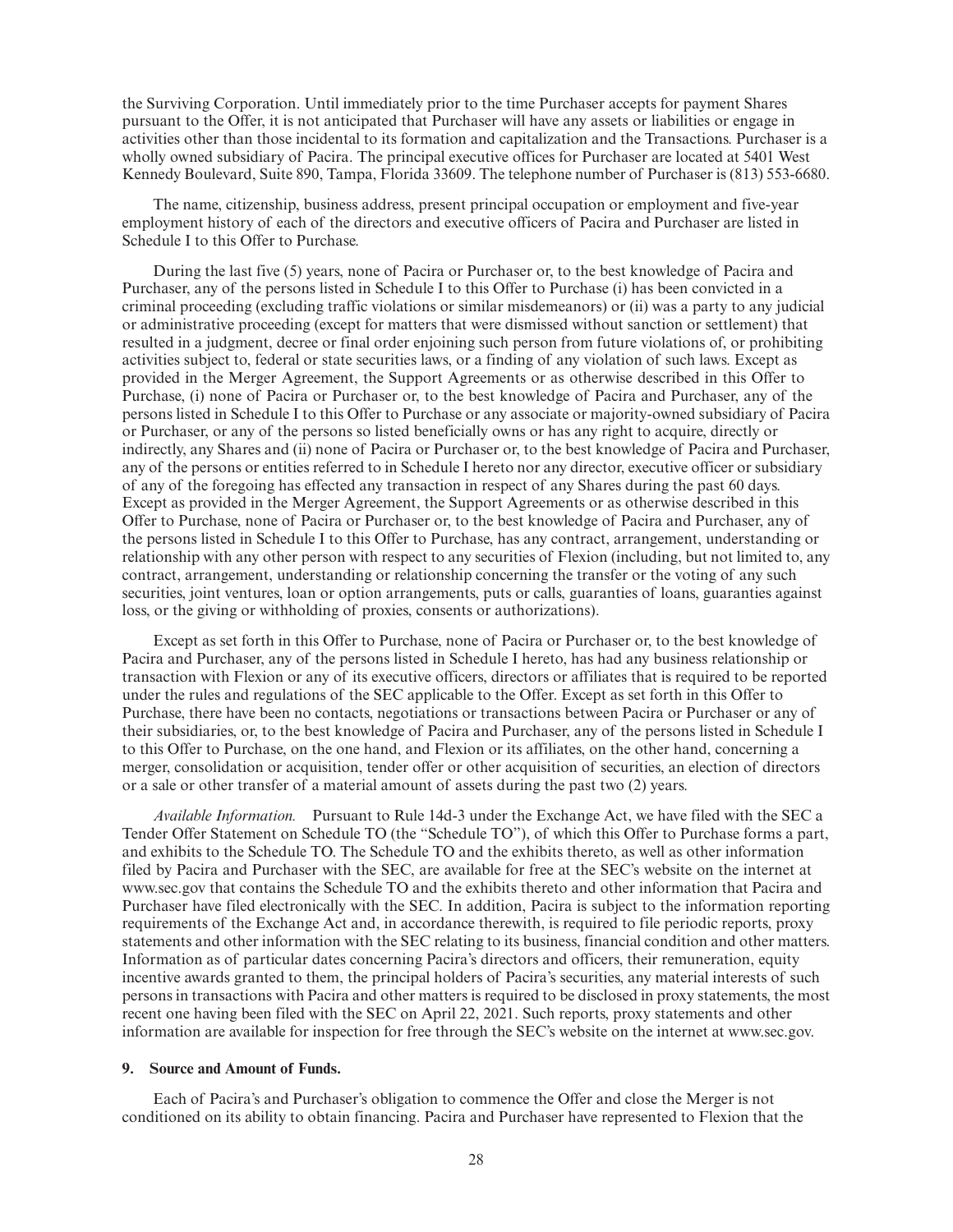cash or other liquid financial resources of Pacira and Purchaser as of the closing date of the Merger (the "Closing Date") will be sufficient to enable Pacira and Purchaser to consummate the Transactions and the payment of all amounts owing in respect of fees, costs and expenses of Pacira and Purchaser. Pacira estimates that the total amount of funds required by Pacira and Purchaser to consummate the Offer and the Merger, to fund payments in respect of outstanding Flexion Options and outstanding Flexion RSUs and to repay certain indebtedness of Flexion is approximately \$774.5 million, excluding related fees and expenses and any assumed cash. In addition, Pacira would need approximately \$425.5 million to pay the maximum aggregate amount that the holders of CVRs and holders of certain options would be entitled to if all of the Milestones are achieved. The foregoing amounts are based on the assumed Option Reference Price (as defined below) of \$9.35 per Share set forth in the calculation of filing fee in the Schedule TO, of which this Offer to Purchase forms a part. To the extent the actual Option Reference Price to be determined pursuant to the Merger Agreement on the trading day immediately prior to the Closing Date is higher or lower than \$9.35 per Share, the foregoing amounts will need to be updated accordingly. As of June 30, 2021, Pacira had approximately \$646.6 million in cash and cash equivalents and short-term investments. Pacira and Purchaser expect to finance the Offer, the Merger, and any fees, costs and expenses with cash or other liquid financial resources. In addition, Pacira expects to explore Debt Financing to supplement its cash position.

As described in more detail in Section 11 — "The Transaction Agreements", in connection with the Merger, Pacira has undertaken to, among other things, pay, or cause one or more of its subsidiaries to repay in full all amounts outstanding under the Flexion Loan Agreement (as defined below) and fund certain repurchases and redemptions with respect to the Flexion Convertible Notes.

While, for the reasons stated above, we do not believe our financial condition to be relevant to your decision to tender your Shares and accept the Offer, you should consider the fact that Pacira's future financial condition could deteriorate such that Pacira would not have the necessary cash and cash equivalents and/or short-term investments to pay, or cause to be paid, any Milestone Payment. Furthermore, you should also consider the fact that: (i) holders of CVRs will have no greater rights against Pacira or the Surviving Corporation than those accorded to general unsecured creditors of Pacira or the Surviving Corporation under applicable legal requirements; (ii) the CVRs will be effectively subordinated in right of payment to all of Pacira's and the Surviving Corporation's secured obligations to the extent of the collateral securing such obligations; (iii) the CVRs will be effectively subordinated in right of payment to all existing and future indebtedness, claims of holders of capital stock and other liabilities, including trade payables, of Pacira's subsidiaries (other than the Surviving Corporation); and (iv) the filing of a bankruptcy petition by, or on behalf of, Pacira or the Surviving Corporation, may prevent Pacira or the Surviving Corporation from making some or all payments that may become payable with respect to the CVRs.

## **10. Background of the Offer; Past Contacts or Negotiations with Flexion.**

The following is a description of material contacts between representatives of Pacira or Purchaser and representatives of Flexion that resulted in the execution of the Merger Agreement. For a review of Flexion's additional activities, please refer to Flexion's Schedule 14D-9 that will be filed with the SEC and mailed to all Flexion stockholders.

From time to time, Pacira regularly meets with other biopharmaceutical companies, including Flexion, to discuss potential strategic opportunities.

On May 21, 2021, David Stack, Pacira's Chairman and Chief Executive Officer, contacted Patrick J. Mahaffy, Flexion's Chairman of the Board. Mr. Stack inquired about Flexion's openness to a potential strategic transaction and, if so, potential transaction structures. Mr. Stack conveyed Pacira's interest in acquiring the ZILRETTA-only portion of Flexion's business. Mr. Mahaffy noted that any interest by the Board in a strategic transaction would be greater in a whole company transaction rather than a single asset transaction. Mr. Mahaffy also informed Mr. Stack that the next Flexion Board meeting was to be held on June 24, 2021 and noted that if Pacira was interested in pursuing a potential strategic transaction with Flexion, the Flexion Board would appreciate an indication of interest at that time because the Flexion Board planned to discuss strategic and financing options at the upcoming meeting. Mr. Stack concluded the conversation by indicating that Pacira might submit a proposal in June 2021.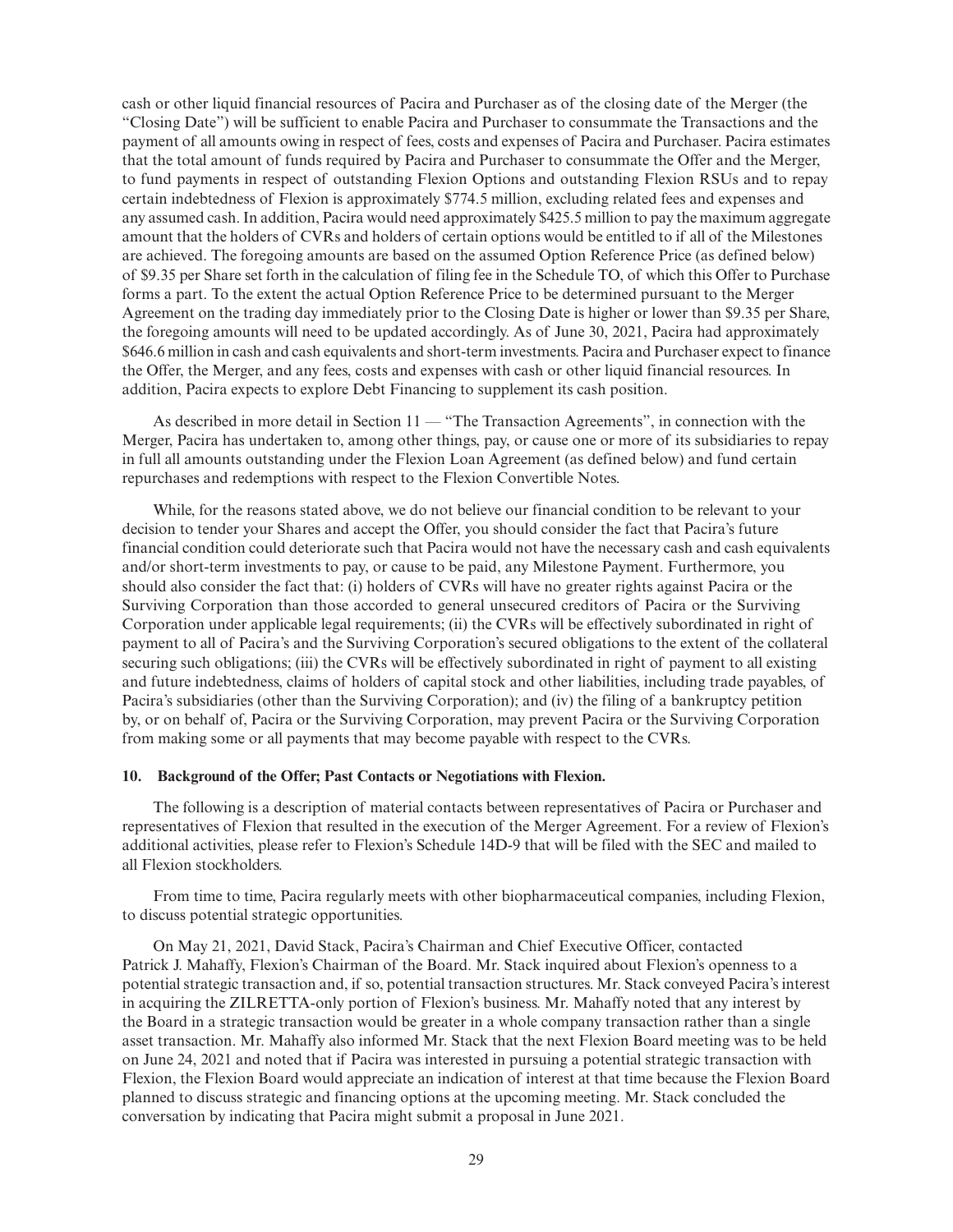On May 25, 2021, Mr. Mahaffy contacted Mr. Stack to report that Pacira's interest in a potential transaction had been discussed with the Flexion Board.

On May 27, 2021, Mr. Stack spoke with Michael D. Clayman, M.D., Flexion's President, Chief Executive Officer and member of the Flexion Board, about Pacira's interest in a potential transaction with Flexion and to learn more about Flexion. The parties did not exchange any non-public information, but Mr. Clayman requested that Pacira submit a letter of intent for a proposed strategic transaction for Flexion to consider at the meeting of the Flexion Board to be held on June 24, 2021.

On May 28, 2021, representatives of Flexion delivered a proposed mutual confidentiality agreement to representatives of Pacira. After negotiations, the confidentiality agreement was executed on June 1, 2021. The terms of the confidentiality agreement included customary standstill provisions but did not include a "fallaway" upon the entry or public announcement of certain acquisition transactions, as discussed in more detail in Section 11 — "The Transaction Agreements — Confidentiality Agreement."

On June 2, 2021, Ronald J. Ellis, Jr., DO, MBA, Pacira's Senior Vice President, Corporate Strategy & Business Development, spoke with Frederick Driscoll, Flexion's Chief Financial Officer, to discuss and learn about Flexion's business.

On June 16, 2021, Mr. Stack spoke to Mr. Mahaffy to inform him that Pacira would not be submitting a proposal for a potential strategic transaction ahead of the meeting of the Flexion Board to be held on June 24, 2021.

On July 7, 2021, representatives of Lazard contacted Mr. Ellis to inform him that Flexion had engaged Lazard to advise Flexion with respect to a potential strategic transaction.

On July 21, 2021, representatives of Lazard spoke with Mr. Ellis. Mr. Ellis conveyed Pacira's interest in participating in the strategic process and stated that Pacira would send due diligence requests the following week.

On July 23, 2021, representatives of Pacira introduced representatives of Lazard to representatives of J.P. Morgan Securities LLC, Pacira's financial advisor ("J.P. Morgan"), to discuss the potential strategic transaction.

On July 26, 2021, Parica was granted access to a virtual data room, which included access to Flexion's preliminary financial model prepared in March 2021, and Pacira, along with Perkins Coie LLP, its outside legal counsel ("Perkins Coie"), began a due diligence review of Flexion that would continue through October 11, 2021.

On July 28, 2021, representatives of Lazard spoke with Mr. Ellis to discuss the potential strategic transaction, including timing.

On August 2, 2021, representatives of Lazard spoke with representatives of J.P. Morgan to discuss the potential strategic transaction.

On August 9, 2021, representatives of Pacira received a process letter from representatives of Lazard requesting that parties interested in entering into a strategic transaction with Flexion submit written, non-binding preliminary indications of interest by August 30, 2021.

On August 30, 2021, representatives of Pacira submitted a written, non-binding proposal to acquire all the outstanding Shares of Flexion for \$7.50 per Share, in cash, with an indication that Pacira was potentially willing to explore alternative forms of consideration.

On September 4, 2021, representatives of Lazard provided feedback to representatives of Pacira regarding its written, non-binding proposal submitted on August 30, 2021. The representatives of Lazard requested a higher per Share price and the inclusion of a CVR based on future sales of ZILRETTA.

On September 10, 2021, representatives of Pacira provided a written, non-binding proposal to acquire all the outstanding Shares of Flexion for \$8.50 per Share, in cash, plus one CVR per Share, which would represent the right to receive a contingent payment of \$1.50 if annual revenues of ZILRETTA exceeded \$500.0 million on or prior to December 31, 2027.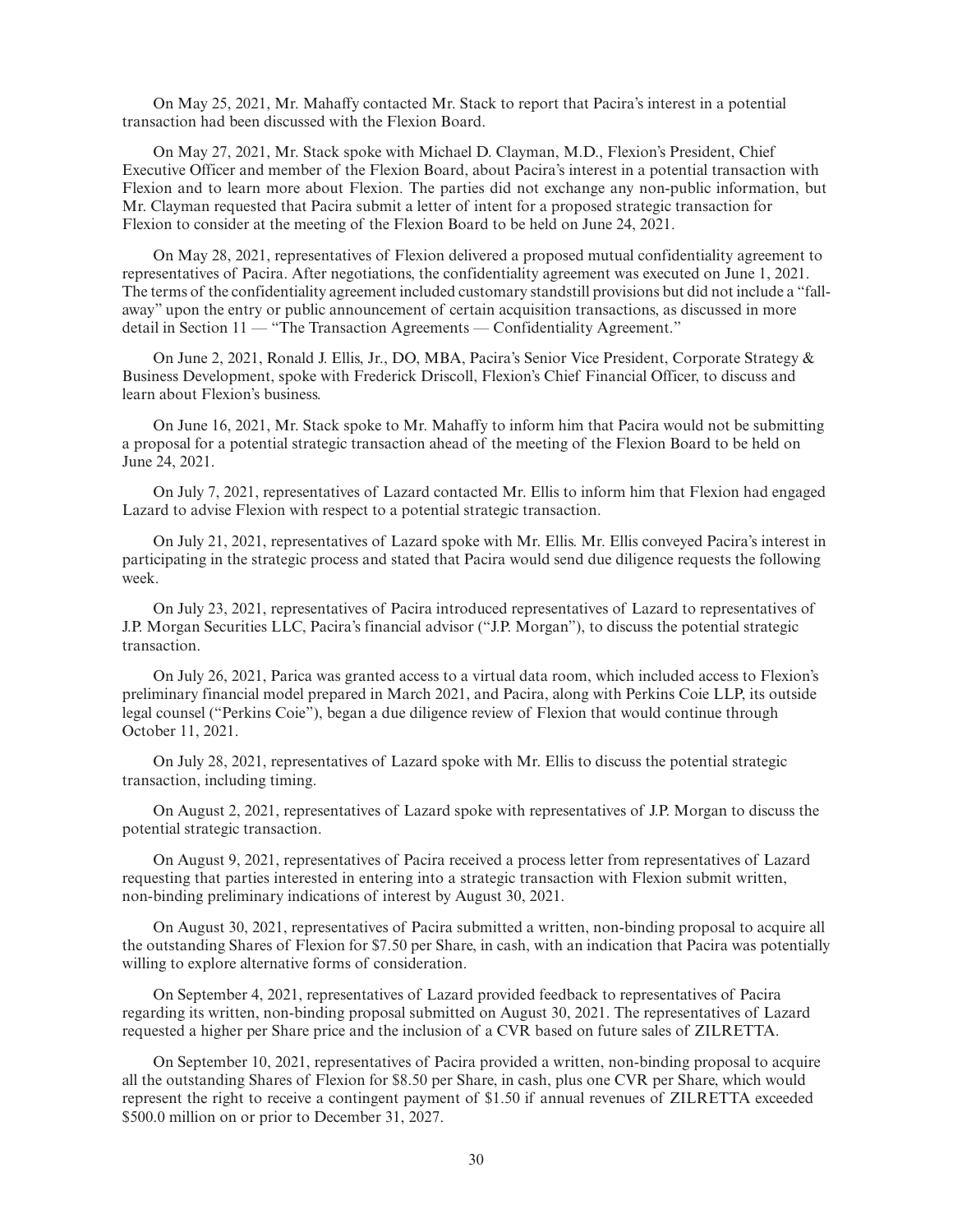On September 16, 2021, representatives of Lazard provided further feedback to representatives of Pacira regarding its written, non-binding proposal submitted on September 10, 2021. The representatives of Lazard requested additional ZILRETTA revenue-based CVR milestones with no time limit on achievement as well as CVR milestones related to Flexion's product candidates obtaining FDA approval.

On September 18, 2021 and September 19, 2021, Mr. Stack spoke with Mr. Mahaffy regarding Pacira's interest in continuing in the process and requesting additional due diligence access.

On September 19, 2021, representatives of Lazard spoke with representatives of J.P. Morgan, who conveyed that Pacira would not provide an updated proposal until they were able to conduct additional due diligence. Later that day, representatives of Lazard shared a process letter and draft merger agreement with representatives of J.P. Morgan and requested a non-binding written proposal and comments on the draft merger agreement by September 30, 2021. On September 22, 2021, Mr. Stack spoke with Dr. Clayman to clarify details regarding Pacira's September 10th proposal, including the proposed milestone payments and timing.

From September 22, 2021 to September 23, 2021, representatives of Lazard spoke with representatives of J.P. Morgan multiple times regarding a potential strategic transaction. Representatives of Lazard noted Pacira was behind in the process and would need to improve their proposal and send a revised draft of the merger agreement and CVR agreement (a draft of which was provided to J.P. Morgan on September 22, 2021 by Lazard) as soon as possible to remain in contention.

On September 23, 2021, representatives of Lazard contacted representatives of Pacira to indicate that Flexion had received a transactable proposal. Later that day, Mr. Clayman contacted Mr. Stack to inquire as to whether Pacira was planning to submit a proposal.

On September 24, 2021, Pacira sent a written, non-binding proposal to Lazard to acquire all the outstanding shares of Flexion at \$8.25 per Share, in cash, plus one CVR per Share, which would represent the right to receive one or more contingent payments of up to \$8.00 in the aggregate, if the Milestones described in more detail in Section 11 — "The Transaction Agreements — CVR Agreement," were achieved on or prior to December 31, 2030, which included Milestones related to Flexion's product candidates obtaining FDA approval. In addition, Pacira sent revised drafts of the merger agreement and the CVR agreement and requested exclusivity to transact with Flexion through October 11, 2021.

On September 25, 2021, representatives of Lazard contacted representatives of J.P. Morgan and requested their best and final proposal by September 26, 2021, emphasizing the need to improve the upfront cash component of the bids, and that Pacira increase the cash amount of its bid to \$8.50 per Share. During the course of the day, Mr. Stack, representatives of Pacira, representatives of Flexion and representatives of Lazard discussed the bid and process.

Also, on September 25, 2021, Dr. Clayman contacted Mr. Stack to reiterate Lazard's message that Pacira provide its best and final proposal by noon on September 26, 2021.

Later that day, Pacira submitted an increased, written, non-binding bid of \$8.50 per Share, in cash, plus one CVR per Share, representing the right to receive one or more contingent payments of up to \$8.00 in the aggregate, and asked for exclusivity through October 11, 2021. Pacira's proposal noted that the transaction would not be subject to a financing condition and that a failure by Flexion to accept Pacira's proposal dated September 25th and enter into exclusivity by the end of the day would result in Pacira withdrawing its proposal and ending discussions with Flexion.

On September 25, 2021, representatives of Lazard informed representatives of Pacira that its bid had been accepted by the Flexion Board and representatives of Pacira delivered a proposed exclusivity agreement to representatives of Lazard, which was entered into later that evening and provided Pacira with the exclusive right to transact with Flexion through October 11, 2021, as described in more detail in Section 11 — "The Transaction Agreements — Exclusivity Agreement."

From September 26, 2021 through October 10, 2021, representatives of Pacira and representatives of Perkins Coie continued their due diligence review of Flexion and negotiated terms of a draft merger agreement and draft CVR agreement with representatives of Flexion, representatives of Cooley LLP,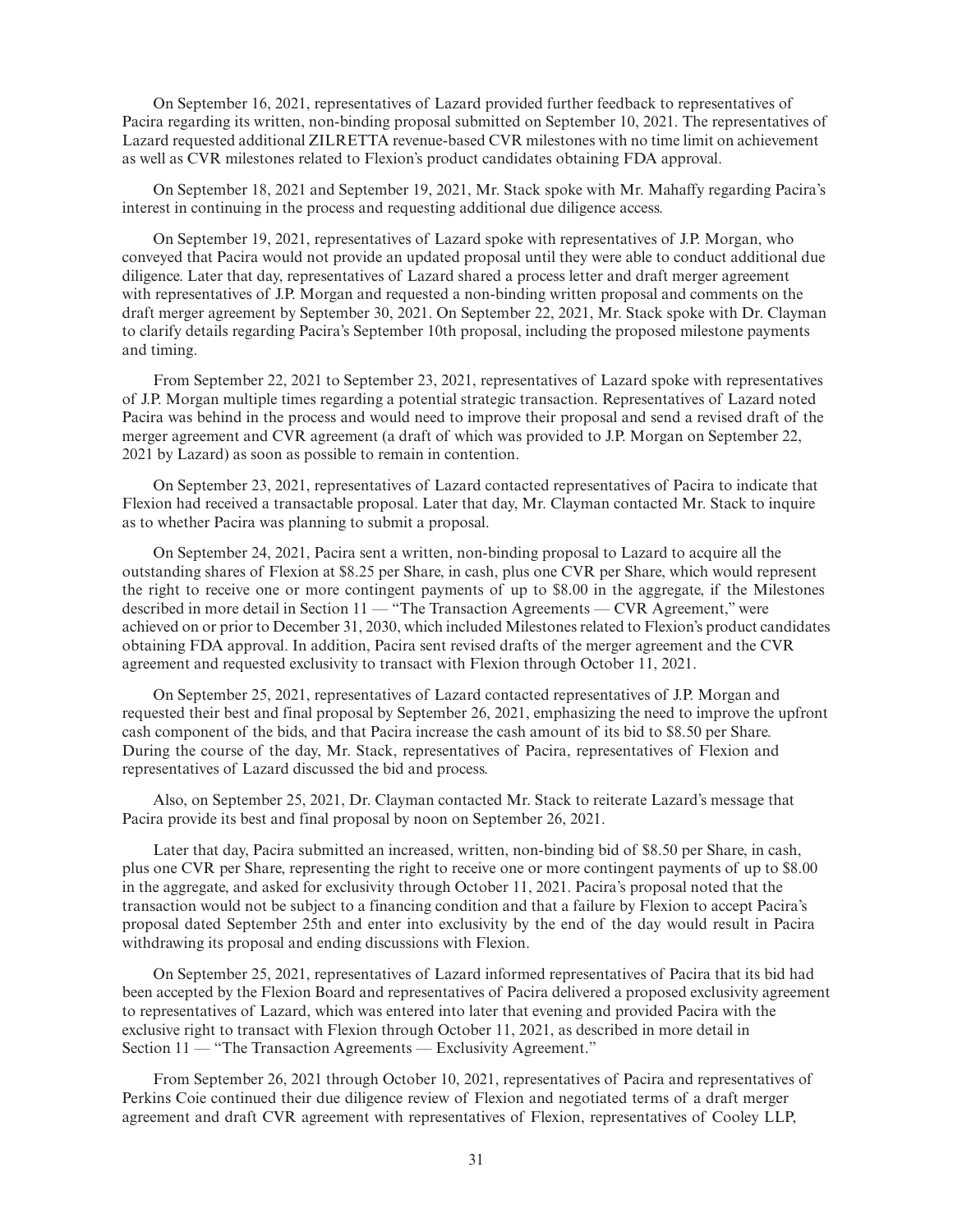Flexion's outside legal counsel ("Cooley"), and representatives of Lazard, including with respect to, the Termination Fee (as defined below), antitrust conditions and treatment of the Out of the Money Options.

On October 2, 2021, at the request of Pacira, Cooley provided a draft form of tender and support agreement to Perkins Coie, pursuant to which Flexion's directors and executive officers or certain of their affiliates would commit to tender their shares in the proposed transaction. The parties continued to negotiate the terms of the tender and support agreement through October 10, 2021, including with respect to the covenants of Flexion's directors and executive officers or certain of their affiliates thereunder.

On October 8, 2021, representatives of Pacira and Dr. Clayman discussed and agreed to a resolution of certain outstanding key terms in the draft merger agreement, including the Termination Fee in the amount of 4% of equity value, which senior management of Pacira indicated was the lowest termination fee that Pacira's board of directors would accept.

On October 10, 2021, representatives of Perkins Coie and Cooley finalized the terms of the proposed merger agreement, form of tender and support agreement and form of CVR agreement.

On October 11, 2021, early in the morning, the parties executed the Merger Agreement, which included the form of CVR Agreement as an exhibit, and the Support Agreements. Following the execution of the transaction agreements and prior to the opening of trading of the Shares on the Nasdaq Global Market and Pacira's common stock on the Nasdaq Global Select Market, Pacira and Flexion issued a joint press release announcing the execution of the Merger Agreement and the other transaction agreements. Pacira also held a conference call to discuss the transaction.

On October 22, 2021, Pacira and Purchaser commenced the Offer pursuant to the Merger Agreement.

## **11. The Transaction Agreements.**

#### *The Merger Agreement*

The following summary of certain provisions of the Merger Agreement and all other provisions of the Merger Agreement discussed herein are qualified by reference to the Merger Agreement itself, which is incorporated herein by reference. We have filed a copy of the Merger Agreement as Exhibit (d)(1) to the Schedule TO of which this Offer to Purchase forms a part. The Merger Agreement may be examined and copies may be obtained in the manner set forth in Section 8 — "Certain Information Concerning Pacira and Purchaser." Flexion stockholders and other interested parties should read the Merger Agreement for a more complete description of the provisions summarized below. Capitalized terms used herein and not otherwise defined have the respective meanings set forth in the Merger Agreement.

The Merger Agreement has been included to provide investors with information regarding its terms. It is not intended to provide any other factual information about Pacira, Purchaser or Flexion. In particular, the representations, warranties and covenants of each party set forth in the Merger Agreement have been made only for the purposes of, and were and are solely for the benefit of the parties to, the Merger Agreement, may be subject to limitations agreed upon by the contracting parties, including being qualified by a confidential disclosure schedule made for the purposes of allocating contractual risk between the parties to the Merger Agreement instead of establishing these matters as facts, and may be subject to standards of materiality applicable to the contracting parties that differ from those applicable to investors. The confidential disclosure schedule contains information that modifies, qualifies and creates exceptions to the representations and warranties and certain covenants set forth in the Merger Agreement. Accordingly, the representations and warranties may not describe the actual state of affairs at the date they were made or at any other time, and investors should not rely on them as statements of fact.

*The Offer.* The Merger Agreement provides that Purchaser will commence the Offer on or before October 25, 2021. Purchaser's obligation to accept for payment and pay for any Shares validly tendered (and not validly withdrawn) in the Offer is subject to the satisfaction or waiver of the Minimum Condition and the other Offer Conditions that are described in Section 15 — "Conditions to the Offer." Subject to the satisfaction of the Minimum Condition and the satisfaction or waiver (to the extent waivable) of the other Offer Conditions that are described in Section 15 — "Conditions to the Offer," the Merger Agreement provides that Purchaser will, and Pacira will cause Purchaser to, irrevocably accept for payment and pay for all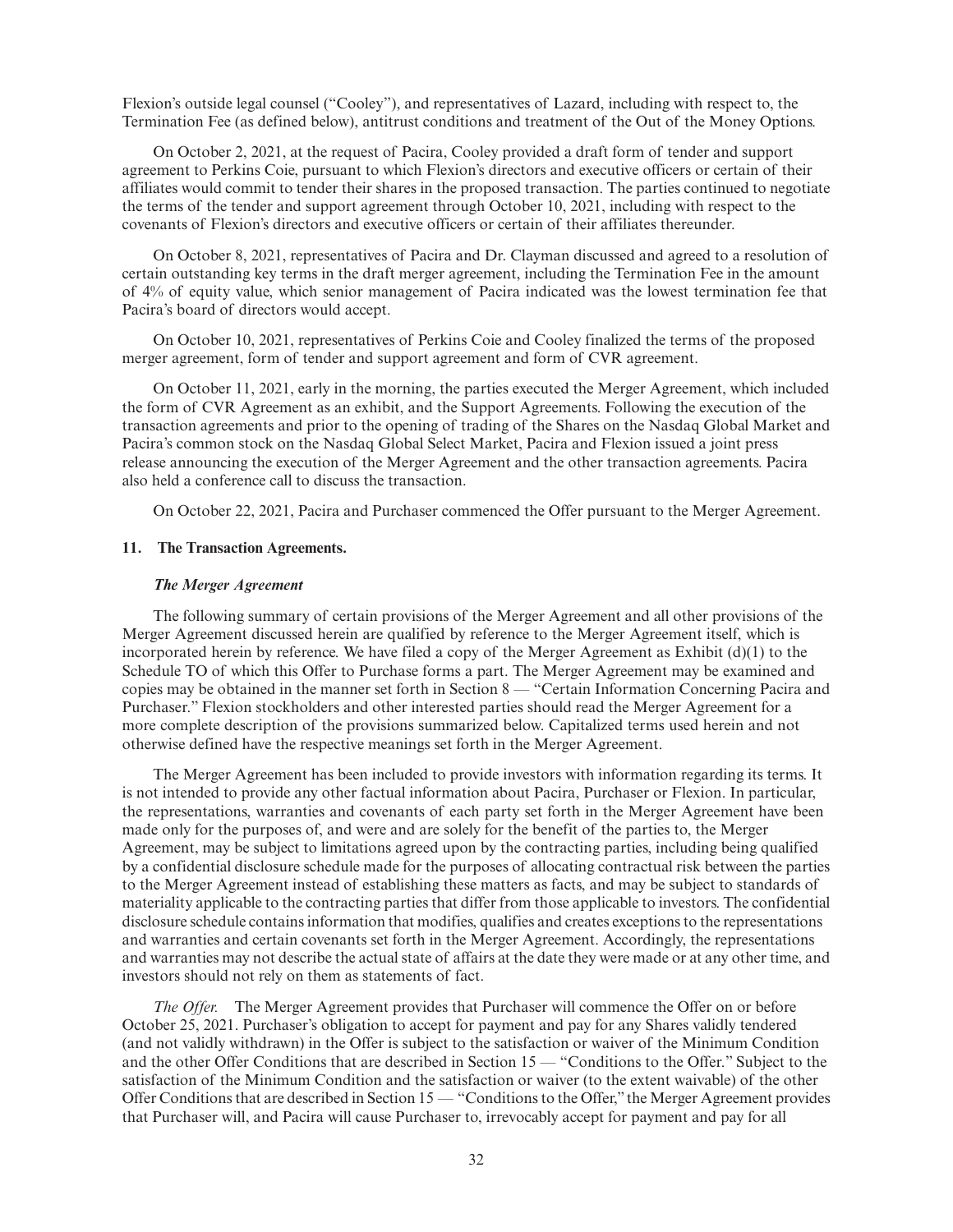Shares validly tendered (and not validly withdrawn) pursuant to the Offer as promptly as practicable after the Expiration Date. Acceptance of all such validly tendered Shares for payment pursuant to and subject to the conditions of the Offer, which will occur on November 19, 2021, unless one or more Offer Conditions is not satisfied as of such date, in which case we will extend the Offer pursuant to the terms of the Merger Agreement, is referred to herein as the "Offer Acceptance Time," and the date and time at which the Offer Acceptance Time occurs is referred to herein as the "Offer Closing." The Offer may not be withdrawn without Flexion's prior written consent prior to the Expiration Date (including any rescheduled Expiration Date) unless the Merger Agreement is terminated in accordance with its terms.

Pacira and Purchaser expressly reserve the right to increase the Offer Price or to waive or make any other changes to the terms and conditions of the Offer that are not inconsistent with the Merger Agreement, including the Offer Conditions. However, notwithstanding the foregoing, without the prior written consent of Flexion, we are not permitted to:

- decrease the Offer Price;
- change the form of consideration payable in the Offer;
- decrease the maximum number of Shares sought to be purchased in the Offer;
- impose conditions or requirements to the Offer in addition to the Offer Conditions;
- amend or modify any of the Offer Conditions in a manner that adversely affects, or would reasonably be expected to adversely affect, any holder of Shares or that would, individually or in the aggregate, reasonably be expected to prevent or delay the consummation of the Offer or prevent, delay or impair the ability of Pacira or Purchaser to consummate the Offer, the Merger or the other Transactions;
- amend, modify, change or waive the Minimum Condition, the Termination Condition or the Order Condition;
- terminate the Offer or accelerate, extend or otherwise change the Expiration Date in a manner other than in accordance with the relevant provisions of the Merger Agreement; or
- provide any "subsequent offering period" within the meaning of Rule 14d-11 promulgated under the Exchange Act.

The Merger Agreement contains provisions to govern the circumstances in which Purchaser is required or permitted to extend the Expiration Date and in which Pacira is required to cause Purchaser to extend the Expiration Date. Specifically, subject to our rights to terminate the Merger Agreement in accordance with its terms, the Merger Agreement provides that Purchaser must (and Pacira will cause Purchaser to) extend the Offer:

- from time to time for any period required by applicable legal requirements, any interpretation or position of the SEC, the staff thereof or the Nasdaq Global Market applicable to the Offer;
- from time to time for periods of up to 10 business days per extension until any waiting period (and any extension thereof) applicable to the consummation of the Offer under the HSR Act has expired or been terminated; and
- if, as of the then-scheduled Expiration Date, any Offer Condition is not satisfied and has not been waived and Flexion requests that the Offer be extended to permit satisfaction of such Offer Condition(s).

However, notwithstanding the foregoing, Purchaser is not required to, and without Flexion's consent, may not, extend the Offer beyond the earlier of (A) the termination of the Merger Agreement in accordance with its terms and (B) February 14, 2022, which date may be extended pursuant to the terms of the Merger Agreement, as described in Section 11 — "The Transaction Agreements", but in no event will such date be later than April 11, 2022. If we extend the Offer, such extension will extend the time that you will have to tender (or withdraw) your Shares.

Purchaser has agreed that it will (and Pacira has agreed to cause Purchaser to) promptly terminate the Offer, and will not acquire any Shares pursuant thereto, upon any valid termination of the Merger Agreement prior to the Offer Acceptance Time.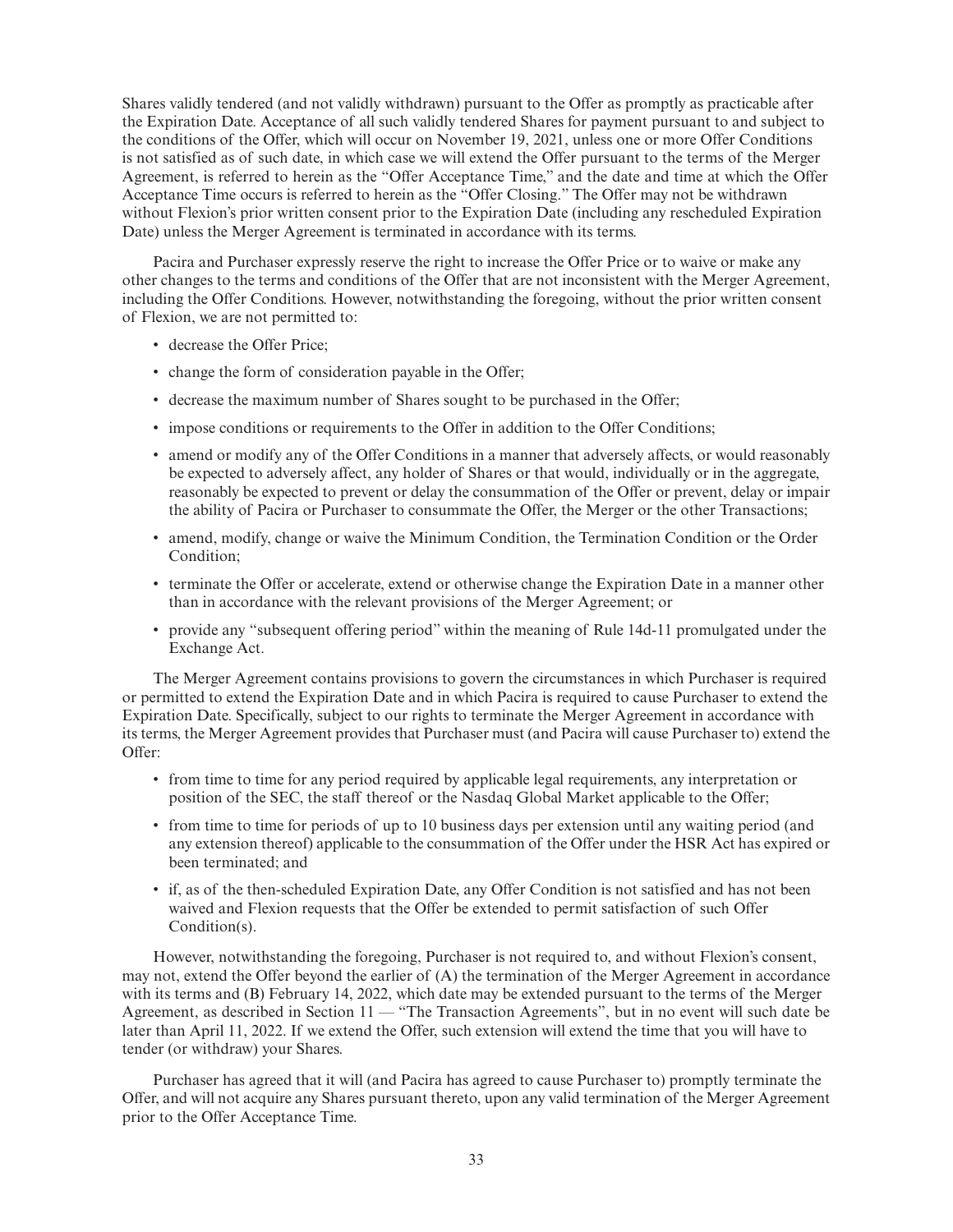*Offer Conditions.* The Offer Conditions are described in Section 15 — "Conditions to the Offer."

*The Merger.* The Merger Agreement provides that, as soon as practicable following the consummation of the Offer and subject to the terms and conditions of the Merger Agreement, and in accordance with the DGCL, at the Effective Time, Purchaser will be merged with and into Flexion, and the separate corporate existence of Purchaser will cease, and Flexion will continue as the Surviving Corporation in the Merger. The Merger will be governed by Section 251(h) of the DGCL and will be effected as soon as practicable following (but in any event on the same date as) the Offer Acceptance Time without a meeting of Flexion stockholders and without a vote on the adoption of the Merger Agreement by Flexion stockholders.

The certificate of incorporation and bylaws of the Surviving Corporation at and immediately after the Effective Time will be in the forms attached to the Merger Agreement as Exhibits A and B, respectively.

The obligations of Flexion, Pacira and Purchaser to complete the Merger are subject to the satisfaction of the following conditions:

- there must not have been issued by any court or other governmental body of competent jurisdiction and remain in effect any judgment, temporary, preliminary or permanent order preventing the consummation of the Merger, nor will any action have been taken, or legal requirements (other than any antitrust law)or order been promulgated, entered, enforced, enacted, issued or deemed applicable to the Merger by any governmental body of competent jurisdiction and remain in effect which directly or indirectly prohibits, or makes illegal, the consummation of the Merger; and
- Purchaser (or Pacira on Purchaser's behalf) must have irrevocably accepted for payment all Shares validly tendered pursuant to the Offer and not validly withdrawn.

*Conversion of Capital Stock at the Effective Time.* At the Effective time, by virtue of the Merger, each Share issued immediately prior to the Effective Time (other than Shares held (i) by Flexion or any of its subsidiaries (including any held in Flexion's treasury) or by Pacira or Purchaser or any other direct or indirect wholly owned subsidiary of Pacira, which Shares will be canceled and will cease to exist without any consideration payable or (ii) by any Flexion stockholders who properly exercise and perfect their appraisal rights under Delaware law with respect to such Shares) will be automatically converted into the right to receive the Offer Price, in cash, without interest (the "Merger Consideration"), and subject to any applicable withholding taxes.

Each share of the common stock of Purchaser outstanding immediately prior to the Effective Time will be converted into one share of common stock of the Surviving Corporation.

At the close of business on the day of the Effective Time, the stock transfer books of Flexion with respect to the Shares will be closed and thereafter there will be no further registration of transfers of Shares on the records of Flexion. From and after the Effective Time, the holders of the Shares outstanding immediately prior to the Effective Time will cease to have any rights with respect to such Shares other than the right to receive, upon surrender stock of certificates or book-entry shares in accordance with the procedures set forth in the Merger Agreement, the Merger Consideration, or, with respect to Shares of a holder who exercises and perfects their appraisal rights in accordance with Delaware law.

*Treatment of Flexion Equity Awards.* Pursuant to the terms of the Merger Agreement, each Flexion Option that is outstanding as of immediately prior to the Offer Acceptance Time will automatically accelerate and become fully vested and exercisable effective immediately prior to, and contingent upon, the Offer Acceptance Time. As of the Effective Time,

• each Flexion Option with a per Share exercise price that is less than the Cash Amount (each, an "In the Money Option") that is outstanding and unexercised immediately prior to the Effective Time will be canceled and converted into the right to receive both (i) cash in an amount equal to the product of (A) the total number of Shares subject to such fully vested In the Money Option immediately prior to the Effective Time, multiplied by  $(B)$  the excess, if any, of the  $(x)$  Cash Amount minus  $(y)$  the exercise price payable per Share under such In the Money Option and (ii) one CVR for each Share subject to such In the Money Option immediately prior to the Effective Time, net of any withholding taxes required to be deducted and withheld by applicable legal requirements; and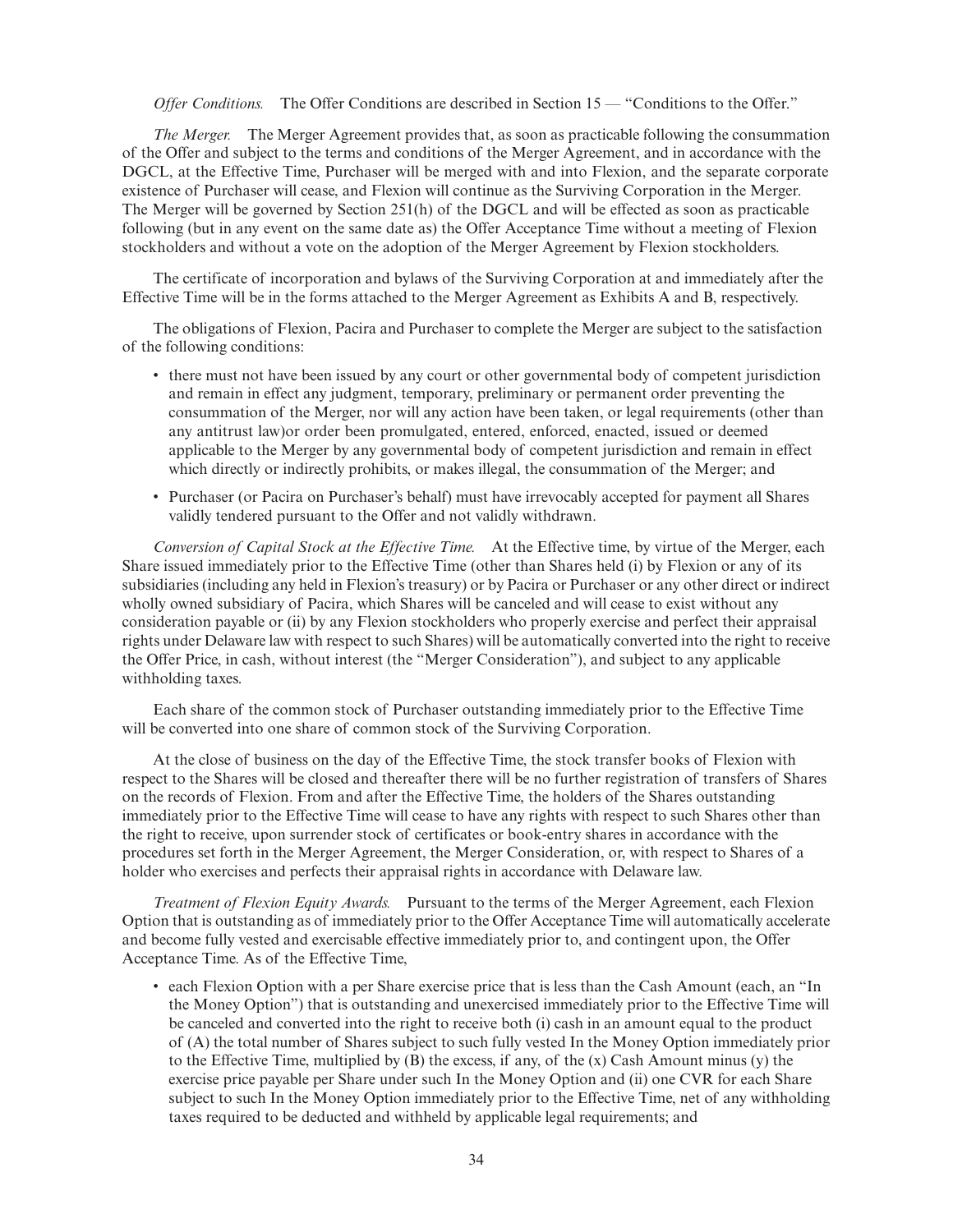- each Flexion Option with a per Share exercise price that is equal to or greater than the Cash Amount and less than the closing price per Share on the Nasdaq Global Market (or the principal market on which the Shares are then traded or quoted) on the trading day immediately prior to the Closing Date (the "Option Reference Price") (each, an "Out of the Money Option") that is then outstanding and unexercised immediately prior to the Effective Time will be canceled and converted into the right to receive, upon the achievement of a Milestone (a "Milestone Payment Date"), a cash payment, if any, equal to (A) the product of (1) the total number of Shares subject to such Out of the Money Option immediately prior to the Effective Time, multiplied by (2) the amount, if any, by which (i) the Cash Amount plus the applicable Milestone Payment plus any Milestone Payments in respect of such Out of the Money Options that were previously earned exceeds (ii) the exercise price payable per Share under such Out of the Money Option, minus (B) the gross amount of Out of the Money Option Consideration (as defined below) previously paid with respect to such Out of the Money Option (the "Out of the Money Option Consideration"), net of any withholding taxes required to be deducted and withheld by applicable law.
- any Flexion Option with a per Share exercise price that is equal to or greater than the Option Reference Price will be canceled at the Effective Time without any consideration payable (whether in the form of cash or a CVR or otherwise) therefor whether before or after the Effective Time and in the event the Milestone Payment Date does not occur, no payment (whether in the form of the Out of the Money Option Consideration or otherwise) will be made in respect of any Out of the Money Option following the Effective Time.
- each restricted stock unit award granted pursuant to Flexion's equity incentive plans (including, for the avoidance of doubt, any such performance-based restricted stock unit award) that is outstanding immediately prior to the Offer Acceptance Time will automatically accelerate and become fully vested immediately prior to, and contingent upon, the Offer Acceptance Time. As of the Effective Time, each Flexion RSU that is then outstanding as of immediately prior to the Effective Time, will be cancelled and converted into the right to receive both (i) cash in an amount equal to the product of (A) the total number of Shares issuable in settlement to such Flexion RSU, immediately prior to the Effective Time, multiplied by (B) the Cash Amount and (ii) one CVR for each Share issuable in settlement to such Flexion RSU, net of any withholding taxes required to be deducted and withheld by applicable law.

*Treatment of Flexion Employee Stock Purchase Plan.* Prior to the consummation of the Merger (the "Closing"), Flexion will take all reasonable actions required to (i) terminate its Employee Stock Purchase Plan, as amended, (the "Flexion ESPP"), as of immediately prior to the Closing Date, (ii) if the Closing occurs prior to the end of any offering period in existence under the Flexion ESPP as of the Closing Date, cause a new purchase date to be set under the Flexion ESPP, which date will be two business days prior to the Closing Date, for the automatic exercise of outstanding purchase rights on such date, and (iii) provide that the amount of the accumulated contributions of each participant under the Flexion ESPP as of immediately prior to the Effective Time will, to the extent not used to purchase Shares in accordance with the terms and conditions of the Flexion ESPP, be refunded to such participant as promptly as practicable following the Effective Time (but no later than the later of (i) 10 business days after the Effective Time or (ii) the first payroll date after the Effective Time). All Shares automatically purchased on the new purchase date contemplated by the foregoing will be converted into the right to receive the Merger Consideration in accordance with the terms of the Merger Agreement.

As soon as reasonably practicable after the Effective Time (but no later than the later of (i) 10 business days after the Effective Time or (ii) the first payroll date after the Effective Time), Pacira will, or will cause the Surviving Corporation to, pay or cause to be paid through the Surviving Corporation's payroll each Flexion employee's Flexion ESPP unused account balance measured as of the time of plan termination to be distributed in cash to each such employee (net of any withholding taxes required to be deducted and withheld by applicable legal requirements pursuant to the terms of the Merger Agreement).

# *Representations and Warranties*.

In the Merger Agreement, Flexion has made representations and warranties to Pacira and Purchaser with respect to, among other things: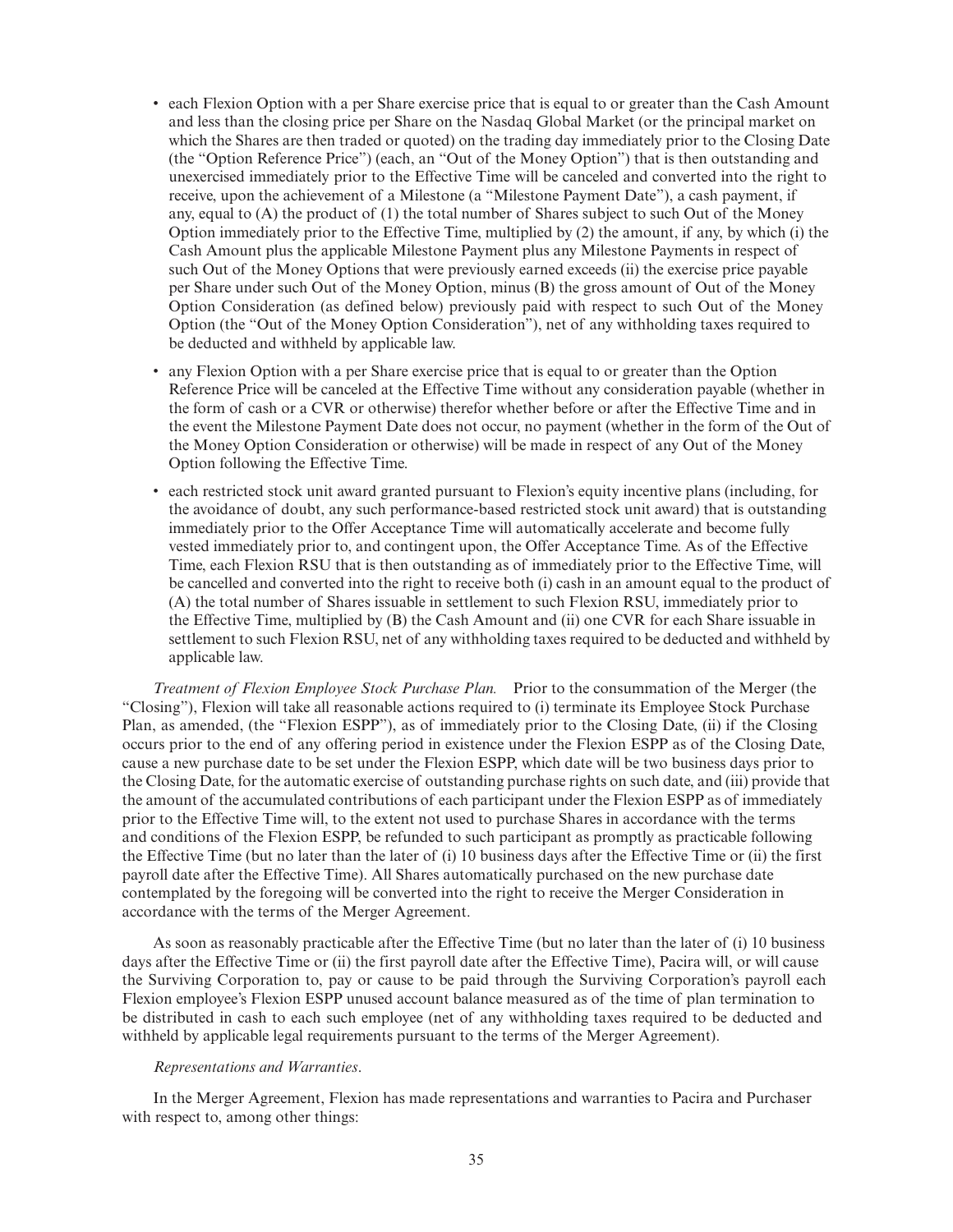- corporate matters, such as due organization, good standing and subsidiaries;
- organizational documents;
- authority in connection with the Merger Agreement, the recommendation of the Flexion Board with respect to the Offer, and the enforceability of the Merger Agreement;
- capitalization;
- non-contravention and consents;
- financial statements and SEC filings;
- accuracy of information supplied for the Offer and the Schedule TO;
- absence of certain changes or events;
- intellectual property;
- privacy and information security;
- material contracts:
- absence of undisclosed liabilities;
- absence of legal proceedings and orders;
- compliance with legal requirements;
- regulatory matters;
- compliance with anti-corruption laws;
- governmental authorizations;
- tax matters;
- employee and employee benefit plan matters;
- environmental matters;
- real property;
- title to assets:
- insurance;
- state takeover laws, including Section 203 of the DGCL;
- requisite Flexion stockholder approvals following the Offer Acceptance Time;
- the opinions of Flexion's financial advisor; and
- brokers and other advisors.

Some of the representations and warranties in the Merger Agreement made by Flexion are qualified as to "materiality" or "Material Adverse Effect." For purposes of the Merger Agreement, a "Material Adverse Effect" means any change, effect, circumstance, fact, event or occurrence (each, an "Effect") which, individually or in the aggregate, has had, or would reasonably be expected to have, a material adverse effect on the business, assets, financial condition or results of operations of Flexion; except, that none of the following will be deemed in and of themselves, either alone or in combination, to constitute, and none of the following will be taken into account in determining whether there is, or would be reasonably be expected to be, a Material Adverse Effect:

- (i) any Effect generally affecting the U.S. or foreign economies, financial or securities markets, or political, legislative, or regulatory conditions, or the industries in which Flexion operates;
- (ii) any Effect arising out of or otherwise relating to fluctuations in the value of any currency exchange, interest or inflation rates or tariffs;
- (iii) any Effect arising out of or otherwise relating to any change (or proposed change) in, or any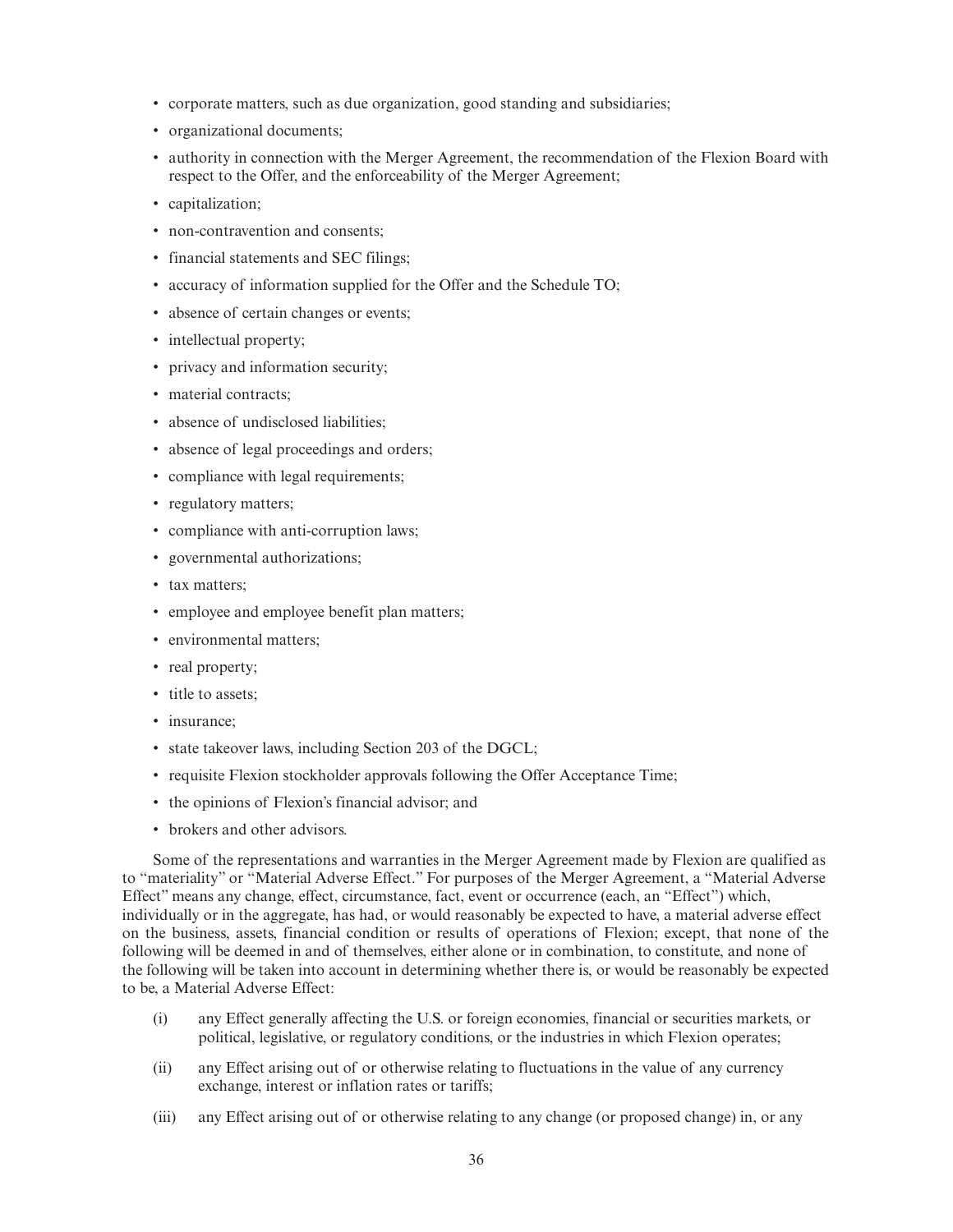compliance with or action taken for the purpose of complying with, any applicable legal requirement or United States generally accepted accounting principles ("GAAP") (or interpretations of any applicable legal requirement or GAAP);

- (iv) any Effect arising out of or otherwise relating to any act of terrorism, cyberterrorism (whether or not sponsored by a governmental body), outbreak of hostilities, acts of war, trade war, national or international calamity or any other similar event (or the escalation of any of the foregoing);
- (v) any acts of god, natural disasters, *force majeure* events, weather or environmental events, health emergencies, pandemics (including COVID-19) or epidemics (or the escalation of any of the foregoing) and any governmental or industry responses thereto, including any quarantine, "shelter in place," "stay at home," workforce reduction, social distancing, shut down, closure, sequester, safety or other applicable legal requirement, directive, guidelines or recommendations promulgated by any governmental body, including the Centers for Disease Control and Prevention and the World Health Organization, or by any U.S. industry group, in each case, in connection with or in response to COVID-19 (the "COVID-19 Measures");
- (vi) any change in the market price or trading volume of the Shares or change in Flexion's credit ratings;
- (vii) the failure of Flexion to meet internal or analysts' expectations, projections, forecasts, guidance or estimates, including the results of operations of Flexion;
- (viii) any Effect or other matter resulting from the negotiation, execution, announcement, pendency or performance of the Merger Agreement and the Transactions, including any Effect related to the identity of Pacira, Purchaser or any of their affiliates or representatives, or facts and circumstances relating thereto, any loss or threatened loss of, or adverse change or threatened adverse change in, the relationship of Flexion with any of its current or prospective suppliers, customers, wholesalers, service providers, distributors, licensors, licensees, regulators, employees, creditors, stockholders or other third parties, subject to certain exceptions set forth in the Merger Agreement;
- (ix) any Effect arising out of or otherwise directly relating to any action taken by Flexion at the written direction or approval of Pacira, Purchaser or any of their affiliates or representatives, or any action specifically required to be taken by Flexion, or the failure of Flexion to take any action that Flexion is specifically prohibited from taking by the terms of the Merger Agreement (including due to Pacira not granting a consent requested by Flexion pursuant to the Merger Agreement);
- (x) any Effect arising out of or relating to Pacira's or Purchaser's breach of the Merger Agreement; and
- (xi) any actions taken by Pacira, Purchaser or any of their affiliates or representatives;

provided, however, that in the cases of (i) through (iv) above (other than COVID-19 Measures), such exclusion will only be applicable to the extent such matter does not have a materially disproportionate Effect on Flexion relative to other companies in the industries in which Flexion operates that are of a similar size to Flexion, in which case such Effect will be taken into account only to the extent of such materially disproportionate Effect on Flexion; provided, further, that in the cases of (vi) and (vii) above, the underlying causes of any such Effect, to the extent they first arose after October 11, 2021, may be considered in determining whether a Material Adverse Effect occurred to the extent not otherwise excluded by another exception in the definition of Material Adverse Effect.

In the Merger Agreement, Pacira and Purchaser have made representations and warranties to Flexion with respect to, among other things:

- corporate matters, such as due organization and good standing;
- Purchaser's business activities and Pacira's ownership of Purchaser;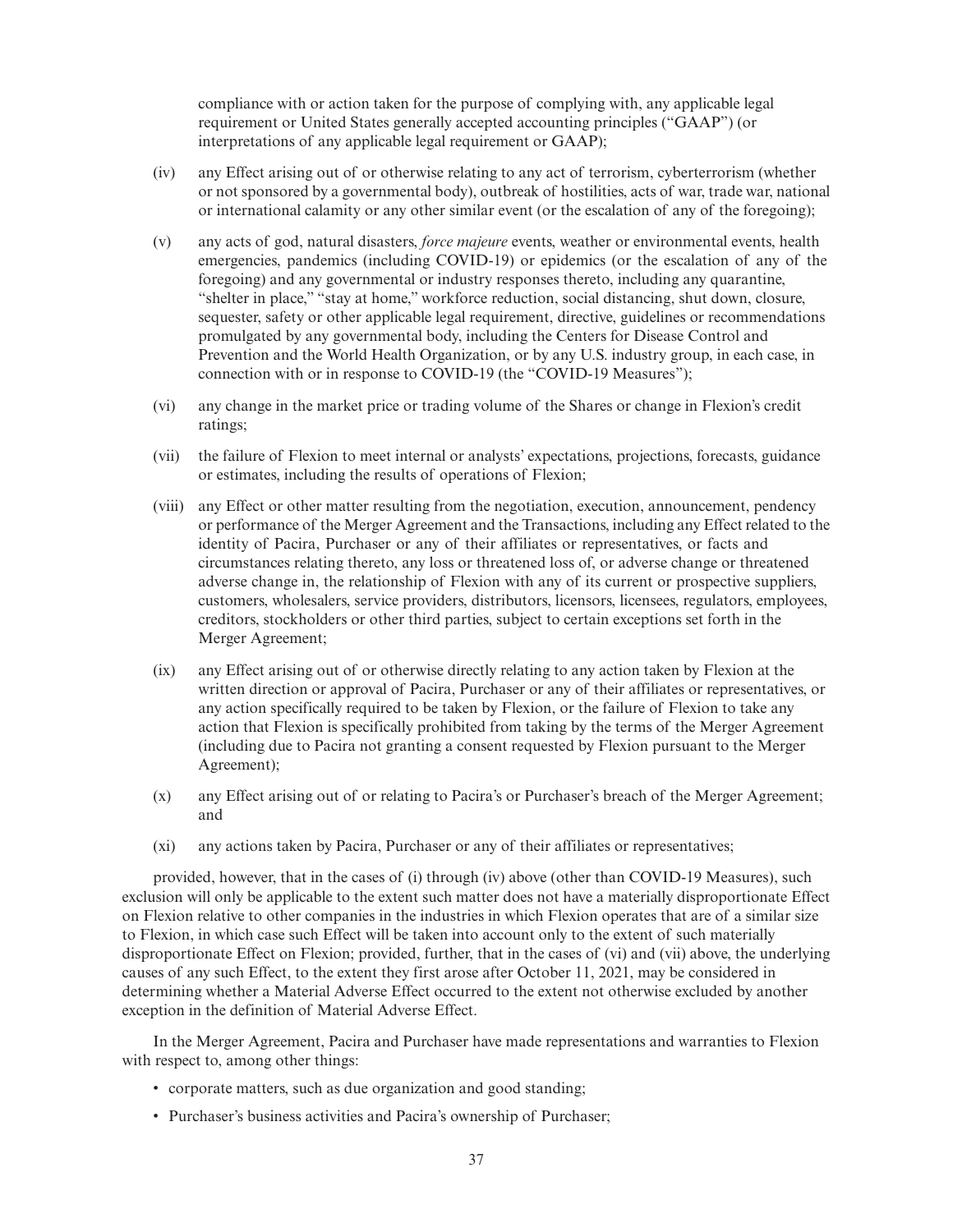- authority in connection with the Merger Agreement and the CVR Agreement, and the enforceability of the Merger Agreement;
- required consents and approvals, and the absence of conflicts with and violations or breaches of, or defaults under, organizational documents, contracts, laws and governmental authorizations;
- accuracy of information supplied for the Offer and the Solicitation/Recommendation Statement on Schedule 14D-9 of Flexion (which we refer to, together with any exhibits and annexes attached thereto, as the "Schedule 14D-9");
- absence of legal proceedings and orders;
- solvency;
- ownership of securities of Flexion and absence of certain arrangements with Flexion stockholders, directors, officers, employees and affiliates;
- brokers and other advisors:
- absence of certain negotiations;
- the availability of funds to finance the consideration payable in the Offer and the Merger;
- independent investigation of Flexion by Pacira and Purchaser; and
- non-reliance on Flexion estimates, projections, forecasts, forward-looking information and business plans.

Some of the representations and warranties in the Merger Agreement made by Pacira and Purchaser are qualified as to "materiality" or "Parent Material Adverse Effect." For purposes of the Merger Agreement, a "Parent Material Adverse Effect" means any Effect that would, individually or in the aggregate, prevent, materially delay or materially impair the ability of Pacira or Purchaser to consummate the Transactions.

None of the representations and warranties of the parties contained in the Merger Agreement, Flexion's confidential disclosure schedule or in any certificate, schedule, or other document delivered pursuant to the Merger Agreement will survive the Merger.

*Conduct of Business Pending the Merger.* Flexion has agreed that, during the period from October 11, 2021 until the earlier of the Effective Time and the termination of the Merger Agreement pursuant to its terms (the "Pre-Closing Period"), except (i) as required or expressly contemplated under the Merger Agreement, the confidential disclosure schedule or as required by applicable legal requirements, (ii) for any action reasonably taken, or omitted to be taken, as required by or to comply with COVID-19 Measures or (iii) with the written consent of Pacira (which consent will not be unreasonably withheld, conditioned or delayed), Flexion will, and will cause each of its subsidiaries to, use commercially reasonable efforts to, conduct in all material respects its business and operations in the ordinary course and preserve intact the material components of Flexion's current business organization. including by maintaining its relations and goodwill with all material suppliers, material customers, governmental bodies and other material business relations.

Flexion has further agreed that, during the Pre-Closing Period, except (i) as required or expressly contemplated under the Merger Agreement, the confidential disclosure schedule or as required by applicable legal requirements, (ii) for any action reasonably taken, or omitted to be taken, as required by or to comply with COVID-19 Measures or (iii) with the written consent of Pacira (which consent will not be unreasonably withheld, conditioned or delayed), Flexion will not, and will cause its subsidiaries not to, among other things and subject to specified exceptions:

- amend or permit the adoption of any amendment to its certificate of incorporation and bylaws or other organizational documents;
- establish a record date for, declare, accrue, set aside or pay any dividends on, or make any other distributions in respect of, any shares of its capital stock;
- repurchase, redeem or otherwise reacquire any shares of its capital stock (including any Shares), or any rights, warrants or options to acquire any shares of its capital stock (subject to specified exceptions);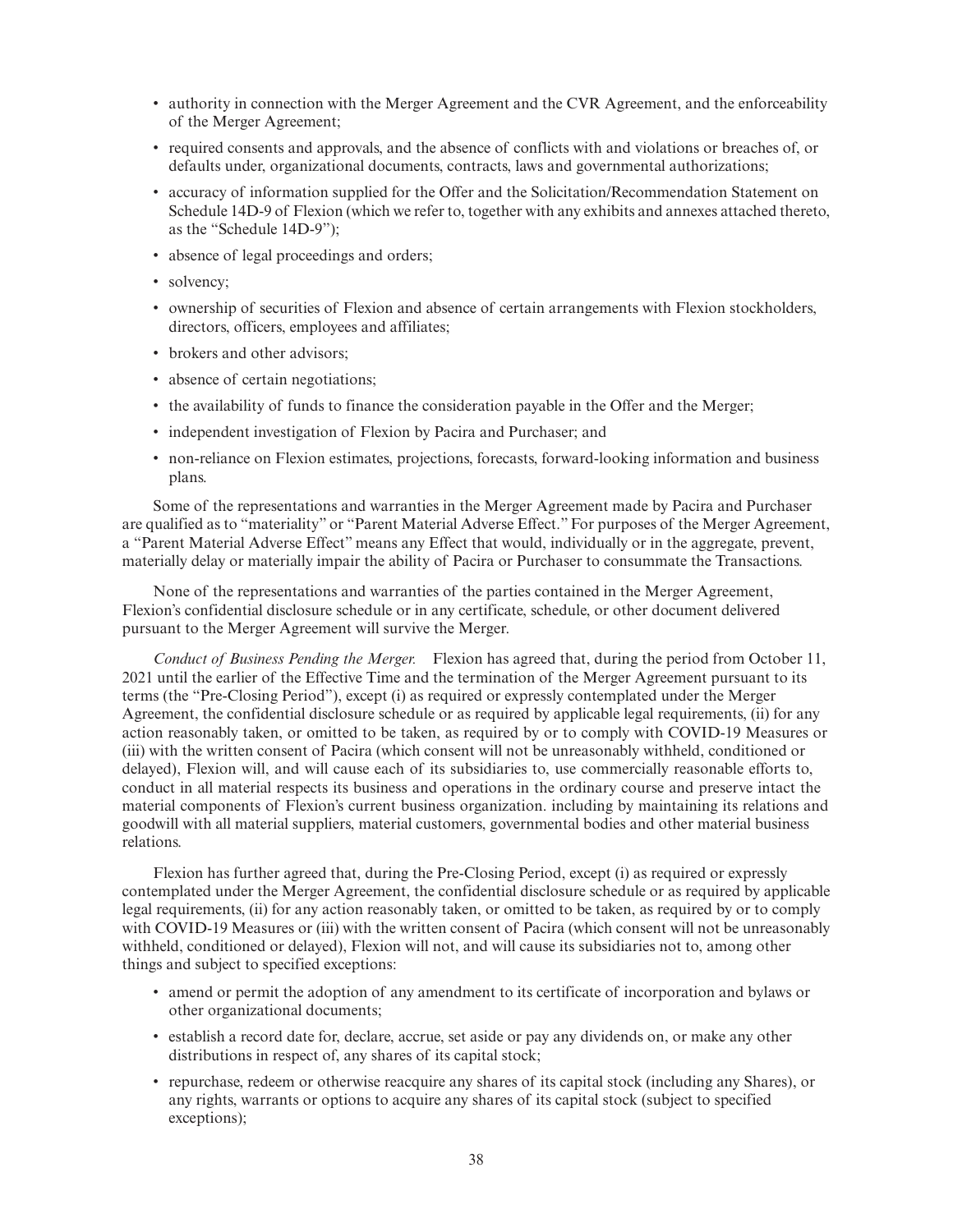- split, combine, subdivide or reclassify any Shares or other equity interests;
- issue, sell, grant, deliver, pledge, transfer, encumber or authorize the issuance, sale, grant, delivery, pledge, transfer or encumbrance (other than pursuant to agreements in effect as of the date of the Merger Agreement) by Flexion or any of its subsidiaries of any capital stock, equity interest or other security of Flexion or any of its subsidiaries, any subscription, option, call, warrant, restricted securities, or right or obligation to acquire any capital stock, equity interest or other security of Flexion or any of its subsidiaries or any instrument convertible into, exchangeable for any capital stock, equity interest or other security of Flexion or any of its subsidiaries (subject to specified exceptions);
- (i) establish, adopt, terminate or amend any employee benefit plan, (ii) amend or waive any of its rights under, or accelerate the vesting under, any provision of any of Flexion's employee benefit plans, or (iii) grant any employee or director any increase in compensation, bonuses or benefits (subject to specified exceptions);
- (i) enter into (A) any change-of-control agreement with any executive officer, employee, director or independent contractor or (B) any retention, employment, severance or other material agreement with any executive officer or director, (ii) enter into any employment or severance agreement with any nonexecutive officer employee with an annual base salary greater than \$100,000 or any consulting agreement with an independent contractor with an annual base compensation greater than \$100,000 or (iii) hire any employee with an annual base salary in excess of \$100,000;
- form any subsidiary, acquire any equity interest in any other entity or enter into any joint venture, partnership, collaboration or similar profit-sharing arrangement;
- make or authorize any capital expenditures exceeding specified thresholds (subject to specified exceptions);
- acquire, lease, license, sublicense, pledge, sell or otherwise dispose of, divest or spin-off, abandon, waive, relinquish or permit to lapse (other than any patent expiring at the end of its statutory term), transfer, assign, guarantee, mortgage or otherwise subject to any material encumbrance (other than specified permitted encumbrances) any material right or other material asset or property;
- lend money or make capital contributions or advances to or make investments in, any person, or incur or guarantee any indebtedness, including incurring any indebtedness under existing credit facilities (subject to specified exceptions);
- make or change any material income or other material tax election, change or revoke any income or other material method of tax accounting, consent to the extension or waiver of the statutory period of limitations applicable to any tax claim or assessment other than in connection with automatic extensions of the due date for filing a tax return, settle or compromise any material tax liability, file any amended income or other material tax return, enter into any closing agreement with respect to taxes, fail to pay any income or other material tax as such tax becomes due and payable, or prepare any income or other material tax return in a manner which is materially inconsistent with past practices of Flexion or any of its subsidiaries with respect to the treatment of equivalent items on prior tax returns;
- settle, release, waive or compromise any legal proceeding (subject to specified exceptions);
- enter into any collective bargaining agreement or other agreement with any labor organization, except to the extent required by applicable legal requirements;
- adopt or implement any stockholder rights plan or similar arrangement;
- adopt a plan or agreement of complete or partial liquidation or dissolution, merger, consolidation, restructuring, recapitalization or other reorganization;
- make any material change in financial accounting policies, practices, principles, methods or procedures, other than as required by GAAP or Regulation S-X under the Exchange Act or other applicable legal requirement;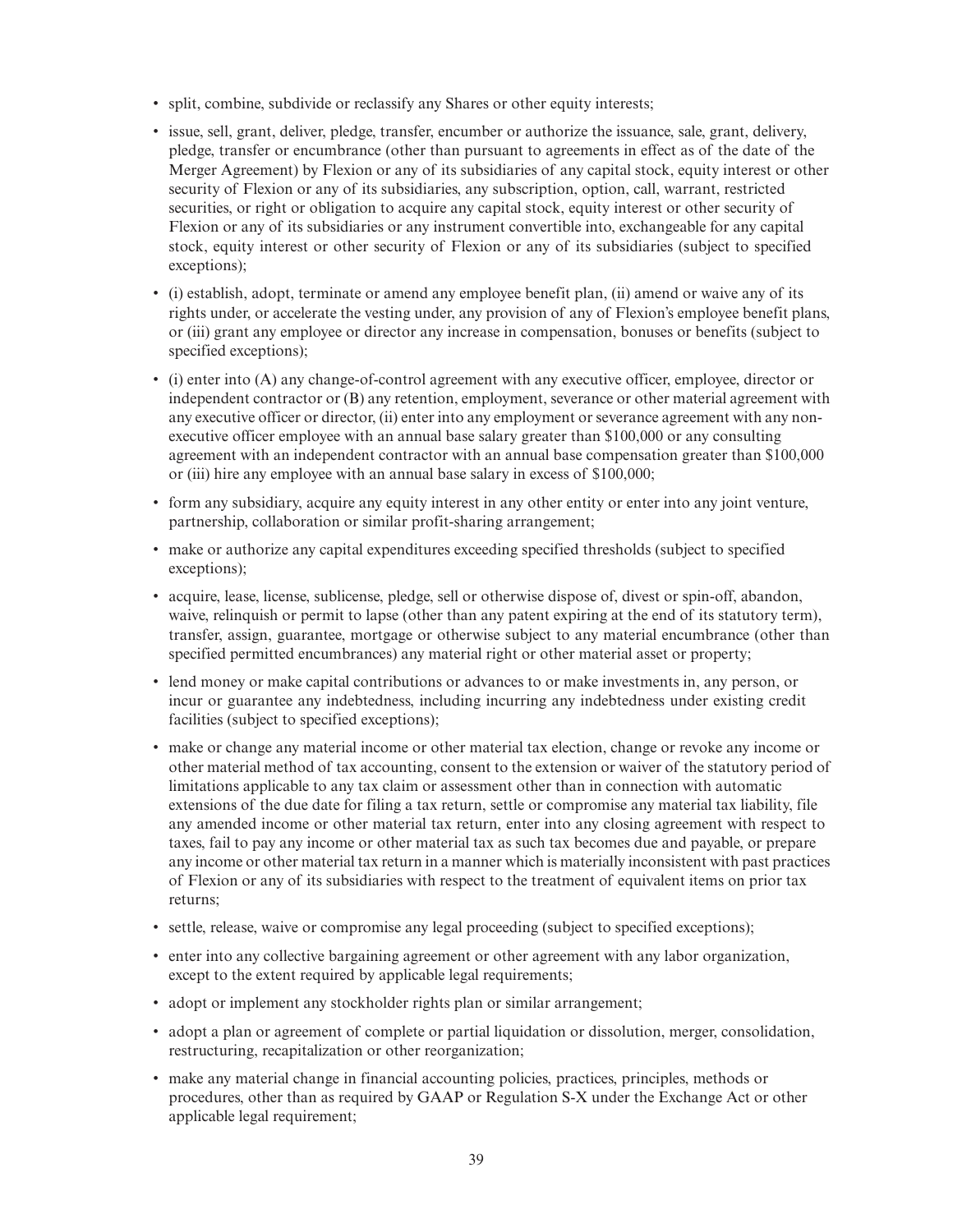- amend, modify or waive any material rights or obligations under any material contract or enter into any contract which if entered into prior to the date of the Merger Agreement would have been deemed a material contract pursuant to the Merger Agreement;
- terminate, fail to renew, abandon, allow to enter into the public domain, cancel, let lapse, fail to continue to prosecute or defend, encumber, license (including through covenants not to sue, nonassertion provisions or releases, immunities from suit that relate to intellectual property rights or any option to any of the foregoing, but excluding any non- material non-exclusive licenses of Flexion's intellectual property that have been entered into in the ordinary course of business consistent with past practice), sell, assign, transfer or otherwise dispose of any material intellectual property rights; or
- authorize any of, or agree or commit to take any of, the foregoing actions.

*No Solicitation During Pre-Closing Period.* Flexion agreed, on behalf of itself and its directors, officers and employees, and agreed to direct its representatives, to cease and cause to be terminated any solicitation and any and all existing discussions or negotiations with any person that may have been ongoing with respect to any Acquisition Proposal (as defined below) at the time of the execution of the Merger Agreement.

Except as otherwise described below and subject to certain exceptions, Flexion has also agreed, on behalf of itself and its subsidiaries, that they will not, and will not authorize their respective representatives to, and will use reasonable best efforts not to permit or allow their representatives to,

- directly or indirectly:
	- solicit, initiate or knowingly facilitate or encourage (including by way of furnishing non-public information) any inquiries regarding, or the making of any proposal or offer that would reasonably be expected to lead to, an Acquisition Proposal;
	- engage in, continue or otherwise participate in any discussions (except to notify a Person that makes any inquiry or offer with respect to an Acquisition Proposal of the existence of the restrictions or solicitation in the Merger Agreement or to clarify whether any such inquiry, offer or proposal constitutes an Acquisition Proposal) or negotiations regarding, or furnish to any other person any information in connection with, or for the purpose of knowingly encouraging or facilitating, an Acquisition Proposal or any proposal or offer that would reasonably be expected to lead to an Acquisition Proposal;
	- adopt, approve, or enter into any letter of intent, acquisition agreement, agreement in principle or similar agreement with respect to an Acquisition Proposal or any proposal or offer that would reasonably be expected to lead to an Acquisition Proposal;
- waive or release any person from, fail to use reasonable best efforts to enforce any standstill agreement or any standstill provisions of any contract entered into in respect of an Acquisition Proposal or any proposal or offer that would reasonably be expected to lead to an Acquisition Proposal; except, the Flexion Board may take, or omit to take, any of the actions contemplated by the this bullet in the event that Flexion determines in good faith, after consultation with its outside legal counsel, that the failure to do so would be inconsistent with the fiduciary duties of the Flexion Board under applicable legal requirement; or
- resolve or agree to do any of the foregoing.

Flexion also agreed to terminate access by any third party to any physical or electronic data room relating to any potential Acquisition Proposal.

For purposes of the Merger Agreement and the Support Agreements, the term "Acquisition Proposal" means any proposal or offer from any person (other than Pacira and its affiliates) or "group" (within the meaning of Section 13(d) of the Exchange Act), relating to, in a single transaction or series of related transactions, any of the following:

• an acquisition or license of assets of Flexion or any of its subsidiaries equal to 20% or more of Flexion's consolidated assets or to which 20% or more of Flexion's revenues or earnings on a consolidated basis are attributable;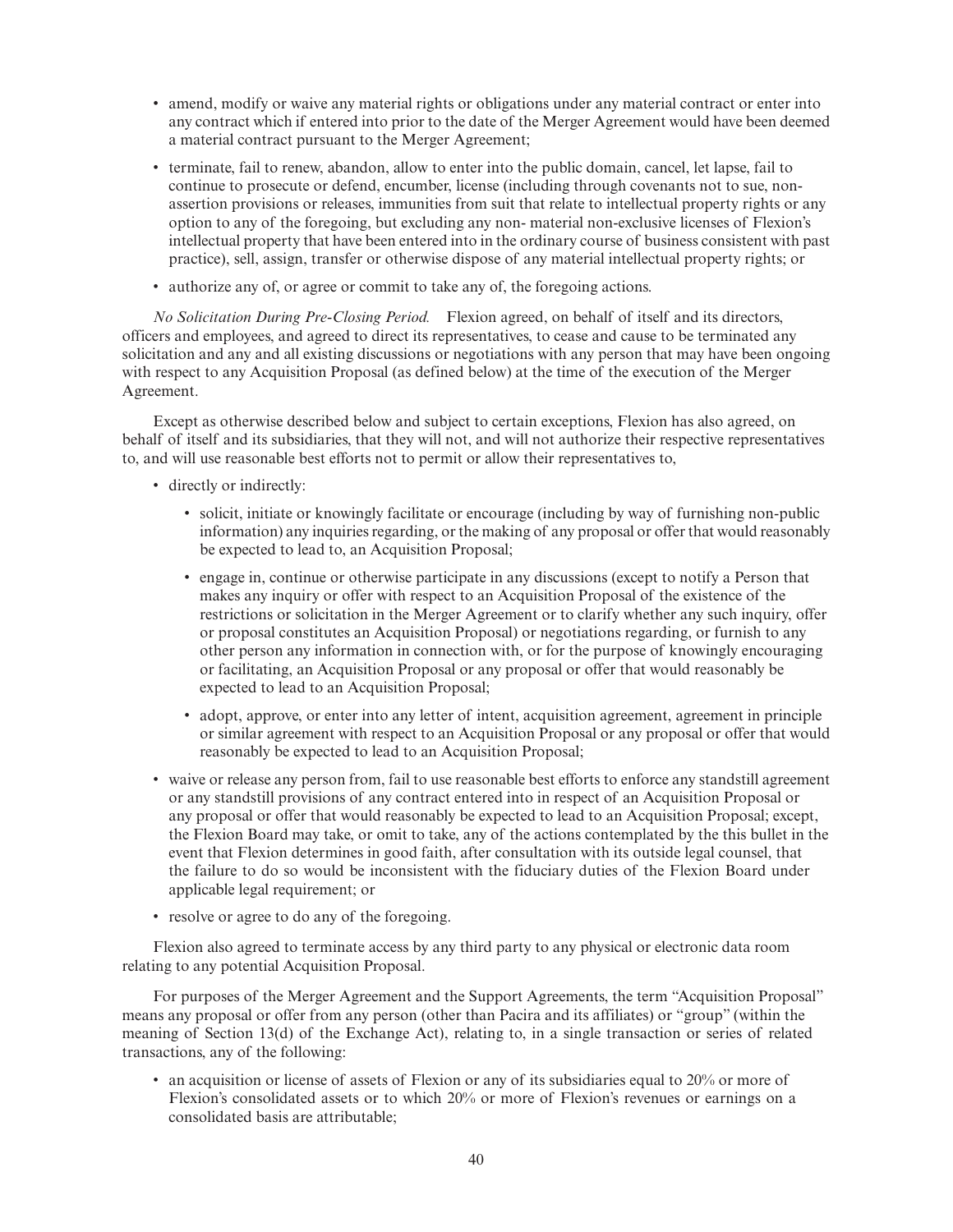- the issuance or acquisition of 20% or more of the outstanding Shares;
- an acquisition or exclusive license of all or substantially all of the rights to any product or product candidate of Flexion or any of its subsidiaries;
- a recapitalization, tender offer or exchange offer that if consummated would result in any person or group beneficially owning 20% or more of the outstanding Shares; or
- a merger, consolidation, amalgamation, share exchange, business combination, recapitalization, liquidation, dissolution or similar transaction involving Flexion that if consummated would result in any person or group beneficially owning 20% or more of the outstanding Shares.

Notwithstanding the foregoing, the Transactions are excluded from the definition of "Acquisition Proposal."

For purposes of the Merger Agreement, the term "Superior Offer" means a *bona fide* written Acquisition Proposal on terms that the Flexion Board (or a committee thereof) has determined, in good faith, after consultation with Flexion's financial advisor and outside legal counsel, is reasonably likely to be consummated in accordance with its terms and would be more favorable, from a financial point of view, to the stockholders of Flexion (in their capacity as such) than the Transactions (taking into account any legal, regulatory, timing, financing and other aspects of such Acquisition Proposal and any revisions to the Merger Agreement made or proposed in writing by Pacira prior to the time of such determination). However, for purposes of the definition of "Superior Offer," the references to "20%" in the definition of Acquisition Proposal are deemed to be references to "80%."

Notwithstanding the restrictions described above, if at any time on or after the date of the Merger Agreement and prior to the Offer Acceptance Time Flexion receives an unsolicited bona fide written Acquisition Proposal from any person or group of persons, which Acquisition Proposal was made on or after the date of the Merger Agreement and did not result from or arise out of any material breach of the restrictions described above, then, if the Flexion Board determines in good faith, after consultation with financial advisors and outside legal counsel, that such Acquisition Proposal would reasonably be expected to lead to a Superior Offer (and Flexion provides Pacira written notice of this determination), then Flexion and its representatives may (x) furnish, pursuant to (but only pursuant to) an Acceptable Confidentiality Agreement (as defined below), information (including non-public information) with respect to Flexion to the person or group of persons who has made such Acquisition Proposal (and Flexion must promptly provide to Pacira any non-public information concerning Flexion that is provided to any person given such access which was not previously provided to Pacira or its representatives) and (y) engage in or otherwise participate in discussions or negotiations with the person or group of persons making such Acquisition Proposal.

For purposes of the Merger Agreement, "Acceptable Confidentiality Agreement" means any agreement with Flexion that is either (i) in effect as of the execution and delivery of the Merger Agreement or (ii) executed, delivered and effective after the execution and delivery of the Merger Agreement, in either case containing provisions that require any counterparty thereto (and any of its affiliates and representatives) that receive material non-public information of, or with respect to, Flexion to keep such information confidential (except, that, in the case of clause (ii)  $(x)$  provisions contained therein are no less favorable in the aggregate to Flexion than the terms of the Confidentiality Agreement (as defined below) (and such agreement need not contain any "standstill" or similar provisions that prohibit the making of any Acquisition Proposal) and (y) such agreement does not contain any provision that prohibits Flexion from satisfying its obligations under the Merger Agreement).

In addition, Flexion must:

- promptly (and in any event within two business days) notify Pacira of any inquiry, proposal or offer received by Flexion or its representatives with respect to, or that would reasonably be expected to lead to, an Acquisition Proposal, including the identity of the person(s) making such inquiry, proposal or offer;
- provide Pacira copies of and a summary of the material terms and conditions of any Acquisition Proposal or any such inquiry, proposal or offer;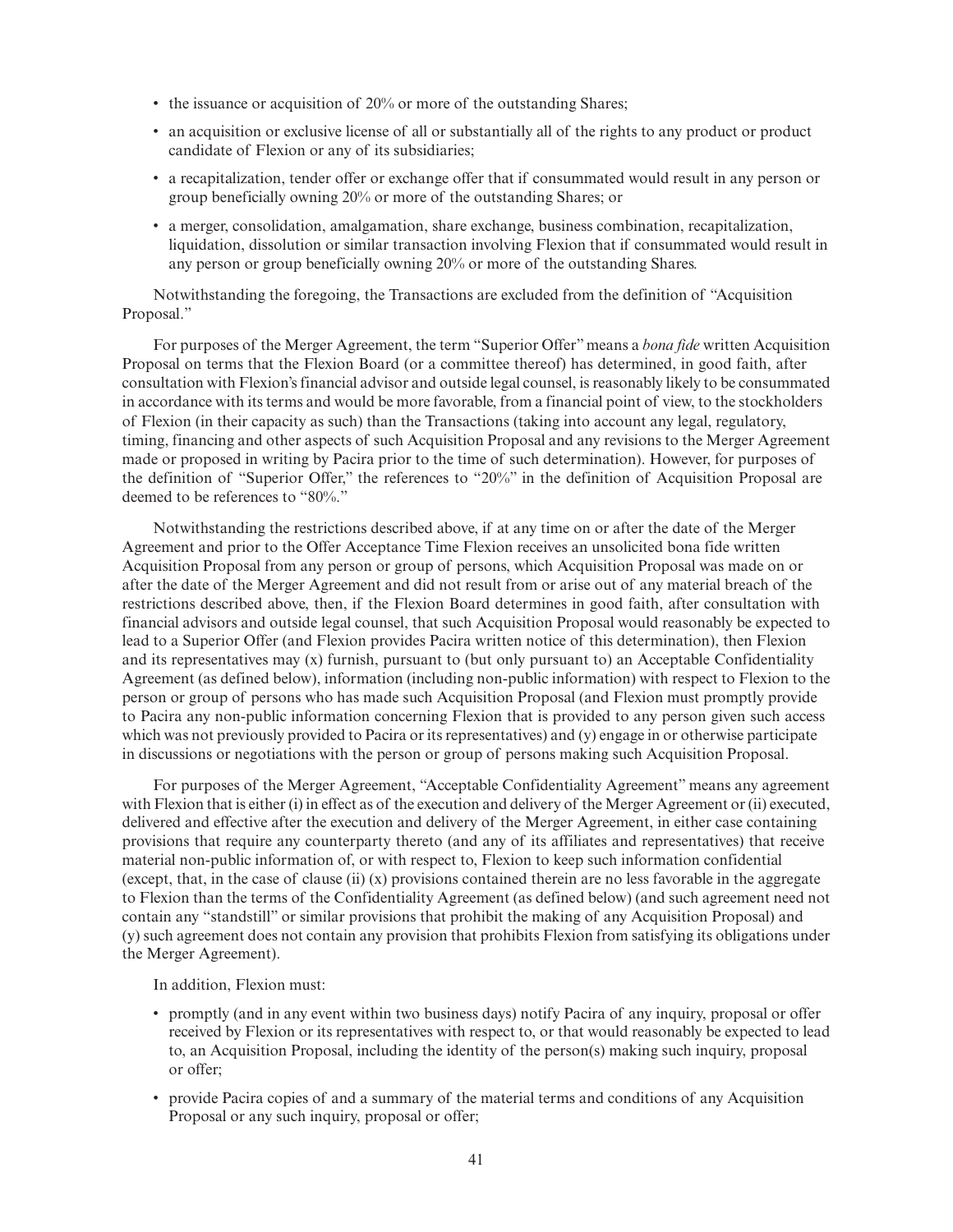- keep Pacira reasonably informed of any material developments, discussions or negotiations regarding any Acquisition Proposal or any such inquiry proposal or offer on a reasonably prompt basis; and
- upon the written request of Pacira, reasonably inform Pacira of the status of any Acquisition Proposal or any such inquiry, proposal or offer.

*Change of the Flexion Board Recommendation.* As described above, and subject to the provisions described below, the Flexion Board has resolved to recommend that Flexion stockholders tender their Shares to Purchaser pursuant to the Offer. The foregoing recommendation is referred to herein as the "Flexion Board recommendation."Unless the Flexion Board has made an Adverse Change Recommendation (as defined below), the Flexion Board has also agreed to include the Flexion Board recommendation in the Schedule 14D-9 and to permit Pacira to refer to such recommendation in this Offer to Purchase and other documents related to the Offer.

Except as described below, during the Pre-Closing Period, neither the Flexion Board nor any committee of the Flexion Board may:

- withdraw or withhold (or modify, change or qualify in a manner adverse to Pacira or Purchaser) or publicly propose to withdraw or withhold (or modify, change or qualify in a manner adverse to Pacira or Purchaser), the Flexion Board recommendation;
- adopt, approve, recommend or declare advisable, or publicly propose to adopt, approve, recommend or declare advisable, any Acquisition Proposal;
- if a tender offer or exchange offer for Flexion's common stock that constitutes an Acquisition Proposal is commenced (within the meaning of Rule 14d-2 under the Exchange Act), fail to recommend against acceptance of such tender offer or exchange offer within 10 business days; or
- if any Acquisition Proposal has been made public, fail to reaffirm the Flexion Board recommendation upon request of Pacira within the earlier of three business days prior to the then scheduled Expiration Date or 10 business days after Pacira requests such reaffirmation with respect to such Acquisition Proposal.

Any action described in the foregoing four bullet points is referred to as an "Adverse Change Recommendation."

The Merger Agreement further provides that the Flexion Board will not adopt, approve, recommend or declare advisable, or propose to adopt, approve, recommend, declare advisable, enter into or allow Flexion or any of its subsidiaries to execute or enter into any contract (i) with respect to any Acquisition Proposal, or (ii) requiring, or that would reasonably expect to cause, Flexion to abandon, materially delay, terminate or fail to consummate the Transactions (other than an Acceptable Confidentiality Agreement).

However, notwithstanding the foregoing, at any time prior to the Offer Acceptance Time, the Flexion Board may make an Adverse Change Recommendation in response to an Acquisition Proposal or terminate the Merger Agreement in order to enter into an agreement with respect to such Acquisition Proposal, if and only if:

- the Flexion Board determines in good faith (after consultation with Flexion's financial advisors and outside legal counsel) that the applicable Acquisition Proposal is a Superior Offer;
- such Acquisition Proposal did not arise out of a breach of the obligations of Flexion described above under "— No Solicitation";
- the Flexion Board determines in good faith (after consultation with Flexion's outside legal counsel) that the failure to take such action would be inconsistent with its fiduciary duties under applicable legal requirements;
- Flexion has given Pacira prior written notice of its intention to consider making an Adverse Change Recommendation or terminate the Merger Agreement to accept such Superior Offer at least four business days prior to making any such Adverse Change Recommendation or termination (a "Determination Notice");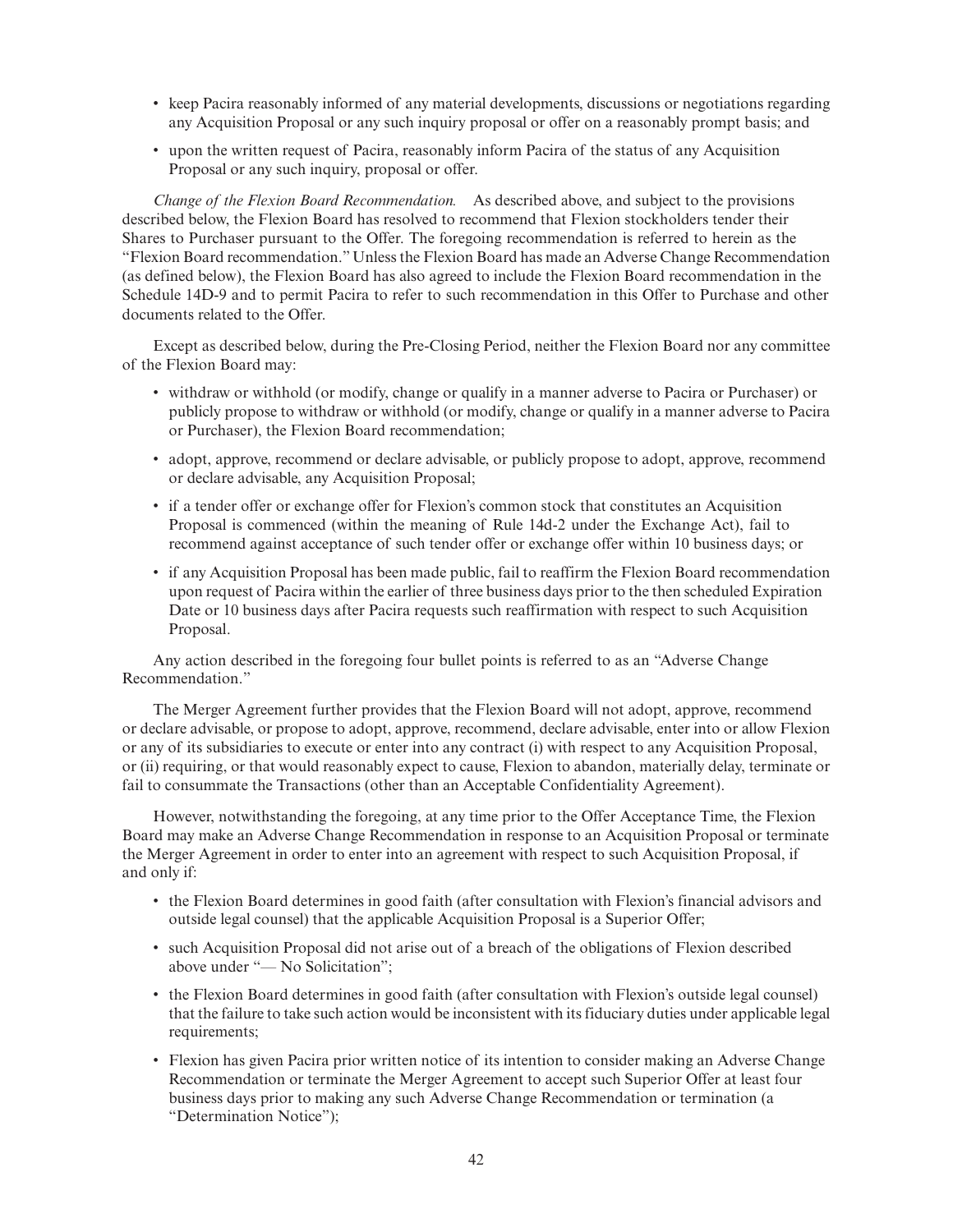- Flexion has provided to Pacira the information (including a copy of any definitive agreement and related financing agreement and a summary of the material terms and conditions of such Acquisition Proposal as described above under "— No Solicitation");
- Flexion has given Pacira four business days after the Determination Notice to propose revisions to the terms of the Merger Agreement or make another proposal so that such Acquisition Proposal would cease to constitute a Superior Offer and, to the extent requested by Pacira, has negotiated in good faith with Pacira and its representatives with respect to such proposed revisions or other proposal, if any; and
- at the end of the four business day period referred to in the preceding bullet, the Flexion Board, after consultation with Flexion's financial advisors and outside legal counsel, taking into account the amendments to the Merger Agreement and the Transactions proposed by Pacira, if any, has determined in good faith that such Acquisition Proposal is a Superior Offer and the failure to make the Adverse Change Recommendation or terminate the Merger Agreement to accept such Superior Offer would be inconsistent with its fiduciary under applicable legal requirements.

If there are any material amendments, revisions or changes to the terms of any such Superior Offer, Flexion must notify Pacira of each such material amendment, revision or change and the applicable four business day period will be extended until at least two business days after the time that Pacira receives notification from Flexion of each such revision.

Additionally, at any time prior to the Offer Acceptance Time, the Flexion Board may make an Adverse Change Recommendation in response to a material event or development or material change in circumstances with respect to Flexion that was neither known to the Flexion Board nor reasonably foreseeable as of or prior to the date of the Merger Agreement and does not relate to (i) any Acquisition Proposal or (ii) any events, changes or circumstances relating to Pacira, Purchaser or any of their affiliates (such an event, development or change, a "Change in Circumstance"), if and only if:

- the Flexion Board determines in good faith (after consultation with Flexion's outside legal counsel) that the failure to take such action would be inconsistent with its fiduciary duties under applicable legal requirements;
- Flexion has given Pacira a Determination Notice at least four business days prior to making any such Adverse Change Recommendation;
- Flexion has specified the Change in Circumstance in reasonable detail;
- Flexion has given Pacira four business days after the Determination Notice to propose revisions to the terms of the Merger Agreement or make another proposal so that such Change in Circumstance would no longer necessitate an Adverse Change Recommendation, and, to the extent requested by Pacira, has negotiated in good faith with Pacira with respect to such proposed revisions or other proposal, if any; and
- after such four business day period, the Flexion Board, after consultation with Flexion's financial advisors and outside legal counsel, taking into account the amendments proposed to the Merger Agreement and the Transactions by Pacira, if any, has determined, in good faith that the failure to make the Adverse Change Recommendation in response to such Change in Circumstance would be inconsistent with the fiduciary duties of the Flexion Board under applicable legal requirements.

If there are any material changes to the facts and circumstances relating to such Change in Circumstance, Flexion must notify Pacira of each such material change and the applicable four business day period will be extended until at least two business days after the time that Pacira receives notification from Flexion of each such material change.

None of the provisions described above under "— No Solicitation" will restrict Flexion from (i) taking and disclosing to its stockholders a position contemplated by Rule 14e-2(a), Rule 14d-9 or Item 1012(a) of Regulation M-A promulgated under the Exchange Act, (ii) making any "stop, look and listen" communication pursuant to Rule 14d-9(f) promulgated under the Exchange Act or (iii) making any legally required disclosure to the stockholders of Flexion.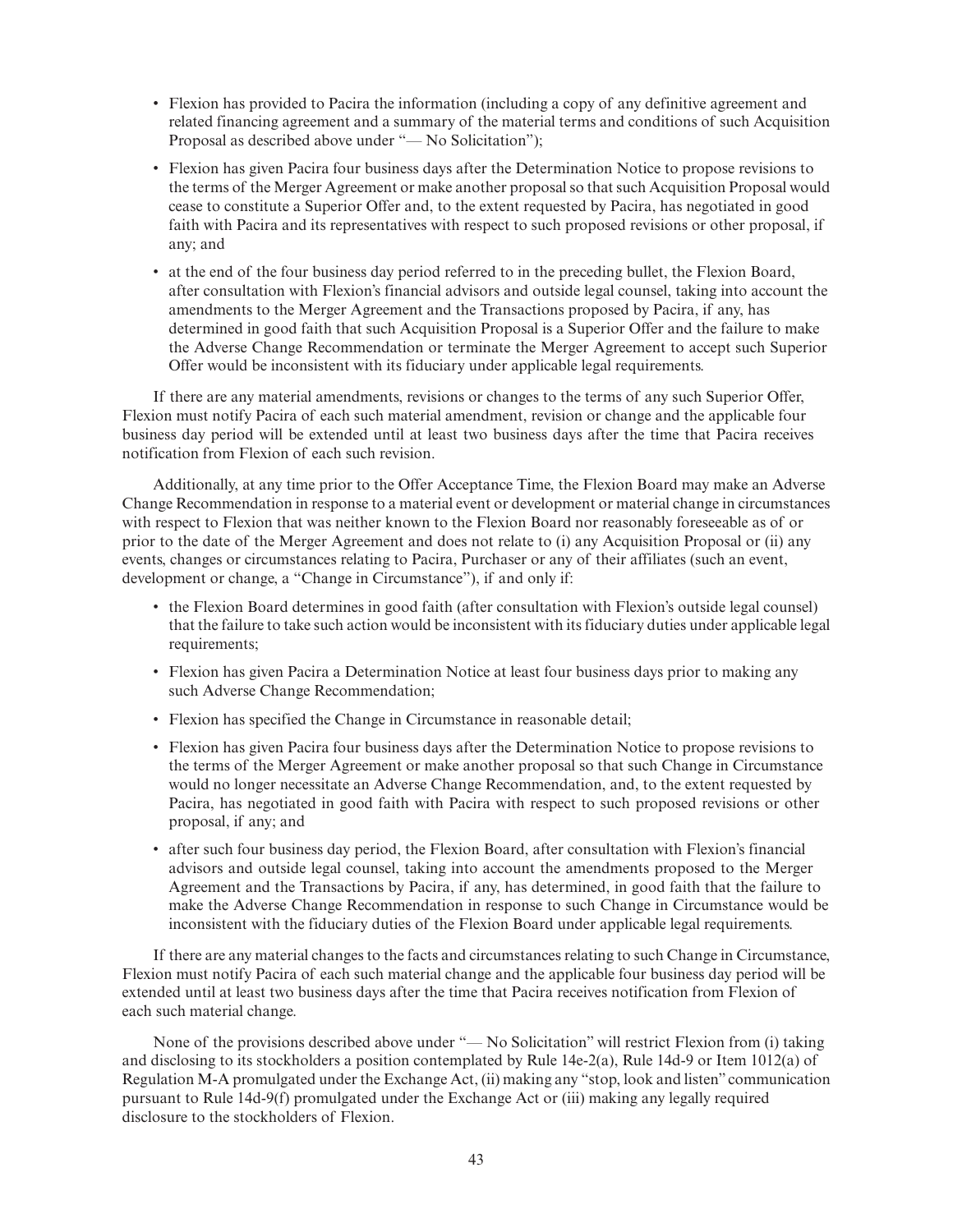*Access to Information.* During the Pre-Closing Period, Flexion has agreed to provide Pacira and its representatives with reasonable access during normal business hours to Flexion's and its subsidiaries' officers, employees, other personnel, and assets and to all existing books and records, and to furnish to Pacira such financial and operating data and other information as Pacira may reasonably request, in each case, subject to customary exceptions and limitations.

*Reasonable Best Efforts.* The Merger Agreement provides that the parties must use reasonable best efforts to take, or cause to be taken, all actions, to file, or cause to be filed, all documents and to do, or cause to be done, and to assist and cooperate with the other parties in doing, all things necessary, proper or advisable under applicable antitrust law to consummate and make effective the Offer and the Merger as soon as reasonably practicable, including (i) the obtaining of all necessary actions or nonactions, waivers, consents, clearances, decisions, declarations, approvals and, expirations or terminations of waiting periods from governmental bodies and the making of all necessary registrations and filings and the taking of all steps as may be reasonably necessary to obtain any such consent, decision, declaration, approval, clearance or waiver, or expiration or termination of a waiting period by or from, or to avoid an action or proceeding by, any governmental body in connection with any antitrust law; (ii) the obtaining of all necessary consents, authorizations, approvals or waivers from third parties; and (iii) the execution and delivery of any additional instruments necessary to consummate the Offer and the Merger.

Notwithstanding the foregoing, neither Pacira nor any of its subsidiaries will be required, either pursuant to the Merger Agreement or otherwise, to (and, without Pacira's prior written consent, Flexion will not, nor will it permit any of its subsidiaries or representatives to) (i) negotiate, commit to or effect, by consent decree, hold separate order or otherwise, the sale, lease, license, divestiture or disposition of any assets, rights, product lines, or businesses of Flexion, Pacira or any of their respective subsidiaries, (ii) terminate existing relationships, contractual rights or obligations of Flexion, Pacira or any of their respective subsidiaries, (iii) terminate any venture or other arrangement, (iv) create any relationship, contractual rights or obligations of the Flexion, Pacira or any of their respective subsidiaries, (v) effectuate any other change or restructuring of Flexion, Pacira or any of their respective subsidiaries and (vi) otherwise take or commit to take any actions with respect to the businesses, product lines or assets of Flexion, Pacira or any of their respective subsidiaries; except, that Flexion will only be required to take or commit to take any such action, or agree to any such condition or restriction, if such action, commitment, agreement, condition or restriction is binding on Flexion only in the event the Closing occurs. The parties will defend through litigation on the merits any claim asserted in court by any party, including any governmental body, under antitrust laws in order to avoid entry of, or to have vacated or terminated, any order (whether temporary, preliminary or permanent) that could restrain, delay, or prevent the Closing by the End Date.

*Employee Matters.* For a period of one year following the Effective Time, (the "Post-Closing Period") Pacira will provide, or cause to be provided, to each Flexion employee who is employed by Flexion as of immediately prior to the Effective Time and who continues to be employed by Pacira or the Surviving Corporation (or any affiliate thereof) during such one-year period (each a "Continuing Employee") (i) the same base salary (or base hourly wage rate, as the case may be) and short-term cash incentive compensation opportunities (including, but not limited to, bonuses and commission opportunities), that are not less favorable, in the aggregate, than the short-term cash incentive compensation opportunities provided to such Continuing Employee immediately prior to the execution of the Merger Agreement, and (ii) employee benefits (including severance benefits and other health and welfare benefits) that are not less favorable, in the aggregate, than the employee benefits provided by Pacira to its similarly situated employees. Without limiting the foregoing, Pacira will, or will cause the Surviving Corporation or one of Pacira's other subsidiaries to, provide any Continuing Employee whose employment terminates during the Post-Closing Period under circumstances that would have entitled such Continuing Employee to severance benefits under a severance plan or arrangement of Flexion or any of its subsidiaries as in effect immediately prior to the Closing with severance benefits that are not less favorable, in the aggregate, than those that would have been provided under such plan or arrangement after taking into account any waiver and acknowledgement executed by employees of Flexion pursuant to the Merger Agreement (and giving credit to such Continuing Employee's service with Pacira, the Surviving Corporation and any of their respective subsidiaries after the Effective Time).

Pacira will, or will cause the Surviving Corporation to, use commercially reasonable efforts to cause each employee benefit plan, program and arrangement maintained by Pacira or any of its subsidiaries after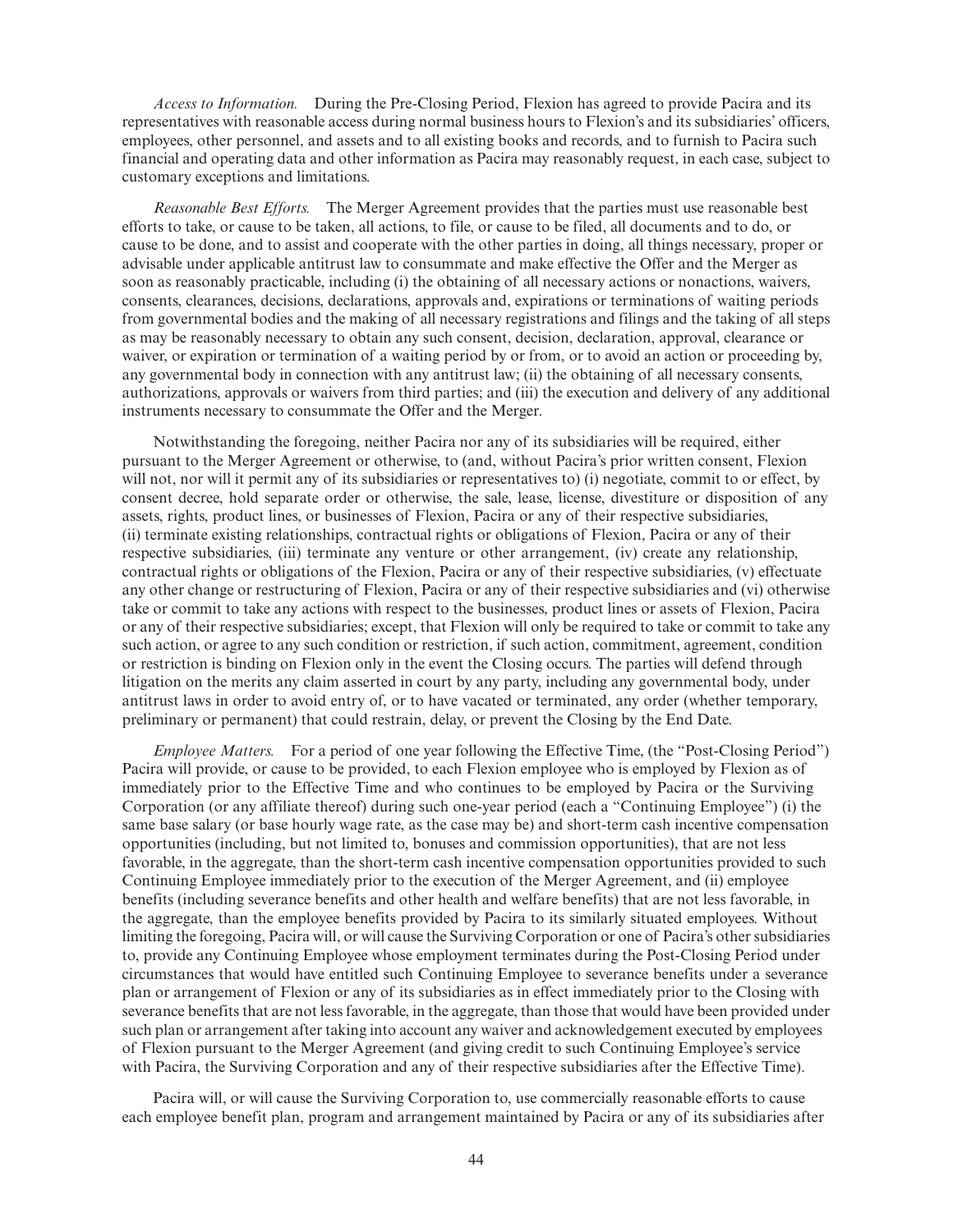the Effective Time and in which Continuing Employees are eligible to participate during the Post-Closing Period (each, a "Pacira Plan") to treat, for purposes of determining eligibility to participate, vesting, and solely with respect to vacation and other paid time off, level of benefits, service with Flexion or any of its subsidiaries prior to the Effective Time as service with Pacira and its subsidiaries; except, that such service need not be taken into account to the extent it would result in the duplication of benefits or was not taken into account for such purposes under the corresponding employee plan.

With respect to any accrued but unused personal, sick or vacation time to which any Continuing Employee is entitled pursuant to the personal, sick or vacation policies applicable to such Continuing Employee immediately prior to the Effective Time, Pacira will, or will cause the Surviving Corporation to and instruct its affiliates to, as applicable (and without duplication of benefits), assume the liability for such accrued personal, sick or vacation time and allow such Continuing Employee to use such accrued personal, sick or vacation time in accordance with the practice and policies of Flexion.

With respect to any Pacira Plan that is a group health plan, Pacira will use commercially reasonable efforts to cause such Pacira Plan (i) to waive eligibility waiting periods and pre-existing condition limitations and exclusions with respect to the Continuing Employees, to the extent that such waiting periods and preexisting conditions and exclusions do not apply under the corresponding employee plan immediately prior to the Effective Time and (ii) to recognize for purposes of applying annual deductible, co-payment and out-of-pocket maximums to any covered Continuing Employee (or his or her covered dependents) under such Pacira Plan during the plan year of such Pacira Plan in which the Effective Time occurs any deductible, co-payment and out-of-pocket expenses paid by such Continuing Employee and his or her covered dependents under the corresponding employee plan during the plan year of such employee plan in which the Effective Time occurs.

2021 Bonuses. If the Closing Date occurs prior to January 1, 2022, or on the Surviving Corporation's first regular payroll date following the Closing Date, Pacira will pay or cause to be paid to each employee of Flexion who is employed by Flexion as of immediately prior to the Effective Time: (i) if such employee's annual cash bonus or variable cash compensation is calculated and paid on an annual basis, such employee's annual cash bonus or annual variable compensation for Flexion's 2021 fiscal year, calculated as if all relevant annual performance metrics have been achieved at target levels or (ii) if such employee's cash bonus or variable compensation is calculated and paid on a quarterly or bi-annual basis, such employee's cash bonus or variable compensation for the quarter or bi-annual period in which the Closing Date occurs, calculated as if all relevant performance metrics for such quarter or bi-annual period have been achieved at target levels (the "2021 Bonus Payment"), net of any withholding taxes required to be deducted and withheld by applicable legal requirements and subject to the conditions set forth below.

As a condition to receiving such 2021 Bonus Payment, prior to the earlier of the Effective Time and December 31, 2021, an eligible employee must deliver a duly executed waiver and acknowledgement which includes a waiver of the employee's right to receive an Annual Target Bonus Severance Payment (as defined in the participation agreement evidencing the employee's participation in Flexion's Change in Control Severance Benefit Plan (the "Severance Plan")) in the event that the employee incurs a Covered Termination (as defined in the Severance Plan) in 2021, or is notified in writing in 2021 that Pacira intends to terminate such employee in a manner that constitutes a Covered Termination, and such Covered Termination actually occurs within 90 days following the Closing Date. Flexion will take all actions reasonably necessary to provide for and give effect to the treatment contemplated by the foregoing, including obtaining all reasonably necessary approvals and consents and delivering evidence satisfactory to Pacira that all reasonably necessary determinations by the Flexion Board or applicable committee of the Flexion Board have been made. If the Closing Date does not occur prior to January 1, 2022, Flexion may pay to each employee who is employed at Flexion a 2021 Bonus Payment, provided that such payment is made no later than March 15, 2022 and the employee has delivered a duly executed waiver and acknowledgement.

*Directors' and Officers' Indemnification and Insurance.* The Merger Agreement provides that all rights to indemnification, advancement of expenses and exculpation by Flexion existing as of the date of the Merger Agreement in favor of the former and present directors and officers of Flexion for their acts and omissions occurring prior to the Effective Time, as provided in Flexion's organizational documents and as provided in the applicable indemnification agreements between Flexion and such persons, will survive the Merger for a period of six years from the Effective Time, and any claim made requesting indemnification pursuant to such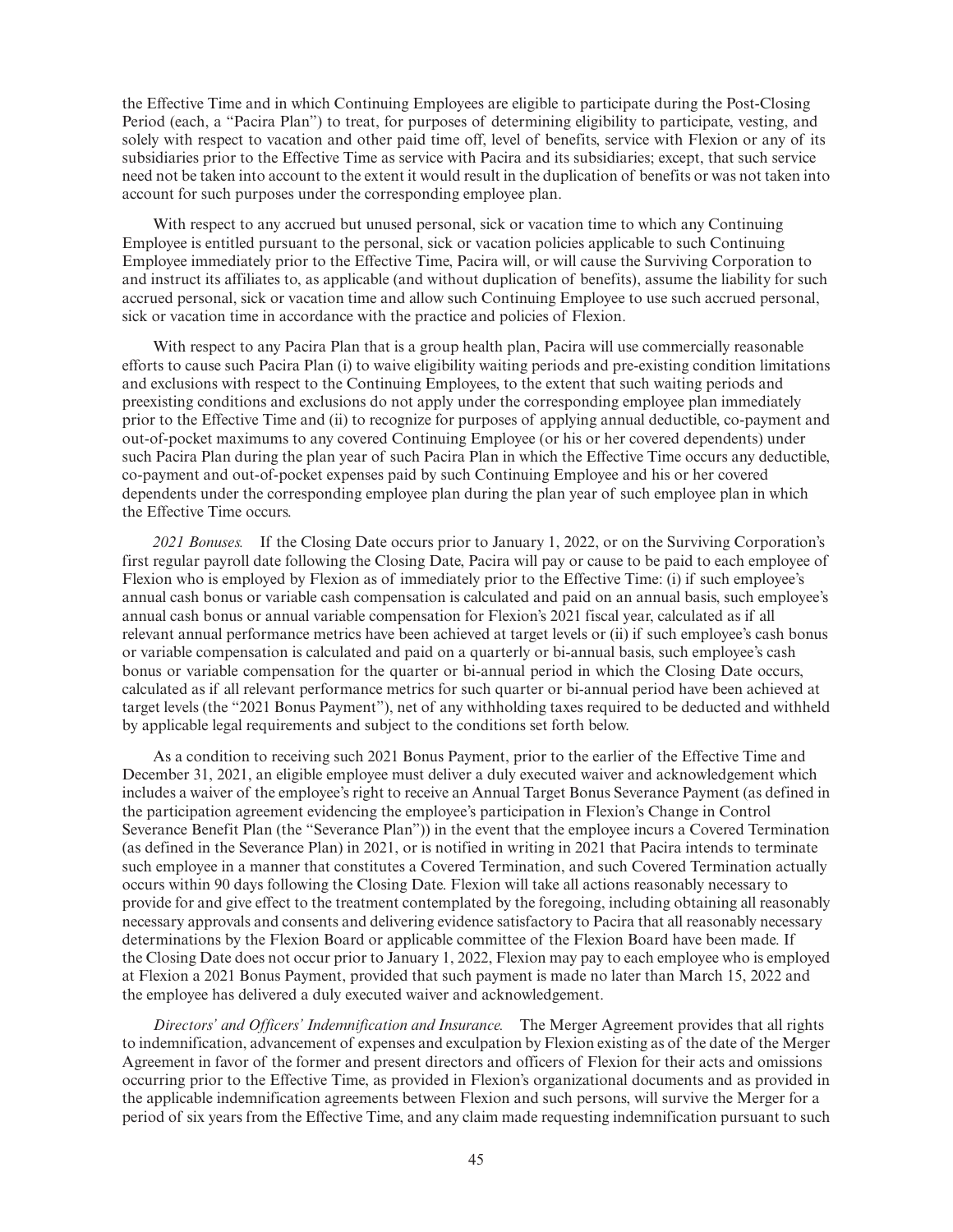indemnification rights within such six-year period will continue to be subject to the rights to such indemnification provided under the Merger Agreement, such applicable indemnification agreements and Flexion's organizational documents until disposition of such claim.

The Merger Agreement also provides that, from the Effective Time until the sixth anniversary of the date on which the Effective Time occurs, Pacira and the Surviving Corporation will, to the fullest extent permitted by applicable legal requirements, indemnify and hold harmless each of Flexion's former and present officers and directors in his or her capacity as an officer or director of Flexion against all losses, claims, damages, liabilities, fees, expenses, judgments or fines incurred by such indemnified person as an officer or director of Flexion in connection with any pending or threatened legal proceeding based on or arising out of, in whole or in part, the fact that such indemnified person is or was a director or officer of Flexion at or prior to the Effective Time and pertaining to any and all matters pending, existing or occurring at or prior to the Effective Time, whether asserted or claimed prior to, at or after the Effective Time, including any such matter arising under any claim with respect to the Transactions.

The Merger Agreement also provides that, from the Effective Time until the sixth anniversary of the Effective Time, the Surviving Corporation must maintain (and Pacira must cause the Surviving Corporation to maintain) in effect a directors' and officers' liability insurance policy, providing coverage no less favorable to the insureds than the policy maintained by Flexion as of the date of the Merger Agreement for the benefit of the indemnitees who were covered by such policy as of the date of the Merger Agreement with respect to their acts and omissions occurring prior to the Effective Time in their capacities as directors and officers of Flexion (as applicable), on terms with respect to coverage, deductibles and amounts no less favorable than the existing policy. However, in lieu of maintaining such existing policy, Flexion or Pacira may purchase a six-year "tail" policy to replace the Flexion policy in effect as of the date of the Merger Agreement, subject to specified limitations.

*Securityholder Litigation.* Flexion has agreed to promptly notify Pacira of any commencement of, or material development with respect to, any claims or legal proceedings against Flexion or its directors relating to the Transactions. Flexion has also agreed to give Pacira the right to review and comment on all material filings or responses to be made by Flexion in connection with such claims or legal proceeding, and the right to consult on any proposed settlement with respect to such claims or legal proceeding and Flexion must in good faith take such comments and consultation into account. No such settlement may be agreed to without Pacira's prior written consent (such consent not to be unreasonably withheld, conditioned or delayed), except to the extent the settlement is fully covered by Flexion's insurance policies (other than any applicable deductible), but only if such settlement would not result in criminal liabilities, equitable remedies or the imposition of any restriction on the business or operations of Flexion after the Closing Date. Flexion will keep Pacira reasonably informed with respect to the status of any such legal proceeding and, except to the extent any such communications could result in a waiver of any applicable privileges and protections of confidentiality (including the attorney-client privilege and work product protection), and with the intention of preserving all such privileges and protections, Flexion will cause its counsel to consult with counsel for Pacira with respect to material decisions and strategy relating to defense or, to the extent applicable, prosecution of any such legal proceeding.

*Stock Exchange Delisting and Deregistration.* Prior to the Closing Date, Flexion has agreed to cooperate with Pacira and to use its reasonable best efforts to take, or cause to be taken, all actions, and do or cause to be done all things, reasonably necessary, proper or advisable under applicable legal requirements and rules and policies of the Nasdaq Global Market to enable delisting by Flexion of the Shares from the Nasdaq Global Market and the deregistration of the Shares under the Exchange Act as promptly as practicable after the Effective Time.

*Payoff Letters.* Prior to the Closing, Flexion will, and will cause its representatives to, use commercially reasonable best efforts to deliver to Pacira executed customary payoff letters from each lender party to that certain Amended and Restated Credit and Security Agreement, dated August 2, 2019, by and among Flexion, Silicon Valley Bank as agent, MidCap Financial Trust, MidCap Funding IV Trust, MidCap Funding XIII Trust, and the other lenders from time to time party thereto, as amended on May 18, 2020 and July 30, 2021 (the "Flexion Loan Agreement") that (i) reflect the amounts required in order to pay in full all such amounts outstanding pursuant to the Flexion Loan Agreement as of the Closing (the "Payoff Amount") and (ii) provide that, upon payment in full of the amounts indicated, all encumbrances securing such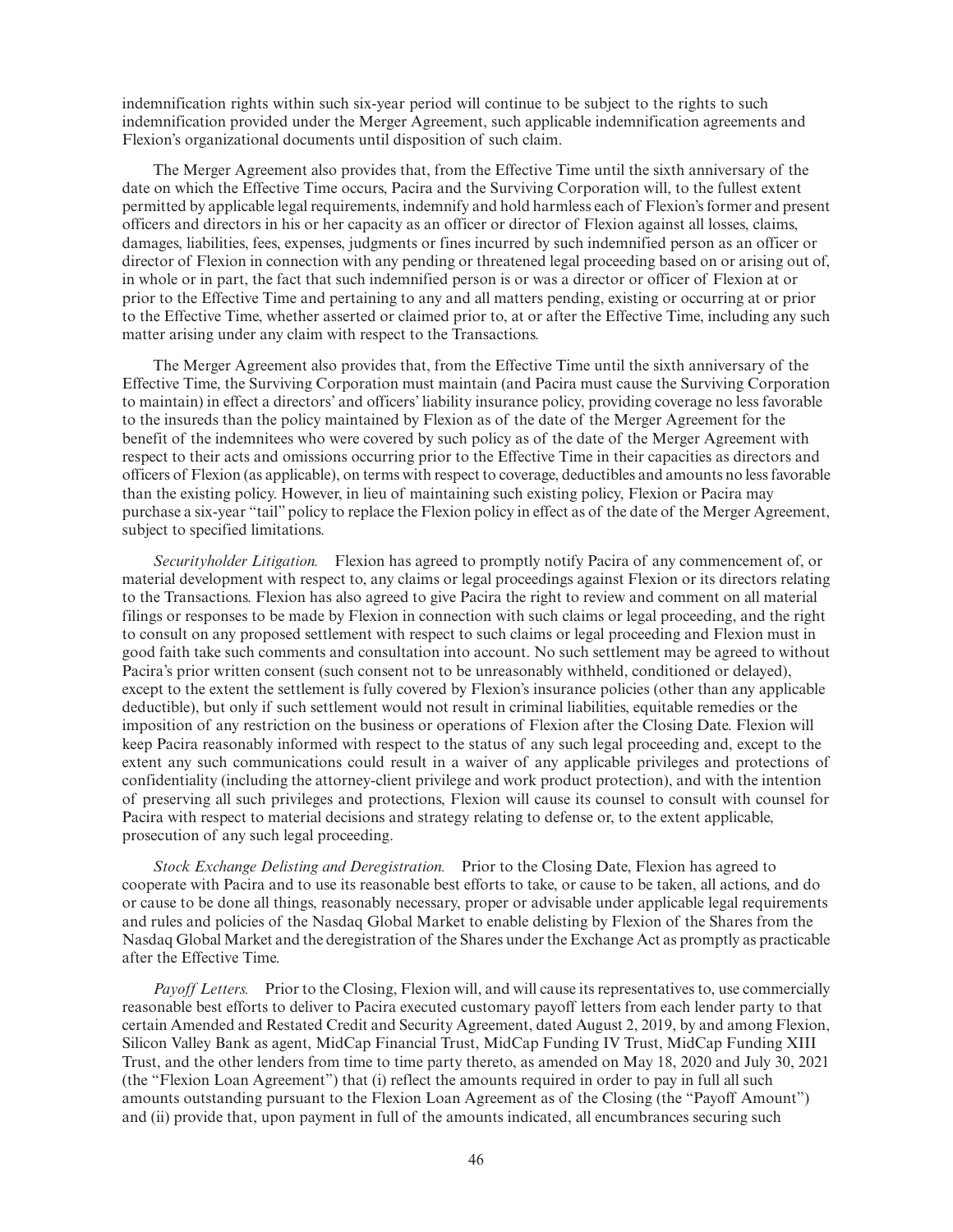outstanding amounts pursuant to the Flexion Loan Agreement with respect to the assets of Flexion and its subsidiaries will be terminated and of no further force and effect. Pacira will pay, or will cause one or more of its subsidiaries to pay, the Payoff Amount in full on behalf of Flexion on the Closing Date.

*Flexion Convertible Notes.* Within the time periods required by the terms of the Indenture dated May 2, 2017, by and between Flexion and Wells Fargo Bank, National Association, as trustee with respect to Flexion's 3.375% Convertible Senior Notes due 2024 (the "Flexion Convertible Notes"), as amended, restated, supplemented or otherwise modified from time to time (the "Indenture"), Flexion will take all actions required by, or reasonably requested by Pacira pursuant to, the Indenture and applicable legal requirements to be performed by Flexion at or prior to the Effective Time as a result of the execution and delivery of the Merger Agreement or the consummation of the Transactions, including the giving of any notices that may be required or reasonably requested by Pacira and delivery to the trustee, noteholders or other applicable persons, as applicable, of any documents or instruments required or reasonably requested by Pacira to be delivered at or prior to the Effective Time to such trustee, noteholders or other applicable persons, in each case, in connection with the execution and delivery of the Merger Agreement, the Transactions or as otherwise required by, or reasonably requested by Pacira pursuant to, the Indenture.

*Termination of 401(k) Plans.* Prior to the Closing Date, Flexion and its subsidiaries will (i) terminate each employee plan that contains a 401(k) cash or deferred arrangement (each, a "Flexion 401(k) Plan") effective no later than the day immediately preceding the Closing Date, (ii) adopt any and all amendments to each Flexion 401(k) Plan as may be necessary to ensure compliance with all applicable requirements of the Code (including all qualification requirements) and all other applicable legal requirements, and (iii) take such other action in connection with the termination of any Flexion 401(k) Plan as Pacira may direct, unless Pacira notifies Flexion at least three days prior to the Closing Date that termination of such Flexion 401(k) Plan is not necessary.

*Financing Assistance.* Prior to the Closing, Flexion agreed to use, and will cause its subsidiaries to use, its and their commercially reasonable efforts to provide, and to cause its and their respective representatives to use their commercially reasonable efforts to provide, all customary cooperation in connection with the arrangement, syndication and consummation of a debt financing in the amounts set forth in the Commitment Letter (as defined below) (the "Debt Financing") or any replacement, amended, modified or alternative financing (collectively, the "Available Financing") for the Transactions and the repayment of any indebtedness of Flexion and its subsidiaries, in each case as may be reasonably requested by Pacira or Purchaser, including (i) assisting in a commercially reasonable manner Pacira, Purchaser and their lenders, agents, underwriters, commitment parties and arrangers of any Debt Financing, together with their respective affiliates and representatives and their successors and assigns, including any successors or assigns via joinder agreements, indentures or credit agreements relating thereto (the "Debt Financing Sources"), in the preparation of any offering documents, syndication documents and materials, including confidential information memoranda, private placement memoranda, offering memoranda, rating agency materials and similar documents reasonably requested by Pacira or Purchaser and customary for financings of a type similar to the Available Financing (collectively, the "Offering Documentation"); (ii) assisting in obtaining of comfort letters and, if required, consents of accountants and auditors with respect to financial statements and other financial information for Pacira and its subsidiaries for inclusion in any Offering Documentation; (iii) commercially reasonably facilitating the granting of a security interest (and perfection thereof) in collateral, the pay-off of existing indebtedness and the release of related encumbrances, guarantees and other security interests; (iv) providing information regarding Flexion and its subsidiaries required by regulatory authorities under applicable "know your customer" and anti-money laundering rules and regulations, including the USA Patriot Act of 2001; and (v) assisting Pacira in obtaining corporate, credit, facility and securities ratings from rating agencies.

Notwithstanding the foregoing, (w) prior to the Closing, neither Flexion nor any of its subsidiaries will be required to pay any commitment or other similar fee or incur or become subject to any other monetary liability or obligation in connection with the Available Financing, (x) none of Flexion, its subsidiaries or their respective officers, directors or employees will be required to authorize, execute or enter into or perform any agreement (other than customary authorization and representation letters) with respect to a contemplated Debt Financing that is not contingent upon the Closing or that would be effective prior to the Closing (and for the avoidance of doubt, the boards of directors or other equivalent governing bodies of Pacira,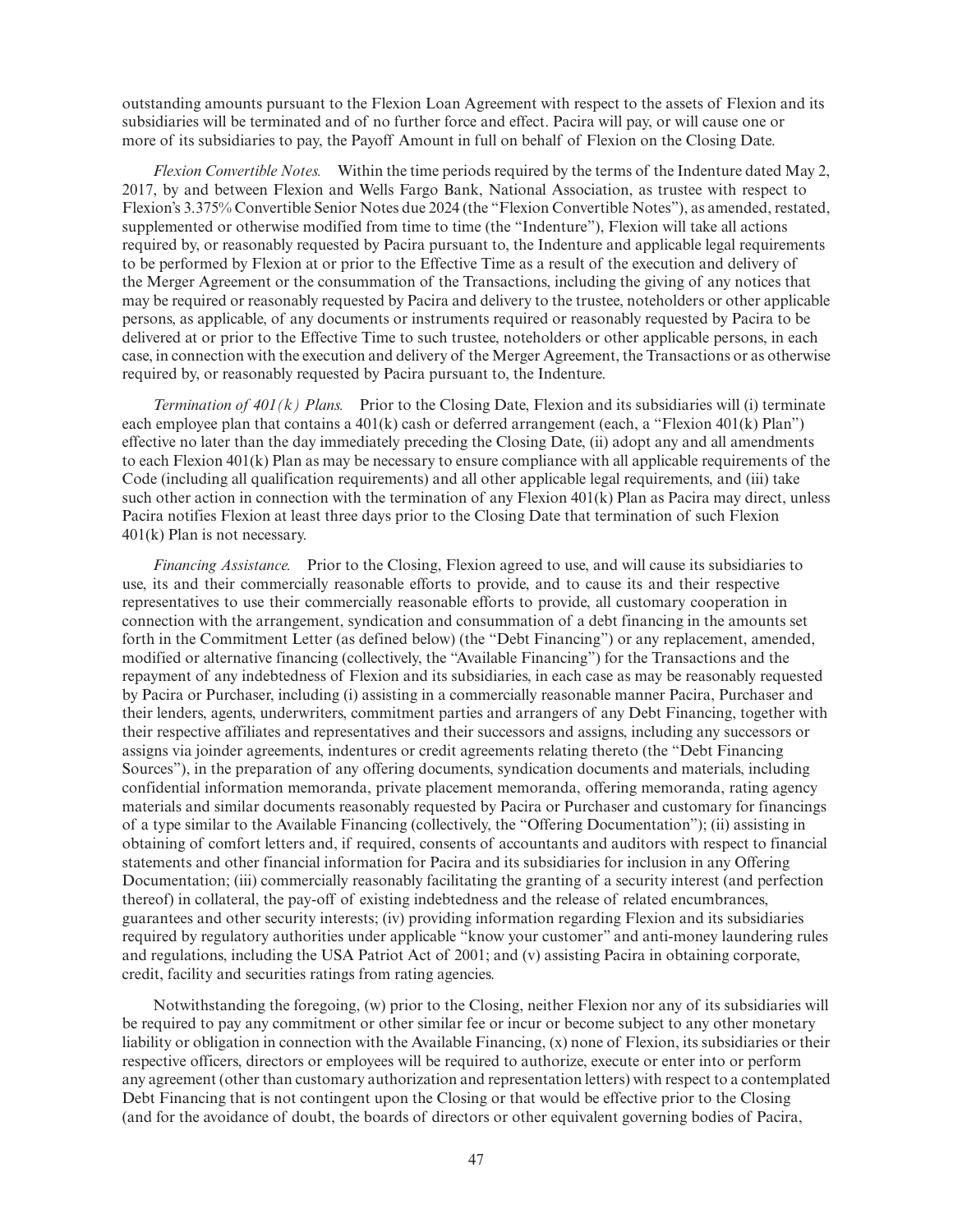Purchaser and/or the Surviving Corporation will enter into or provide any resolutions, consents, approvals or other closing arrangements on behalf of Flexion and its subsidiaries as may be required by the Debt Financing Sources at, or as of, the Closing), (y) Flexion will not be required to make any representation, warranties or certifications as to which, after Flexion's use of reasonable best efforts to cause such representation, warranty or certification to be true, Flexion has in its good faith determined that such representation, warranty or certification is not true, and (z) nothing will obligate Flexion or any of its subsidiaries to provide, or cause to be provided, any legal opinion by its counsel, or to provide any information or take any action to the extent it would result in a violation of law or loss of any privilege. Flexion and its representatives will be given a reasonable opportunity to review and comment on any financing documents and any materials that are to be presented during any meetings conducted in connection with the Available Financing, and Pacira will give due consideration to all reasonable additions, deletions or changes suggested thereto by Flexion and its representatives.

Notwithstanding anything to the contrary in the Merger Agreement, each of Pacira and Purchaser acknowledged and agreed that (i) compliance with the foregoing is not a condition to Closing and (ii) neither the obtaining of the Debt Financing or any alternative financing, nor the completion of any issuance of securities contemplated by any alternative financing is a condition to the Closing.

*Termination.* The Merger Agreement may be terminated and the Offer and the Merger may be abandoned:

- by mutual written consent of Pacira and Flexion at any time prior to the Offer Acceptance Time;
- by either Pacira or Flexion, at any time prior to the Offer Acceptance Time:
	- if (i) the Offer Acceptance Time has not occurred on or before 12:00 midnight, Eastern Time on February 11, 2022 (the "Initial End Date," and, as such time and date as it may be extended pursuant to the provision of the Merger Agreement described below, the "End Date") or (ii) the Offer is terminated or withdrawn in accordance with the terms of the Merger Agreement without any Shares being purchased in the Offer; except, that, if on the Initial End Date or the 30th day thereafter (each, an "Incremental Extended End Date"), all of the Offer Conditions, other than the Regulatory Condition described in Section 15 — "Conditions to the Offer" and those conditions that by their nature are to be satisfied at the time that the Offer expires, have been satisfied or waived by Pacira, then either Pacira or Flexion may, by written notice to the other prior to the Initial End Date or the first Incremental Extended End Date, as applicable, extend the Initial End Date or the first Incremental Extended End Date to the same date of the month immediately following the Initial End Date or the first Incremental Extended End Date, respectively; except, in no event will the End Date be later than April 11, 2022; except, that neither Pacira nor Flexion will be permitted to terminate pursuant to this provision in the event that such party's material breach of any provision of the Merger Agreement has been the cause of or resulted in, the Offer Acceptance Time not occurring on or prior to the End Date. We refer to any termination of the Merger Agreement pursuant to this provision as an "Expired Offer Termination"; or
	- if a court or other governmental body of competent jurisdiction has issued an order, having the effect of permanently restraining, enjoining or otherwise prohibiting the acceptance for payment of Shares pursuant to the Offer or the Merger or making consummation of the Offer or the Merger illegal, which order is final and nonappealable (except that neither Pacira nor Flexion will be permitted to terminate pursuant to this provision in the event that such party's material breach of any provision of the Merger Agreement has been the cause of, or resulted in, the issuance of such final and nonappealable order);
- by Pacira, at any time prior to the Offer Acceptance Time:
	- if (i) the Flexion Board has failed to include the Flexion Board recommendation in the Schedule 14D-9 when disseminated to the holders of Shares, or has effected an Adverse Change Recommendation or (ii) in the case of a tender offer or exchange offer subject to Regulation 14D under the Exchange Act (other than the Offer), the Flexion Board fails to recommend, in a Solicitation/Recommendation Statement on Schedule 14D-9, rejection of such tender offer or exchange offer within 10 business days of the commencement of such tender offer or exchange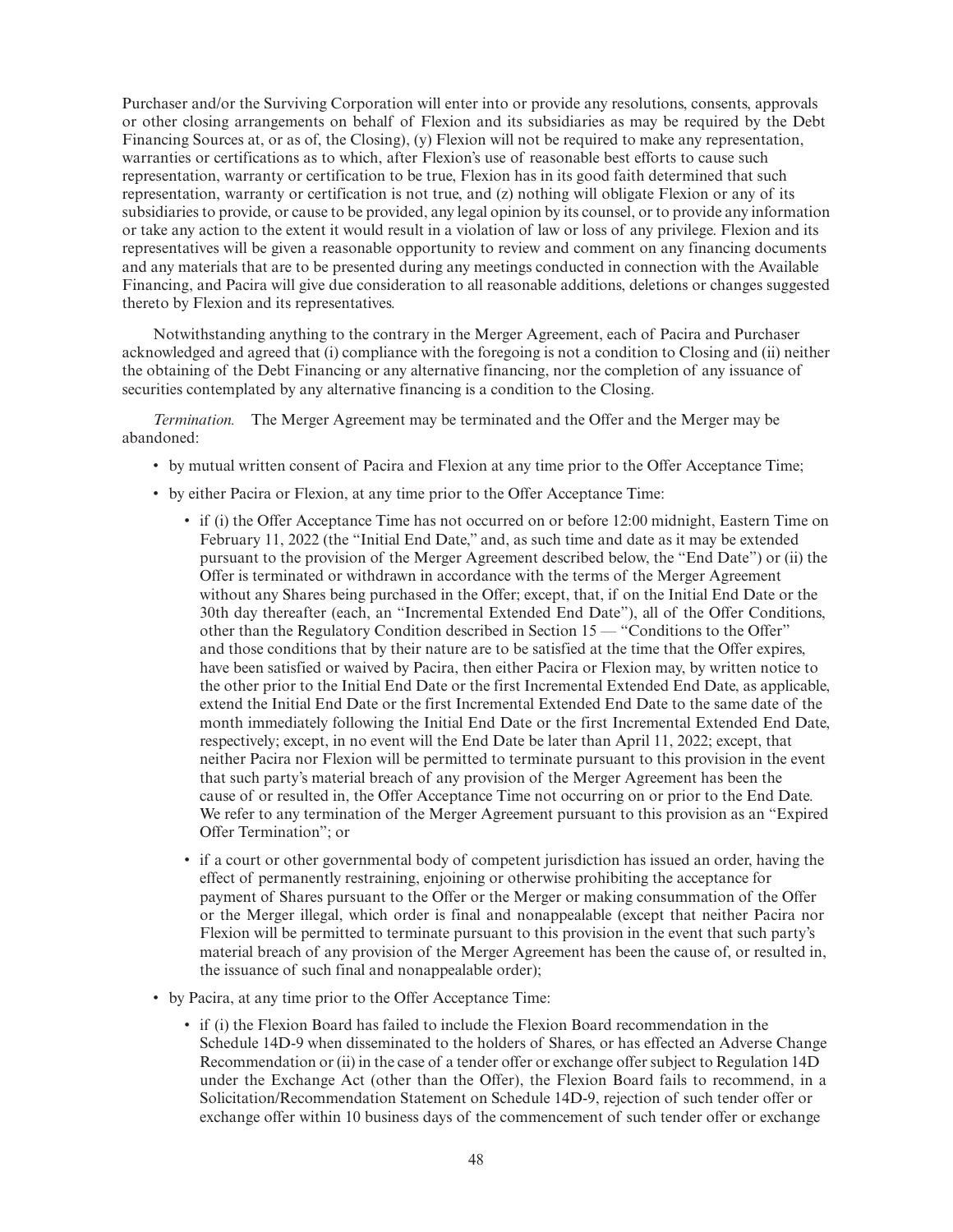offer (each of clauses (i) and (ii), a "Trigger Event"); except, that Pacira will be permitted to terminate this Agreement pursuant to this provision only if Pacira delivers written notice of termination within five business days of the Trigger Event giving rise to Pacira's right to terminate pursuant to this provision. We refer to any termination of the Merger Agreement pursuant to this provision as a "Change in Recommendation Termination"; or

- if a breach of any representation or warranty made by Flexion and contained in the Merger Agreement or failure to perform any covenant or obligation in the Merger Agreement on the part of Flexion has occurred such that the Representations Condition or the Covenants Condition (as defined in Section 15 — "Conditions to the Offer.") would not be satisfied and cannot be cured by Flexion by the End Date, or if capable of being cured, has not commenced to have been cured within 30 days of the date on which Pacira gives Flexion written notice of such breach or failure to perform (except that Pacira will not be permitted to terminate pursuant to this provision if either Pacira or Purchaser is then in material breach of any representation, warranty, covenant or obligation in the Merger Agreement). We refer to any termination of the Merger Agreement pursuant to this provision as a "Flexion Breach Termination";
- by Flexion, at any time prior to the Offer Acceptance Time:
	- in order to accept a Superior Offer and enter into a binding written definitive acquisition agreement providing for the consummation of a transaction constituting a Superior Offer if Flexion has complied in all material respects with the notice, negotiation and other requirements described above under "— Change of the Flexion Board Recommendation" and Flexion, substantially concurrently with such termination, pays to Pacira the Termination Fee (as defined below). We refer to any termination of the Merger Agreement pursuant to this provision as a "Superior Offer Termination";
	- if a breach of any representation or warranty made by Pacira and Purchaser and contained in the Merger Agreement or failure to perform any covenant or obligation in the Merger Agreement on the part of Pacira or Purchaser has occurred, in each case if such breach or failure would reasonably be expected to prevent Pacira or Purchaser from consummating the Transactions and such breach or failure cannot be cured by Pacira or Purchaser, as applicable, by the End Date, or if capable of being cured, has not commenced to have been cured within 30 days of the date Flexion gives Pacira written notice of such breach or failure to perform (except that Flexion will not be permitted to terminate pursuant to this provision if Flexion is then in material breach of any representation, warranty, covenant or obligation in the Merger Agreement); or
	- in the event that (i) Purchaser has failed to commence (within the meaning of Rule 14d-2 under the Exchange Act) the Offer by October 25, 2021 or (ii) Purchaser has failed to purchase all Shares validly tendered (and not validly withdrawn) when required in accordance with the Merger Agreement (except that Flexion will not be permitted to terminate pursuant to this provision if Purchaser's failure to commence the Offer is primarily due to Flexion's material breach of the Merger Agreement).

*Effect of Termination.* If the Merger Agreement is terminated as described above under "— Termination", the Merger Agreement will be of no further force or effect and there will be no liability or obligation on the part of Pacira, Purchaser or Flexion or their respective directors, officers and affiliates following any such termination, except that (i) certain specified provisions of the Merger Agreement (including the provisions described in "— Flexion Termination Fee" below), as well as the Confidentiality Agreement, will survive such termination, and (ii) no such termination will relieve any party from any claim, liability or damages to the other in respect of any willful breach of the Merger Agreement prior to such termination.

*Flexion Termination Fee.* Flexion has agreed to pay Pacira a termination fee of \$18,000,000 in cash (the "Termination Fee") in any of the following circumstances:

- the Merger Agreement is terminated by Flexion pursuant to a Superior Offer Termination;
- the Merger Agreement is terminated by Pacira pursuant to a Change in Recommendation Termination; or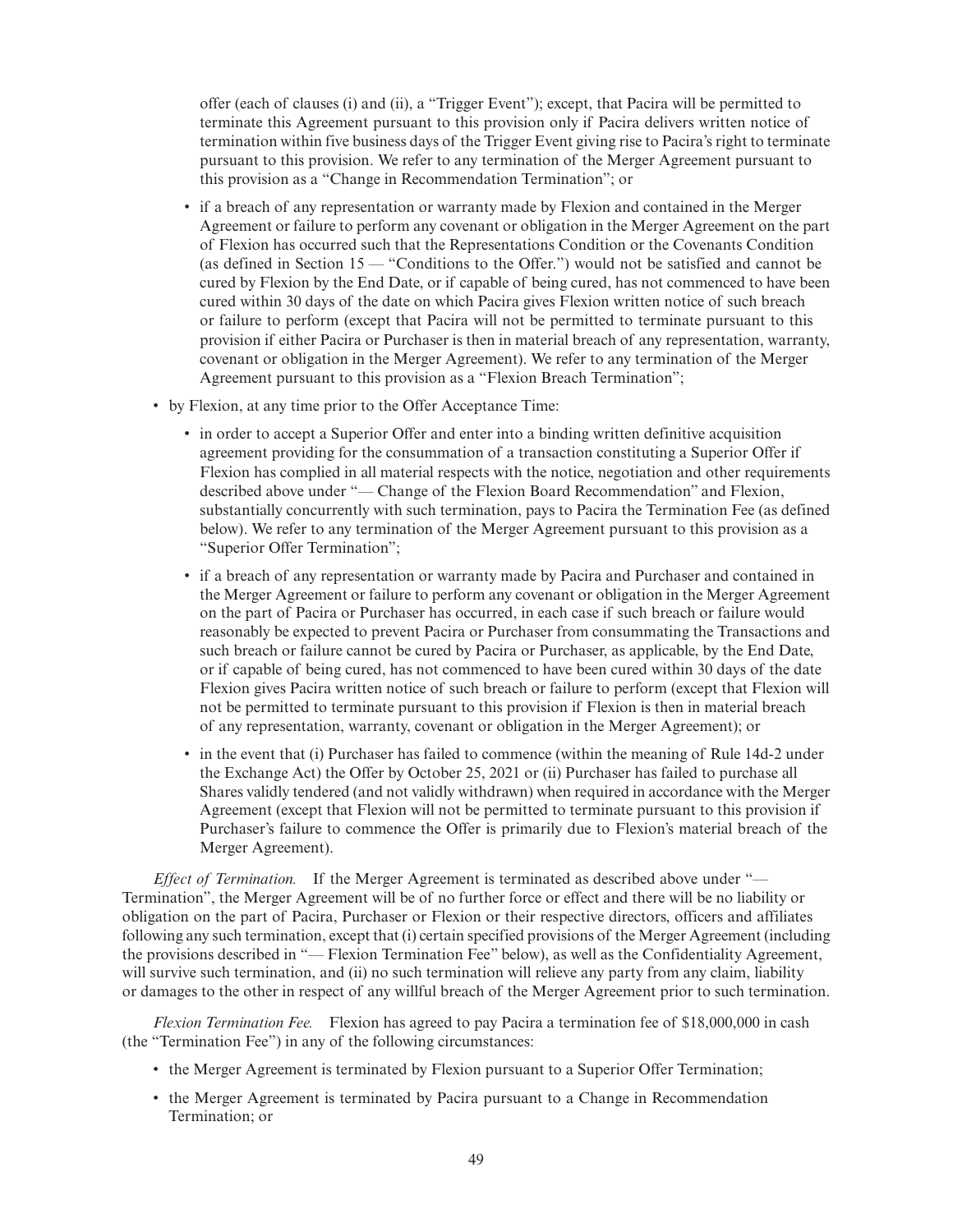• (i) the Merger Agreement is terminated pursuant to an Expired Offer Termination or an End Date Termination (but, in the case of a termination by Flexion, only if at the time the Merger Agreement is terminated Pacira has complied with its obligations under the Merger Agreement in all material respects such that Pacira would not be prohibited from terminating the Merger Agreement because its material breach of any provision of the Merger Agreement has caused or resulted in the events leading to the applicable Expired Offer Termination as a result of the failure to satisfy the Minimum Condition), (ii) after the date of the Merger Agreement and prior to such termination, any person has publicly disclosed a bona fide Acquisition Proposal and such Acquisition Proposal will not have been become publicly withdrawn prior to the time of the termination of the Merger Agreement and (iii) within 12 months of such termination Flexion consummates an Acquisition Proposal (except that for purposes of determining if the Termination Fee is payable under this prong (iii), the references to "20%" in the definition of "Acquisition Proposal" described above under "— No Solicitation" will be deemed to be references to " $80\degree$ ").

In no event will Flexion be required to pay the Termination Fee on more than one occasion. In the event Pacira receives the Termination Fee, such receipt will be deemed to be liquidated damages for any and all losses or damages suffered or incurred by Pacira, Purchaser, any of their respective affiliates, officers, directors, employees, attorneys, accountants, investment bankers, consultants, agents, financial advisors, other advisors or other representatives (collectively, "Pacira Related Parties") or any other person in connection with the Merger Agreement (and the termination thereof), the Transactions (and the abandonment thereof) or any matter forming the basis for such termination, and none of the Pacira Related Parties or any other person will be entitled to bring or maintain any claim, action or proceeding against Flexion, any of its affiliates, officers, directors, employees, attorneys, accountants, investment bankers, consultants, agents, financial advisors, other advisors or other representatives arising out of or in connection with the Merger Agreement, any of the Transactions or any matters forming the basis for such termination (except that such receipt will not limit the rights of Pacira or Purchaser with respect to equitable relief or willful breach). Pacira's right to receive the Termination Fee from Flexion in accordance with circumstances described above will be the sole and exclusive remedy of the Pacira Related Parties against Flexion and any of its former, current or future officers, directors, partners, stockholders, option holders, managers, members, affiliates, employees, attorneys, accountants, investment bankers, consultants, agents, financial advisors, other advisors and other representatives (collectively, "Flexion Related Parties") in any circumstance in which the Termination Fee becomes due and payable, and upon payment of such amount, none of the Flexion Related Parties will have any further liability or obligation relating to, arising out of, or in connection with, the Merger Agreement or the Transactions (except that such payment will not limit the rights of Pacira or Purchaser with respect to equitable relief or willful breach).

For the avoidance of doubt, Pacira or Purchaser may seek specific performance to cause Flexion to consummate the Transactions in accordance with the terms of the Merger Agreement or the payment of the Termination Fee pursuant to the terms of the Merger Agreement, but in no event will Pacira or Purchaser be entitled to both (i) equitable relief ordering Flexion to consummate the Transactions in accordance with the terms of the Merger Agreement and (ii) the payment of the Termination Fee pursuant to the terms of the Merger Agreement.

*Specific Performance.* Pacira, Purchaser and Flexion have agreed that irreparable damage, for which monetary damages (even if available) would not be an adequate remedy, would occur in the event that the parties to the Merger Agreement do not perform their obligations under the provisions of the Merger Agreement in accordance with its specified terms or otherwise breach such provisions. Accordingly, each party will be entitled to an injunction or injunctions, specific performance, or other equitable relief to prevent breaches of the Merger Agreement and to enforce specifically the terms and provisions of the Merger Agreement, without proof of damages or otherwise, in addition to any other remedy to which they are entitled under the terms of the Merger Agreement.

*Expenses.* Except in limited circumstances expressly specified in the Merger Agreement, all fees and expenses incurred in connection with the Merger Agreement and the Transactions will be paid by the party incurring such fees or expenses, whether or not the Offer and the Merger are consummated.

*Governing Law.* The Merger Agreement is governed by and will be construed in accordance with the laws of the State of Delaware, regardless of the laws that might otherwise govern under applicable principles of conflicts of laws thereof.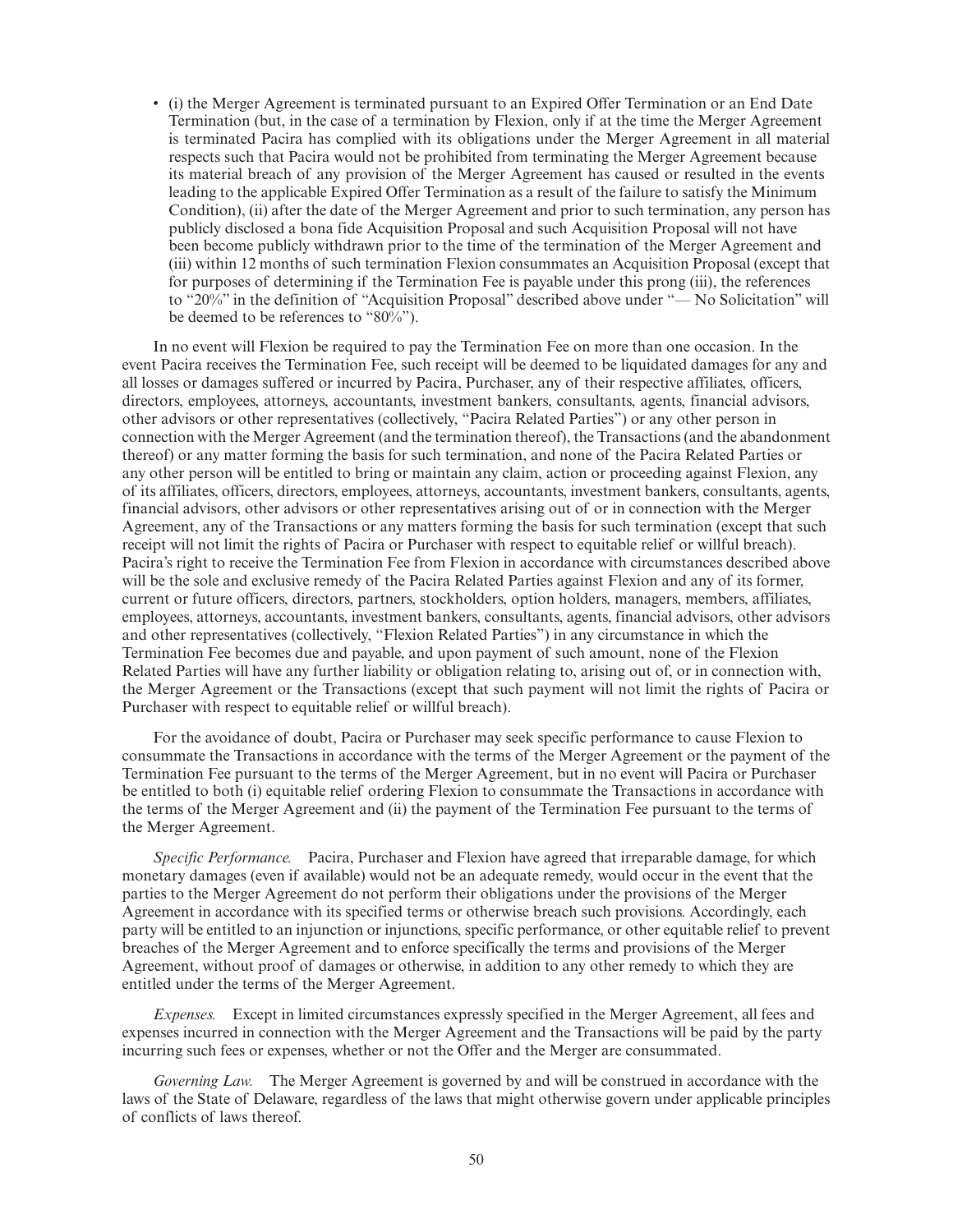#### *Support Agreements*

In connection with entering into the Merger Agreement, Pacira and Purchaser entered into Tender and Support Agreements dated as of October 11, 2021 (the "Support Agreements") with Flexion's directors and executive officers or certain of their affiliates (each, a "Supporting Stockholder" and, collectively, the "Supporting Stockholders"). The Supporting Stockholders together beneficially own approximately 4.4% of the outstanding Shares as of October 15, 2021.

Pursuant to and subject to the terms and conditions of the Support Agreements, each Supporting Stockholder has agreed to tender in the Offer all Shares beneficially owned by such Supporting Stockholder. In addition, each Supporting Stockholder has agreed that, during the time the applicable Support Agreement is in effect, at any annual or special meeting of Flexion stockholders, or any adjournment or postponement thereof, or in connection with any action proposed to be taken by written consent of the Flexion stockholders, such Supporting Stockholder will, appear at each such meeting or otherwise cause all such Shares to be counted as present at such a meeting for purposes of determining a quorum and be present (in person or by proxy) and vote (or cause to be voted), or deliver (or cause to be delivered) a written consent with respect to, all of its Shares, and unless otherwise directed in writing by Pacira:

- in favor of (i) the Merger, the execution and delivery by Flexion of the Merger Agreement and the adoption and approval of the Merger Agreement and the terms thereof, and (ii) each of the other Transactions;
- against any action or agreement which is intended or would reasonably be expected to impede, delay, postpone, interfere with, nullify, prevent or adversely affect in any material respect the Merger or any of the other Transactions or the applicable Support Agreement, including (i) any proposal of any person (other than Pacira and Purchaser) to acquire Flexion or all or substantially all of the assets thereof or to engage in any other similar extraordinary corporate transaction, (ii) any amendment to the certificate of incorporation or bylaws of Flexion, (iii) any material change to the capitalization of Flexion, (iv) any change in a majority of the directors of the Flexion Board and (v) any action, proposal, or agreement that would reasonably be expected to result in the any breach of any covenant, representation or warranty or any other obligation or agreement under the Merger Agreement or the applicable Support Agreement; and
- against any Acquisition Proposal and any action in furtherance of any Acquisition Proposal.

The Supporting Stockholders further agreed to certain restrictions with respect to their Shares, including restrictions on transfer.

The applicable Support Agreement will automatically terminate, and no party will have any rights or obligations thereunder, and the applicable Support Agreement will be revoked and become null and void on, and have no further effect as of the Expiration Date.

The summary above of the Support Agreements does not purport to be complete and is qualified in its entirety by reference to the form of Support Agreement, which has been filed as Exhibit (d)(3) to the Schedule TO of which this Offer to Purchase forms a part. For a complete understanding of the Support Agreements, holders of Shares are encouraged to read the full text of the form of Support Agreement.

#### *Contingent Value Right Agreement*

At or prior to the earlier to occur of the Offer Acceptance Time and the Effective Time, Pacira will execute a Contingent Value Right Agreement with the Rights Agent (the "CVR Agreement") governing the terms of the CVRs.

A CVR represents the non-transferable right to receive one or more contingent cash payments of up to \$8.00 per Share in the aggregate, in cash, net of applicable withholding taxes and without interest, the following payments (each, a "Milestone Payment" and collectively, the "Milestone Payments") with each Milestone Payment conditioned upon the achievement of the applicable milestone on or prior to December 31, 2030 as follows (each, a "Milestone"):

• \$1.00 per CVR, the first time that net sales of ZILRETTA® (triamcinolone acetonide extendedrelease injectable suspension) in any calendar year equal or exceed \$250.0 million.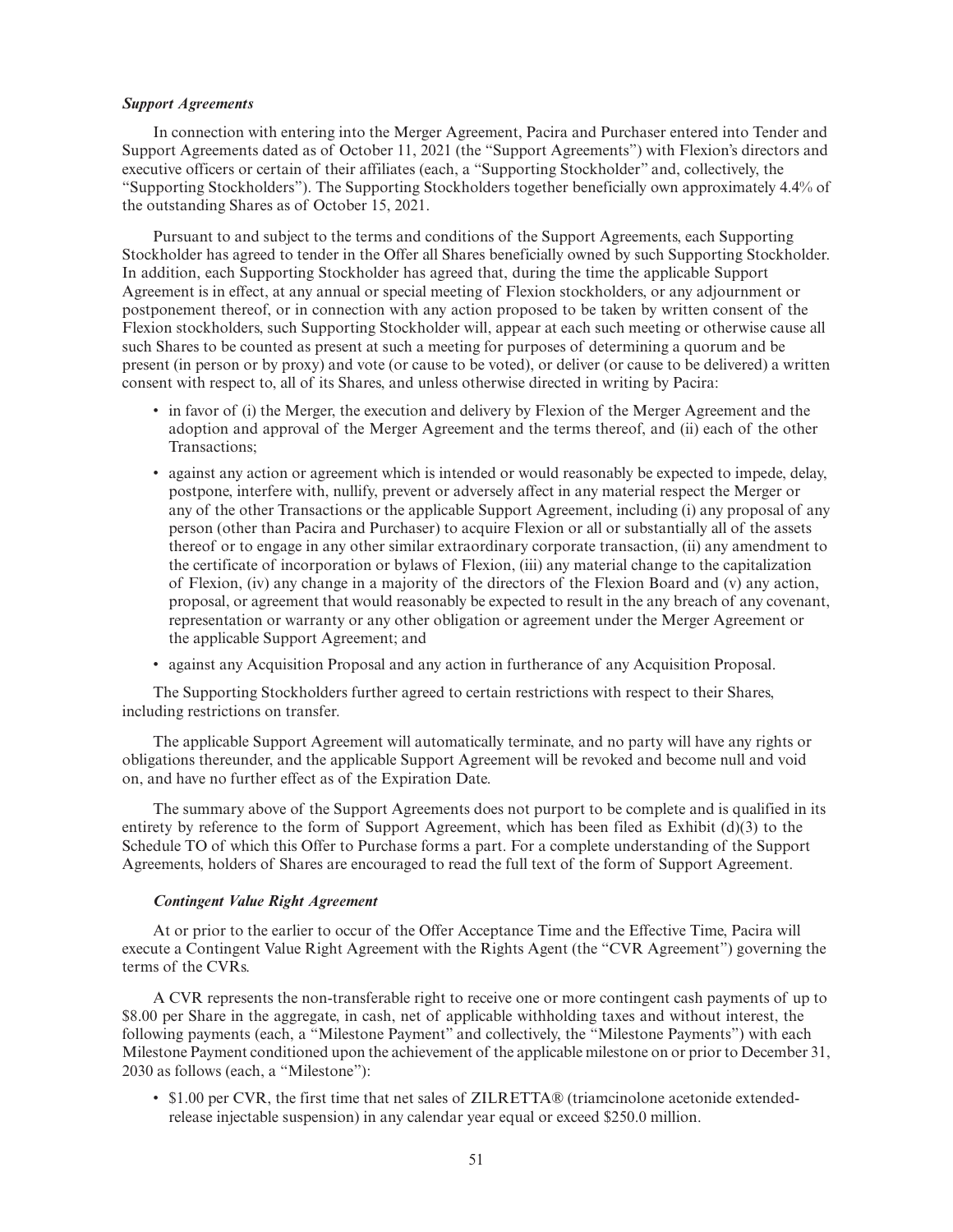- \$2.00 per CVR, the first time that net sales of ZILRETTA in any calendar year equal or exceed \$375.0 million.
- \$3.00 per CVR, the first time that net sales of ZILRETTA in any calendar year equal or exceed \$500.0 million.
- \$1.00 per CVR upon approval by the U.S. Food and Drug Administration (the "FDA") of a biologics license application (BLA) for FX201, Flexion's clinical stage gene therapy product candidate.
- \$1.00 per CVR upon approval by the FDA of a new drug application (NDA) for FX301, Flexion's investigational product candidate.

It is possible that none of Milestones described above will be achieved on or prior to December 31, 2030, in which case you will receive only the Cash Amount for any Shares you tender in the Offer and no payments with respect to your CVRs. It is not possible to predict whether a payment will become payable with respect to the CVRs. Whether any Milestone required for payment of any Milestone Payment is met will depend on many factors, some within control of Pacira and its subsidiaries and others outside the control of Pacira and its subsidiaries. The CVR Agreement requires Pacira to, and to cause its controlled affiliates and direct any sublicensees to, use "commercially reasonable efforts" to achieve the Milestones described above, but there can be no assurance that any of the Milestone will be achieved or that any payment with respect to your CVRs will be made.

As used in the CVR Agreement, "commercially reasonable efforts" means, with respect to a task related to a product, the efforts required to carry out such task in a diligent and sustained manner without undue interruption, pause or delay, which level is at least commensurate with the level of efforts that a pharmaceutical company of comparable size and resources as those of Pacira and its controlled affiliates would devote to a product of similar potential (including commercial potential), taking into account its proprietary position and profitability (including pricing and reimbursement status, but excluding the obligation to pay the Milestone Payments under the CVR Agreement), anticipated or actual market conditions and economic return potential, the regulatory environment, and other relevant technical, commercial, legal, scientific and/or medical factors.

The right to the payment described above is solely a contractual right governed by the terms and conditions of the CVR Agreement. The CVRs will not be evidenced by a certificate or other instrument, will not have any voting or dividend rights and will not represent any equity or ownership interest in Pacira, Flexion or us. The CVRs will not be registered or listed for trading. No interest will accrue or be payable in respect of any of the amounts that may be payable on CVRs. Holders of CVRs will have no greater rights against Pacira than those accorded to general, unsecured creditors under applicable legal requirements. The CVRs will not be transferable except (i) upon death of a holder by will or intestacy; (ii) pursuant to a court order; (iii) by operation of law (including by consolidation or merger) or without consideration in connection with the dissolution, liquidation or termination of any corporation, limited liability company, partnership or other entity; (iv) in the case of CVRs held in book-entry or other similar nominee form, from a nominee to a beneficial owner and, if applicable, through an intermediary, as allowable by The Depository Trust Company; (v) if the holder is a partnership or limited liability company, a distribution by the transferring partnership or limited liability company to its partners or members, as applicable; (vi) by instrument to an inter vivos or testamentary trust in which the CVRs are to be passed to beneficiaries upon the death of the trustee or (vii) to Pacira or any of its affiliates in connection with the abandonment of such CVR by the applicable holder.

Holders of CVRs are intended third party beneficiaries of the CVR Agreement. Furthermore, the CVR Agreement provides that, other than the rights of the Rights Agent as set forth in the CVR Agreement, holders of at least 40% of outstanding CVRs have the sole right, on behalf of all holders, by virtue of or under any provision of the CVR Agreement, to institute any action or proceeding with respect to the CVR Agreement, and no individual holder or other group of holders of CVRs will be entitled to exercise such rights. Within 60 days after the end of the fourth calendar quarter of each calendar year prior to December 31, 2030 or the achievement of all Milestones (each a "Progress Report Date"), Pacira must provide to the Rights Agent a written report setting forth in reasonable detail the activities Pacira and its affiliates have undertaken in the preceding 12-month period to market and commercialize ZILRETTA and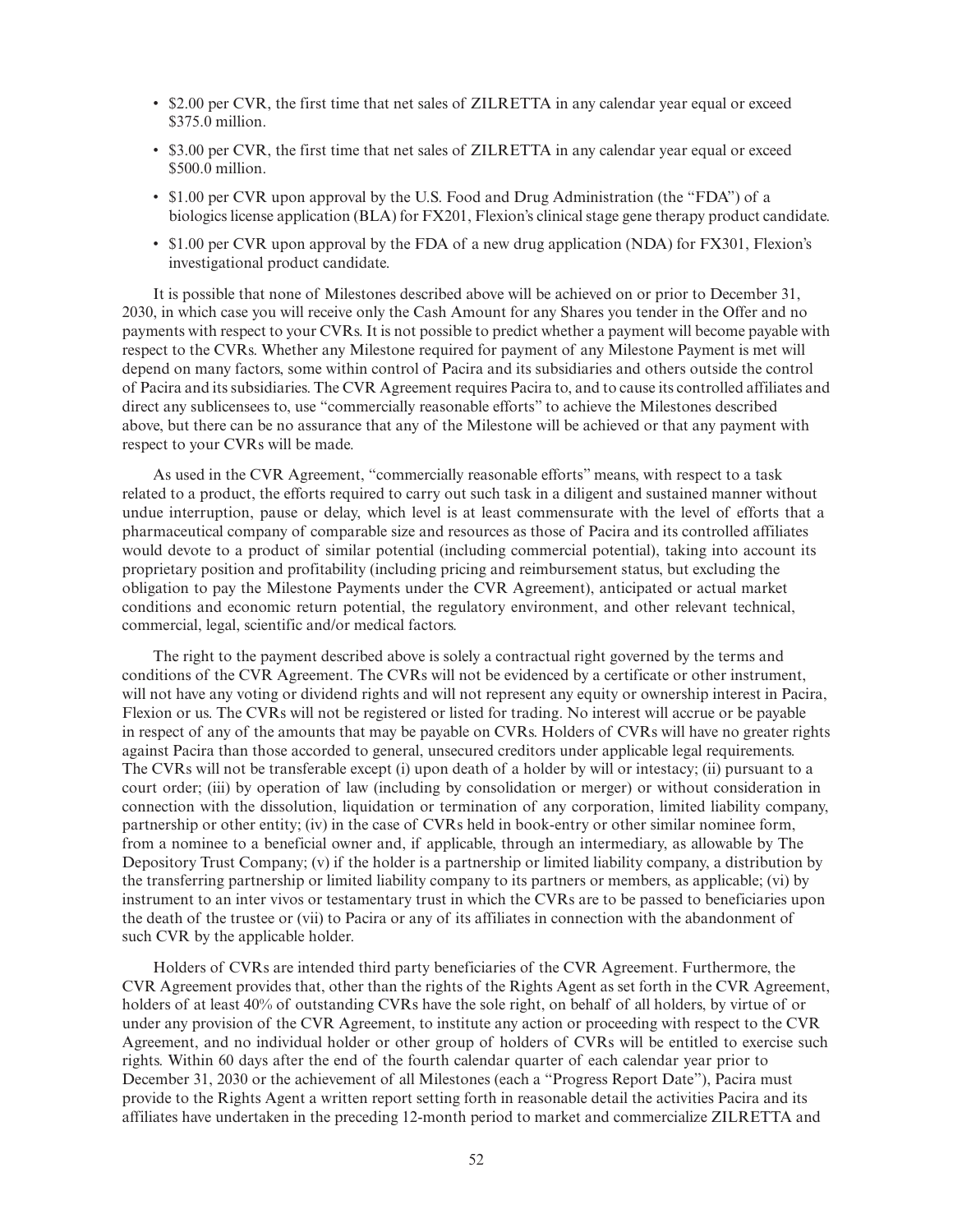develop each of FX201 and FX301 (the "Progress Report"). Pacira's obligation to deliver a Progress Report on any Progress Report Date will be deemed satisfied to the extent one or more of Pacira's periodic and current reports and other documents filed with the SEC then available on such Progress Report Date set forth in reasonable detail the activities Pacira and its affiliates have undertaken in such preceding 12-month period to market and commercialize ZILRETTA and develop each of FX201 and FX301.

Additionally, the CVR Agreement grants Pacira the right to amend, without the consent of the CVR holders, the CVR Agreement in certain instances, which include (i) providing for a successor to the Rights Agent; (ii) adding to the covenants of Pacira for the protection of the holders (provided that such provisions do not adversely affect the interests of the CVR holders); (iii) curing any ambiguities, correcting or supplementing any provisions of the CVR Agreement that may be defective or inconsistent therein, and making any provisions with respect to matters or questions arising under the CVR Agreement (provided that such provisions do not adversely affect the interests of the CVR holders); (iv) amendments as may be necessary or appropriate to ensure that the CVRs are not subject to registration under the Securities Act of 1933, as amended, Securities Exchange Act of 1934, as amended (the "Exchange Act"), or any applicable state securities or "blue sky" laws; (v) to evidence the assignment of the CVR Agreement by Pacira; or (vi) any other amendments for the purpose of adding, eliminating or changing any provisions of the CVR Agreement, unless such addition, elimination or change is adverse to the interests of the holders of CVRs. Pacira may also amend the CVR Agreement in a manner that is materially adverse to your interests as a CVR holder provided that Pacira obtains the consent of the holders of CVRs of not less than a majority of the outstanding CVRs.

The CVR Agreement is governed by Delaware law.

The summary above of the CVR Agreement does not purport to be complete and is qualified in its entirety by reference to the CVR Agreement, a form of which has been filed as Exhibit (d)(2) to the Schedule TO of which this Offer to Purchase forms a part. For a complete understanding of the CVR Agreement, holders of Shares are encouraged to read the full text of the CVR Agreement.

### *The Confidentiality Agreement*

On June 1, 2021, Flexion and Pacira entered into a mutual confidentiality agreement (the "Confidentiality Agreement"). Under the Confidentiality Agreement, each party agreed, among other things, to keep certain non-public information concerning the other confidential (subject to certain exceptions) for a period of three years from the date of the Confidentiality Agreement. Under the Confidentiality Agreement, each party is also subject to standstill restrictions for one year with respect to the securities of the other party with permission for each party to confidentially communicate to the other party's board of directors or senior management or external financial advisors any non-public proposals during the standstill period, but did not include a fall-away provision upon the entry or public announcement of certain acquisition transactions.

The summary above of the Confidentiality Agreement does not purport to be complete and is qualified in its entirety by reference to the Confidentiality Agreement, which has been filed as Exhibit (d)(4) to the Schedule TO of which this Offer to Purchase forms a part. For a complete understanding of the Confidentiality Agreement, holders of Shares are encouraged to read the full text of the Confidentiality Agreement.

### *The Exclusivity Agreement*

On September 25, 2021, Flexion and Pacira entered into an exclusivity agreement (the "Exclusivity Agreement"), pursuant to which Flexion agreed that from the date thereof until the earliest of (i) 11:59 p.m. Pacific Time on October 11, 2021, (ii) Pacira's express written notice to the Flexion that it no longer intended to pursue a transaction or (iii) the execution and delivery of documentation with respect to a transaction, Flexion would negotiate exclusively with Pacira. Flexion also agreed to and cause its affiliates and representatives to immediately cease any existing discussions, negotiations or activities, including the provision of non-public information (and the provision of access to non-public information) with any third party regarding Flexion or its affiliates with respect to any inquiry, proposal or offer relating to, or reasonably likely to lead to, an alternative transaction.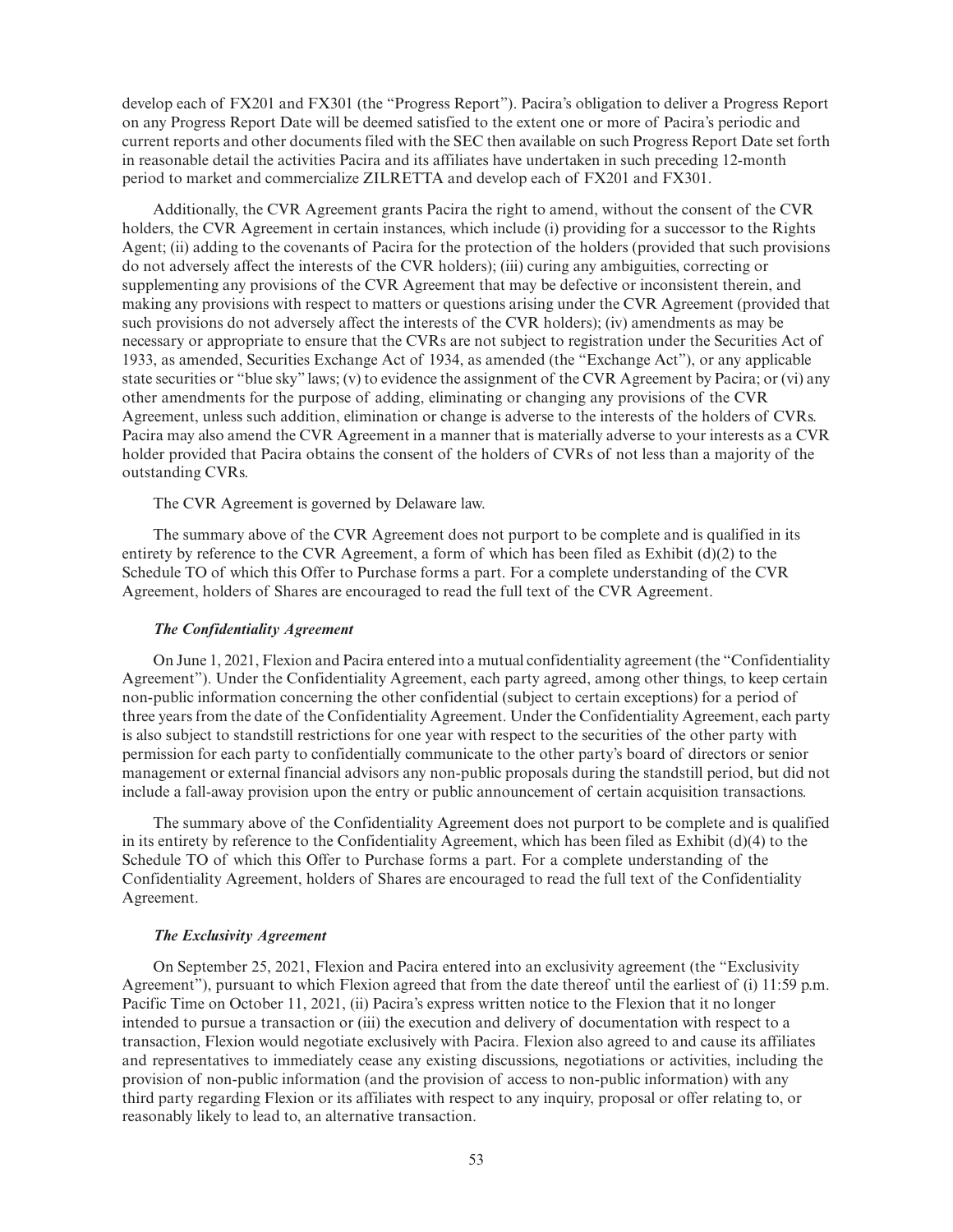The summary above of the Exclusivity Agreement does not purport to be complete and is qualified in its entirety by reference to the Exclusivity Agreement, which has been filed as Exhibit (d)(5) to the Schedule TO of which this Offer to Purchase forms a part. For a complete understanding of the Exclusivity Agreement, holders of Shares are encouraged to read the full text of the Exclusivity Agreement.

# **12. Purpose of the Offer; Plans for Flexion.**

*Purpose of the Offer.* The purpose of the Offer is for Pacira, through Purchaser, to acquire control of, and the entire equity interest in, Flexion. The Offer, as the first step in the acquisition of Flexion, is intended to facilitate the acquisition of all outstanding Shares. The purpose of the Merger is to acquire all outstanding Shares not tendered and purchased pursuant to the Offer. If the Offer is consummated, subject to the satisfaction or waiver of the conditions to the obligations of Pacira and Purchaser to effect the Merger contained in the Merger Agreement, Purchaser intends to consummate the Merger as soon as practicable following the Offer Closing.

Former holders of Shares whose Shares are purchased in the Offer will cease to have any equity interest in Flexion and will no longer participate in the future growth of Flexion. If the Merger is consummated, all current holders of Shares will no longer have an equity interest in Flexion, regardless of whether they tender their Shares in connection with the Offer, and instead will only have the right to receive the Offer Price or, to the extent that holders of Shares are entitled to and have properly demanded appraisal in connection with the Merger, the amounts to which such holders of Shares are entitled in accordance with Section 262 of the DGCL.

*Merger Without a Meeting of Flexion Stockholders and Without a Vote of the Flexion Stockholders.* If the Offer is consummated, we are not required to and will not seek the approval of Flexion's remaining public stockholders before effecting the Merger. Section 251(h) of the DGCL provides that following consummation of a successful tender offer for a public corporation, and subject to certain statutory provisions, if the acquiring corporation owns at least the amount of shares of each class of stock of the target corporation that would otherwise be required to adopt a merger agreement for the target corporation, and the other stockholders receive the same consideration for their stock in the merger as was payable in the tender offer, the acquiring corporation can effect a merger without the action of the other stockholders of the target corporation. Accordingly, if the Offer is completed, it will mean that the Minimum Condition has been satisfied, and if the Minimum Condition has been satisfied, it will mean that the Merger will be subject to Section 251(h) of the DGCL. Accordingly, if we consummate the Offer, we intend to effect the closing of the Merger without a meeting of Flexion stockholders and without a vote of the stockholders of Flexion in accordance with Section 251(h) of the DGCL.

*Plans for Flexion.* Except as otherwise set forth in this Offer to Purchase, it is currently expected that, following the Merger, the business and operations of Flexion will be continued substantially as they are currently being conducted. Pacira currently intends to continue to evaluate the business and operations of Flexion after the consummation of the Offer and the Merger and will take such actions as it deems appropriate under the circumstances then existing.

Our directors immediately prior to the Effective Time will become the directors of the Surviving Corporation at the Effective Time and our officers immediately prior to the Effective Time will continue as the officers of the Surviving Corporation at the Effective Time.

Except as described above or elsewhere in this Offer to Purchase (including Section 11 — "The Transaction Agreements", this Section 12 and Section 13 — "Certain Effects of the Offer"), neither we nor Pacira has any present plans or proposals that would result in (i) any extraordinary transaction involving Flexion or any of its subsidiaries (such as a merger, reorganization or liquidation), (ii) any purchase, sale or transfer of a material amount of assets of Flexion or any of its subsidiaries, (iii) any material change in Flexion's capitalization or dividend rate or policy or indebtedness, (iv) any change in the present board of directors or management of Flexion, (v) any other material change in Flexion's corporate structure or business, (vi) any class of equity securities of Flexion being delisted from a national securities exchange or ceasing to be authorized to be quoted in an automated quotation system operated by a national securities association, (vii) any class of equity securities of Flexion becoming eligible for termination of registration pursuant to Section 12(g) of the Exchange Act, (viii) the suspension of Flexion's obligation to file reports under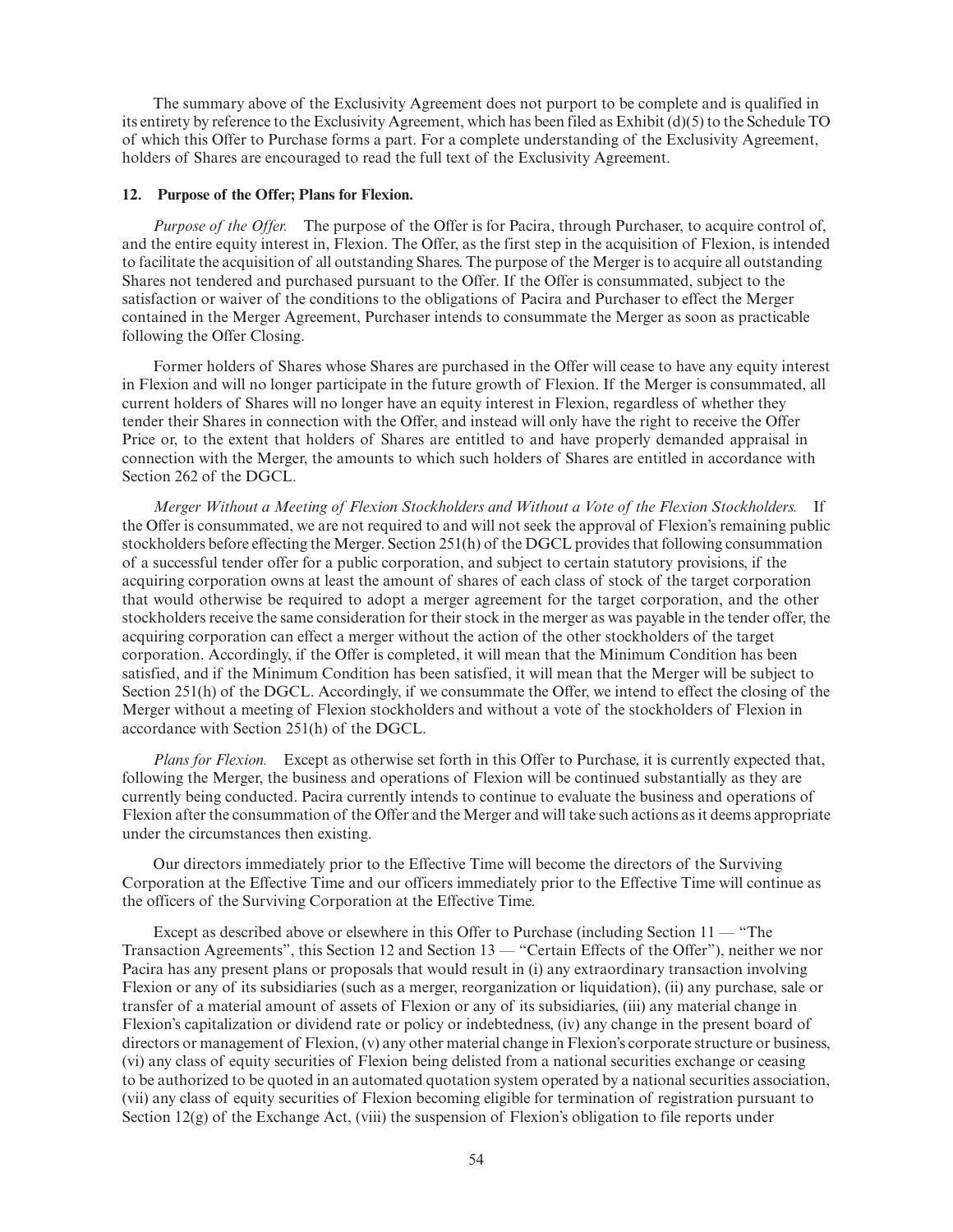Section 15(d) of the Exchange Act, (ix) the acquisition by any person of additional securities of Flexion, or the disposition of securities of Flexion, or (x) any changes in Flexion's charter, bylaws or other governing instruments or other actions that could impede the acquisition of control of the subject company.

# **13. Certain Effects of the Offer.**

**Because the Merger will be governed by Section 251(h) of the DGCL, no stockholder vote will be required to consummate the Merger. Following the consummation of the Offer and subject to the satisfaction of the remaining conditions set forth in the Merger Agreement, Pacira and Flexion will consummate the Merger as soon as practicable. We do not expect there to be a significant period of time between the consummation of the Offer and the consummation of the Merger.**

*Market for Shares.* The purchase of Shares pursuant to the Offer will reduce the number of holders of Shares and the number of Shares that might otherwise trade publicly, which could adversely affect the liquidity and market value of the remaining Shares held by stockholders other than Purchaser and Pacira.

*Stock Quotation.* The Shares are currently quoted on the Nasdaq Global Market. However, the rules of the Nasdaq Global Market establish certain criteria that, if not met, could lead to the discontinuance of quotation of Shares from the Nasdaq Global Market. Among such criteria are the number of stockholders, the number of shares publicly held and the aggregate market value of the shares publicly held. If, as a result of the purchase of Shares pursuant to the Offer or otherwise, Shares no longer meet the requirements of the Nasdaq Global Market for continued quotation and the quotation of Shares is discontinued, the market for Shares would be adversely affected. Pacira and Purchaser currently intend to cause the delisting of the Shares from the Nasdaq Global Market, as promptly as practicable after the Effective Time, as permitted by applicable legal requirements and the rules of the Nasdaq Global Market. We also expect to consummate the Merger as soon as practicable following the consummation of the Offer. If the Merger takes place, Flexion will no longer be publicly traded.

If the Nasdaq Global Market were to delist the Shares, it is possible that the Shares would continue to trade on other securities exchanges or in the over-the-counter market and that price or other quotations of the Shares would be reported by other sources. The extent of the public market for such Shares and the availability of such quotations would depend, however, upon such factors as the number of stockholders and the aggregate market value of such securities remaining at such time, the interest in maintaining a market in the Shares on the part of securities firms, the possible termination of registration under the Exchange Act, and other factors.

*Margin Regulations.* The Shares are currently "margin securities" under the Regulations of the Board of Governors of the Federal Reserve System (the "Federal Reserve Board"), which designation has the effect, among other effects, of allowing brokers to extend credit on the collateral of Shares. Depending upon factors similar to those described above regarding the market for Shares and stock quotations, it is possible that, following the Offer, Shares would no longer constitute "margin securities" for the purposes of the margin regulations of the Federal Reserve Board and, therefore, could no longer be used as collateral for loans made by brokers.

*Exchange Act Registration.* The Shares are currently registered under the Exchange Act. Such registration may be terminated upon application by Flexion to the SEC if Shares are neither listed on a national securities exchange nor held by 300 or more holders of record. Termination of registration of Shares under the Exchange Act would substantially reduce the information required to be furnished by Flexion to its stockholders and to the SEC and would make certain provisions of the Exchange Act no longer applicable to Flexion, such as the short-swing profit recovery provisions of Section 16(b) of the Exchange Act, the requirement of furnishing a proxy statement pursuant to Section 14(a) of the Exchange Act in connection with stockholders' meetings and the related requirement of furnishing an annual report to stockholders and the requirements of Rule 13e-3 under the Exchange Act with respect to "going private" transactions. Furthermore, the ability of "affiliates" of Flexion and persons holding "restricted securities" of Flexion to dispose of such securities pursuant to Rule 144 promulgated under the Securities Act of 1933, as amended, may be impaired. If registration of Shares under the Exchange Act were terminated, Shares would no longer be "margin securities" or be eligible for quotation on the Nasdaq Global Market as described above. Pacira and Purchaser currently intend to cause Flexion to terminate the registration of Shares under the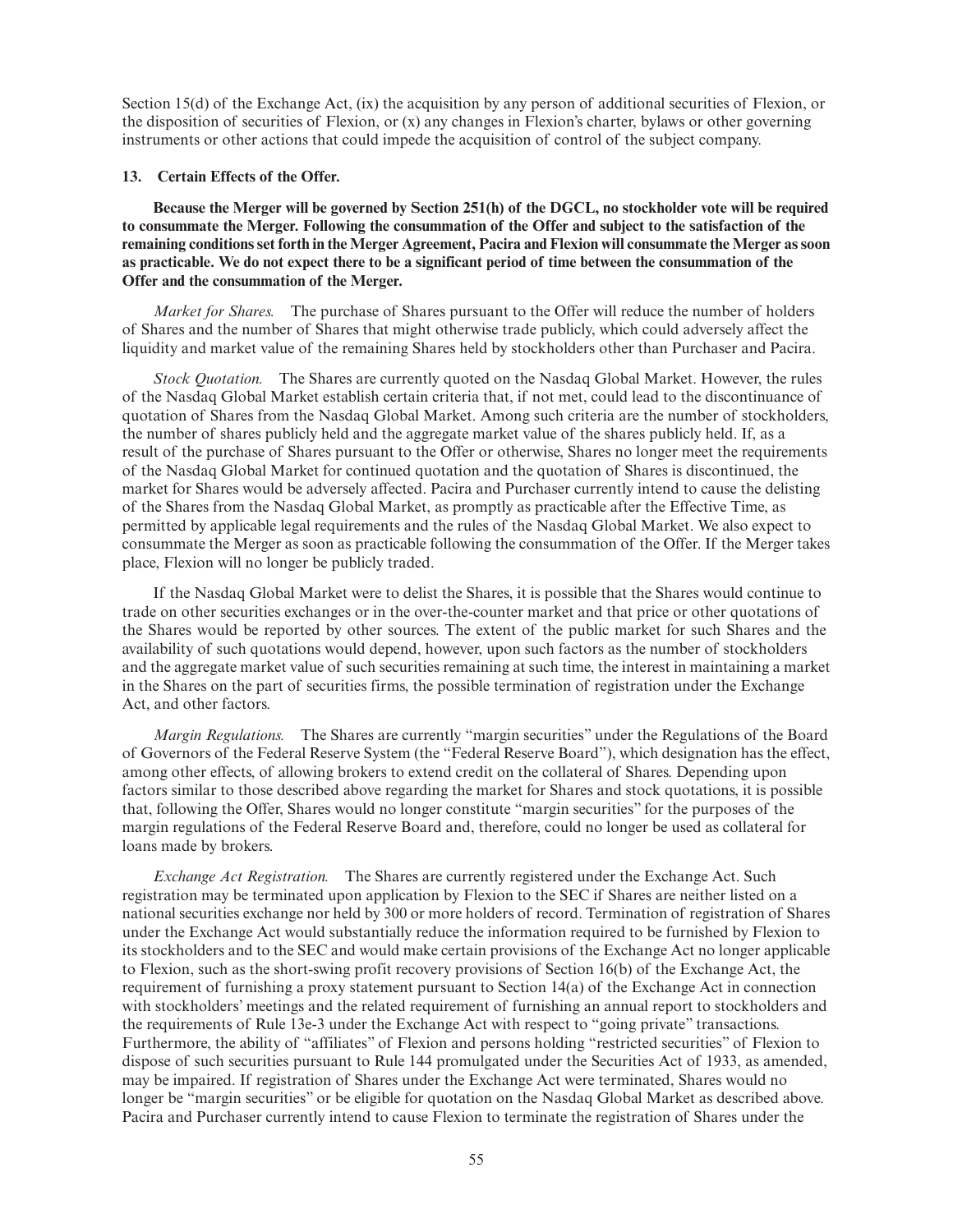Exchange Act (and as permitted by applicable legal requirements, including the requirement to make filings under the Exchange Act), as promptly as practicable after the Effective Time and as soon as the requirements for termination of registration are met.

# **14. Dividends and Distributions.**

The Merger Agreement provides that from the date of the Merger Agreement until the Effective Time, neither Flexion nor any of its subsidiaries will establish a record date for, declare, accrue, set aside or pay any dividends on, or make any other distributions (whether in cash, stock or other property) in respect of, any shares of its capital stock, except with the prior written consent of Pacira (which consent will not be unreasonably withheld, conditioned or delayed).

# **15. Conditions to the Offer.**

The obligation of Purchaser to accept for payment and pay for Shares validly tendered (and not validly withdrawn) pursuant to the Offer is subject to the satisfaction of the conditions set forth in clauses "(a)" through "(h)" below. Accordingly, notwithstanding any other provision of the Offer or the Merger Agreement to the contrary, Purchaser will not be required to accept for payment or (subject to any applicable rules and regulations of the SEC, including Rule 14e-1(c) under the Exchange Act (relating to Purchaser's obligation to pay for or return tendered Shares promptly after the termination or withdrawal of the Offer)) pay for, and may delay the acceptance for payment of, or (subject to any such rules and regulations) the payment for, any tendered Shares, and, to the extent permitted by the Merger Agreement, may (i) terminate the Offer (1) upon termination of the Merger Agreement and (2) at any scheduled Expiration Date (subject to any extensions of the Offer pursuant to the Merger Agreement) or (ii) amend the Offer as otherwise permitted by the Merger Agreement, if: (A) the Minimum Condition will not be satisfied as of one minute following 11:59 p.m., Eastern Time, on the Expiration Date of the Offer; or (B) any of the additional conditions set forth in clauses "(b)" through "(h)" below will not be satisfied or waived (to the extent permitted by applicable legal requirements) in writing by Pacira:

- (a) the number of Shares validly tendered (and not validly withdrawn) prior to the time that the Offer expires (but excluding Shares tendered pursuant to guaranteed delivery procedures that have not yet been "received", as defined by Section  $251(h)(6)(f)$  of the DGCL by the "depository" (as such term is defined in Section 251(h)( $6$ )(c) of the DGCL)), together with the Shares then owned by Purchaser and its "affiliates" (as such term is defined in Section 251(h)(6)(a) of the DGCL), represent at least one Share more than 50% of the then issued and outstanding Shares (the "Minimum Condition");
- (b) (i) specified representations and warranties of Flexion with respect to its capitalization must have been true and accurate in all respects, as of the date of the Merger Agreement and as of the Offer Acceptance Time, in each case, as if made on and as of such date and time (except representations and warranties that by their terms speak specifically of another date or time will be measured only as of such other date or time), in each of the foregoing cases, except for immaterial inaccuracies.

(ii) specified representations and warranties of Flexion with respect to its capitalization, authorization to enter into the Merger Agreement, the applicability of certain antitakeover laws and Flexion's brokers and other advisors must have been true and accurate in all material respects as of the date of the Merger Agreement and as of the Offer Acceptance Time, in each case, as if made on and as of such date and time (except representations and warranties that by their terms speak specifically as of another time will be measured only as of such other date or time);

(iii) specified representations and warranties of Flexion with respect to the absence of certain changes will have been true and accurate in all respects as of the Offer Acceptance Time as if made on and as of such date and time; and

(iv) all of the other representations and warranties of Flexion set forth in the Merger Agreement must have been accurate (disregarding for this purpose all "Material Adverse Effect" and "materiality" qualifications contained in such representations and warranties) in all respects as of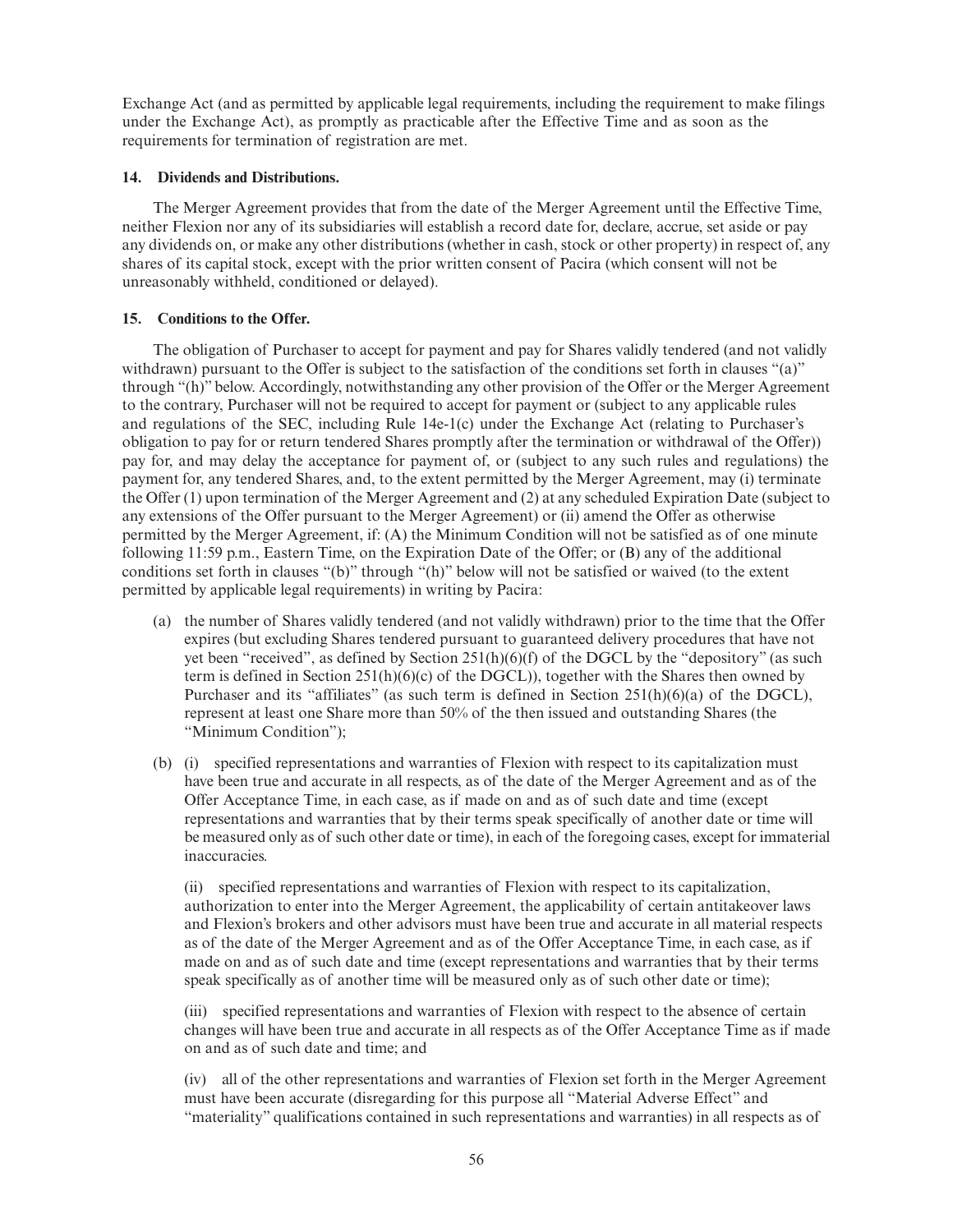the date of the Merger Agreement and as of the Offer Acceptance Time as if made on and as of such time (except representations and warranties that by their terms speak specifically as of another time will be measured only as of such other date or time), except where the failure of such representations and warranties to be so accurate has not had, and would not reasonably be expected to have, individually or in the aggregate, a "Material Adverse Effect" (as defined in the Merger Agreement and described in Section  $11 -$  "The Transaction Agreements") (collectively, clauses (b)(i), (b)(ii), (b)(iii) and (b)(iv), the "Representations Condition");

- (c) Flexion must have complied with or performed in all material respects all of the covenants and agreements it is required to comply with or perform at or prior to the Offer Acceptance Time (the "Covenants Condition");
- (d) since October 11, 2021, there has not been any Material Adverse Effect that is continuing as of the Offer Acceptance Time (the "MAE Condition");
- (e) the waiting period (or any extension thereof) applicable to the Offer under the HSR Act must have expired or been terminated (the "Regulatory Condition");
- (f) Pacira and Purchaser must have received a certificate executed on behalf of Flexion by Flexion's chief executive officer or chief financial officer confirming that the Representations Condition, the Covenants Condition and the MAE Condition have been duly satisfied;
- (g) there must not have been issued by any court or other governmental body of competent jurisdiction or remain in effect any judgment, temporary, preliminary or permanent order preventing the acquisition of or payment for Shares pursuant to the Offer or the consummation of the Offer or the Merger, nor any action or law having been taken, or any law (other than any antitrust law) or order having been promulgated, entered, enforced, enacted, issued or deemed applicable to the Offer or the Merger by any governmental body of competent jurisdiction that remains in effect that directly or indirectly enjoins, restrains or otherwise prohibits, or makes illegal, the acquisition of or payment for Shares pursuant to the Offer, or the consummation of the Offer or the Merger (the "Order Condition"); and
- (h) the Merger Agreement must not have been terminated in accordance with its terms (the "Termination Condition").

The foregoing conditions, which we refer to collectively as the "Offer Conditions," are in addition to, and not a limitation of, the rights and obligations of Pacira and Purchaser to extend, terminate or modify the Offer in accordance with the terms of the Merger Agreement and applicable legal requirements.

The Offer Conditions are for the sole benefit of Pacira and Purchaser and (except for the Minimum Condition, the Termination Condition or the Order Condition) may be waived by Pacira and Purchaser, in whole or in part, at any time and from time to time, in the sole discretion of Pacira and Purchaser, in each case subject to the terms of the Merger Agreement and the applicable rules and regulations of the SEC (except for the Minimum Condition, the Termination Condition or the Order Condition). The failure by Pacira or Purchaser at any time to exercise any of the foregoing rights will not be deemed a waiver of any such right and each such right will be deemed an ongoing right which may be asserted at any time and from time to time.

# **16. Certain Legal Matters; Regulatory Approvals.**

*General.* Except as described in this Section 16, based on its examination of publicly available information filed by Flexion with the SEC, other publicly available information concerning Flexion and other information made available to Purchaser by Flexion, Purchaser is not aware of any governmental license or regulatory permit that appears to be material to Flexion's business that might be adversely affected by Purchaser's acquisition of Shares as contemplated herein or of any approval or other action by any governmental, administrative or regulatory authority or agency, domestic or foreign, that would be required for the acquisition or ownership of Shares by Purchaser or Pacira as contemplated herein. Should any such approval or other action be required, Purchaser currently contemplates that, except as described below under "State Takeover Statutes," such approval or other action will be sought. While Purchaser does not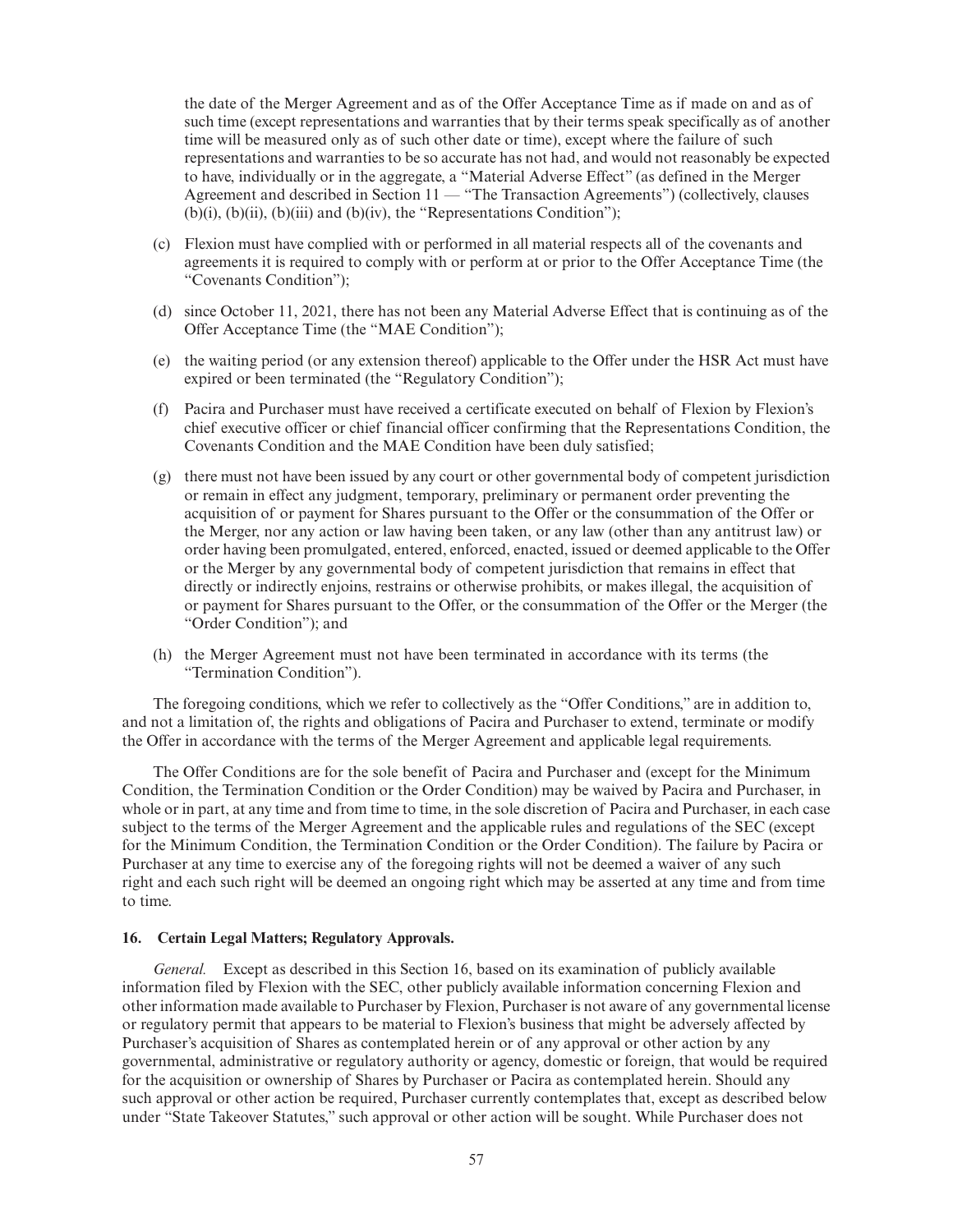currently intend to delay acceptance for payment of Shares tendered pursuant to the Offer pending the outcome of any such matter, there can be no assurance that any such approval or other action, if needed, would be obtained or would be obtained without substantial conditions or that if such approvals were not obtained or such other actions were not taken, adverse consequences might not result to Flexion's business, any of which under certain conditions specified in the Merger Agreement could cause Purchaser to elect to terminate the Offer without the purchase of Shares thereunder. See Section 15 — "Conditions to the Offer."

#### *State Takeover Statutes.*

A number of states (including Delaware, where Flexion is incorporated) have adopted legal requirements that purport, to varying degrees, to apply to attempts to acquire securities of corporations that are incorporated in, or that have substantial assets, stockholders, principal executive offices or principal places of business in those states or whose business operations otherwise have substantial economic effects in such states. Flexion, directly or through subsidiaries, conducts business in a number of states throughout the United States, some of which have enacted such legal requirements.

As a Delaware corporation, Flexion has not opted out of Section 203 of the DGCL. In general, Section 203 of the DGCL prevents certain "business combinations" (defined to include mergers and certain other actions) with an "interested stockholder" (generally, any person who owns or has the right to acquire 15% or more of a corporation's outstanding voting stock) for a period of three years following the time such person became an interested stockholder, unless, among other things, prior to the time the interested stockholder became such, the board of directors of the corporation approved either the business combination or the transaction in which the interested stockholder became such.

Flexion has represented to Purchaser and Pacira that the Flexion Board has taken and will take all actions so that the restrictions applicable to business combinations contained in Section 203 of the DGCL are, and will be, inapplicable to the execution, delivery and performance of the Merger Agreement and the consummation of the Offer, the Merger and any other transaction contemplated therein. Purchaser is not aware of any other state takeover laws or regulations which are applicable to the Offer or the Merger and has not attempted to comply with any other state takeover laws or regulations. If any government official or third party should seek to apply any state takeover law to the Offer or the Merger or other business combination between Purchaser or any of its affiliates and Flexion, Purchaser will take such action as then appears desirable, which action may include challenging the applicability or validity of such statute in appropriate court proceedings. In the event it is asserted that one or more state takeover statutes is applicable to the Offer or the Merger and an appropriate court does not determine that it is inapplicable or invalid as applied to the Offer or the Merger, Purchaser might be required to file certain information with, or to receive approvals from, the relevant state authorities or holders of Shares, and Purchaser might be unable to accept for payment or pay for Shares tendered pursuant to the Offer, or be delayed in continuing or consummating the Offer or the Merger. In that case, Purchaser may not be obligated to accept for purchase, or pay for, any Shares tendered. See Section 15 — "Conditions to the Offer."

*United States Antitrust Compliance.* Under the HSR Act, and the related rules and regulations that have been issued by the U.S. Federal Trade Commission (the "FTC"), certain acquisition transactions may not be consummated until certain information and documentary material has been furnished for review by the FTC and the Antitrust Division of the U.S. Department of Justice (the "Antitrust Division") and certain waiting period requirements have been satisfied. The requirements of the HSR Act apply to Purchaser's acquisition of Shares in the Offer and the Merger.

Under the HSR Act, the purchase of Shares in the Offer may not be completed until the expiration or termination of a 30-calendar day waiting period, which begins when Pacira has filed a Premerger Notification Report Form under the HSR Act ("HSR Form") with the Antitrust Division and the FTC. If the 30 calendar day waiting period expires on a federal holiday or weekend, the waiting period is automatically extended until 11:59 p.m. Eastern Time, the next business day. Pacira and Flexion each filed an HSR Form with the FTC and the Antitrust Division in connection with the purchase of Shares in the Offer and the Merger on October 18, 2021, and the required waiting period with respect to the Offer and the Merger will expire at 11:59 p.m. Eastern on November 17, 2021, unless earlier terminated by the FTC and the Antitrust Division, or if Pacira withdraws and refiles its HSR Form under 16 C.F.R. §803.12 or if Pacira receives a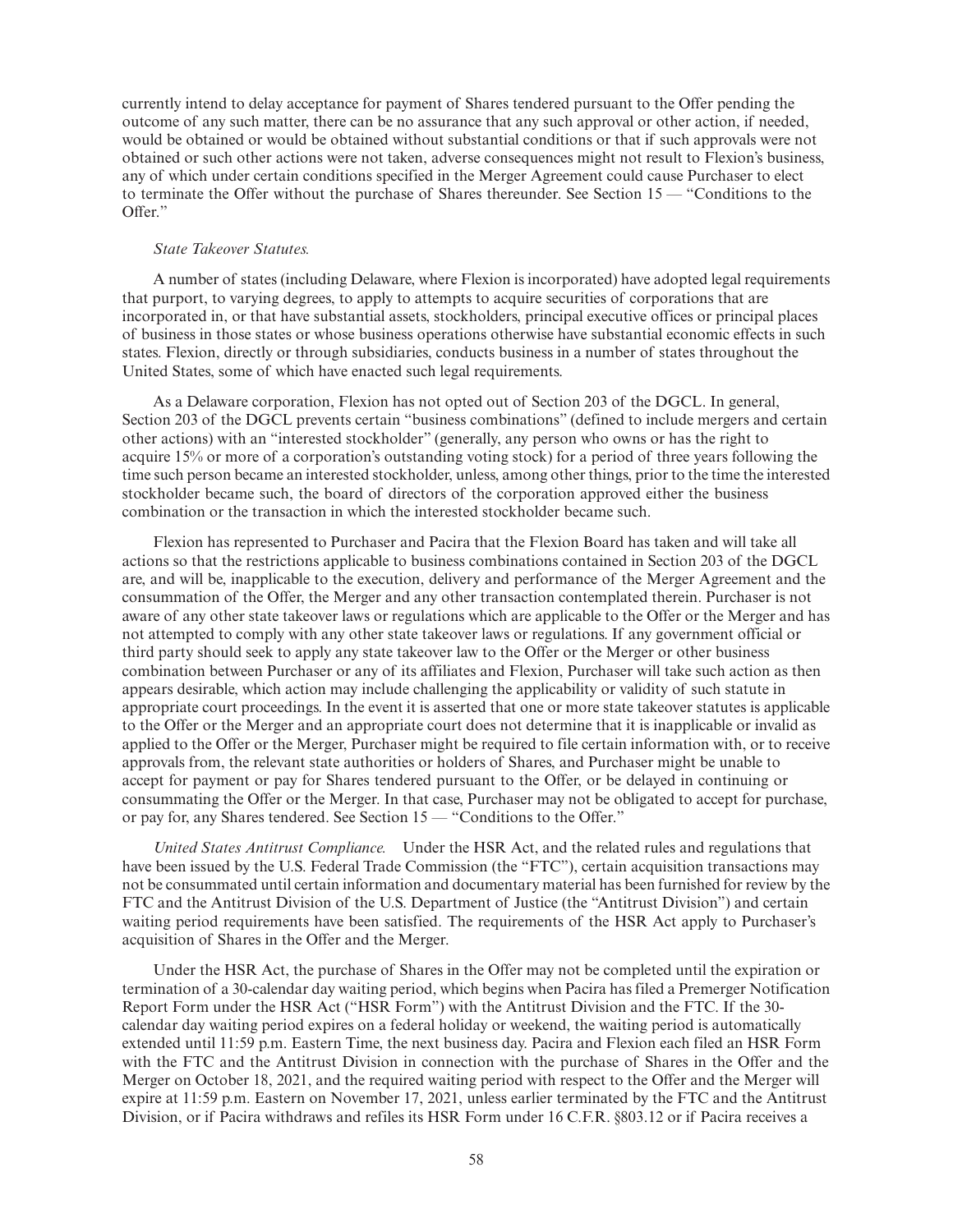formal request for additional information or documentary material prior to that time (referred to as a "Second Request"). If the FTC or Antitrust Division issues a Second Request prior to the expiration of the initial waiting period, the parties must observe an additional 30-day waiting period, which would begin to run only after the Pacira has substantially complied with the Second Request, unless the waiting period is terminated earlier or the parties otherwise agree to extend the waiting period. The Merger will not require an additional filing under the HSR Act if Purchaser owns more than 50% of the outstanding Shares at the time of the Merger (which Purchaser expects to be the case if the Offer is consummated, given the Minimum Condition) or if the Merger occurs within one year after the HSR Act waiting period applicable to the Offer expires or is terminated.

At any time before or after the purchase of Shares by Purchaser, notwithstanding the termination or expiration of the waiting period under the HSR Act, the FTC or the Antitrust Division could take any action under the antitrust laws as it deems necessary or desirable in the public interest, including seeking to enjoin the purchase of Shares in the Offer and the Merger, seeking divestiture of substantial assets of the parties, or requiring the parties to license or hold separate assets or terminate existing relationships and contractual rights. At any time before or after the completion of the purchase of Shares in the Offer, and notwithstanding the termination or expiration of the waiting period under the HSR Act, any state or foreign jurisdiction could take such action under the antitrust laws as it deems necessary or desirable in the public interest. Private parties may also seek to take legal actions under the antitrust laws under certain circumstances. We cannot be certain that a challenge to the purchase of Shares in the Offer will not be made or that, if a challenge is made, we will prevail. See Section 11 — "The Transaction Agreements — Reasonable Best Efforts" and Section  $15$  — "Conditions to the Offer."

In addition to the filing under the HSR Act, the U.S. federal antitrust agencies, foreign competition law authorities, U.S. state attorneys general, or private persons may bring legal action under competition or antitrust law seeking to enjoin the Transaction, seeking to add conditions to the completion of the Offer or, if Shares have already been acquired, seeking to require disposition of such Shares. There can be no assurance that a challenge to the Offer on competition or antitrust grounds will not be made or, if a challenge is made, what the result will be. If any such action results in a judgment, temporary restraining order, preliminary or permanent injunction or other order preventing the consummation of the acquisition of Shares in the Offer or Merger, Pacira may not be obligated to consummate the Offer or the Merger.

*Foreign Laws.* Based on a review of the information currently available relating to the countries and businesses in which Flexion and Pacira are engaged, Pacira and Purchaser are not aware of any material filing or approval in any foreign country that is required in order to consummate the Offer and the Merger.

*Appraisal Rights.* No appraisal rights are available to the holders of Shares in connection with the Offer. However, if the Merger takes place pursuant to Section 251(h) of the DGCL, stockholders who have not tendered their Shares pursuant to the Offer and who comply with the applicable legal requirements will have appraisal rights under Section 262 of the DGCL. If you choose to exercise your appraisal rights in connection with the Merger and you comply with the applicable legal requirements under the DGCL, you will be entitled to payment for your Shares based on a judicial determination of the fair value of your Shares, together with interest, if any, as determined by the Delaware Court of Chancery, in lieu of the consideration you would otherwise be entitled to for your Shares pursuant to the Merger Agreement. This value may be the same, more or less than the price that Purchaser is offering to pay you in the Offer and the Merger. Moreover, Purchaser or Flexion may argue in an appraisal proceeding that, for purposes of such a proceeding, the fair value of such Shares is less than the price paid in the Offer and the Merger.

The following is intended as a brief summary of the material provisions of the Delaware statutory procedures required to be followed by a holder of Shares to exercise appraisal rights in connection with the Merger, does not constitute any legal or other advice and does not constitute a recommendation that holders of Shares exercise their appraisal rights under Section 262 of the DGCL.

Under Section 262 of the DGCL, where a merger is approved under Section 251(h) of the DGCL, either a constituent corporation before the effective date of the merger, or the Surviving Corporation within 10 days thereafter, will notify each of the holders of any class or series of stock of such constituent corporation who are entitled to appraisal rights of the approval of the merger and that appraisal rights are available for any or all shares of such class or series of stock of such constituent corporation, and will include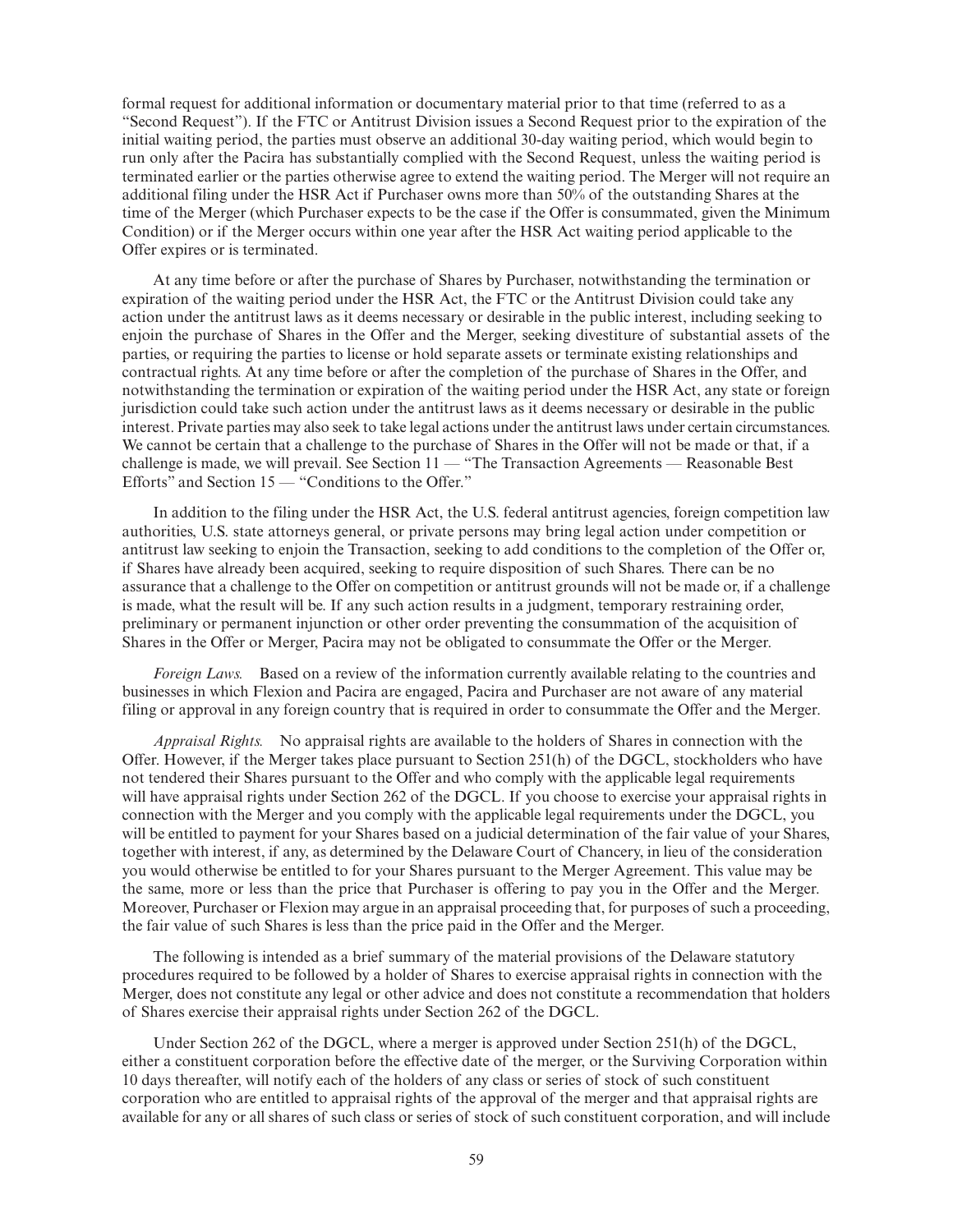in such notice a copy of Section 262. **The Schedule 14D-9 constitutes the formal notice of appraisal rights under Section 262 of the DGCL.** Any holder of Shares who wishes to exercise such appraisal rights or who wishes to preserve his, her or its right to do so, should review the discussion of appraisal rights in the Schedule 14D-9 as well as Section 262 of the DGCL, attached as Annex II to the Schedule 14D-9, carefully because failure to timely and properly comply with the procedures specified may result in the loss of appraisal rights under the DGCL.

# **Any stockholder wishing to exercise appraisal rights is urged to consult legal counsel before attempting to exercise such rights.**

As described more fully in the Schedule 14D-9, if a stockholder elects to exercise appraisal rights under Section 262 of the DGCL with respect to Shares held immediately prior to the Effective Time, such stockholder must do all of the following:

- within the later of the consummation of the Offer, which will occur on the date on which acceptance and payment for Shares occurs, and twenty days after the date of mailing of the notice of appraisal rights in the Schedule 14D-9 (which date of mailing is October 22, 2021), properly deliver to Flexion at the address indicated below, an effective demand in writing or via an acceptable electronic transmission for appraisal of such Shares, which demand must reasonably inform Flexion of the identity of the stockholder and that the stockholder is demanding appraisal;
- not tender such Shares in the Offer:
- continuously hold of record such Shares from the date on which the written demand or demand via an acceptable electronic transmission for appraisal is made through the Effective Time; and
- unless Flexion or another holder of Shares (or any other person who is the beneficial owner of Shares held either in a voting trust or by a nominee on behalf of such person) who has complied with the requirements of Section 262 and who is otherwise entitled to appraisal rights has done so, file a petition in the Delaware Court of Chancery demanding a determination of the fair value of the Shares entitled to appraisal within 120 days after the Effective Time. Flexion is under no obligation to file any petition and has no intention of doing so.

**The foregoing summary of the rights of Flexion stockholders to seek appraisal rights under Delaware law is qualified in its entirety by reference to Section 262 of the DGCL. The preservation and proper exercise of appraisal rights requires strict and timely adherence to the applicable provisions of the DGCL. Failure to fully and precisely follow the steps required by Section 262 of the DGCL for the perfection of appraisal rights may result in the loss of those rights. A copy of Section 262 of the DGCL will be included as Annex II to the Schedule 14D-9.**

**Appraisal rights cannot be exercised at this time. The information provided above is for informational purposes only with respect to your alternatives if the Merger is consummated. If you tender your Shares in the Offer, you will not be entitled to exercise appraisal rights with respect to your Shares but, instead, upon the terms and subject to the Offer Conditions, you will receive the Offer Price for your Shares.**

*"Going Private" Transactions.* The SEC has adopted Rule 13e-3 under the Exchange Act, which is applicable to certain "going private" transactions, and which may under certain circumstances be applicable to the Merger or another business combination following the purchase of Shares pursuant to the Offer in which Purchaser seeks to acquire the remaining Shares not held by it. Purchaser believes that Rule 13e-3 will not be applicable to the Merger because it is anticipated that the Merger will be effected within one year following the consummation of the Offer and, in the Merger, stockholders will receive the same Offer Price as that paid in the Offer.

*Litigation.* To the knowledge of Pacira and Purchaser, as of October 21, 2021, there is no pending litigation against Pacira, Purchaser or Flexion in connection with the Transactions.

*Stockholder Approval Not Required.* Section 251(h) of the DGCL generally provides that stockholder approval of a merger is not required if certain requirements are met, including that (i) the acquiring company consummates a tender offer for any and all of the outstanding common stock of the company to be acquired that, absent Section 251(h) of the DGCL, would be entitled to vote on the adoption of the merger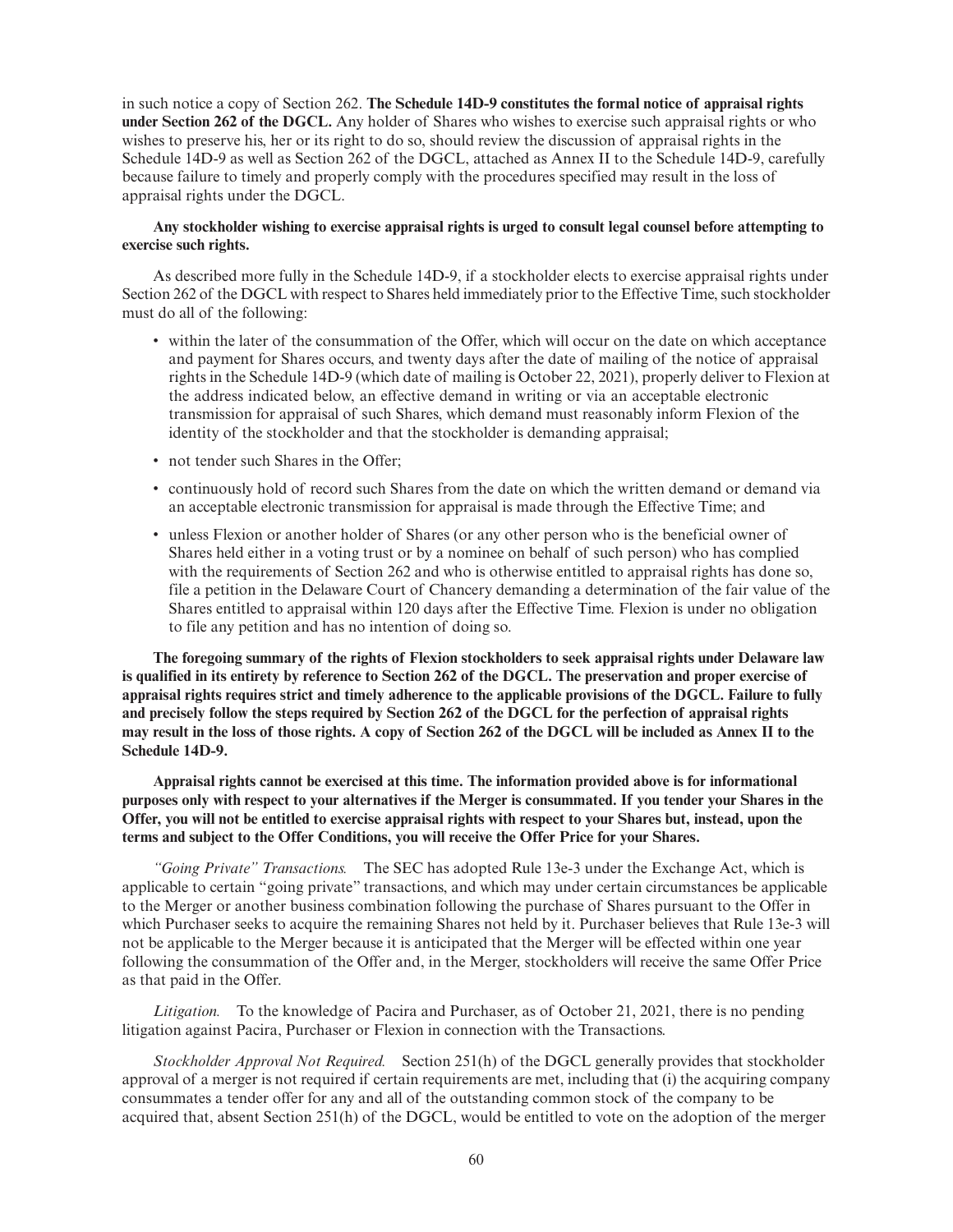agreement, and (ii) following the consummation of such tender offer, the acquiring company owns at least such percentage of the stock of the company to be acquired that, absent Section 251(h) of the DGCL, would be required to adopt the merger. If the Minimum Condition is satisfied and Purchaser accepts Shares for payment pursuant to the Offer, Purchaser will hold a sufficient number of Shares to consummate the Merger under Section 251(h) of the DGCL without submitting the adoption of the Merger Agreement to a vote of the Flexion stockholders. Following the consummation of the Offer, and subject to the satisfaction of the remaining conditions set forth in the Merger Agreement, Pacira, Purchaser and Flexion will take all necessary and appropriate action to effect the Merger as soon as practicable without a meeting of Flexion stockholders in accordance with Section 251(h) of the DGCL.

# **17. Fees and Expenses.**

Pacira and Purchaser have retained D.F. King & Co., Inc. to act as the Information Agent and American Stock Transfer & Trust Company, LLC to act as the Depositary in connection with the Offer. The Information Agent may contact holders of Shares by mail, telephone, telecopy, telegraph and personal interview and may request brokers, dealers, commercial banks, trust companies and other nominees to forward materials relating to the Offer to beneficial owners of Shares.

The Information Agent and the Depositary each will receive reasonable and customary compensation for their respective services in connection with the Offer, will be reimbursed for reasonable expenses and will be indemnified against certain liabilities and expenses in connection therewith.

Neither Pacira nor Purchaser will pay any fees or commissions to any broker or dealer or to any other person (other than to the Depositary and the Information Agent) in connection with the solicitation of tenders of Shares pursuant to the Offer. Brokers, dealers, commercial banks, trust companies and other nominees will, upon request, be reimbursed by Purchaser for customary mailing and handling expenses incurred by them in forwarding offering materials to their customers.

# **18. Miscellaneous.**

The Offer is not being made to (nor will tenders be accepted from or on behalf of) holders of Shares in any jurisdiction in which the making of the Offer would not be in compliance with the securities, blue sky or other legal requirements of such jurisdiction. In those jurisdictions where applicable legal requirements require the Offer to be made by a licensed broker or dealer, the Offer will be deemed to be made on behalf of Purchaser by one or more registered brokers or dealers licensed under the legal requirements of such jurisdiction to be designated by Purchaser.

**No person has been authorized to give any information or to make any representation on behalf of Pacira or Purchaser not contained herein or in the Letter of Transmittal, and, if given or made, such information or representation must not be relied upon as having been authorized. No broker, dealer, bank, trust company, fiduciary or other person will be deemed to be the agent of Pacira, Purchaser, the Depositary or the Information Agent for the purpose of the Offer.**

Pacira and Purchaser have filed with the SEC a Tender Offer Statement on Schedule TO pursuant to Rule 14d-3 of the Exchange Act, together with exhibits furnishing certain additional information with respect to the Offer, and may file amendments thereto. In addition, Flexion has filed with the SEC a Schedule 14D-9, together with exhibits, pursuant to Rule 14d-9 under the Exchange Act, setting forth the unanimous recommendation of the Flexion Board and the reasons for such unanimous recommendation and furnishing certain additional related information. A copy of such documents, and any amendments thereto, may be examined at, and copies may be obtained from, the SEC in the manner set forth under Section 8 — "Certain Information Concerning Pacira and Purchaser".

Oyster Acquisition Company Inc.

October 22, 2021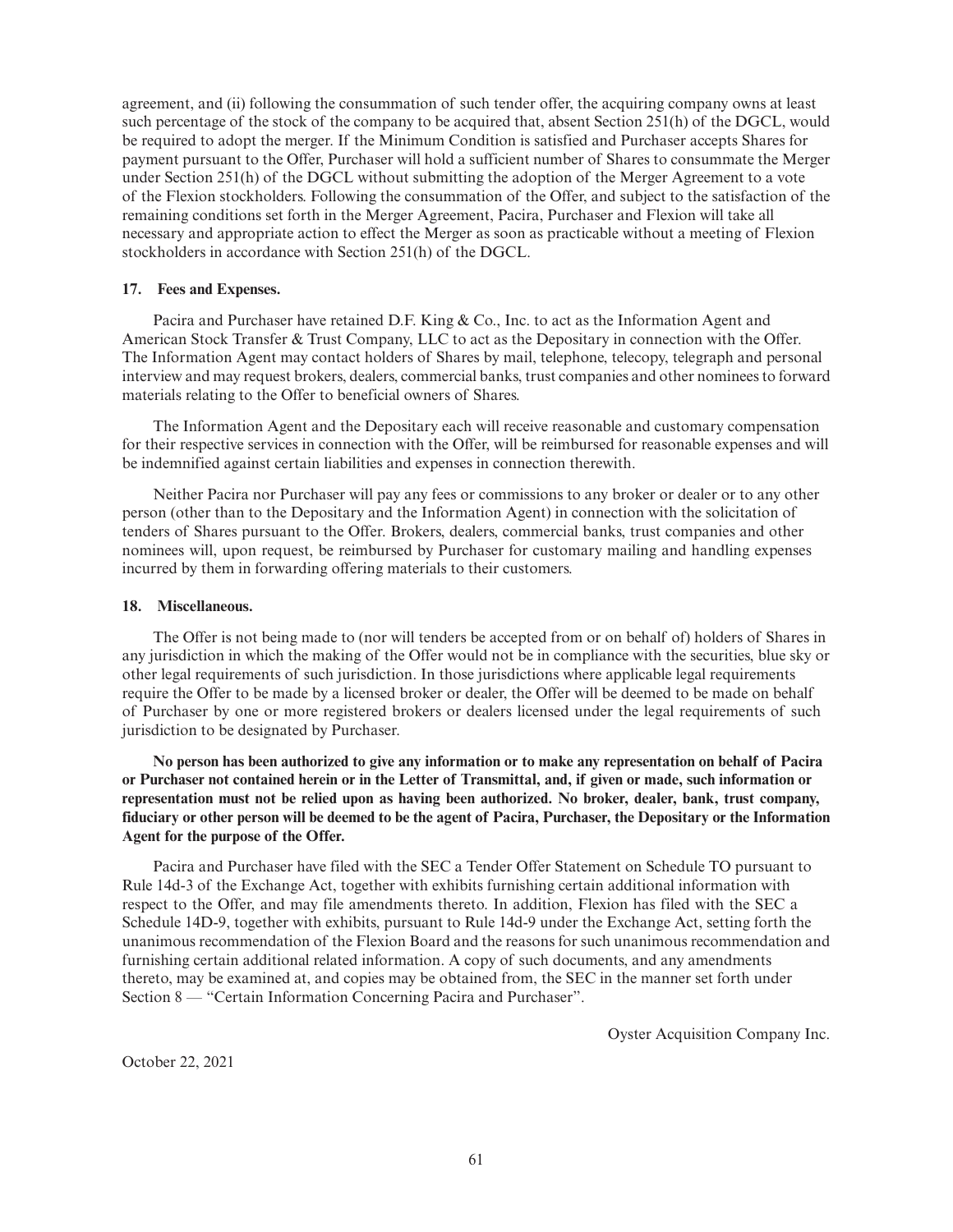# **SCHEDULE I — INFORMATION RELATING TO PACIRA AND PURCHASER**

# **Pacira**

The following table sets forth information about Pacira's directors and executive officers as of October 22, 2021. The current business address of each person is in care of Pacira BioSciences, Inc., 5401 West Kennedy Boulevard, Suite 890, Tampa, Florida 33609, and the business telephone number is (813) 553-6680.

| Name                              | Citizenship              | <b>Position</b>                                                                                                                                          |
|-----------------------------------|--------------------------|----------------------------------------------------------------------------------------------------------------------------------------------------------|
| David Stack                       | United States of America | Chief Executive Officer and Chairman of the<br>Board of Directors; Member of the Science and<br><b>Technology Committee</b>                              |
| Laura Brege                       | United States of America | Director; Chairperson of the Audit Committee;<br>Member of the Nominating and Corporate<br>Governance Committee                                          |
| Christopher Christie              | United States of America | Director                                                                                                                                                 |
| Mark I. Froimson, MD              | United States of America | Director; Member of the Audit Committee;<br>Member of the Science and Technology<br>Committee                                                            |
| Yvonne Greenstreet,<br>MBChB, MBA | United States of America | Director; Member of the Compensation<br>Committee; Member of the Science and<br><b>Technology Committee</b>                                              |
| Paul Hastings                     | United States of America | Lead Director; Chairperson of the Compensation<br>Committee; Member of the Nominating and<br>Corporate Governance Committee                              |
| Mark Kronenfeld, MD               | United States of America | Director; Member of the Compensation<br>Committee; Chairperson of the Science and<br>Technology Committee                                                |
| John P. Longenecker,<br>PhD       | United States of America | Director; Member of the Audit Committee;<br>Member of the Compensation Committee;<br>Chairperson of the Nominating and Corporate<br>Governance Committee |
| Gary Pace, PhD                    | United States of America | Director; Member of the Science and Technology<br>Committee                                                                                              |
| Andreas Wicki, PhD                | Switzerland              | Director; Member of the Audit Committee                                                                                                                  |
| Max Reinhardt                     | United States of America | President, Rest of World                                                                                                                                 |
| Charles A. Reinhart, III          | United States of America | Chief Financial Officer                                                                                                                                  |
| Kristen Williams, J.D.            | United States of America | Chief Administrative Officer and Secretary                                                                                                               |
| Jonathan Slonin, M.D.             | United States of America | <b>Chief Clinical Officer</b>                                                                                                                            |
| Roy Winston                       | United States of America | <b>Chief Medical Officer</b>                                                                                                                             |
| Dennis McLoughlin                 | United States of America | Chief Customer Officer                                                                                                                                   |
| Charles Laranjeira                | United States of America | Chief Technical Officer                                                                                                                                  |

# *Directors and Executive Officers of Pacira*

*David Stack* has served as Pacira's Chief Executive Officer and as a director since November 2007, and as President from November 2007 to October 2015. In June 2013, Mr. Stack was appointed as the Chairman of Pacira's board of directors. Mr. Stack was Managing Director of MPM Capital, a private equity firm, from 2005 through March 2017 and has been a Managing Partner of Stack Pharmaceuticals, Inc., a commercialization, marketing, and strategy firm, since 1998. From 2001 to 2004, he was President and Chief Executive Officer of The Medicines Company (Nasdaq: MDCO). Previously, Mr. Stack was President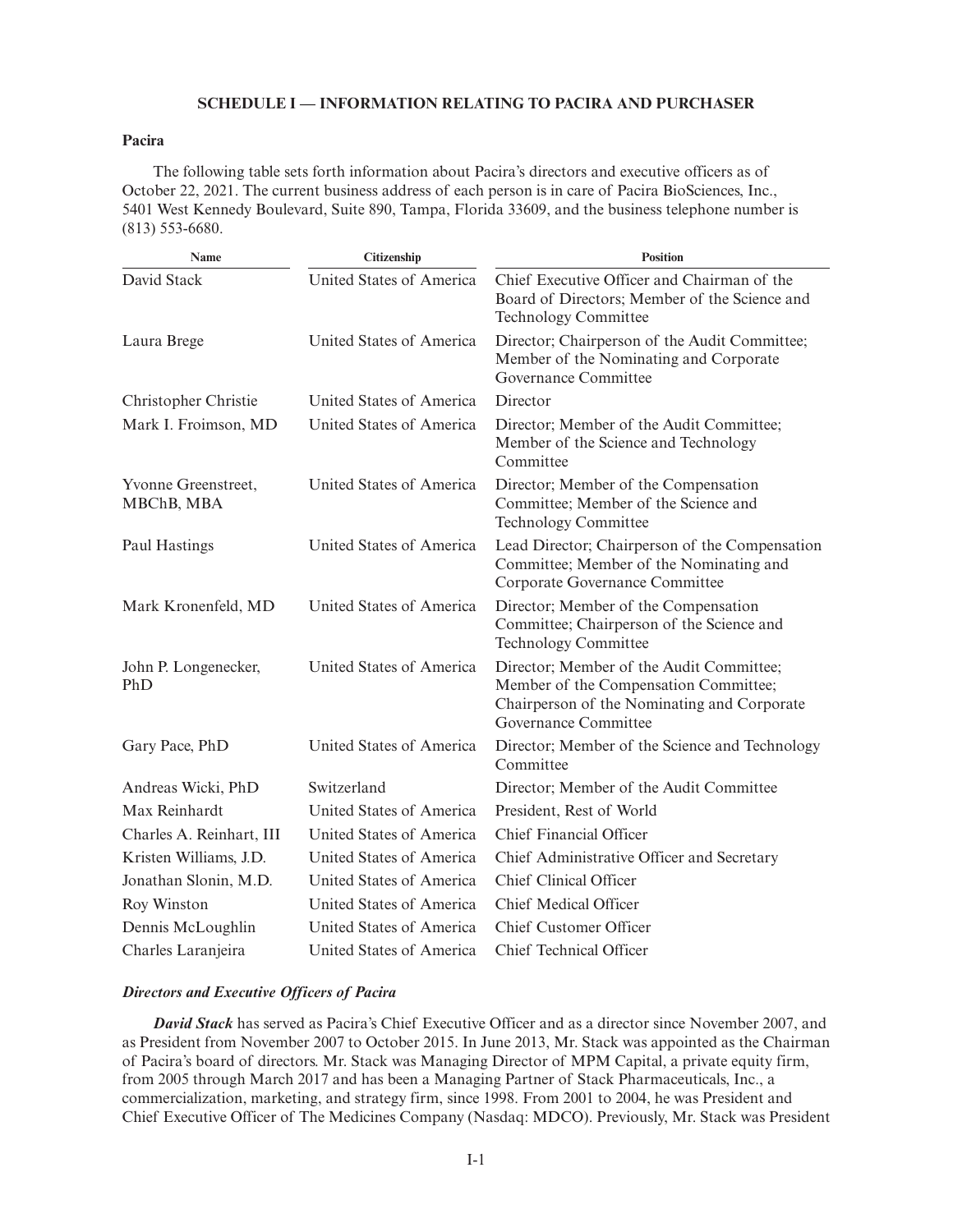and General Manager at Innovex, Inc. He was Vice President, Business Development/Marketing at Immunomedics from 1993 until 1995. Prior to that, he was with Roche Laboratories in positions of increasing responsibility from 1981 until 1993, including Therapeutic World Leader in Infectious Disease and Director, Business Development and Planning, Infectious Disease, Oncology, and Virology. He currently serves as a member of the board of directors of Prognos AI, Chiasma, Inc. (Nasdaq: CHMA) and Amarin Corporation plc (Nasdaq: AMRN). He was a member of the boards of directors of Molecular Insight Pharmaceuticals, Inc. (Nasdaq: MIPI) from 2006 to 2010 and BioClinica, Inc. (Nasdaq: BIOC) from 1999 to 2010. Mr. Stack holds a B.S. in pharmacy from Albany College of Pharmacy and a B.S. in Biology from Siena College.

*Laura Brege* has served as a director of Pacira since June 2011. Since April 2018, Ms. Brege has served as Senior Advisor to BridgeBio Pharma, Inc. (Nasdaq: BBIO), a clinical-stage biopharmaceutical company focused on genetic diseases. From September 2015 to June 2018, Ms. Brege served as Managing Director of Cervantes Life Science Partners, LLC., a health care advisory and consulting company. From September 2012 to July 2015, Ms. Brege served as President and Chief Executive Officer of Nodality, Inc., a privately held biotechnology company focused on oncology and immunology. Previously, Ms. Brege held the roles of Chief Operating Officer, Executive Vice President, Chief Business Officer and Head of Corporate Affairs at Onyx Pharmaceuticals, Inc. ("Onyx"), a biopharmaceutical company that developed and marketed medicines for the treatment of cancer. Prior to joining Onyx in 2006, Ms. Brege was a General Partner at Red Rock Capital Management, a venture capital firm, and Senior Vice President and Chief Financial Officer at COR Therapeutics, Inc. Ms. Brege currently serves as a director of Acadia Pharmaceuticals Inc. (Nasdaq: ACAD), HLS Therapeutics, Inc. (TSX: HLS), and Mirum Pharmaceuticals, Inc. (Nasdaq: MIRM). She previously served as a member of the board of directors of Aratana Therapeutics, Inc. (Nasdaq: PETX) from February 2014 until March 2019, Dynavax Technologies Corporation (Nasdaq: DVAX) from February 2015 to February 2020, and Portola Pharmaceuticals, Inc. (Nasdaq: PTLA) from January 2015 to July 2020. Ms. Brege earned her undergraduate degree from Ohio University and has an M.B.A. from the University of Chicago.

*Christopher Christie* has served as a director of Pacira since September 2019. He has been a Managing Member of Christie 55 Solutions, LLC, a consulting firm that assists corporate, government and association clients with their business strategies and complex public policy and regulatory challenges at the state, federal and international levels, since March 2018. Previously, he was Governor of the State of New Jersey from January 2010 until January 2018. Governor Christie was appointed to the board of directors of the New York Mets in March 2021. Governor Christie holds a B.A. in political science from the University of Delaware and earned his J.D. from Seton Hall University School of Law. Governor Christie is also a recipient of Honorary Doctoral degrees from Rutgers University, University of Delaware, Seton Hall University, Monmouth University and Centenary College.

*Mark I. Froimson, M.D.* has served as a director of Pacira since June 2017. Dr. Froimson is currently a Principal at Riverside Health Advisors, a consulting company that provides strategic advice and services to health care executive leaders. Dr. Froimson served as the President of the American Association of Hip and Knee Surgeons from March 2017 to March 2018. Previously, he was the Executive Vice President and Chief Clinical Officer of Trinity Health, a major national non-profit Catholic healthcare system comprising 93 hospitals in 22 states. Prior to his executive leadership position at Trinity Health, Dr. Froimson was President and Chief Executive Officer of Euclid Hospital, a Cleveland Clinic Hospital. Dr. Froimson served as a staff surgeon in the Department of Orthopedic Surgery at the Cleveland Clinic for over 16 years, during which time he held a variety of leadership positions, including President of the professional staff, Vice Chair of the Orthopedic and Rheumatologic Institute, and member of the board of governors and board of trustees. Dr. Froimson received a B.S. in philosophy from Princeton University, an M.D. from Tulane University School of Medicine and an MBA from the Weatherhead School of Business at Case Western Reserve University.

*Yvonne Greenstreet, MBChB, MBA* has served as a director of Pacira since March 2014. Dr. Greenstreet has served as the President and Chief Operating Officer of Alnylam Pharmaceuticals, a leading RNAi therapeutics company, since October 2020 and was its Executive Vice President and Chief Operating Officer from September 2016 to October 2020. Previously, Dr. Greenstreet served as the Senior Vice President and Head of Medicines Development at Pfizer Inc. ("Pfizer"), a multinational pharmaceutical company based in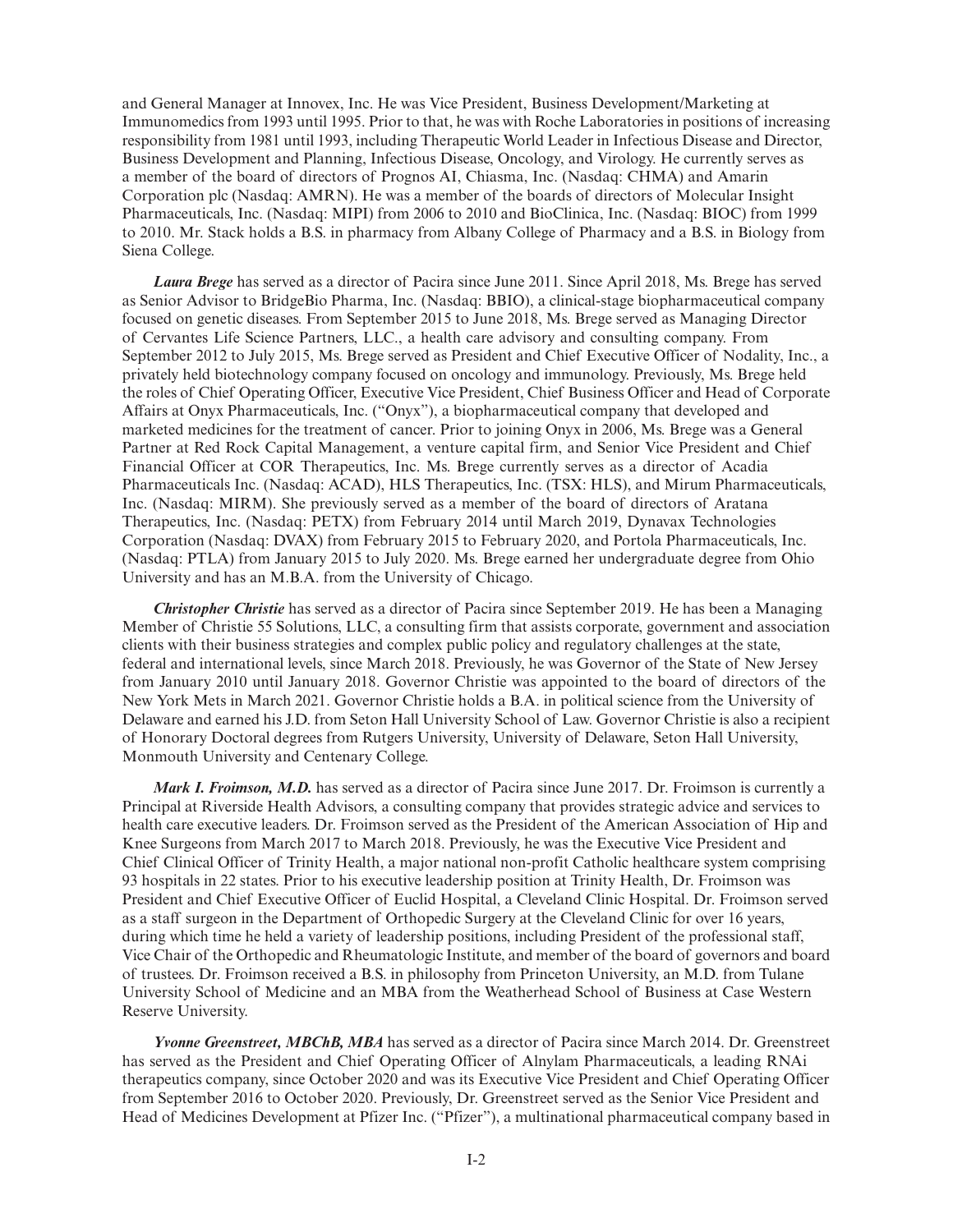New York, from December 2010 to November 2013. Prior to joining Pfizer, Dr. Greenstreet worked at GlaxoSmithKline plc ("GSK"), a multinational pharmaceutical, biologics, vaccines and consumer healthcare company based in London, for 18 years, where she served in various positions, most recently as Senior Vice President and Chief of Strategy for Research and Development and as a member of GSK's corporate executive investment committee. Dr. Greenstreet currently serves on the advisory board of the Bill and Melinda Gates Foundation and on the board of directors of The American Funds. She has also served on the board of directors of argenx SE (Nasdaq: ARGX) since May 2021. Dr. Greenstreet served on the board of directors of Moelis & Company (NYSE: MC) from February 2015 until December 2018. She trained as a physician and earned her medical degree from Leeds University in the United Kingdom and her M.B.A. from INSEAD, France.

*Paul Hastings* has served as a director of Pacira since June 2011 and as Pacira's Lead Director since June 2013. Mr. Hastings has served as President and Chief Executive Officer of Nkarta Therapeutics, Inc, since February 2018. Prior to that, Mr. Hastings served as the President and Chief Executive Officer and a member of the board of directors of OncoMed Pharmaceuticals, Inc. (Nasdaq: OMED) ("OncoMed"), a clinical development-stage biopharmaceutical company, from January 2006 until January 2018. In August 2013, he was elected Chairman of the board of directors of OncoMed. Prior to joining OncoMed, Mr. Hastings was President and Chief Executive Officer of QLT, Inc., a biotechnology company focused on the development and commercialization of ocular products. Before this role, Mr. Hastings served as President and Chief Executive Officer of Axys Pharmaceuticals, Inc. ("Axys"), which was acquired by Celera Corporation in 2001. Prior to Axys, Mr. Hastings was President of Chiron Biopharmaceuticals and also held a variety of management positions of increasing responsibility at Genzyme Corporation, including President of Genzyme Therapeutics Europe and President of Worldwide Therapeutics. Mr. Hastings was Chairman of the board of directors of Proteolix (sold to Onyx Pharmaceuticals, Inc.) and Proteon Therapeutics, Inc., as well as a member of the board of directors of each of ViaCell Inc. (sold to PerkinElmer, Inc.) and Relypsa, Inc. (sold to Galencia AG). Mr. Hastings currently serves as member of the board of directors of ViaCyte, Inc, and vice chair of the board of directors of the Biotechnology Innovation Organization (BIO). He received a Bachelor of Science degree in pharmacy from the University of Rhode Island.

*Mark A. Kronenfeld, M.D.* has served as a director of Pacira since June 2013. Dr. Kronenfeld has been the Vice Chairman of Anesthesiology at Maimonides Medical Center, a large tertiary care academic medical center in New York City, since March 2009, and has served as Medical Director of Perioperative Services for Maimonides Medical Center since January 2011. Dr. Kronenfeld is a Managing Partner of Anesthesia Associates of Boro Park, a private medical practice, and a Managing Partner of Strategic Medical Management Partners. Dr. Kronenfeld currently serves on the Board as part of the Scientific Committee of HBM Healthcare Investments and as a Scientific and Medical Advisor and Board Observer of Nanowear Inc., a private medical device, digital monitoring company. In 2001, Dr. Kronenfeld founded Ridgemark Capital Management ("Ridgemark"), a healthcare-focused hedge fund that invested in public and private healthcare and biomedical companies. He served as the Managing Partner and Portfolio Manager of Ridgemark from April 2001 to December 2008. Dr. Kronenfeld has founded and/or managed various consulting and investment companies focused on healthcare and medical technologies and has served on and chaired multiple leadership committees for various hospitals and medical centers. Previously, Dr. Kronenfeld taught and practiced adult and pediatric cardiac anesthesia at New York University ("NYU") and was Chief of Cardiac Anesthesiology at Hackensack University Medical Center and President of GMS Anesthesia Associates, a private medical practice. Dr. Kronenfeld received his B.A. in Biology from SUNY Buffalo, his M.D. degree and completed his residency in Anesthesiology at the University of California, San Diego School of Medicine, and completed a fellowship in Cardiothoracic Anesthesiology at New York University Medical Center. While an Assistant Professor and Attending Cardiac Anesthesiologist at NYU, Dr. Kronenfeld received and completed a Kellogg-sponsored Fellowship in Heath Care Management for Future Leaders in Health Care at NYU's Graduate School of Management.

*John Longenecker, Ph.D.* has served as a director of Pacira since July 2007. From October 2010 until May 2014, Dr. Longenecker served as President and Chief Executive Officer of HemaQuest Pharmaceuticals, Inc., a biopharmaceutical company focused on the development of therapeutics for blood diseases. From December 2009 to March 2010, Dr. Longenecker served as the President and Chief Executive Officer of VitreoRetinal Technologies Inc., an ophthalmic biopharmaceutical company. From February 2002 to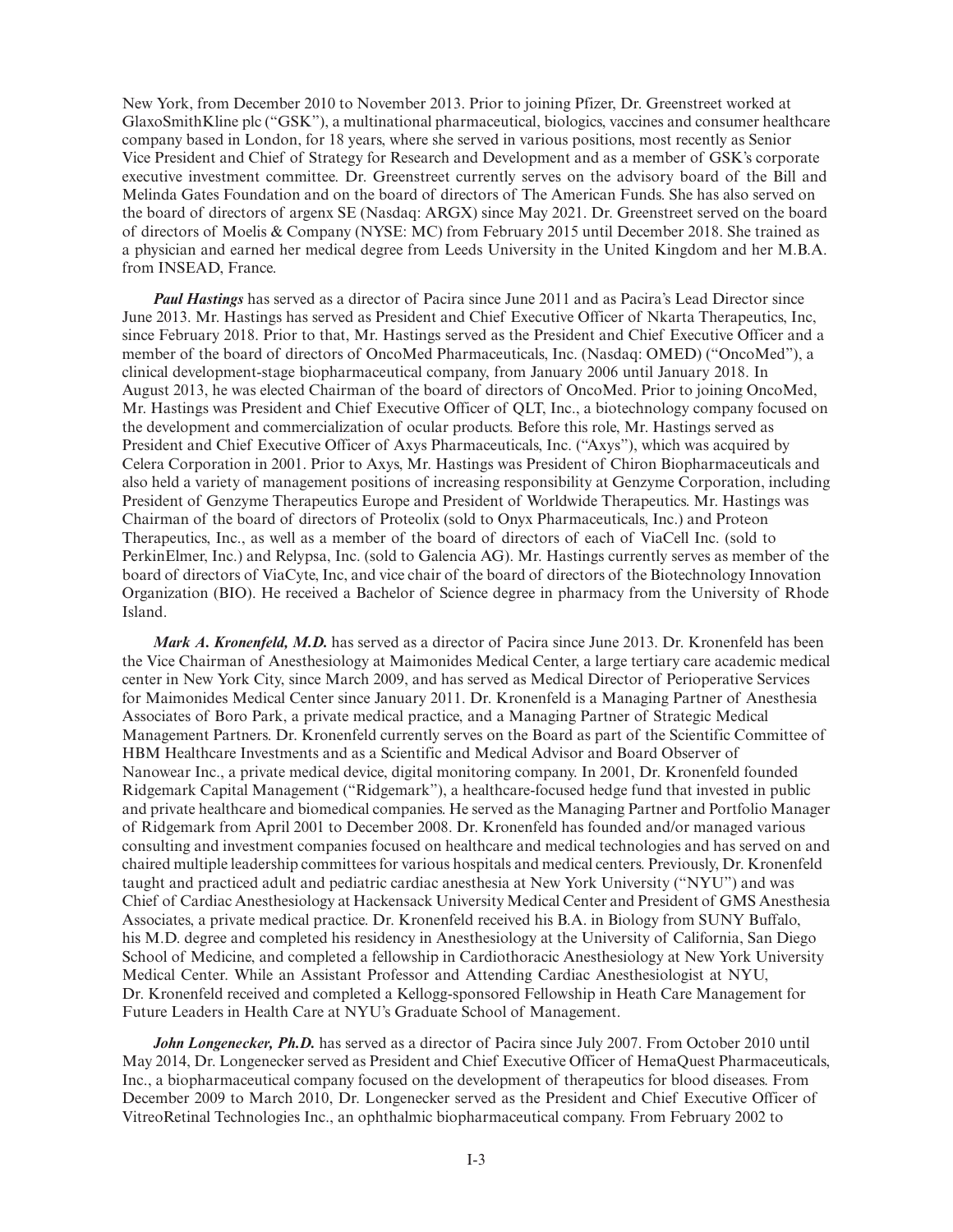January 2009, Dr. Longenecker was the President and Chief Executive Officer and a member of the board of directors of Favrille, Inc. In 1992, Dr. Longenecker joined DepoTech as Senior Vice President of Research, Development and Operations and then served as President and Chief Operating Officer from February 1998 to March 1999. Following SkyePharma PLC's acquisition of DepoTech in 1999, Dr. Longenecker served as President for the U.S. operations of SkyePharma, Inc. and as a member of the executive committee for SkyePharma PLC. From 1982 to 1992, Dr. Longenecker was at Scios Inc. (Cal Bio), a biotechnology company where he served as Vice President and Director of Development. Dr. Longenecker was also a director of a number of Cal Bio subsidiaries during this period, including Meta Bio and Karo Bio. Dr. Longenecker holds a B.S. in chemistry-education from Purdue University and a Ph.D. in biochemistry from The Australian National University. He was a post-doctoral fellow at Stanford University from 1980 to 1982.

*Gary Pace, Ph.D.* has served as a director of Pacira since June 2008. Dr. Pace has been a director of Simavita Ltd (formerly ASX: SVA) since 2016, Antisense Therapeutics (ASX: ANP) since 2015 and Cardiff Oncology, Inc. (Nasdaq: CRDF) (formerly known as Trovagene, Inc. (Nasdaq: TROV)) since 2020 as well as a director of several private companies. He previously served on the board of Invitrocue (ASX: IVQ) from 2018 to 2019, ResMed Inc. (NYSE: RMD) from 1994 to 2018, Transition Therapeutics Inc. (CDNX:TTH) from 2002 to 2016 and QRxPharma Ltd. (ASX: QRX) from 2001 to 2013. Dr. Pace is a seasoned biopharmaceutical executive with over 40 years of experience in the industry. He has co-founded several early stage life science companies, where he built products from the laboratory to commercialization. Dr. Pace has contributed to the development of the biotechnology industry through honorary university appointments and industry and government committees. In 2003, he was awarded a Centenary Medal by the Australian Government "for service to Australian society in research and development" and was recognized as the 2011 Director of the Year (corporate governance) by the San Diego Directors Forum. Dr. Pace holds a B.Sc. (Hons I) from the University of New South Wales and a Ph.D. from the Massachusetts Institute of Technology where he was a Fulbright Fellow and General Foods Scholar.

*Andreas Wicki, Ph.D.* has served as a director of Pacira since its inception in December 2006. Dr. Wicki is a life sciences entrepreneur and investor with over 30 years of experience in the pharmaceutical and biotechnology industries. Dr. Wicki has been Chief Executive Officer of HBM Healthcare Investments (Cayman) Ltd. (formerly HBM BioVentures AG) since 2001. From 1998 to 2001, Dr. Wicki was the Senior Vice President of European Analytical Operations at MDS Inc. From 1990 to 1998, he was co-owner and Chief Executive Officer of ANAWA Laboratorien AG and Clinserve AG, two life sciences contract research companies. From 2007 to 2011, he served as a member of the board of directors of PharmaSwiss SA. Previously, Dr. Wicki held board positions on several privately-held companies and companies listed on international exchanges. Dr. Wicki holds an M.Sc. and Ph.D. in chemistry and biochemistry from the University of Bern, Switzerland. He currently serves on the board of directors of Buchler GmbH, Harmony Biosciences, Inc. (Nasdaq: HRMY), HBM Healthcare Investments (Cayman) Ltd. and HBM BioCapital Ltd.

*Max Reinhardt* has served as Pacira's President, Rest of World since June 2020. He previously served as Pacira's President from June 2019 until June 2020. Prior to joining Pacira, he served as Vice President of Marketing for DePuy Synthes Sales, Inc. ("DePuy Synthes"), part of the Johnson & Johnson Medical Devices Companies ("Johnson & Johnson"), from March 2016 until May 2019. Prior to serving as Vice President of Marketing at DePuy Synthes, Mr. Reinhardt was Director of Sales and Marketing for DePuy Spine and Vice President of US Sales for DePuy Spine. In 2011, he was named Vice President, Worldwide Marketing of DePuy Spine, a position in which he played a key role in the acquisition and integration of Synthes Spine. In 2012, he was named Worldwide President, DePuy Synthes Spine, and led the spine business through the first two years of integration. Prior to Johnson & Johnson, Mr. Reinhardt served in sales leadership roles at both Olympus KeyMed and STERIS Corporation in the United Kingdom.

*Charles A. Reinhart, III* has served as Pacira's Chief Financial Officer since May 2016. Prior to joining Pacira, he was the Chief Financial Officer at Covis Pharmaceuticals, Inc., a specialty pharmaceutical company, from September 2014 to October 2015. From September 2011 to August 2014, he served as Executive Vice President and Chief Financial Officer of Archimedes Pharma Ltd., a specialty pharmaceutical company. Mr. Reinhart also served as Senior Vice President and Chief Financial Officer of PharmAthene, Inc., a biodefense company engaged in the development of next generation medical countermeasures against biological and chemical threats, from 2009 to 2011. In addition, Mr. Reinhart has previously held senior financial roles at Millennium Pharmaceuticals, Inc., Cephalon, Inc. and several early-stage life sciences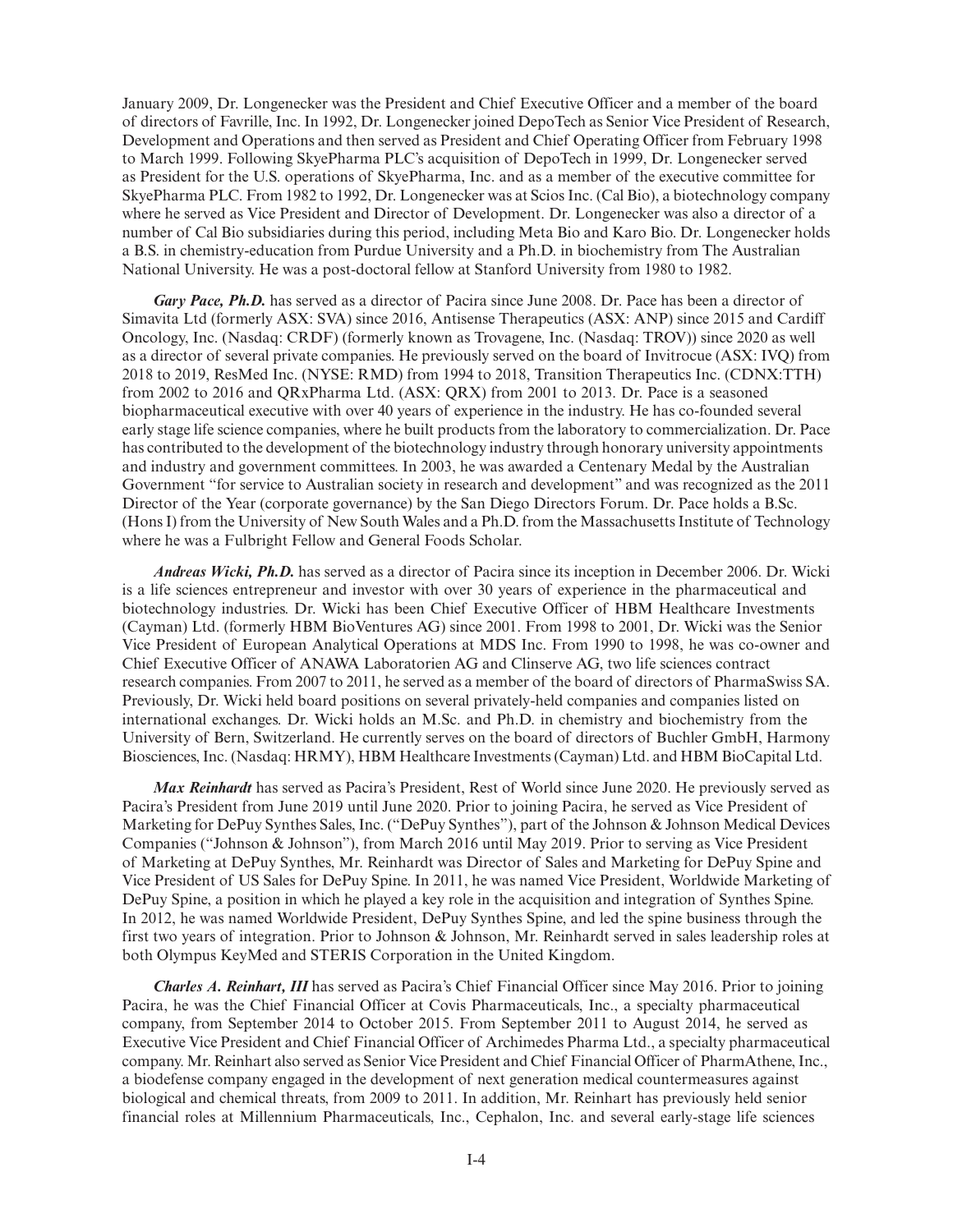companies. He also served as a director of Osiris Therapeutics, Inc. (Nasdaq: OSIR) from September 2018 until it was acquired in April 2019. Mr. Reinhart earned his Bachelor of Science degree from Lehigh University and his MBA from the Wharton School of the University of Pennsylvania. He is also a CPA.

*Kristen Williams, J.D.* has served as Pacira's Chief Administrative Officer and Secretary since October 2014. She previously served as Pacira's Vice President, General Counsel from March 2013 to October 2014, as corporate counsel from December 2011 to March 2013, and as a legal consultant to Pacira beginning in April 2011. Prior to joining Pacira, she was Vice President, Corporate Compliance and Assistant General Counsel for Bioenvision, Inc. from June 2004 until its merger with Genzyme Corporation in 2007. Prior to that, she practiced corporate law at Paul Hastings LLP in New York from September 1999 to June 2004, where her practice encompassed all aspects of public and private mergers and acquisitions, corporate finance, and securities law and compliance, with a core focus in the healthcare industry. Ms. Williams holds a B.S. in Business Administration from Bucknell University and a J.D. from the University of Denver, College of Law.

*Jonathan Slonin, M.D.* has served as Pacira's Chief Clinical Officer since July 2021. From June 2020 until July 2021 he served as Pacira's Senior Vice President, Strategic Accounts. Prior to that time, he served as Regional Medical Director, Anesthesia, at TeamHealth, Inc. from November 2016 to June 2020. Dr. Slonin served as Facility Medical Director and Chair of Anesthesiology at Cleveland Clinic Martin Health System from November 2013 to November 2016. Dr. Slonin received his Bachelor of Science in Biomedical Engineering and his MD degree from the University of Miami. He completed his anesthesiology residency at University of Miami/Jackson Memorial Hospital where he served as chief resident. Dr. Slonin received his MBA degree from George Washington University.

*Roy Winston, M.D.* has served as Pacira's Chief Medical Officer since July 2021. He previously served as Pacira's Chief Clinical Officer from August 2018 until July 2021, Pacira's Senior Vice President, Anesthesia, Surgery and Medical Affairs from December 2017 until August 2018 and as Pacira's Vice President, Anesthesia & Surgical Services from April 2017 until December 2017. Prior to joining Pacira, he founded LaserAway, a national aesthetic dermatology group, and served as its chief executive officer from January 2005 until March 2007. Dr. Winston has served as chief executive officer and president of LaserAway Medical Corp., the management group of LaserAway, since January 2005. Dr. Winston holds a B.A. from the University of Pennsylvania and an M.D. from the Icahn School of Medicine at Mount Sinai.

*Dennis McLoughlin* has served as Pacira's Chief Customer Officer since June 2020. He previously served as Pacira's Chief Commercial Officer from August 2018 until June 2020, Senior Vice President, Alliance Management from June 2018 until August 2018, Pacira's Vice President, Alliance Management from May 2017 to June 2018, Pacira's Executive Director, Alliance Management from January 2017 until May 2017, and as an Area Sales Director from December 2013 until January 2017. Prior to joining Pacira, he was President and a Principal of Remedy Group, a pharmaceutical life sciences company, from November 2003 until January 2014. Mr. McLoughlin holds a B.S. in Marketing from Saint Joseph's University.

*Charles Laranjeira* has served as Pacira's Chief Technical Officer since December 2018. He previously served as Pacira's Senior Vice President, Technical Operations from May 2017 until December 2018. Prior to joining Pacira, he was Vice President, Supply Operations of EPIRUS Biopharmaceuticals, Inc., a biopharmaceutical company, from September 2015 until May 2016. Previously, he was Senior Vice President, Technical Operations of Cubist Pharmaceuticals, Inc., a biopharmaceutical company, from June 2011 until April 2015, and Vice President, Drug Product Manufacturing, Latin America, Asia Pacific & Japan at Bristol-Myers Squibb Company, a pharmaceutical company, from July 2009 until February 2011. Mr. Laranjeira holds a B.S. in Industrial Administration from the New Jersey Institute of Technology.

# **Purchaser**

The current business address of each person is in care of Pacira BioSciences, Inc., 5401 West Kennedy Boulevard, Suite 890, Tampa, Florida 33609, and the business telephone number is (813) 553-6680.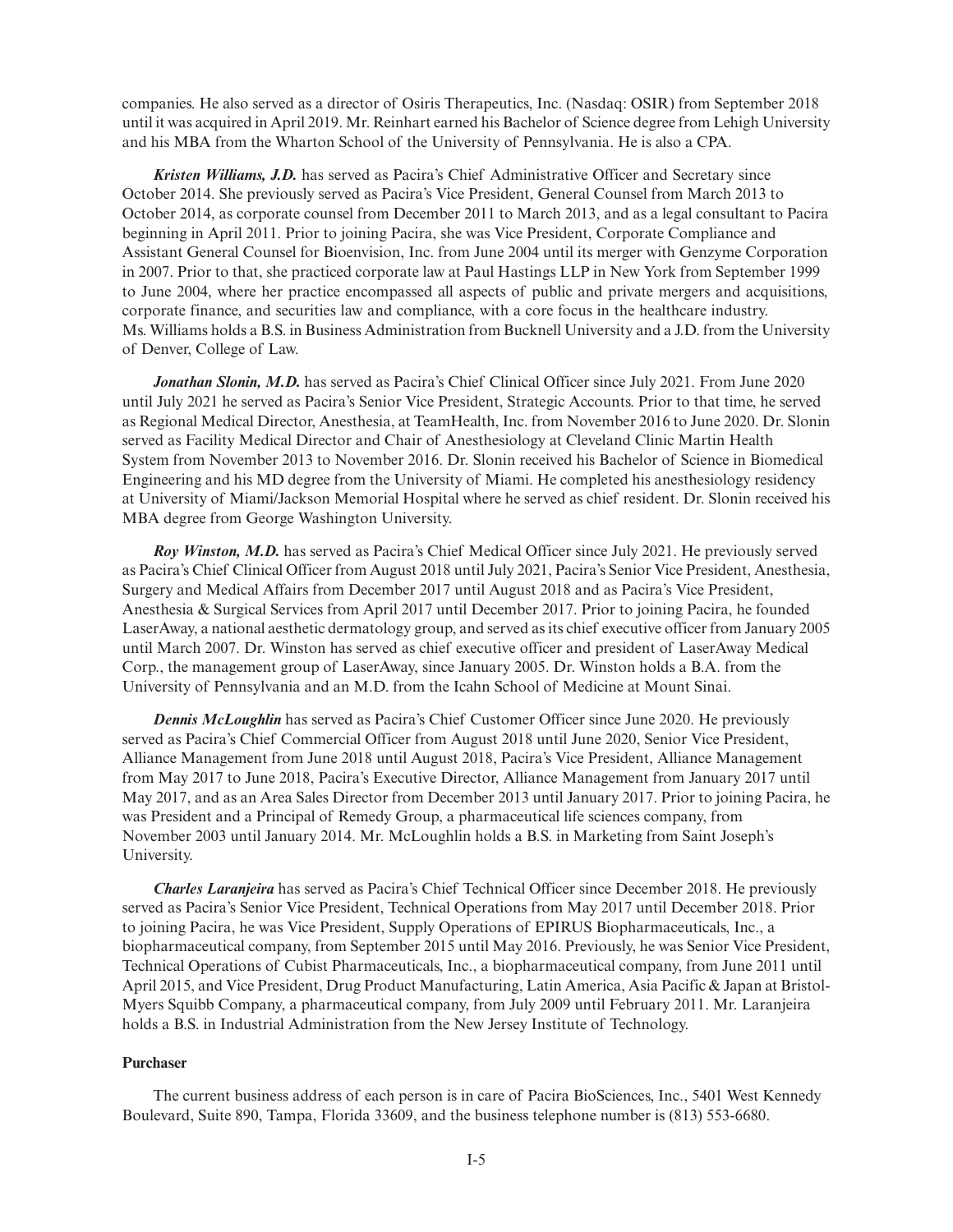| Name                                    | <b>Citizenship</b>                 | <b>Position</b>                                                |
|-----------------------------------------|------------------------------------|----------------------------------------------------------------|
| Ronald J. Ellis, Jr., DO,<br><b>MBA</b> | United States of America President |                                                                |
| Charles A. Reinhart, III                |                                    | United States of America Treasurer and Chief Financial Officer |
| Kristen Williams, J.D.                  | United States of America Secretary |                                                                |

# *Directors and Executive Officers of Purchaser*

*Ronald J. Ellis, Jr., DO, MBA* has served as Pacira's Senior Vice President, Corporate Strategy & Business Development since December 2018. Previously, he served as Pacira's Vice President, Strategy & Corporate Development from October 2017 until November 2018, and, prior to that time, he served as Pacira's Executive Director, Strategy & Corporate Development from October 2016 until September 2017. Prior to joining Pacira, Dr. Ellis was a Managing Director at Leerink Partners LLC, a healthcare investment firm, from January 2013 until September 2016. Dr. Ellis has served as a director of GeneQuine Biotherapeutics GmbH, a private gene therapy company focused on disease-modifying solutions for osteoarthritis, since December 2020, and formerly served as a Director of TELA Bio, Inc., a medical device innovator for soft tissue reconstruction, from October 2017 until April 2020. He earned his Bachelor of Science in Biological Sciences with a minor in History from St. Joseph's University. Dr. Ellis earned his medical degree from the Philadelphia College of Osteopathic Medicine, while simultaneously obtaining his M.B.A. with a concentration in Medical Management from St. Joseph's University, where he also pursued post-M.B.A. studies in Pharmaceutical Marketing. Dr. Ellis did his post-doctoral work in pharmacoeconomics and health outcomes, as a Wyeth-Ayerst fellow.

See "— Directors and Executive Officers of Pacira" above for information regarding *Charles A. Reinhart, III* and *Kristen Williams, J.D.*